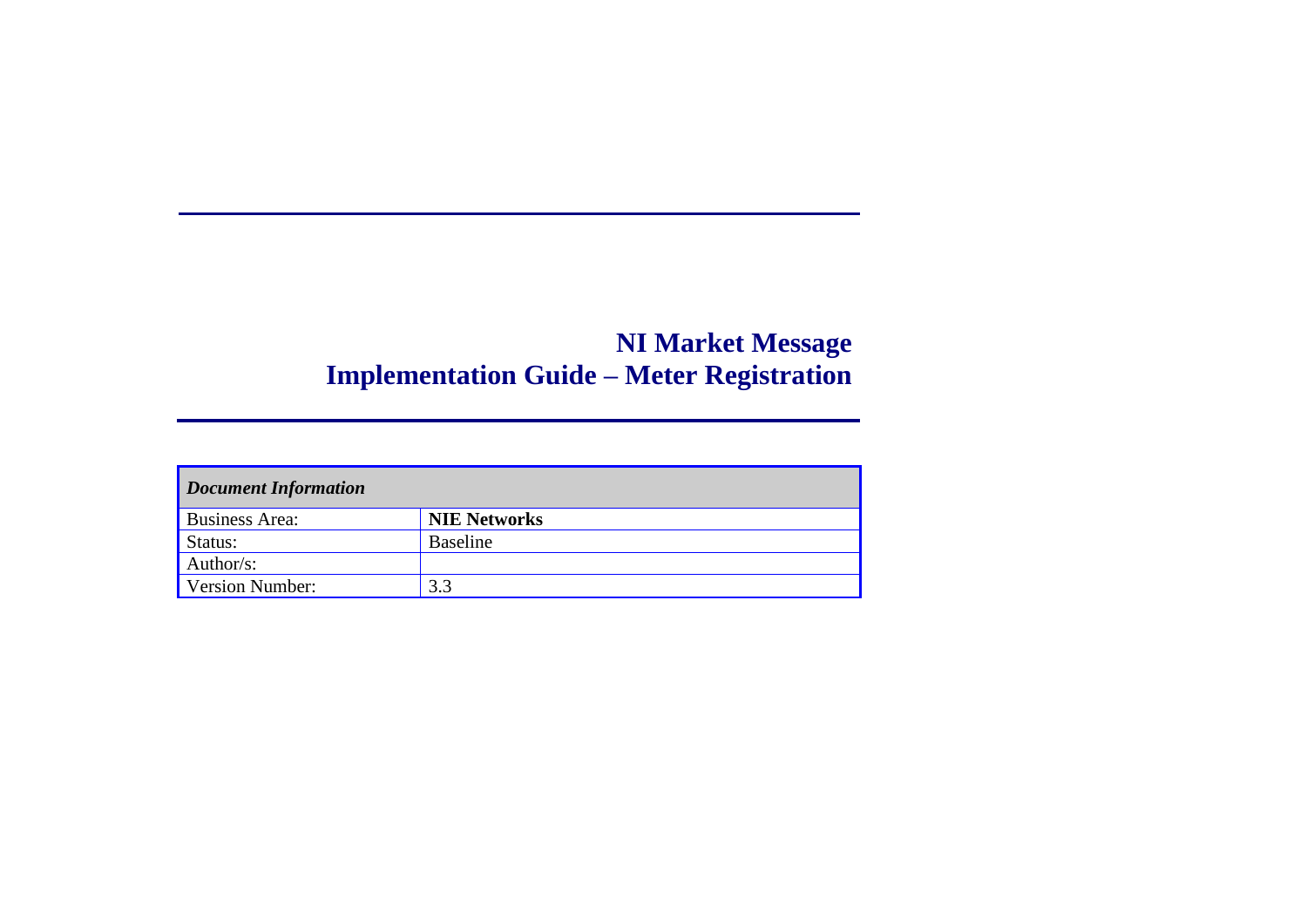| <b>Document Updates</b> |             |                                                                                                         |                |  |  |  |
|-------------------------|-------------|---------------------------------------------------------------------------------------------------------|----------------|--|--|--|
| <b>Name</b>             | <b>Date</b> | <b>Reason</b>                                                                                           | <b>Version</b> |  |  |  |
| <b>NIE ES Project</b>   | 04/11/09    | <b>Initial Draft</b>                                                                                    | 0.3            |  |  |  |
| P Merkens               | 16/03/11    | Amended for agreed MCRs 1004, 1024,<br>1028, 1031, 1032, 1041 and 1044                                  | 0.91           |  |  |  |
|                         |             | Amended for proposed DR                                                                                 |                |  |  |  |
| P Merkens               |             | Updated following SIG Workshops and for<br>MCR 1052, 1053, 1054, 1057, 1058, 1068,<br>1077 and CRID 142 | 0.92           |  |  |  |
| P Merkens               |             | Updated for MCR 1079                                                                                    | 0.93           |  |  |  |
| J-E Smith               |             | Final Draft for Supplier Review prior to<br><b>SIG Approval</b>                                         | 0.94           |  |  |  |
| A Ferguson              |             | Updated for partial withdrawal of MCR<br>1053 and approval of MCR 1090                                  | 0.95           |  |  |  |
| A Ferguson              | 25/08/11    | <b>Baseline SIG Approval</b>                                                                            | 2.1            |  |  |  |
| A Ferguson              | 20/01/12    | <b>Baseline CDA Board Approved</b>                                                                      | 2.2            |  |  |  |
|                         |             | Updated for DR1110/CRID163                                                                              |                |  |  |  |
|                         |             | Updated for DR1100/CRID159                                                                              |                |  |  |  |
|                         |             | Updated for MCR1107                                                                                     |                |  |  |  |
| J-E Smith               | 08/03/12    | <b>Baseline CDA Board Approved</b>                                                                      | 2.3            |  |  |  |
|                         |             | Updated for DR1116/CRID166                                                                              |                |  |  |  |
|                         |             | Updated for MCR1115                                                                                     |                |  |  |  |
|                         |             | Updated for DR1113/CRID165                                                                              |                |  |  |  |

NI MMIG - Meter Registration Baseline v3.3.docPage 2 of 122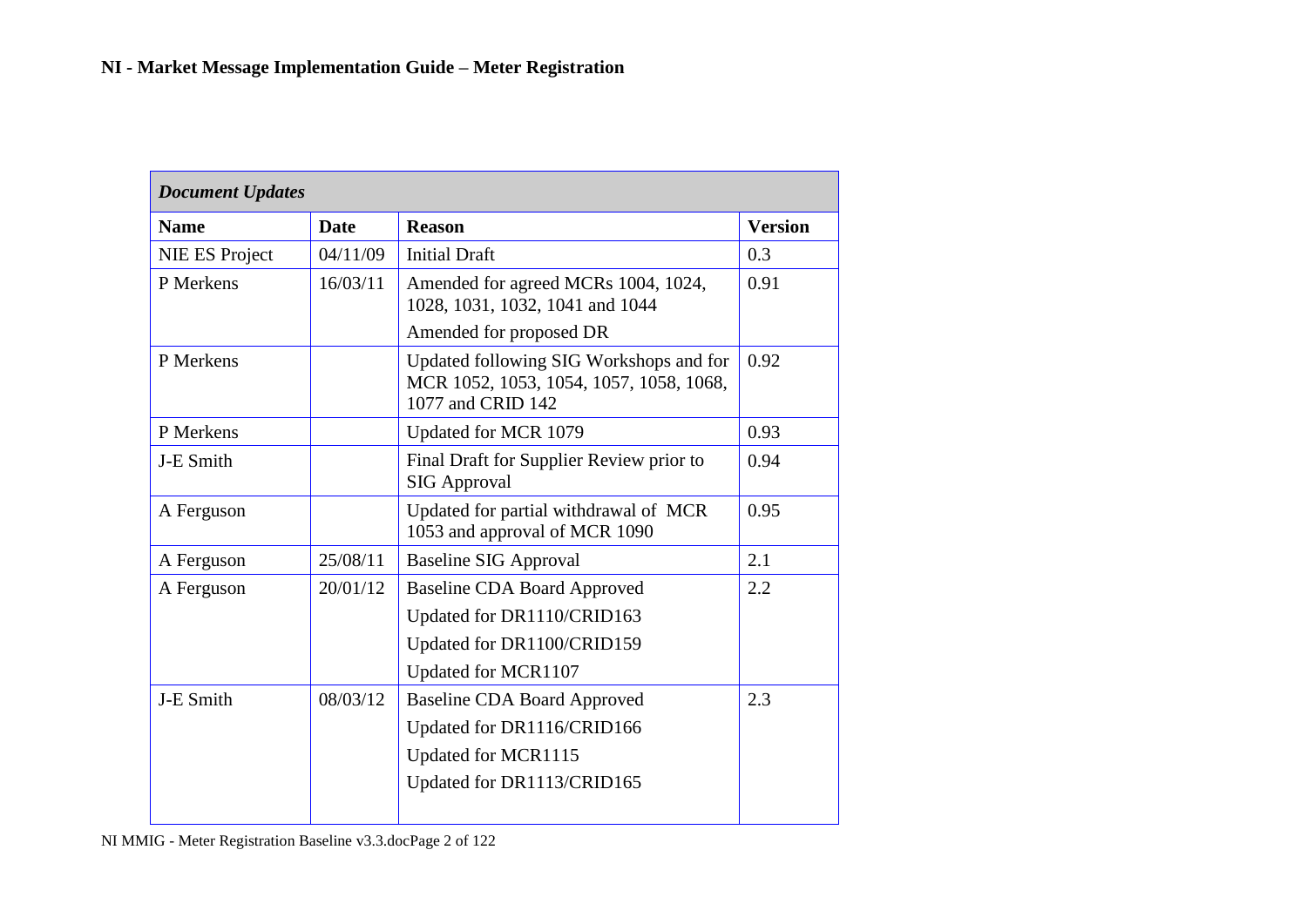| J-E Smith           | 06/06/12 | <b>Baseline CDA Board Approved</b>                                                                                                               | 2.3.1 |
|---------------------|----------|--------------------------------------------------------------------------------------------------------------------------------------------------|-------|
|                     |          | Updated for DR1118_CRID167                                                                                                                       |       |
| J-E Smith           | 21/11/13 | <b>Baseline CDA Board Approved</b>                                                                                                               | 2.4   |
| <b>NIE Networks</b> | 31/08/16 | Updated to incorporate change of name<br>from NIE to NIE Networks and align<br>Baseline numbering with NI Retail Market<br>Procedures and Guides | 3.0   |
| <b>NIE Networks</b> | 07/03/18 | Updated for DR $1183 - 010$ Customer<br><b>Agreement Validation (Non-Schema)</b><br>Interim Solution)                                            | 3.1   |
| <b>NIE Networks</b> | 23/04/19 | Updated for DR $1183 - 010$ Customer<br>Agreement Validation (Schema – 102R)<br><b>Reject Reason Codes)</b>                                      | 3.2   |
| <b>NIE Networks</b> | 29/07/21 | Updated for $-010$ Customer Agreement<br><b>Validation Additional Scenarios</b>                                                                  | 3.3   |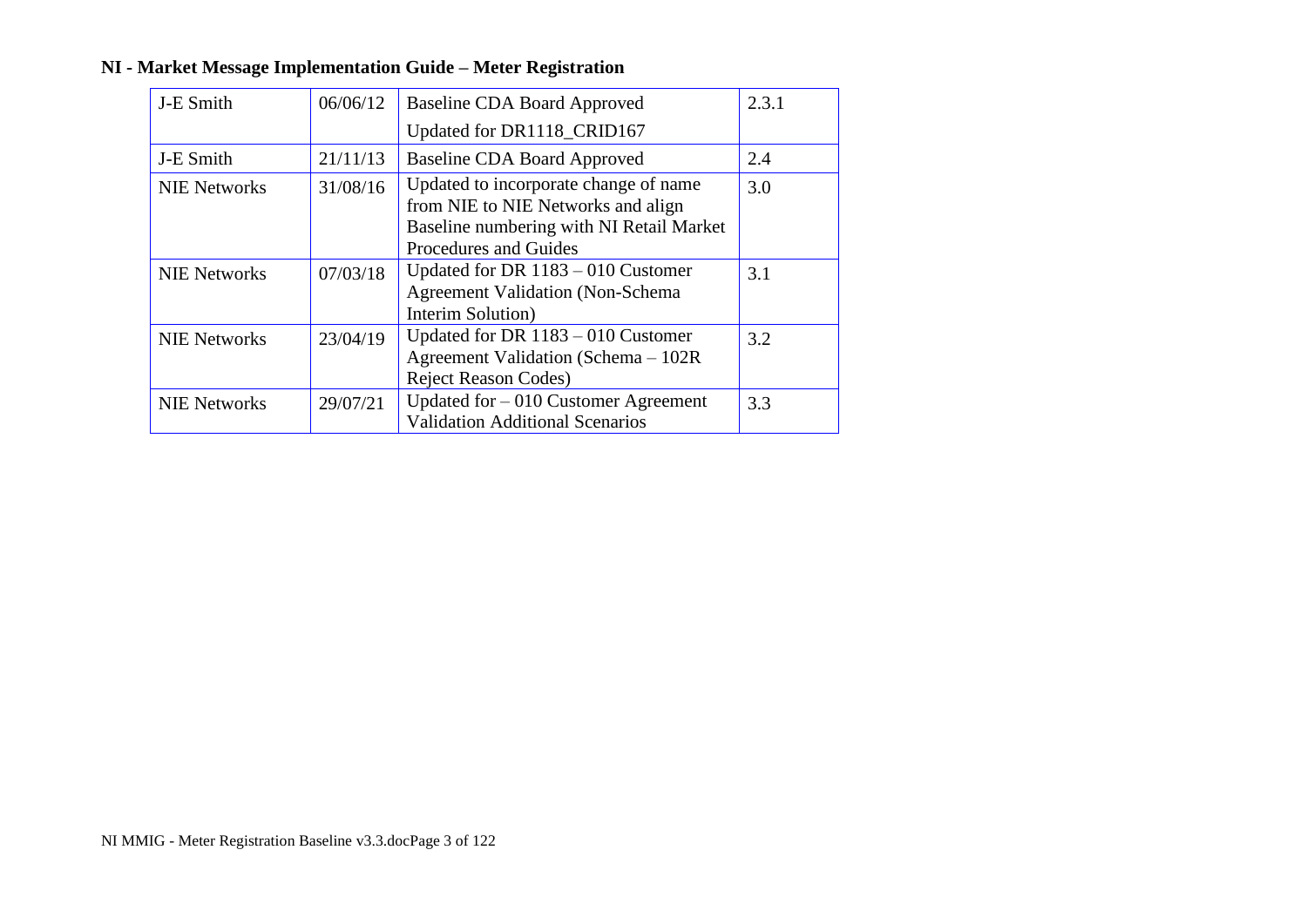# **Table of Contents**

| 1              |  |
|----------------|--|
| 1.1            |  |
| 1.2            |  |
| 1.3            |  |
| 1.4            |  |
| 1.5            |  |
| 1.6            |  |
| $\mathbf{2}$   |  |
| 2.1            |  |
| 2.2            |  |
| 2.3            |  |
| 2.4            |  |
| 2.4.1          |  |
| 2.4.2          |  |
| 2.4.3          |  |
| 2.4.4          |  |
| 2.4.5          |  |
| 2.4.6          |  |
|                |  |
| 2.5.1          |  |
| 2.5.2          |  |
| 2.5.3<br>2.5.4 |  |
| 2.5.5          |  |
| 2.5.6          |  |
| 2.5.7          |  |
| 2.5.8          |  |
| 2.5.9          |  |
| 2.5.10         |  |
| 2.5.11         |  |
| 2.5.12         |  |
| 2.5.13         |  |
| 2.5.14         |  |
| 2.5.15         |  |

NI MMIG - Meter Registration Baseline v3.3.docPage 4 of 122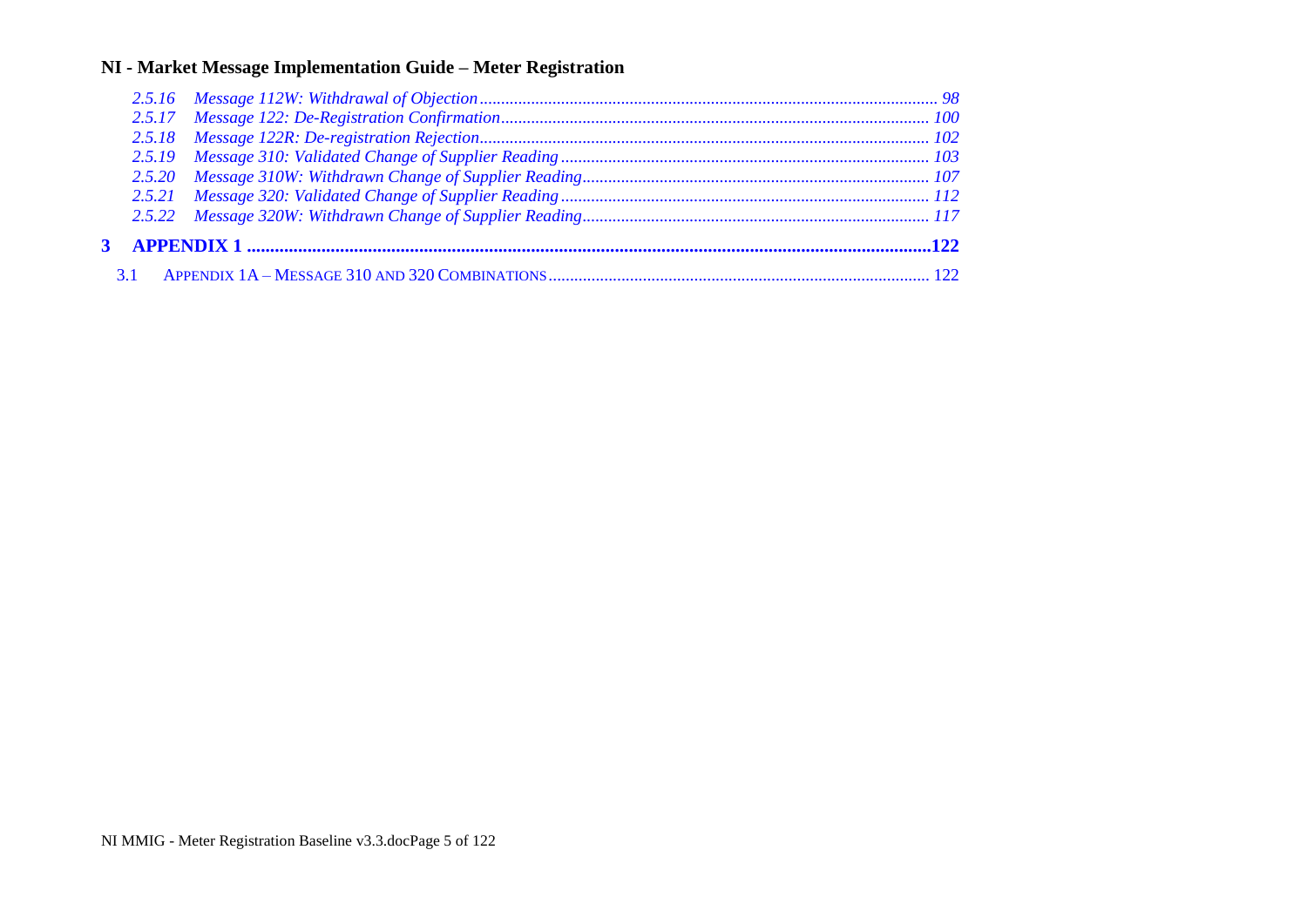# **1 INTRODUCTION**

### **1.1 Purpose of the Message Implementation Guide**

This document is a Message Implementation Guide to assist Suppliers in:

- The construction of market messages to be sent to NIE Networks; and
- The interpretation of messages received from NIE Networks.

The Message Implementation Guides are organised into separate **Message Groups** documents based around key business processes. These are:

- Meter Registration, including Change of Supplier
- Customer Data and Agreements
- Data Processing
- Data Aggregation
- DU<sub>o</sub>S and Transaction Payments
- Meter Works
- Unmetered
- Market Gateway Activity

This document is the **Meter Registration Message Group** Implementation Guide.

Each Message Group section contains:

- An introduction outlining the scope and business context for the message group
- A Message Usage Summary with a description of when each message is used
- A list of Related Business Documents that govern the process
- A message directory with a section for each separate message which includes:
	- A description of each message and when it should be used
	- An overview diagram of the structure of the message.
	- For messages sent by Suppliers:
		- o A table containing composition instructions on how to populate each segment and field
		- o A table describing how the message will be validated
		- o A description of the responses that can be expected
	- For messages sent by NIE Networks:
		- o A table containing a description of how each segment and field will be populated.

#### NI MMIG - Meter Registration Baseline v3.3.docPage 6 of 122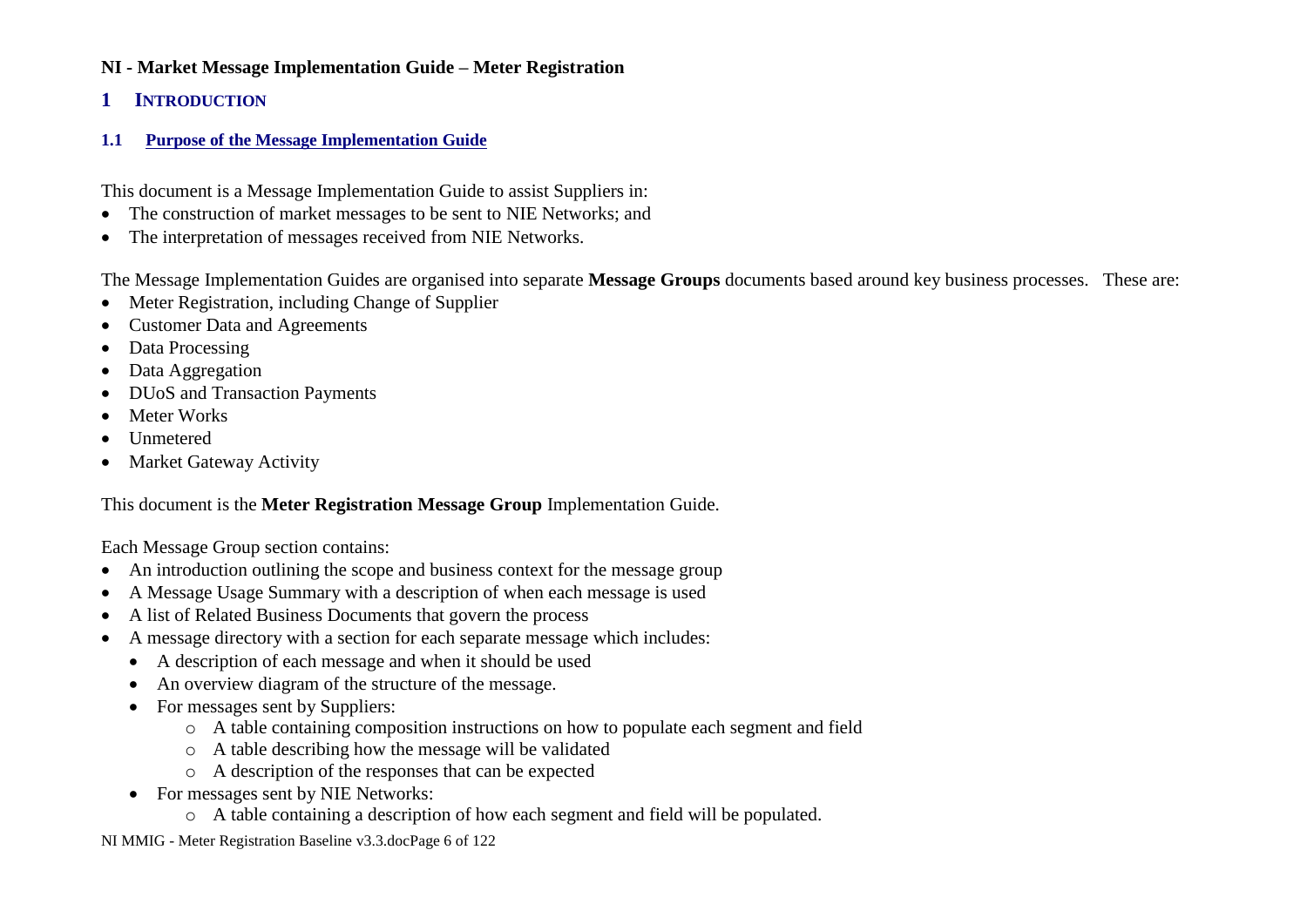The same type of data is often provided in several messages and, irrespective of the message type, this data is subject to common rules for population. An example is the Meter Point Address.

A separate document exists to describe the population rules for these types of data, providing:

- An overview of the structure of the segment
- Instructions relating to how to populate each segment and field.

### **1.2 Validation**

The document provides notes on how NIE Networks will validate the messages received. The purpose of these notes is to aid the Supplier in the population of each message and is intended to avoid instances where messages are rejected due to the incorrect population of a message field. The validation described is therefore limited to field specific validations.

Syntax validation is excluded from the validation notes. This is performed by using standard XML Schema validation against the XML schema provided that defines the data structures of all market messages in scope. Syntax validation includes:

- Checks that the structure of the message is correct
- Checks that all mandatory fields are provided. Mandatory fields are, however, indicated in the instructions for populations.
- Checks that any data code is selected from the list of allowable data codes.

In cases where the segment on a message fails on any of these reasons, a negative acknowledgement is sent back as a market message to the message sender containing the following information:

- The Transaction Reference Number supplied on the inbound message
- A copy of the message contents as received by NIE Networks
- A description of the error.

General market process validations that are not specific to individual market message fields are excluded.

### **1.3 Message Version**

This Message Guide refers to and is consistent with the Market Messages and Data Codes.

# **1.4 Notes**

This document refers to segment and field levels which should be interpreted as follows:

• The level number indicated against the segment refers to the level of the data items and segments within that segment. Therefore, for example, in message 010 where 'MPRN Level Information –Level 2' is stated it is the data items and segments that comprise 'MPRN Level

NI MMIG - Meter Registration Baseline v3.3.docPage 7 of 122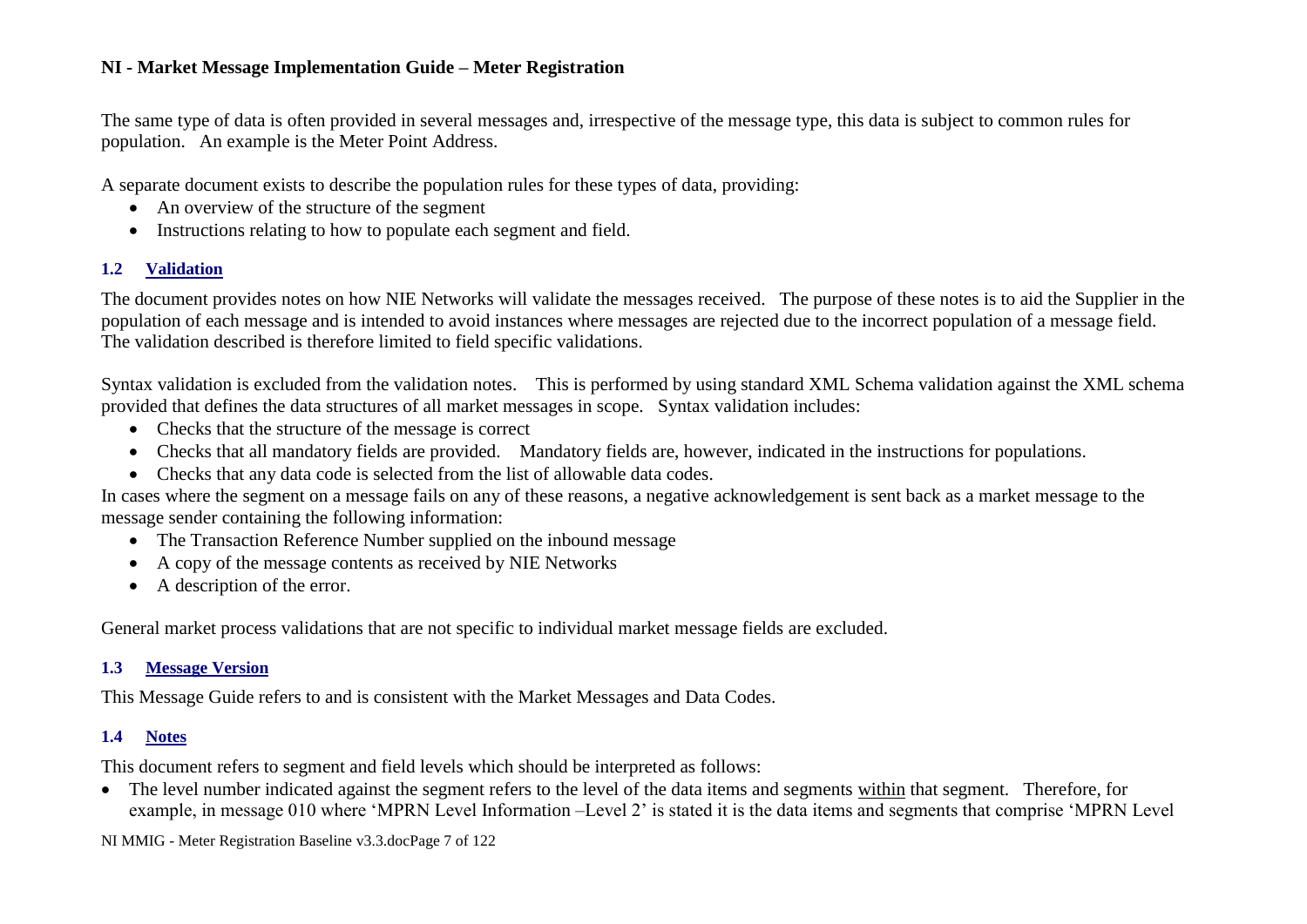Information' that are level two items (e.g. MPRN field, Market Participant Business Reference field, Meter Point Address segment). Accordingly, within this document, MPRN Level Information segment is show as a Level 1 segment.

• Message Header is a Level 1 segment is a child of Header Level Information.

#### **1.5 Implementation of Market Change Requests**

NI MMIG - Meter Registration Baseline v3.3.docPage 8 of 122 MCR 1004 MCC on New Connection Registration MCR 1024 Global Aggregation MCR 1028 Multiple CSSN Codes MCR 1031 CoS Registration for Keypad MCR 1032 Introduce Prepayment Type MCR 1041 Registration Cancellation Timescale MCR 1044 Remove Cooling Off Period outside Registration Timeline MCR 1052 Removal of old keypad premises number from messages 105L and 110 MCR 1053 Introduction of cancellation reason 'FC' in messages 111 and 111L MCR 1054 Removal of supplier certification validation within message 010 MCR 1057 Removal of usage type from message 010 and the associated validations and responses MCR 1058 Introduction of meter work type within message 010 and associated validation responses MCR 1058 Introduction of access instructions within message 010 MCR 1068 New MESN Code – Patient Vital Signs Monitoring MCR 1077 Sundry Changes including New Reject Reasons MCR 1079 Harmonisation Baseline Core Elements - Data Codes CRID 142 Removal of fieldwork notice period validation within message 010 MCR 1053 partial withdrawal - cancellation reason "FC" removed MCR 1090 Updated codes for 300 series market messages DR1110/CRID163 Updates to ES NI Market Message Implementation Guides and Retail Market Procedures • DR1100/CRID159 CoS 210 Market Messages • MCR 1107 New Connection Card Required code on 102P • Correction to MM310W Read Status Code • Correction to "premises" for keypad from "premise" DR1116/CRID166 – Updates to Enduring Solution NI Market Documentation DR1118 CRID167 – Updates to Enduring Solution NI Market Documentation DR 1183 – 010 Customer Agreement Validation (Non-Schema Interim Solution) DR 1183 – 010 Customer Agreement Validation (Schema Solution 102R Reject Reason Codes) 010 Customer Agreement Validation Additional Scenarios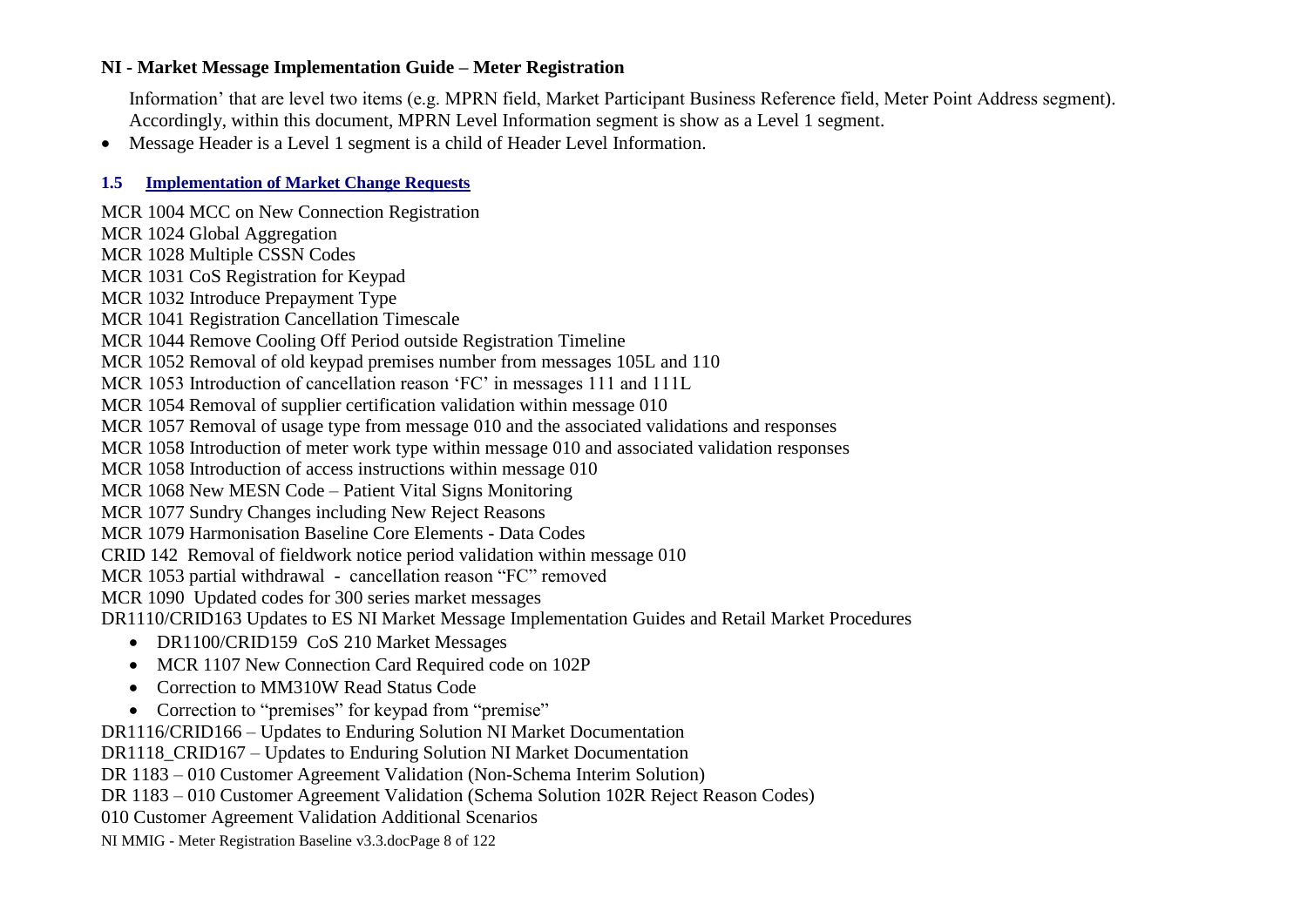# **1.6 Outstanding Issues**

None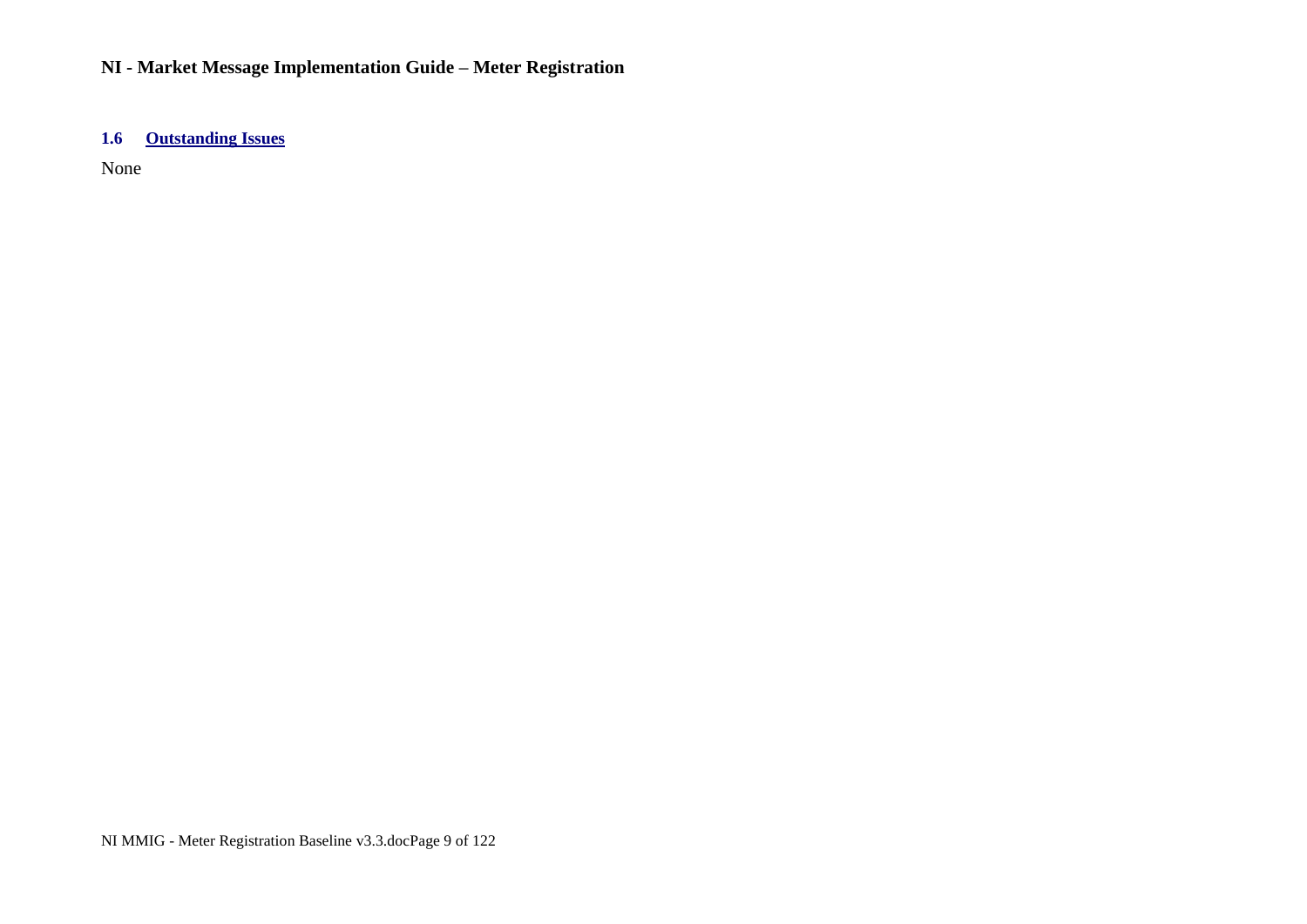# **2 REGISTRATION MESSAGE GROUP**

### **2.1 Scope and Business Context**

The purpose of the Registration Messages is to enable a Supplier to register a Meter Point upon conclusion of an agreement to supply and to receive relevant data regarding that Meter Point.

Registration Messages are used in the following business contexts:

- The Registration of a New Connection; where message 010 is sent by a Supplier and messages 101R, 101P and 101 may be received. In addition messages 331 in order to communicate Interval meter details and 332 may be received in order to communicate Non-Interval meter details and opening readings. These messages are described in the Meter Works document.
- A Change of Supplier; where message 010 is sent by a Supplier and messages 102R, 102P, 102, 105, 105L, 110, 140, 310, 320 and 331 may be received. In addition there are three additional messages that a Supplier may use to provide and dispute Change of Supplier meter readings. These messages are 208, 210 and 252 and are described in the section on Data Processing as is the Customer Read rejection message 303R. Change of Supplier reading withdrawal messages 310W and 320W are described here.
- The Cancellation of a Change of Supplier; where messages 011 and 011A may be sent and 111A and 111 received.
- An Objection for Debt, Contract Default or Erroneous Transfer; where messages 012 and 012W may be sent and 112, 112R, 112W and 111 received.

The purpose of the De-Registration Messages is for de-registration of a Meter Point where there is no longer a customer or premise to be supplied. Message 122 is the only message sent by NIE Networks to the registered supplier for the de-registration process.

# **2.2 Message Usage Summary**

The following table provides a trigger list for each message described in this section detailing when it is used.

| <b>Message</b> | <b>Title</b>                        | <b>Sender</b> | <b>Recipient</b>    | <b>Trigger</b>                                       | <b>Predecessor</b> |
|----------------|-------------------------------------|---------------|---------------------|------------------------------------------------------|--------------------|
| 010            | <b>Registration Request</b>         | Supplier      | <b>NIE Networks</b> | Supplier decides to register Meter Point             | none               |
| 011            | <b>Cancel Registration Request</b>  | Supplier      | <b>NIE Networks</b> | Supplier decides to cancel registration              | none               |
| 011A           | Cancel Change of Supplier Agreement | Supplier      | <b>NIE Networks</b> | Old Supplier responds to cancellation request with   | 111A               |
|                |                                     |               |                     | their agreement/disagreement                         |                    |
| 012            | Objection to Change of Supplier     | Old Supplier  | <b>NIE Networks</b> | Old Supplier decides to object to Change of Supplier | none               |
| 012W           | Withdrawal of Objection             | Old Supplier  | <b>NIE Networks</b> | Old Supplier decides to withdraw an objection to an  | none               |
|                |                                     |               |                     | erroneous transfer                                   |                    |
| 021            | De-Registration Request             |               |                     | Not used by NIE Networks                             |                    |

NI MMIG - Meter Registration Baseline v3.3.docPage 10 of 122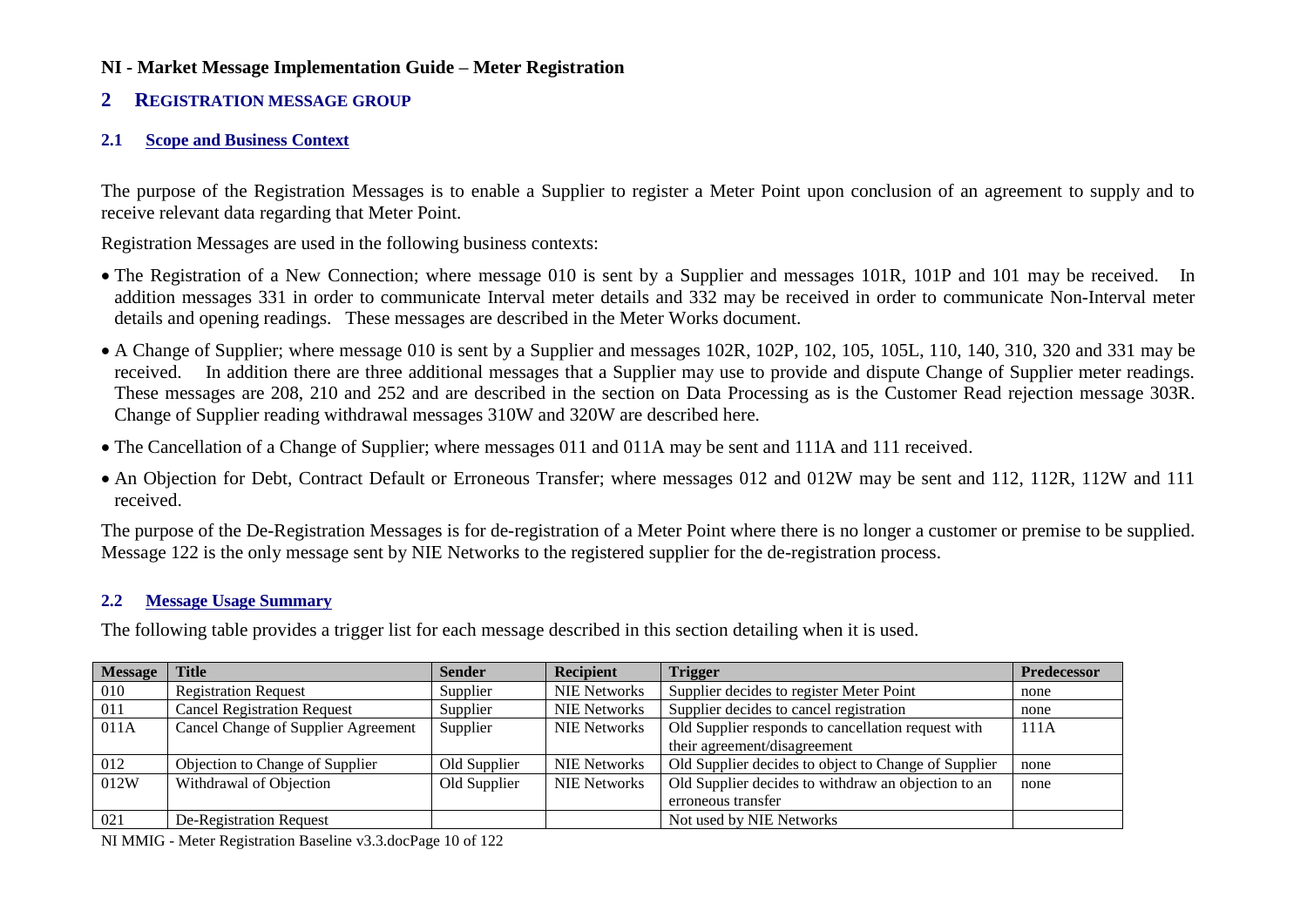| <b>Message</b>   | <b>Title</b>                           | <b>Sender</b>       | <b>Recipient</b> | <b>Trigger</b>                                         | <b>Predecessor</b>        |
|------------------|----------------------------------------|---------------------|------------------|--------------------------------------------------------|---------------------------|
| 101              | New Connection Registration            | <b>NIE Networks</b> | New Supplier     | NIE Networks accepts a valid registration for a newly  | 010                       |
|                  | Acceptance                             |                     |                  | connected Meter Point (after energisation)             |                           |
| 101P             | <b>New Connection Registration</b>     | <b>NIE Networks</b> | New Supplier     | NIE Networks accepts a valid registration for a newly  | $\overline{010}$          |
|                  | Provisional Acceptance                 |                     |                  | connected Meter Point but with conditions              |                           |
| 101R             | New Connection Registration            | <b>NIE Networks</b> | New Supplier     | NIE Networks receives an invalid registration for a    | 010                       |
|                  | Rejection                              |                     |                  | newly connected Meter Point                            |                           |
| 102              | Change of Supplier Registration        | <b>NIE Networks</b> | New Supplier     | NIE Networks accepts a valid registration for a        | 010                       |
|                  | Acceptance                             |                     |                  | Change of Supplier                                     |                           |
| 102P             | <b>Change of Supplier Registration</b> | <b>NIE Networks</b> | New Supplier     | NIE Networks accepts a valid registration for a        | 010                       |
|                  | Provisional Acceptance                 |                     |                  | Change of Supplier but with conditions                 |                           |
| 102R             | Change of Supplier Registration        | <b>NIE Networks</b> | New Supplier     | NIE Networks receives an invalid registration for a    | 010                       |
|                  | Rejection                              |                     |                  | Change of Supplier                                     |                           |
| 105              | <b>Change of Supplier Confirmation</b> | <b>NIE Networks</b> | New Supplier     | All conditions are satisfied for an accepted Change of | 010 from New              |
|                  |                                        |                     |                  | Supplier registration request                          | Supplier                  |
| 105L             | Change of Supplier Confirmation        | <b>NIE Networks</b> | Old Supplier     | All conditions are satisfied for an accepted Change of | 010 from New              |
|                  |                                        |                     |                  | Supplier registration request                          | Supplier                  |
| 110              | Notification to Old Supplier of Change | <b>NIE Networks</b> | Old Supplier     | NIE Networks accepts or provisionally accepts a        | 010 from New              |
|                  | of Supplier                            |                     |                  | registration request (010) from a New Supplier         | Supplier                  |
| 111              | <b>Registration Cancellation (New</b>  | <b>NIE Networks</b> | New Supplier     | All conditions are satisfied for cancellation of a     | 011 or 011A               |
|                  | Supplier)                              |                     |                  | registration                                           | or                        |
|                  |                                        |                     |                  |                                                        | 012 for Debt              |
|                  |                                        |                     |                  |                                                        | or Contract               |
|                  |                                        |                     |                  |                                                        | Default                   |
| 111L             | Registration Cancellation (Old         | <b>NIE Networks</b> | Old Supplier     | All conditions are satisfied for cancellation of a     | 011 or 011A               |
|                  | Supplier)                              |                     |                  | registration                                           |                           |
| 111A             | Change of Supplier Cancellation        | <b>NIE Networks</b> | Old Supplier     | NIE Networks receives a valid cancellation request     | $\overline{011}$ from New |
|                  | Notification                           |                     |                  | (011) for a completed Change of Supplier               | Supplier                  |
| 111R             | Change of Supplier Cancellation        | <b>NIE Networks</b> | New Supplier     | NIE Networks receives an invalid Change of Supplier    | 011                       |
|                  | Rejection                              |                     |                  | cancellation request                                   |                           |
| 112              | Notification of Objection              | <b>NIE Networks</b> | New Supplier     | NIE Networks receives a valid notification of          | 012 from Old              |
|                  |                                        |                     |                  | objection (012) to a Change of Supplier                | Supplier                  |
| 112R             | Notification of Objection Rejection    | <b>NIE Networks</b> | Old Supplier     | NIE Networks receives an invalid notification of       | 012                       |
|                  |                                        |                     |                  | objection to a Change of Supplier                      |                           |
| 112W             | Withdrawal of Objection                | <b>NIE Networks</b> | New Supplier     | NIE Networks receives a withdrawal of an objection     | 012W from                 |
|                  |                                        |                     |                  | (012W) to a Change of Supplier                         | Old Supplier              |
| 122              | De-Registration Confirmation           | <b>NIE Networks</b> | Supplier         | NIE Networks agrees a de-registration/de-              | Customer                  |
|                  |                                        |                     |                  | commission of a site with the customer                 | request                   |
| 122R             | De-Registration Rejection              |                     |                  | Not used by NIE Networks                               |                           |
| $\overline{310}$ | Validated Change of Supplier Reading   | <b>NIE Networks</b> | Old Supplier     | All conditions are satisfied for an accepted Non-      | 010 from New              |

NI MMIG - Meter Registration Baseline v3.3.docPage 11 of 122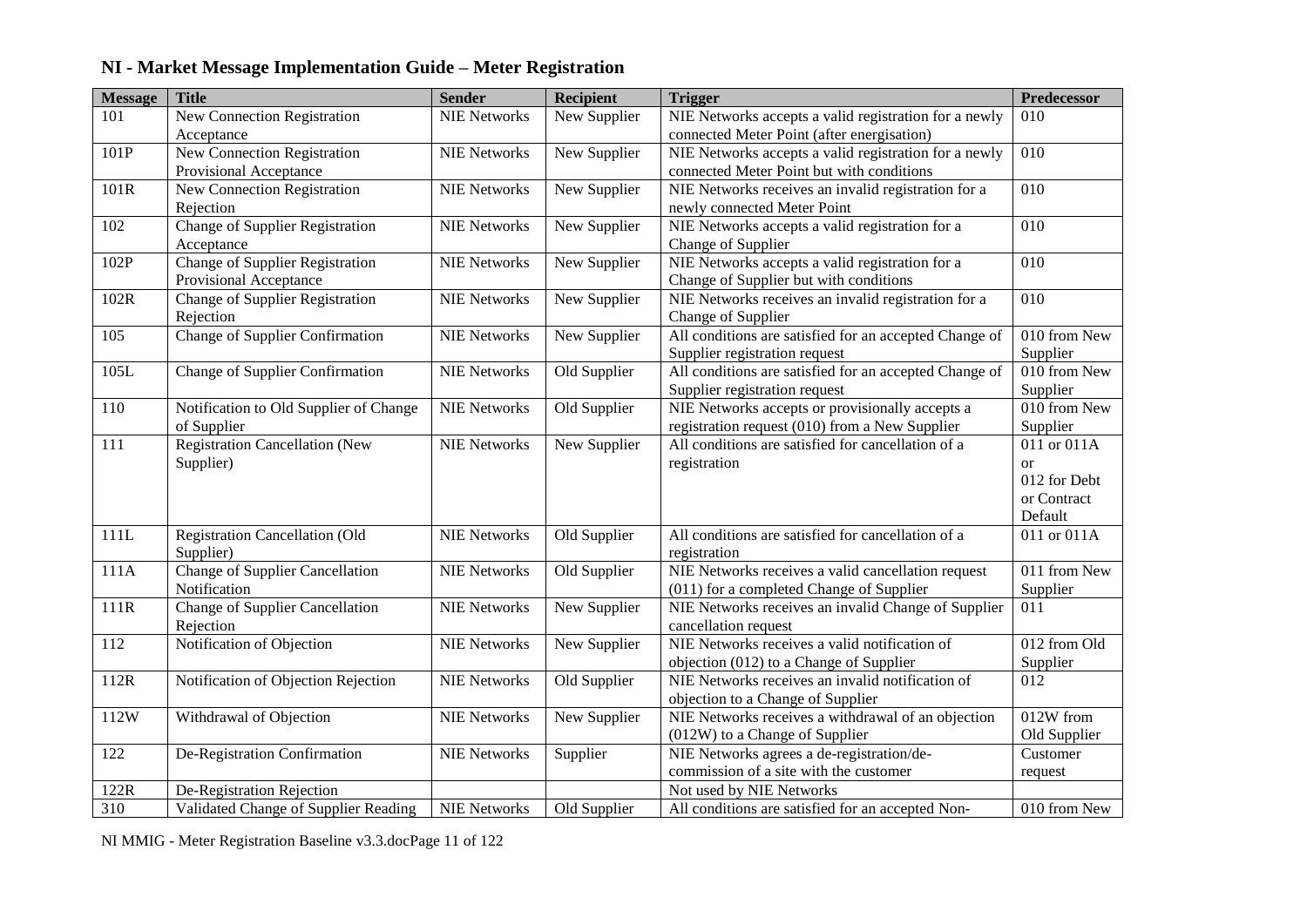| <b>Message</b> | <b>Title</b>                         | <b>Sender</b>       | <b>Recipient</b> | <b>Trigger</b>                                    | <b>Predecessor</b> |
|----------------|--------------------------------------|---------------------|------------------|---------------------------------------------------|--------------------|
|                |                                      |                     |                  | Interval metered Change of Supplier               | Supplier           |
| 310W           | Withdrawn Change of Supplier         | <b>NIE Networks</b> | Old Supplier     | A Change of Supplier reading is withdrawn         | 310                |
|                | Reading                              |                     |                  |                                                   |                    |
| 320            | Validated Change of Supplier Reading | <b>NIE Networks</b> | New Supplier     | All conditions are satisfied for an accepted Non- | 010 from New       |
|                |                                      |                     |                  | Interval metered Change of Supplier               | Supplier           |
| 320W           | Withdrawn Change of Supplier         | <b>NIE Networks</b> | New Supplier     | A Change of Supplier reading is withdrawn         | 320                |
|                | Reading                              |                     |                  |                                                   |                    |

The following table provides a trigger list for each message described in other Market Message Guides detailing when it is used during changes to Meter Point registrations.

| <b>Message</b> | <b>Title</b>                         | <b>Sender</b>       | <b>Recipient</b>    | <b>Trigger</b>                                       | <b>Predecessor</b> |
|----------------|--------------------------------------|---------------------|---------------------|------------------------------------------------------|--------------------|
| 208            | <b>Replacement Reading</b>           | Supplier            | <b>NIE Networks</b> | Supplier decides to dispute a Change of Supplier     | 310 or 320         |
|                |                                      |                     |                     | reading by providing a replacement                   |                    |
| 210            | <b>Supplier Provided Reading</b>     | Supplier            | <b>NIE Networks</b> | Supplier has elected to provide a customer reading   | 010 from New       |
|                |                                      |                     |                     | for a Change of Supplier                             | Supplier           |
| 252            | <b>Request for Special Reading</b>   | Supplier            | <b>NIE Networks</b> | Supplier decides to dispute a Change of Supplier     | 310 or 320         |
|                |                                      |                     |                     | reading by requesting a Special Reading or Estimate  |                    |
| 303R           | <b>Customer Read Rejection</b>       | <b>NIE Networks</b> | Supplier            | NIE Networks rejects a Customer Read                 | $010.016$ or       |
|                |                                      |                     |                     |                                                      | 210                |
| 331            | Profile Meter Technical Details      | <b>NIE Networks</b> | Supplier            | Meter details are available for a completed Interval | 010                |
|                |                                      |                     |                     | metered registration                                 |                    |
| 332            | Non-Interval Meter Technical Details | <b>NIE Networks</b> | Supplier            | Meter details and opening reads are available for an | 010                |
|                |                                      |                     |                     | energised new Non-Interval metered connection        |                    |

### **2.3 Related Business Documents**

None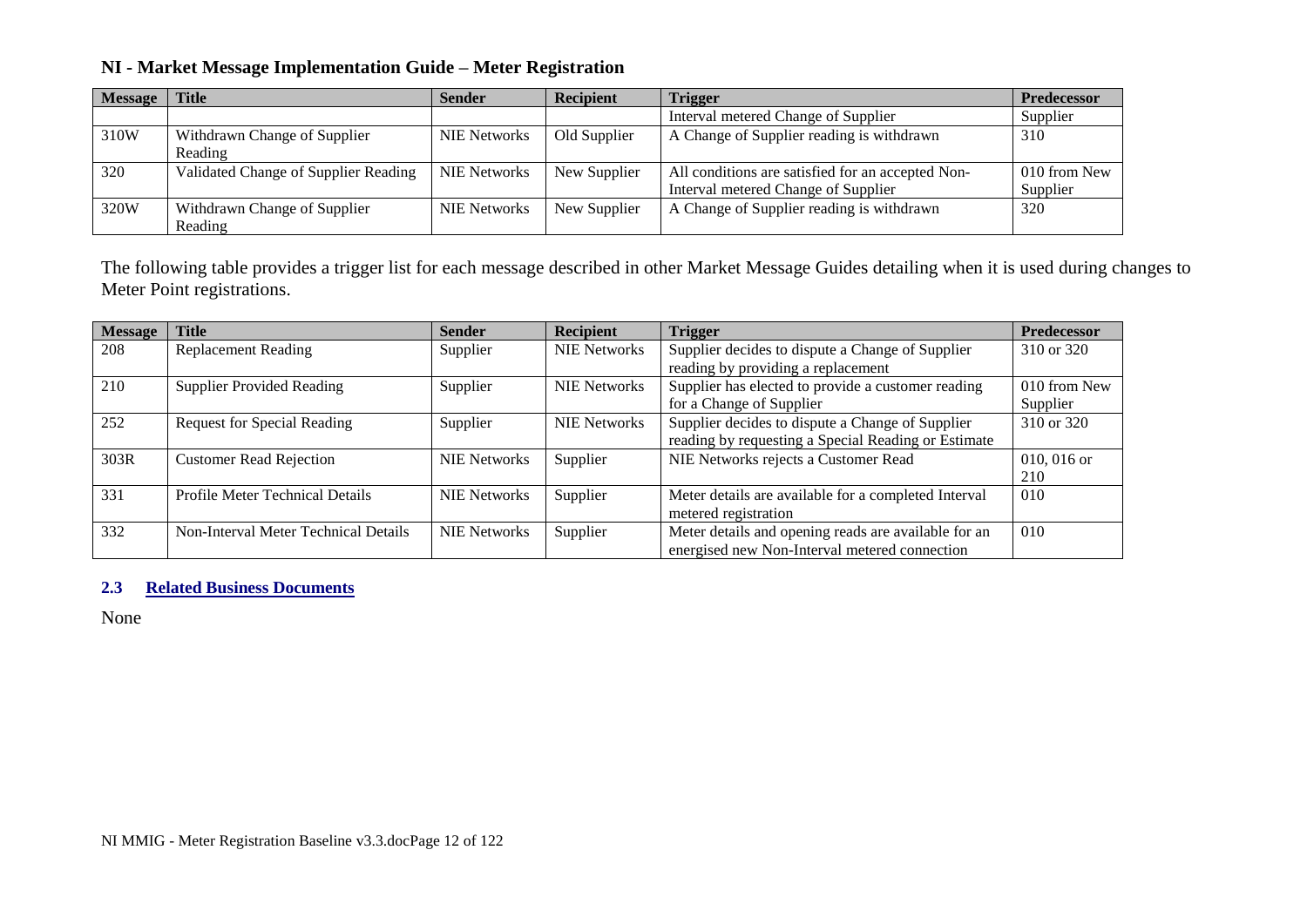### **2.4 Message Directory – Supplier to NIE Networks**

### **2.4.1 Message 010: Registration Request**

#### **Purpose and Description of Message**

Message 010 is sent by a Supplier to NIE Networks in order to request registration to a Meter Point.

It contains the information that is required by NIE Networks to process and validate the registration. In addition it may also be used to provide additional information such as:

- o Customer information that can be used by NIE Networks to fulfil their responsibilities
- o Readings data in the case of a Non-Interval Metered Change of Supplier

Message 010 is used in the following Market Processes:

| <b>Process Number and Title</b>       | <b>Use of Message</b>                                                                   |  |  |  |  |
|---------------------------------------|-----------------------------------------------------------------------------------------|--|--|--|--|
| $MP NI 1 Change of Supplier - Non-$   | To register a metered Non-Interval Meter Point currently registered to another Supplier |  |  |  |  |
| <b>Interval Metered</b>               |                                                                                         |  |  |  |  |
| MP NI 2 Change of Supplier – Interval | To register an Interval Meter Point currently registered to another Supplier            |  |  |  |  |
| Metered                               |                                                                                         |  |  |  |  |
| MP NI 5 New Non-Interval Metered      | To register a metered Non-Interval Meter Point as part of the new connection process    |  |  |  |  |
| Connection                            |                                                                                         |  |  |  |  |
| MP NI 6 New Interval Metered          | To register a metered Interval Meter Point as part of the new connection process        |  |  |  |  |
| Connection                            |                                                                                         |  |  |  |  |
| MP NI 37 Change of Supplier - Keypad  | To register a Keypad Meter Point registered to another supplier                         |  |  |  |  |

In all cases message 010 should only be sent once the Supplier has concluded an agreement to supply electricity to the customer identified in the message at the Meter Point being registered.

The term 'D' indicates the date of registration receipt by NIE Networks.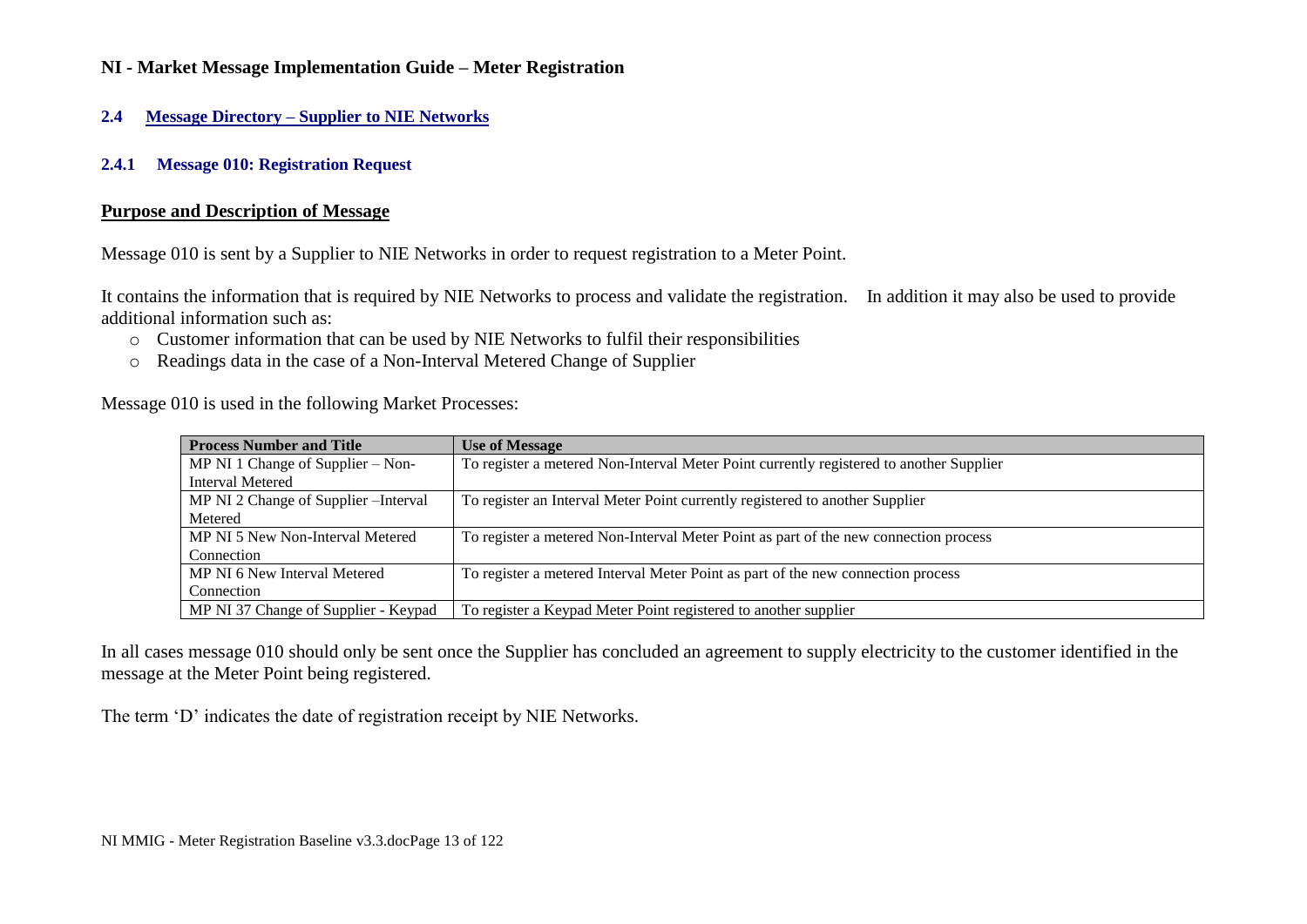### **Data Hierarchy Diagram**

010 Message

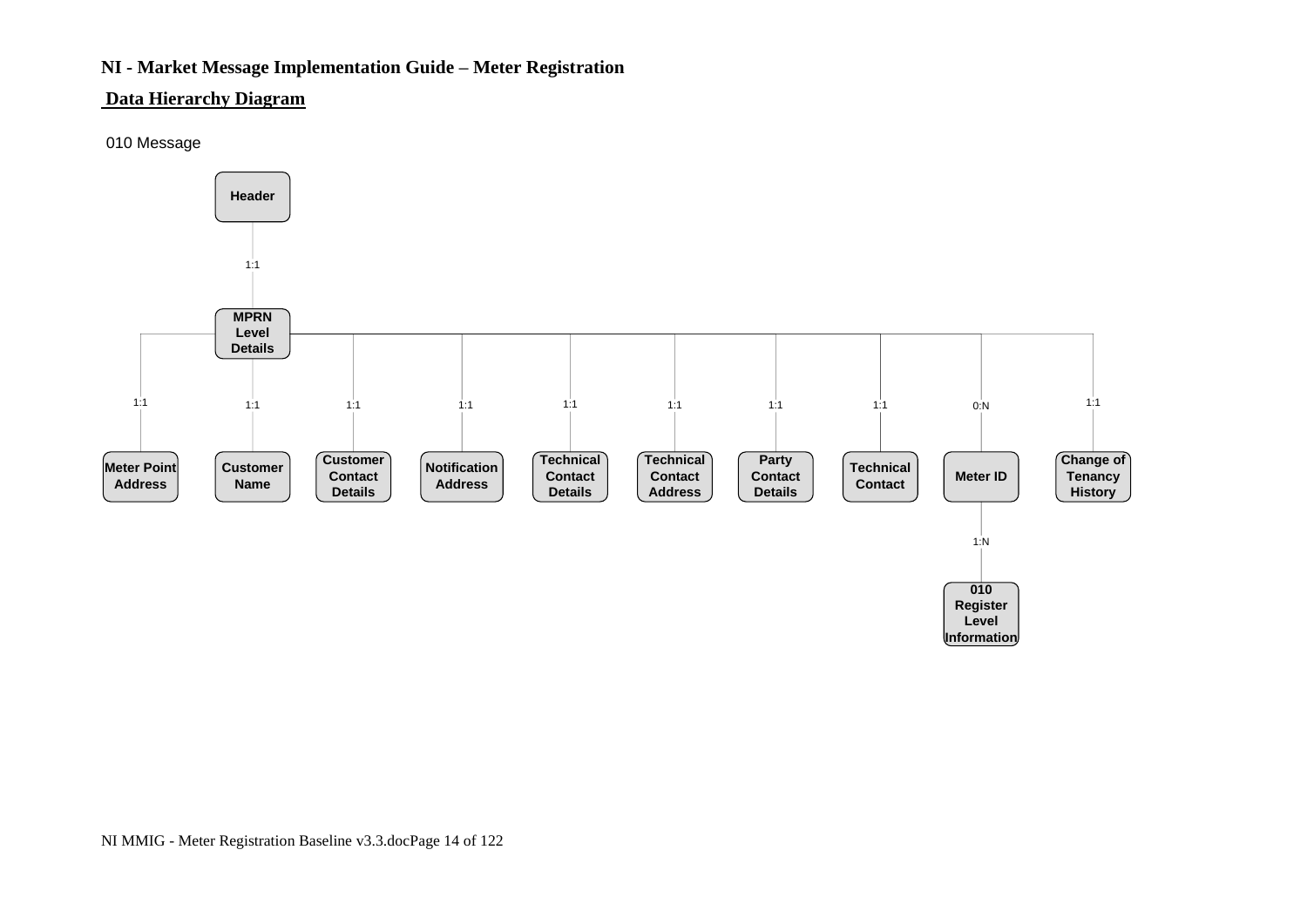### **Composition Instructions**

The Supplier should follow the instructions below in populating the Registration message.

|                |                | Segment and Field Level Identifier - 010 Message | <b>Rpt</b> | <b>Optionality</b> | <b>Instructions for Population</b>                                                                                                                        |
|----------------|----------------|--------------------------------------------------|------------|--------------------|-----------------------------------------------------------------------------------------------------------------------------------------------------------|
|                | Message Header |                                                  |            | Mandatory          | See Common Data Segments for detailed notes on structure and population.                                                                                  |
|                |                | <b>MPRN</b> Level Information                    |            | Mandatory          |                                                                                                                                                           |
| 2              | <b>FLD</b>     | <b>MPRN</b>                                      |            | Mandatory          | All elements of the MPRN, the unique identifying reference number for the                                                                                 |
|                |                |                                                  |            |                    | Meter Point to be registered, must be provided                                                                                                            |
| $\overline{2}$ | <b>FLD</b>     | Market Participant Business Reference            |            | Mandatory          | The Supplier must provide an internal reference number.                                                                                                   |
| $\overline{2}$ | <b>SEG</b>     | Meter Point Address                              |            | Mandatory          | The address at which the Meter Point is connected.                                                                                                        |
|                |                |                                                  |            |                    |                                                                                                                                                           |
|                |                |                                                  |            |                    | The Supplier should use the address as published by NIE Networks. Where                                                                                   |
|                |                |                                                  |            |                    | NIE Networks hold Post Code data the registration data provided by the                                                                                    |
|                |                |                                                  |            |                    | Supplier must match exactly to this data. If there is a change of address                                                                                 |
|                |                |                                                  |            |                    | then, following confirmation of the registration, the Supplier should use the                                                                             |
|                |                |                                                  |            |                    | customer details message (013) to advise the change.                                                                                                      |
|                |                |                                                  |            |                    |                                                                                                                                                           |
|                |                |                                                  |            |                    | See Common Data Segments for detailed notes on structure and population.                                                                                  |
| 2              | <b>SEG</b>     | <b>Customer Name</b>                             |            | Mandatory          | The name of the customer with whom the Supplier has concluded an                                                                                          |
|                |                |                                                  |            |                    | agreement to supply electricity must be provided.                                                                                                         |
|                |                |                                                  |            |                    |                                                                                                                                                           |
|                |                |                                                  |            |                    | See Common Data Segments for detailed notes on structure and population.                                                                                  |
| $\overline{c}$ | <b>FLD</b>     | Supplier ID                                      |            | Mandatory          | The code identifying the Supplier to whom the Meter Point will be                                                                                         |
|                |                |                                                  |            |                    | registered, obtained from the list of codes issued by NIE Networks.                                                                                       |
| $\overline{2}$ | <b>FLD</b>     | Supplier Unit ID                                 | 1          | Mandatory          | The Supplier Unit to which demand will be aggregated under the Single                                                                                     |
|                |                |                                                  |            |                    | Electricity Market, obtained from the list of codes issued by NIE Networks.                                                                               |
| $\overline{2}$ | <b>FLD</b>     | <b>SSAC</b>                                      |            | Mandatory          | The arrangement under which consumption usage will be aggregated for                                                                                      |
|                |                |                                                  |            |                    | settlement.                                                                                                                                               |
|                |                |                                                  |            |                    |                                                                                                                                                           |
|                |                |                                                  |            |                    | This is selected from the list of codes issued by NIE Networks and must be                                                                                |
|                |                |                                                  |            |                    | an arrangement that is valid for the Supplier Unit with respect to the<br>Settlement Class of the Meter Point. . The current valid values are 'A' for all |
|                |                |                                                  |            |                    | suppliers except NIEES who use 'F'.                                                                                                                       |
| $\overline{2}$ | <b>FLD</b>     | <b>Supply Agreement Flag</b>                     |            | Mandatory          | A Boolean message flag that indicates the existence of an agreement to                                                                                    |
|                |                |                                                  |            |                    | supply electricity to the customer identified in the message at the Meter                                                                                 |
|                |                |                                                  |            |                    | Point being registered. It must be set as follows:                                                                                                        |
|                |                |                                                  |            |                    | 1 i.e. a logical value of True, where the Supplier has concluded an                                                                                       |
|                |                |                                                  |            |                    | agreement to supply electricity to the customer at the Meter Point                                                                                        |
|                |                |                                                  |            |                    |                                                                                                                                                           |
|                |                |                                                  |            |                    | 0 i.e. a logical value of False, where the Supplier has not concluded<br>$\bullet$                                                                        |

NI MMIG - Meter Registration Baseline v3.3.docPage 15 of 122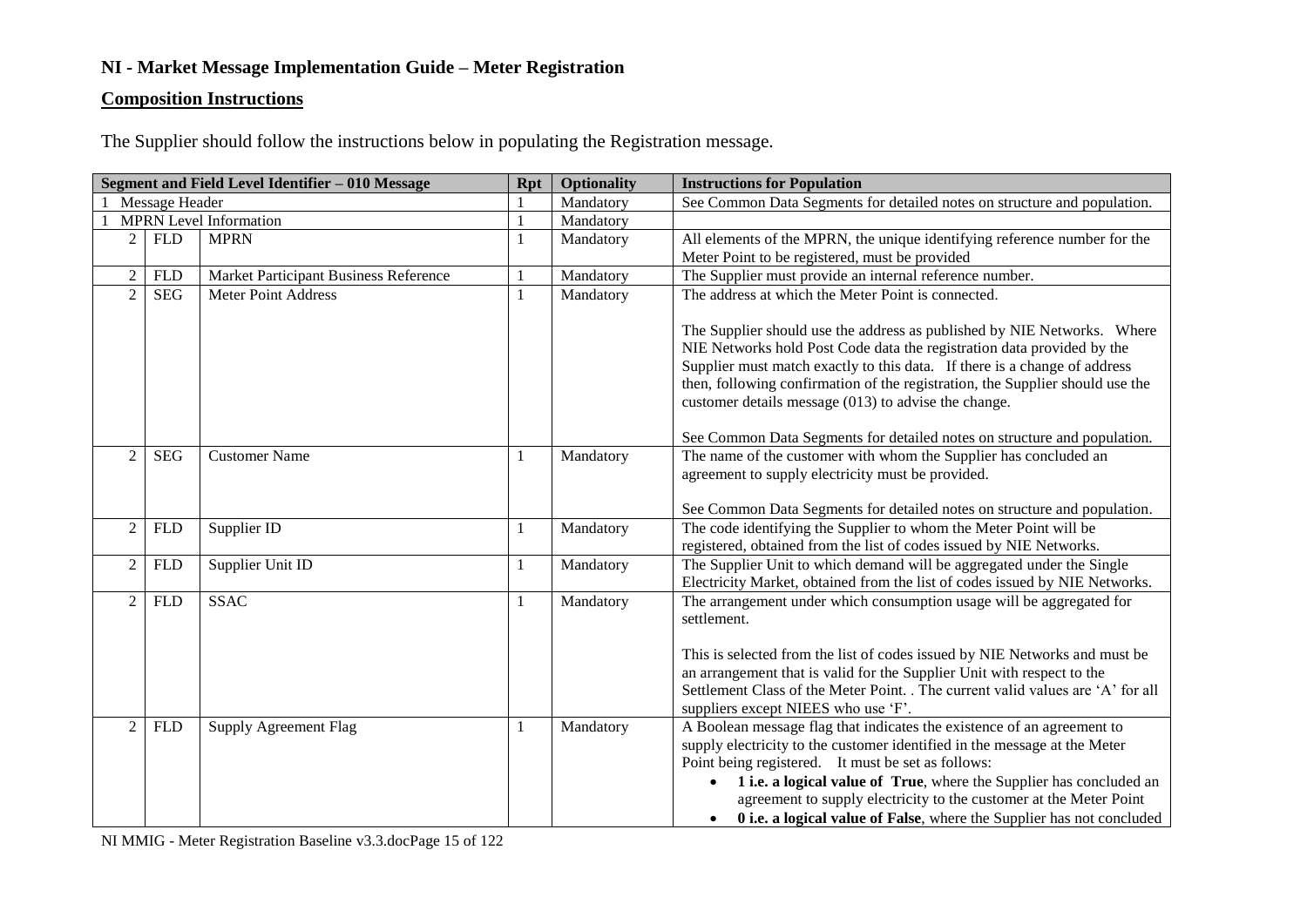|                |            | Segment and Field Level Identifier - 010 Message | <b>Instructions for Population</b> |           |                                                                                                                                                                                                                                                                                                                                                                                                                                                                                                                                                                                                                                                                                                                                                                                                                                                                                                                                                                                                                                                                                                                                                                                                                                                                                                                                                                                                                                                                                                                                                                                                                                                                                                                                                                                                                        |
|----------------|------------|--------------------------------------------------|------------------------------------|-----------|------------------------------------------------------------------------------------------------------------------------------------------------------------------------------------------------------------------------------------------------------------------------------------------------------------------------------------------------------------------------------------------------------------------------------------------------------------------------------------------------------------------------------------------------------------------------------------------------------------------------------------------------------------------------------------------------------------------------------------------------------------------------------------------------------------------------------------------------------------------------------------------------------------------------------------------------------------------------------------------------------------------------------------------------------------------------------------------------------------------------------------------------------------------------------------------------------------------------------------------------------------------------------------------------------------------------------------------------------------------------------------------------------------------------------------------------------------------------------------------------------------------------------------------------------------------------------------------------------------------------------------------------------------------------------------------------------------------------------------------------------------------------------------------------------------------------|
|                |            |                                                  |                                    |           | an agreement to supply electricity to the customer at the Meter                                                                                                                                                                                                                                                                                                                                                                                                                                                                                                                                                                                                                                                                                                                                                                                                                                                                                                                                                                                                                                                                                                                                                                                                                                                                                                                                                                                                                                                                                                                                                                                                                                                                                                                                                        |
|                |            |                                                  |                                    |           | Point. This will cause a rejection of the 010 message                                                                                                                                                                                                                                                                                                                                                                                                                                                                                                                                                                                                                                                                                                                                                                                                                                                                                                                                                                                                                                                                                                                                                                                                                                                                                                                                                                                                                                                                                                                                                                                                                                                                                                                                                                  |
| $\overline{2}$ | <b>FLD</b> | Change of Tenant / Legal Entity                  | 1                                  | Mandatory | A Boolean flag that indicates that the identity of the customer has changed.<br>It must be set as follows:<br>1 i.e. a logical value of True, if the customer is different to that<br>$\bullet$<br>with whom the current supplier has an agreement.<br>0 i.e. a logical value of False, if the customer is the same as that<br>with whom the current supplier has an agreement.                                                                                                                                                                                                                                                                                                                                                                                                                                                                                                                                                                                                                                                                                                                                                                                                                                                                                                                                                                                                                                                                                                                                                                                                                                                                                                                                                                                                                                        |
| 2              | <b>FLD</b> | Change of Supplier Read Arrangement              | -1                                 | Optional  | A code that indicates the type of read to be used at a Change of Supplier<br>which is required for all Meter Points that have Non-Interval metering and<br>also for both Interval and Non-Interval Meter Points where a change of<br>metering is required. It is not used for New Connections or for Meter Points<br>that are unmetered.<br>Where used it should be selected from one of the following:<br><b>CR</b> – Supplier or Customer Provided Read. This is used for Non-<br>$\bullet$<br>Interval Meter Points to indicate that the Supplier or Customer will<br>provide a customer read to effect the changeover. The reading may<br>be provided as part of message 010 for non-interval credit metered<br>Meter Points or at a later date using message 210 for any non-<br>interval metered Meter Point. CR should be selected for a keypad<br>Change of Supplier Registration where no physical metering<br>changes, meter configuration changes or energisation are required.<br>The reading should not be provided as part of message 010.<br>SC – Scheduled Read. This is used for Non-Interval Meter Points<br>(excluding keypad) to indicate that the Supplier will await the next<br>scheduled reading date to effect the Change of Supplier using the<br>scheduled reading.<br>SP - Special Read. This is used for Non-Interval Meter Points<br>$\bullet$<br>either:<br>to indicate that the Supplier requires NIE Networks to<br>$\circ$<br>collect a special read to be used to effect the Change of<br>Supplier (including the purpose of aiding a customer with<br>Special Needs)<br><b>DR</b> – Supplier of Last Resort. This is used when a Meter Point is<br>registered under the Supplier of Last Resort process<br>MC - Meter Change. This must be selected if meter works are<br>required |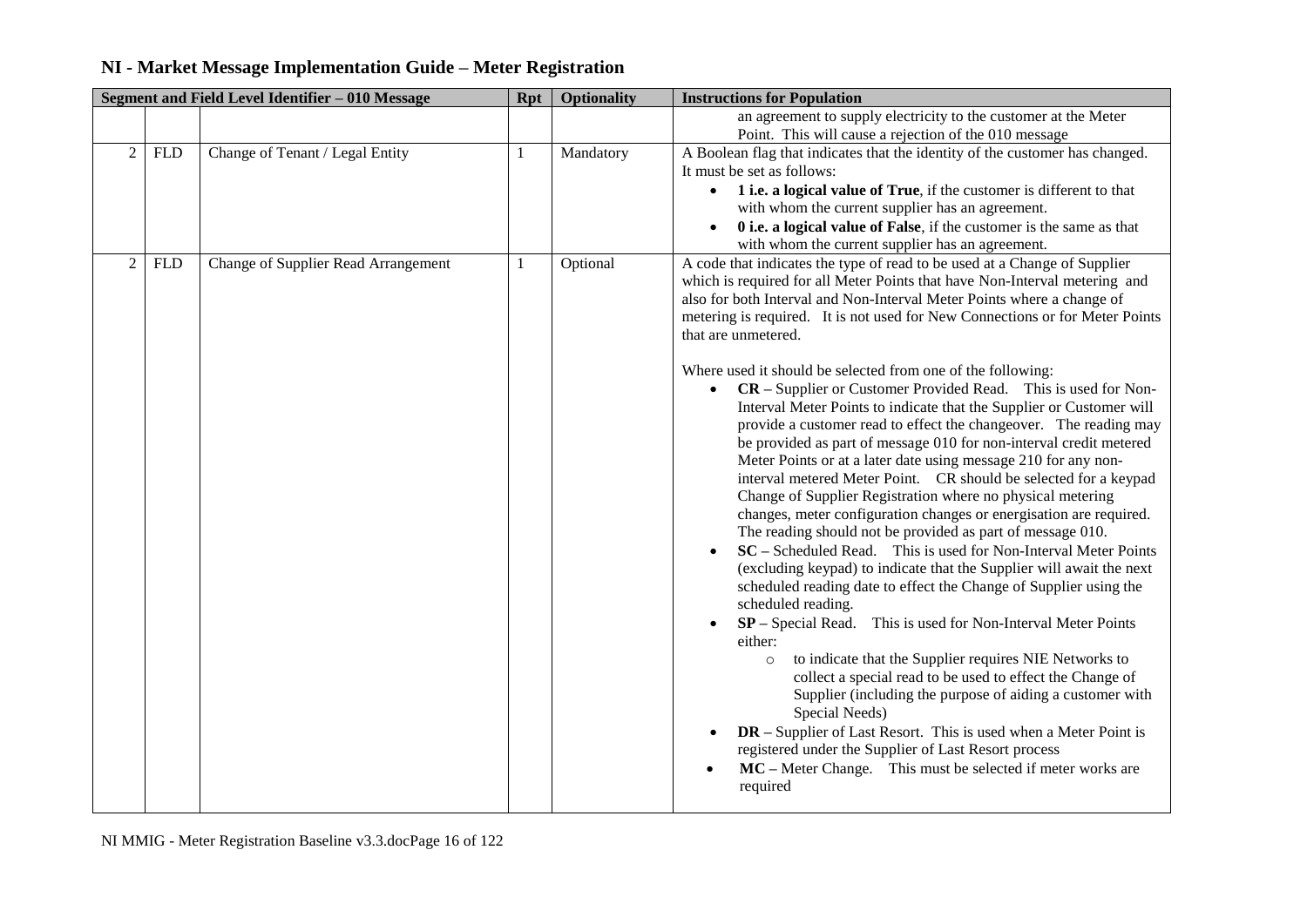| NI - Market Message Implementation Guide - Meter Registration |  |
|---------------------------------------------------------------|--|
|---------------------------------------------------------------|--|

|                |            | Segment and Field Level Identifier - 010 Message | <b>Rpt</b>   | <b>Optionality</b> | <b>Instructions for Population</b>                                                                                                                                                                                                                                                                                                                                                                                                                                                                                                                                                                                           |
|----------------|------------|--------------------------------------------------|--------------|--------------------|------------------------------------------------------------------------------------------------------------------------------------------------------------------------------------------------------------------------------------------------------------------------------------------------------------------------------------------------------------------------------------------------------------------------------------------------------------------------------------------------------------------------------------------------------------------------------------------------------------------------------|
|                |            |                                                  |              |                    | If code 'MC' is used then Meter Configuration Code must be provided (see                                                                                                                                                                                                                                                                                                                                                                                                                                                                                                                                                     |
|                |            |                                                  |              |                    | below).                                                                                                                                                                                                                                                                                                                                                                                                                                                                                                                                                                                                                      |
| $\overline{2}$ | <b>FLD</b> | Change of Supplier Estimate Acceptable           | 1            | Optional           | A Boolean flag to indicate the acceptability of an estimate as an alternative<br>in the case of failure to obtain an actual or customer read.                                                                                                                                                                                                                                                                                                                                                                                                                                                                                |
|                |            |                                                  |              |                    | The estimate acceptable flag should be set to $1$ i.e. a logical value of True<br>if all the following are true:<br>the Supplier has specified Customer Read or Scheduled Read as the<br>$\circ$<br>Read Arrangement;<br>the Supplier is willing to accept an estimate from NIE Networks if<br>$\circ$<br>the Customer or Scheduled read cannot be obtained or proves to be<br>invalid:<br>an actual read has been received in the last 12 months<br>$\circ$                                                                                                                                                                 |
| $\overline{2}$ | <b>FLD</b> | Meter Configuration Code                         | -1           | Optional           | A code to indicate that a change is required by the New Supplier to the<br>functionality delivered by the metering installed at a Meter Point.<br>It must be provided for a Change of Supplier when the Change of Supplier<br>Read Arrangement is 'MC'<br>Otherwise the field is not required for a<br>Change of Supplier.<br>It is not required for metered New Connections and will be ignored if<br>included. It is not required for Meter Points that are interval metered or for<br>unmetered.<br>The code must be one that is permitted for Supplier request and allowable for<br>Meter Point characteristics and MIC. |
| $\overline{2}$ | <b>SEG</b> | <b>Customer Contact Details</b>                  |              | Optional           | A set of details enabling the customer to be contacted.<br>See Common Data Segments for detailed notes on structure and population                                                                                                                                                                                                                                                                                                                                                                                                                                                                                           |
| $\overline{2}$ | <b>SEG</b> | <b>Notification Address</b>                      | -1           | Optional           | An address for correspondence with customers.<br>The Notification Address should only be provided if the Meter Point Address<br>is not the address for correspondence. See Common Data Segments for<br>detailed notes on structure and population.                                                                                                                                                                                                                                                                                                                                                                           |
| 2              | <b>FLD</b> | <b>Contact Name</b>                              |              | Optional           | This is the contact name of a person available for contacting for Technical<br>purposes relating to the Meter Point where this is different to the Customer<br>Contact. This field must be provided where Technical contact details are<br>provided.                                                                                                                                                                                                                                                                                                                                                                         |
| $\overline{2}$ | <b>SEG</b> | <b>Technical Contact Details</b>                 | $\mathbf{1}$ | Optional           | This segment refers to the technical contact phone numbers for a technical<br>representative. This segment must be populated where Suppliers are creating                                                                                                                                                                                                                                                                                                                                                                                                                                                                    |

NI MMIG - Meter Registration Baseline v3.3.docPage 17 of 122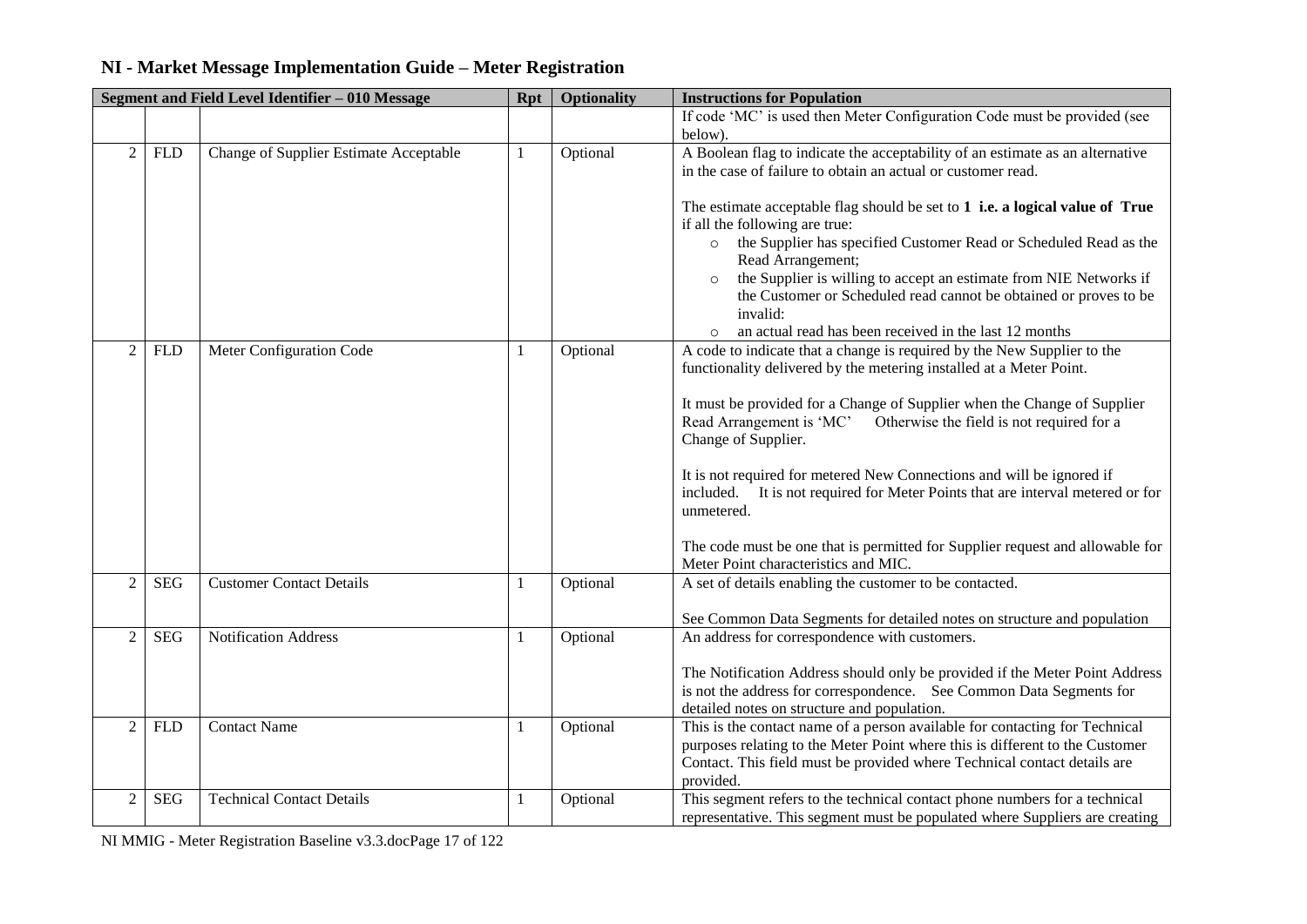|   | Segment and Field Level Identifier - 010 Message |                    |                                        | Rpt          | <b>Optionality</b> | <b>Instructions for Population</b>                                               |
|---|--------------------------------------------------|--------------------|----------------------------------------|--------------|--------------------|----------------------------------------------------------------------------------|
|   |                                                  |                    |                                        |              |                    | new technical contact details for an MPRN or where they are changing             |
|   |                                                  |                    |                                        |              |                    | existing technical contact details.                                              |
|   | 3                                                | <b>FLD</b>         | Phone number 1                         |              | Optional           | This is the principal phone number of a Technical contact and must be            |
|   |                                                  |                    |                                        |              |                    | populated if known by Supplier                                                   |
|   | 3                                                | <b>FLD</b>         | Phone Ext1                             | 1            | Optional           | This is the principal phone number overflow field for storing number             |
|   |                                                  |                    |                                        |              |                    | extensions where applicable                                                      |
|   | 3                                                | ${\hbox{\rm FLD}}$ | Phone number 2                         |              | Optional           | This field can be used for the secondary phone number where this is              |
|   |                                                  |                    |                                        |              |                    | required.                                                                        |
|   | 3                                                | <b>FLD</b>         | Phone Ext2                             | 1            | Optional           | This is the secondary phone number overflow field for storing number             |
|   |                                                  |                    |                                        |              |                    | extensions where applicable.                                                     |
|   | $\mathfrak{Z}$                                   | <b>FLD</b>         | Fax                                    |              | Optional           | This field is intended to store a Fax telephone number where applicable          |
|   | $\overline{3}$                                   | <b>FLD</b>         | Fax Ext                                | $\mathbf{1}$ | Optional           | This field is intended to store a Fax extension telephone number where           |
|   |                                                  |                    |                                        |              |                    | applicable                                                                       |
|   | 3                                                | <b>FLD</b>         | Email                                  | 1            | Optional           | This field is intended to store electronic mail address details where            |
|   |                                                  |                    |                                        |              |                    | applicable                                                                       |
| 2 | <b>SEG</b>                                       |                    | <b>Street Type Address (Technical)</b> |              | Optional           | Street type address provides details such as Street Name, House no etc. This     |
|   |                                                  |                    |                                        |              |                    | segment is mandatory where a street type address is being provided or            |
|   |                                                  |                    |                                        |              |                    | changed as part of Technical Contact details.                                    |
|   |                                                  |                    |                                        |              |                    |                                                                                  |
|   |                                                  |                    |                                        |              |                    | This segment is mandatory where Technical Contact Details are provided.          |
|   | 3                                                | <b>FLD</b>         | C/O Name                               | 1            | Optional           | This is the name to which correspondence can be addressed where this is          |
|   |                                                  |                    |                                        |              |                    | different to the contact name.                                                   |
|   | 3                                                | <b>FLD</b>         | Unit No.                               | 1            | Optional           | This field can be used to populate information relating to the unit, flat or     |
|   |                                                  |                    |                                        |              |                    | apartment number that can be part of an address                                  |
|   | 3                                                | <b>FLD</b>         | Addr Line 1                            | $\mathbf{1}$ | Optional           | This field can be used as overflow for address details that apply before the     |
|   |                                                  |                    |                                        |              |                    | street part of an address.                                                       |
|   | 3                                                | <b>FLD</b>         | Addr Line 2                            | 1            | Optional           | This field can be used as overflow for address details that apply before the     |
|   |                                                  |                    |                                        |              |                    | street part of an address.                                                       |
|   | 3                                                | <b>FLD</b>         | House No.                              | 1            | Optional           | This can be used to populate the number of a premises given as part of an        |
|   |                                                  |                    |                                        |              |                    | address                                                                          |
|   | 3                                                | <b>FLD</b>         | <b>Street</b>                          | 1            | Mandatory          | This field stores information relating to the street part of an address and must |
|   |                                                  |                    |                                        |              |                    | be populated if the segment is provided.                                         |
|   | 3                                                | <b>FLD</b>         | Addr Line 4                            | 1            | Optional           | This field can be used as overflow for address details that apply after the      |
|   |                                                  |                    |                                        |              |                    | street part of an address.                                                       |
|   | 3                                                | <b>FLD</b>         | Addr Line 5                            | 1            | Optional           | This field can be used as overflow for address details that apply after the      |
|   |                                                  |                    |                                        |              |                    | street part of an address.                                                       |
|   | 3                                                | <b>FLD</b>         | Post code                              |              | Optional           | This is the postal or Zip code given as part of address where appropriate        |
|   | $\overline{3}$                                   | <b>FLD</b>         | City                                   | $\mathbf{1}$ | Optional           | Used to populate the details of which City an address resides in where           |
|   |                                                  |                    |                                        |              |                    | appropriate                                                                      |

NI MMIG - Meter Registration Baseline v3.3.docPage 18 of 122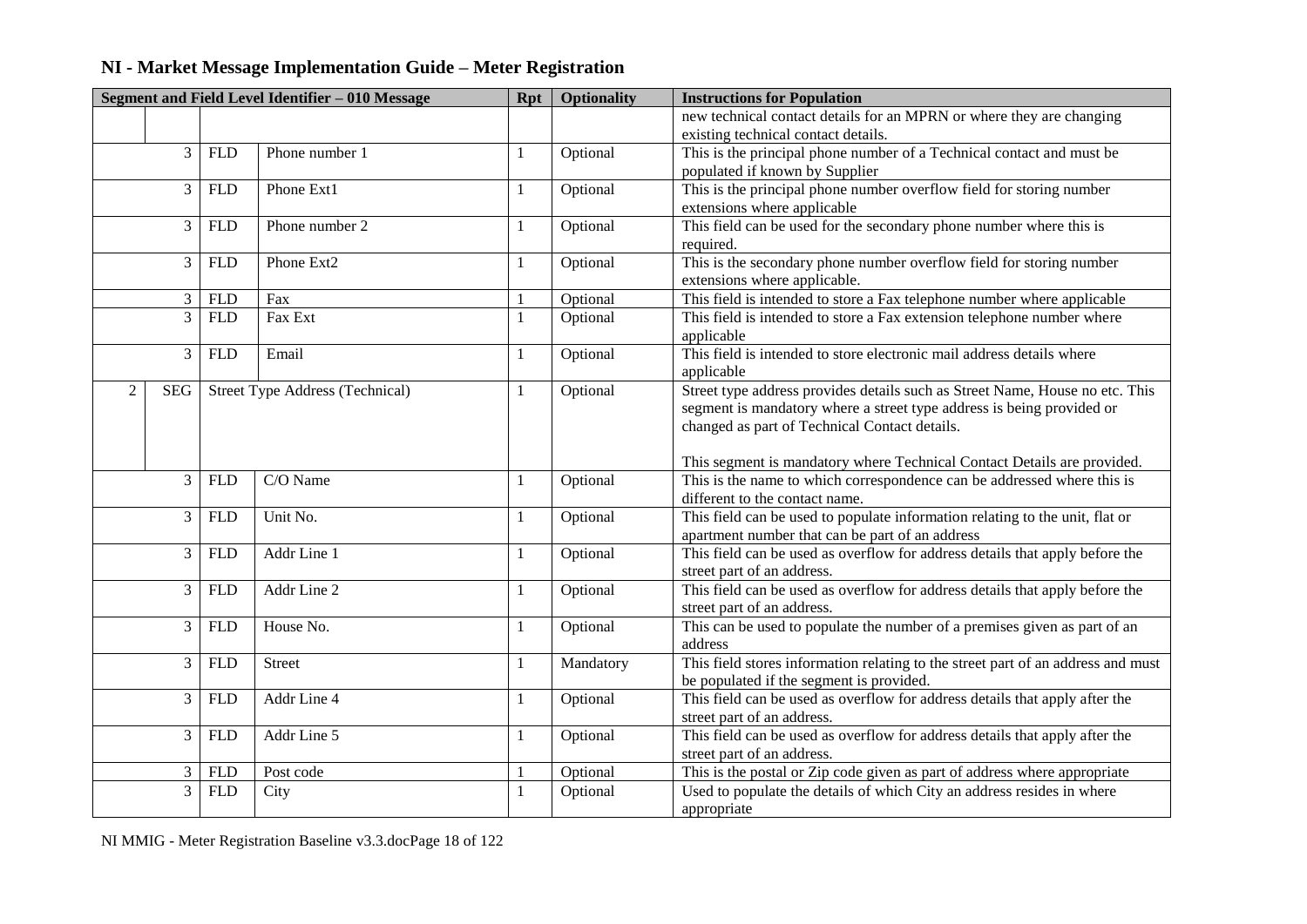#### **Segment and Field Level Identifier** – 010 Message<br> **Rpt Optionality Instructions for Population**<br> **A** field denoting the county in 3 FLD County – Ireland 1 Optional A field denoting the county in Ireland in which an address resides. See the list of data codes for permissible values here. If the Technical (Street Type) Address is in Ireland this item must be populated. 3 FLD County / State 1 Optional This denotes the county in which an address is situated. This is a free text 40 character field for use in non – Irish Addresses. 3 FLD Country 2 1 Optional A field that makes up part of an address denoting in which country the address resides. See the list of data codes for permissible values here. This field must be populated where a Technical Contact Address is provided. 2 | FLD | Medical Equipment Special Needs | 1 | Optional | A code indicating the type of medical equipment special needs that a customer has. This item must be provided by Suppliers where they are adding or changing these details. The allowed values to be used by Suppliers are as follows: • CL – Electric Chair Lift • EH – Electric Hoist • EM – Electric Mattress/Bed • FR – Vital Medicine Requiring Refrigeration • HD – Home Dialysis MS – Multiple Sclerosis •  $NB - Nebuliser$ • NP – Peg Tube Feeding Pump • OC – Oxygen Concentrator • PN – Total Parental Nutrition Machine • PV - Patient Vital Signs Monitoring • SL – Electric Pressure Stair Lift • SP – Suction Pump • VT – Ventilator 2 FLD Display on Extranet 1 Optional Not Used in NI 2 SEG Customer Service Special Needs 0:N Optional An instance of this segment is provided for each applicable Customer Service Special Needs code 3 FLD Customer Service Special Need Code 1 Mandatory A code indicating the type of special requirement that a customer has. This item must be provided by Suppliers where a special need exists. The allowed values to be used by Suppliers are as follows:  $\bullet$  0001 – Visually Impaired  $\bullet$  0002 – Speech Impaired • 0003 – Hearing Impaired  $\bullet$  0004 – Elderly • 0005 – Language Difficulty • 0006 – Learning Difficulty

#### **NI - Market Message Implementation Guide – Meter Registration**

NI MMIG - Meter Registration Baseline v3.3.docPage 19 of 122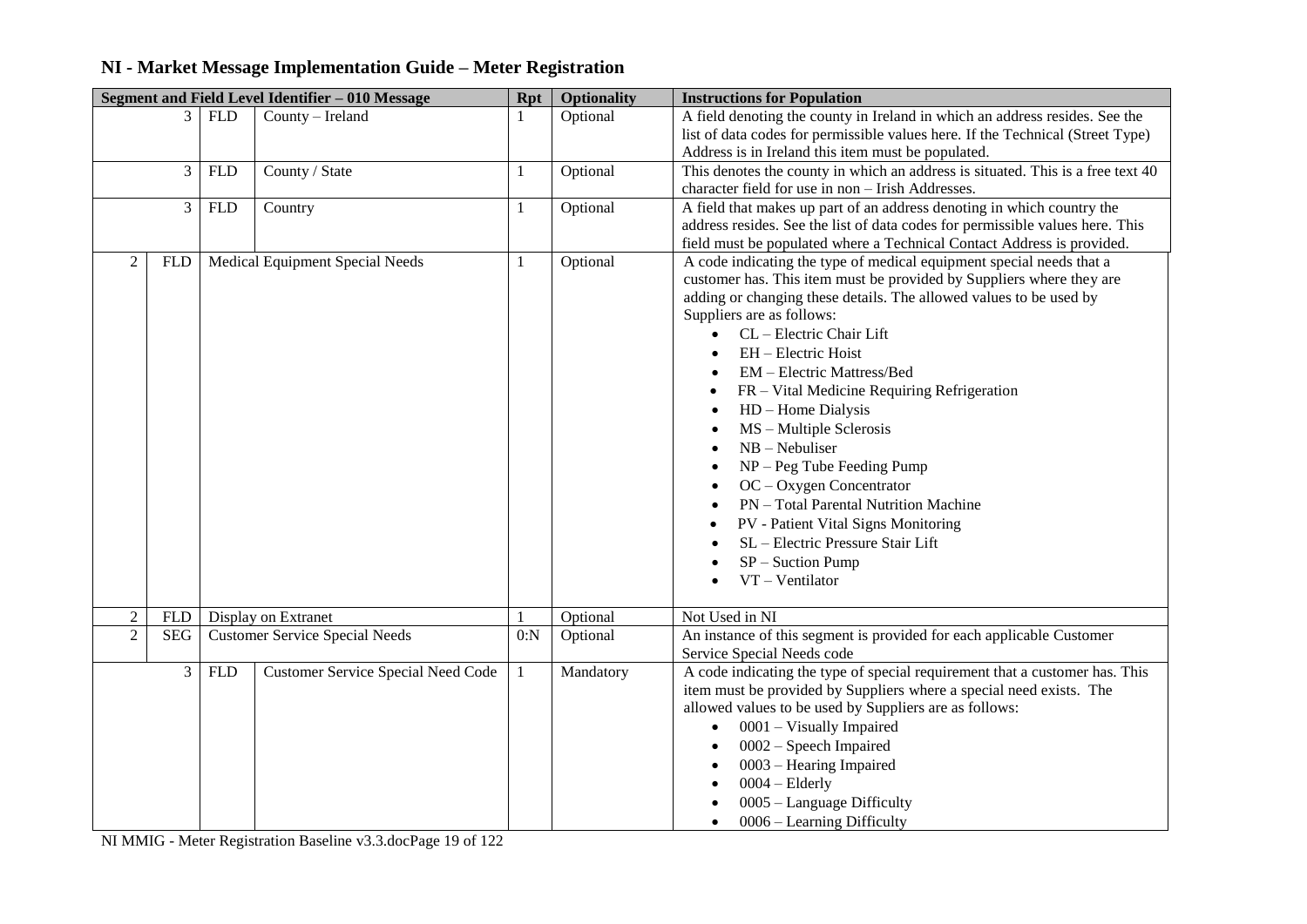| Segment and Field Level Identifier - 010 Message<br><b>Optionality</b><br><b>Instructions for Population</b><br><b>Rpt</b> |            |                             |   |          |                                                                                                                                                                                                                                                                                                                                                                                                                                                                                                                                                                                                                                                                                                                                                                                                                                                                                                                                                                                                                                                                                                                                                                                                                                                                                                                                                                                                               |
|----------------------------------------------------------------------------------------------------------------------------|------------|-----------------------------|---|----------|---------------------------------------------------------------------------------------------------------------------------------------------------------------------------------------------------------------------------------------------------------------------------------------------------------------------------------------------------------------------------------------------------------------------------------------------------------------------------------------------------------------------------------------------------------------------------------------------------------------------------------------------------------------------------------------------------------------------------------------------------------------------------------------------------------------------------------------------------------------------------------------------------------------------------------------------------------------------------------------------------------------------------------------------------------------------------------------------------------------------------------------------------------------------------------------------------------------------------------------------------------------------------------------------------------------------------------------------------------------------------------------------------------------|
|                                                                                                                            |            |                             |   |          | 0007 - Mobility Impaired<br>0008- Dexterity Impaired<br>$\bullet$<br>Where this field has been populated and an appointment ID has been<br>provided, NIE Networks will assume that the special needs are relevant to<br>the requirement for an appointment to complete the CoS process.                                                                                                                                                                                                                                                                                                                                                                                                                                                                                                                                                                                                                                                                                                                                                                                                                                                                                                                                                                                                                                                                                                                       |
| 2                                                                                                                          | <b>FLD</b> | Economic Activity Indicator | 1 | Optional | A code indicating the type of activity undertaken by the customer in the<br>premises.<br>The code is selected from the SIC codes provided by NIE Networks. For<br>Residential Usage Type the value should be 98000                                                                                                                                                                                                                                                                                                                                                                                                                                                                                                                                                                                                                                                                                                                                                                                                                                                                                                                                                                                                                                                                                                                                                                                            |
| $\mathfrak{2}$                                                                                                             | <b>SEG</b> | Party Contact Details       | 1 | Optional | Details enabling the New Supplier to be contacted in the event of a query<br>with the Registration.<br>See Common Data Segments for detailed notes on structure and population                                                                                                                                                                                                                                                                                                                                                                                                                                                                                                                                                                                                                                                                                                                                                                                                                                                                                                                                                                                                                                                                                                                                                                                                                                |
| 2                                                                                                                          | <b>FLD</b> | <b>Required Date</b>        | 1 | Optional | The date that the Supplier either:<br>Requires a Registration for an Interval Meter Point or un-metered to<br>$\circ$<br>take effect; or<br>Indicates as the date a Customer Read was obtained, if provided<br>$\circ$<br>It should be populated as follows:<br>For an Interval Meter Point or un-metered it should be the first day<br>$\circ$<br>on which the registration is required to be effective i.e. $D+3$ to<br>$D+15$<br>For a Non-Interval credit metered Meter Point where a Customer<br>$\circ$<br>Read is provided as part of the registration message 010, it should<br>be the date the reading was obtained from the meter.<br>For residential customers this date should not be more than<br>$\circ$<br>twelve days prior to receipt by NIE Networks.<br>For commercial customers this date should not be more<br>$\circ$<br>than two days prior to receipt by NIE Networks.<br>For a Non-Interval credit metered Meter Point where a Customer<br>$\circ$<br>Read is not provided as part of the registration message 010, it must<br>be:<br>For residential customers a date not more than twelve days<br>$\circ$<br>prior to, or more than fifteen days later than registration<br>message receipt by NIE Networks<br>For commercial customers a date not more than two days<br>$\circ$<br>prior to, or more than fifteen days later than registration<br>message receipt by NIE Networks |

NI MMIG - Meter Registration Baseline v3.3.docPage 20 of 122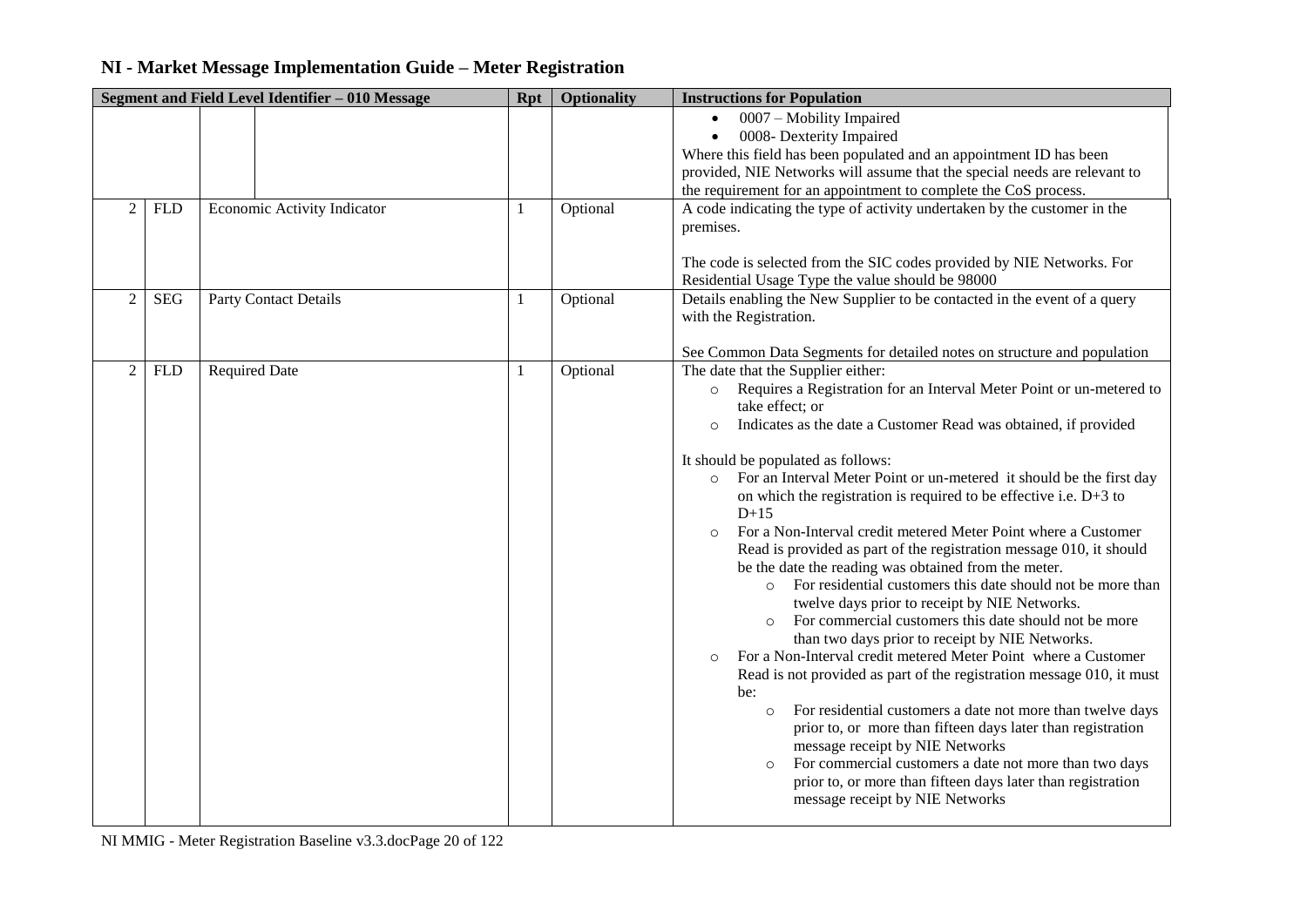| Segment and Field Level Identifier - 010 Message<br><b>Rpt</b> |            |                            |              | <b>Optionality</b> | <b>Instructions for Population</b>                                                                                                                                                                                                                                                                      |
|----------------------------------------------------------------|------------|----------------------------|--------------|--------------------|---------------------------------------------------------------------------------------------------------------------------------------------------------------------------------------------------------------------------------------------------------------------------------------------------------|
|                                                                |            |                            |              |                    | For a special read the required date is ignored.                                                                                                                                                                                                                                                        |
|                                                                |            |                            |              |                    | In all other cases the required date is optional however if provided and it is<br>more than D+15 then registration will be rejected.                                                                                                                                                                    |
|                                                                |            |                            |              |                    | For a scheduled read if provided it will be interpreted as a not before date.                                                                                                                                                                                                                           |
|                                                                |            |                            |              |                    | For a Residential New Connection the Required Date should be omitted and<br>will be ignored if provided.                                                                                                                                                                                                |
|                                                                |            |                            |              |                    | For a Commercial New Connection the Required Date is optional and will be<br>interpreted as 'do not connect before this date'. The Required Date may not<br>be retrospective.                                                                                                                           |
|                                                                |            |                            |              |                    | For Non-Interval credit metering a Change of Supplier request will be treated<br>retrospectively where a Reading and Required date are provided on 010.                                                                                                                                                 |
| 2<br><b>SEG</b>                                                | Meter ID   |                            | 0.N          | Optional           | This segment is used to provide Change of Supplier meter readings. Meter<br>Readings may be provided only if Change of Supplier Read Arrangement of<br>'Customer Read' is specified. In any other circumstance they will be<br>ignored.                                                                 |
|                                                                |            |                            |              |                    | Even where a Change of Supplier Read Arrangement of 'Customer Read' is<br>specified it is not mandatory to provide Meter Readings. The Supplier may<br>opt to wait until a later date and provide the readings using message 210.                                                                       |
|                                                                |            |                            |              |                    | Where Meter Readings are validly provided then the Required Date will be<br>used as the date of the readings unless readings of a higher priority are<br>received for a date within the CoS window. This means that the New<br>Supplier registration will take effect from the day after Required Date. |
| 3                                                              | <b>FLD</b> | <b>Meter Category</b>      |              | Optional           | Not used in Northern Ireland                                                                                                                                                                                                                                                                            |
| 3                                                              | <b>FLD</b> | Serial Number              | $\mathbf{1}$ | Optional           | The physical number found on a meter.                                                                                                                                                                                                                                                                   |
|                                                                |            |                            |              |                    | The complete Serial Number must be provided.<br>The serial number can be<br>obtained either:<br>From the meter itself<br>$\circ$<br>From information published by NIE Networks<br>$\circ$                                                                                                               |
| 3                                                              | <b>SEG</b> | Register Level Information | 1N           | Mandatory          | Where customer readings are to be provided then a reading should be<br>provided for every consumption register together with sufficient information<br>to identify the appropriate register.                                                                                                            |

NI MMIG - Meter Registration Baseline v3.3.docPage 21 of 122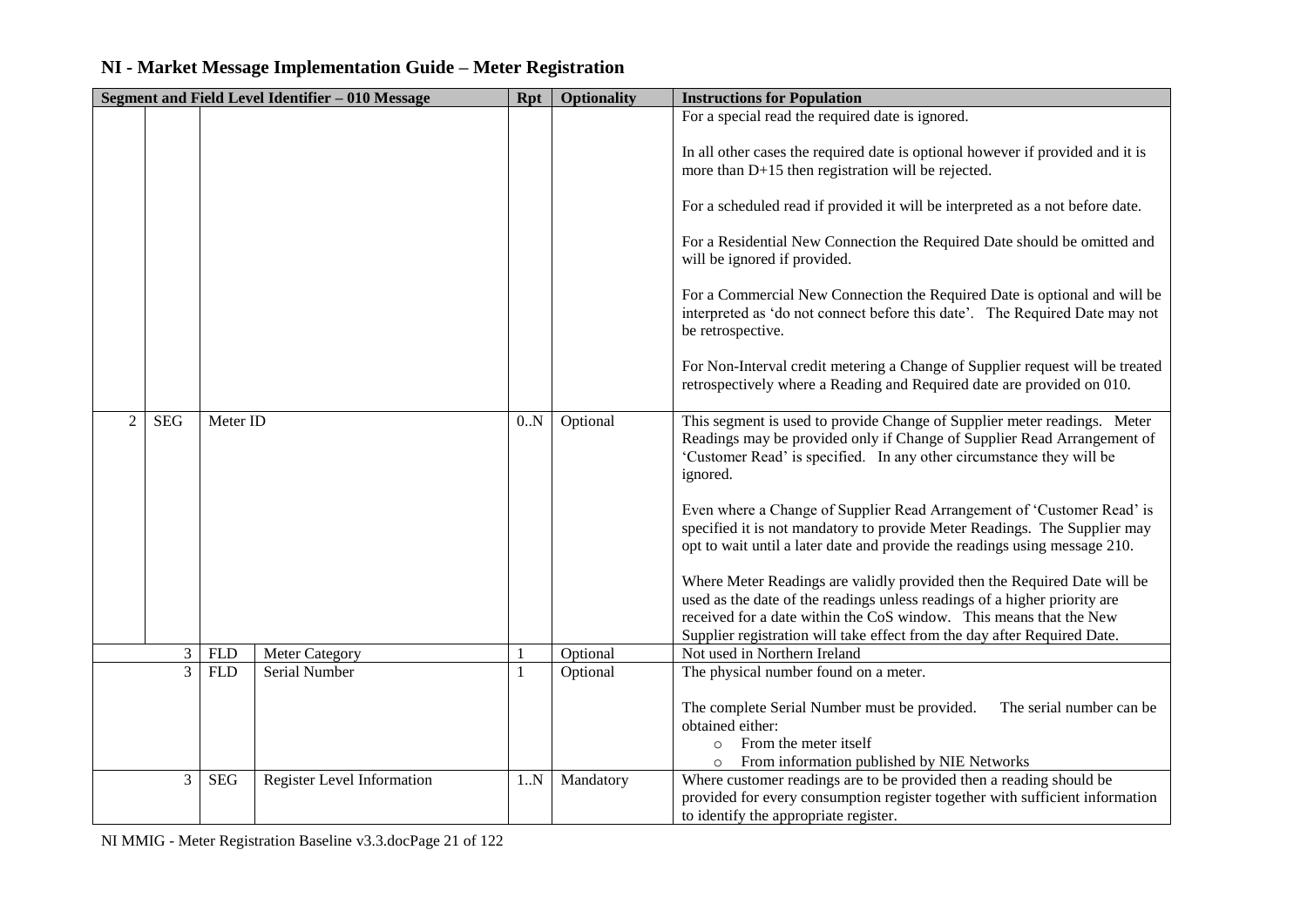| Meter Register Sequence<br>An identifier to distinguish between different meter dials on a physical meter<br><b>FLD</b><br>Optional<br>$\mathbf{1}$<br>or set of meters.                                                                     |  |
|----------------------------------------------------------------------------------------------------------------------------------------------------------------------------------------------------------------------------------------------|--|
|                                                                                                                                                                                                                                              |  |
|                                                                                                                                                                                                                                              |  |
| The Meter Register Sequence must be provided if there are multiple registers                                                                                                                                                                 |  |
| with the same timeslot. Meter Register Sequence may be obtained from                                                                                                                                                                         |  |
| information published by NIE Networks.                                                                                                                                                                                                       |  |
| Optional<br>A code that indicates the period that a meter is recording electricity<br><b>FLD</b><br>Timeslot<br>$\overline{4}$<br>1                                                                                                          |  |
| consumption.                                                                                                                                                                                                                                 |  |
|                                                                                                                                                                                                                                              |  |
| The Timeslot must be provided in NI and may be obtained from information                                                                                                                                                                     |  |
| published by NIE Networks.                                                                                                                                                                                                                   |  |
| Register Type is a code to indicate the purpose of the register.<br><b>FLD</b><br>Register Type<br>$\overline{4}$<br>Optional<br>$\mathbf{1}$                                                                                                |  |
| Refer to the Data Codes published by NIE Networks for a complete list of                                                                                                                                                                     |  |
| codes.                                                                                                                                                                                                                                       |  |
| <b>FLD</b><br>This should be the reading recorded on the Read Date on the meter register<br>$\overline{4}$<br>Reading<br>1<br>Mandatory                                                                                                      |  |
| identified by the Serial Number, Meter Register Sequence and Timeslot data                                                                                                                                                                   |  |
| provided.                                                                                                                                                                                                                                    |  |
| A code that is mandatory for a key-pad metered Meter Point to indicate the<br>2<br>${\hbox{\rm FLD}}$<br><b>Tariff Configuration Code</b><br>-1<br>Optional                                                                                  |  |
| tariff (or rate category) required by the Supplier.                                                                                                                                                                                          |  |
| Not used in NI<br>2<br><b>FLD</b><br><b>Security Question</b><br>Optional                                                                                                                                                                    |  |
| $\sqrt{2}$<br>${\hbox{\rm FLD}}$<br><b>Security Answer</b><br>Optional<br>Not used in NI                                                                                                                                                     |  |
| $\overline{2}$<br>The password that a meter reader will provide if requested by a customer<br>${\hbox{\rm FLD}}$<br>Meter Reader Password<br>Optional<br>1                                                                                   |  |
| when visiting a site to collect meter readings.                                                                                                                                                                                              |  |
| A flag set to True that indicates that for a Residential customer registration<br>$\overline{2}$<br><b>FLD</b><br>Debt Transfer Flag<br>Optional<br>$\mathbf{1}$<br>the Supplier has agreed to accept outstanding customer debt from the Old |  |
| Supplier                                                                                                                                                                                                                                     |  |
| Appointment ID<br>Must be provided for Change of Supplier requests where fieldwork is<br>2<br><b>FLD</b><br>Optional<br>-1                                                                                                                   |  |
| required. Refer to the appropriate retail market procedure. The appointment                                                                                                                                                                  |  |
| date must not be more than $D+15$ to comply with required date processing.                                                                                                                                                                   |  |
| 2<br><b>SEG</b><br><b>Change of Tenancy History</b><br>Optional<br>If the Change of Tenant / Legal Entity flag is set to True, data will be<br>0:1                                                                                           |  |
| provided about the previous Supplier, address and premise identifier for the                                                                                                                                                                 |  |
| customer (to be passed to the previous Supplier of the customer in                                                                                                                                                                           |  |
| accordance with MP NI 115 Debt Management)                                                                                                                                                                                                   |  |
| The code identifying the previous Supplier of the customer<br>3<br><b>FLD</b><br>Previous Supplier<br>Mandatory                                                                                                                              |  |
| 3<br>Previous Account Number<br>The customer account number that the customer has with the previous<br><b>FLD</b><br>1<br>Optional                                                                                                           |  |
| Supplier<br>Previous MPRN<br>3<br>The MPRN of the site at which the customer was supplied by the previous<br><b>FLD</b><br>Optional<br>1                                                                                                     |  |
| Supplier                                                                                                                                                                                                                                     |  |

NI MMIG - Meter Registration Baseline v3.3.docPage 22 of 122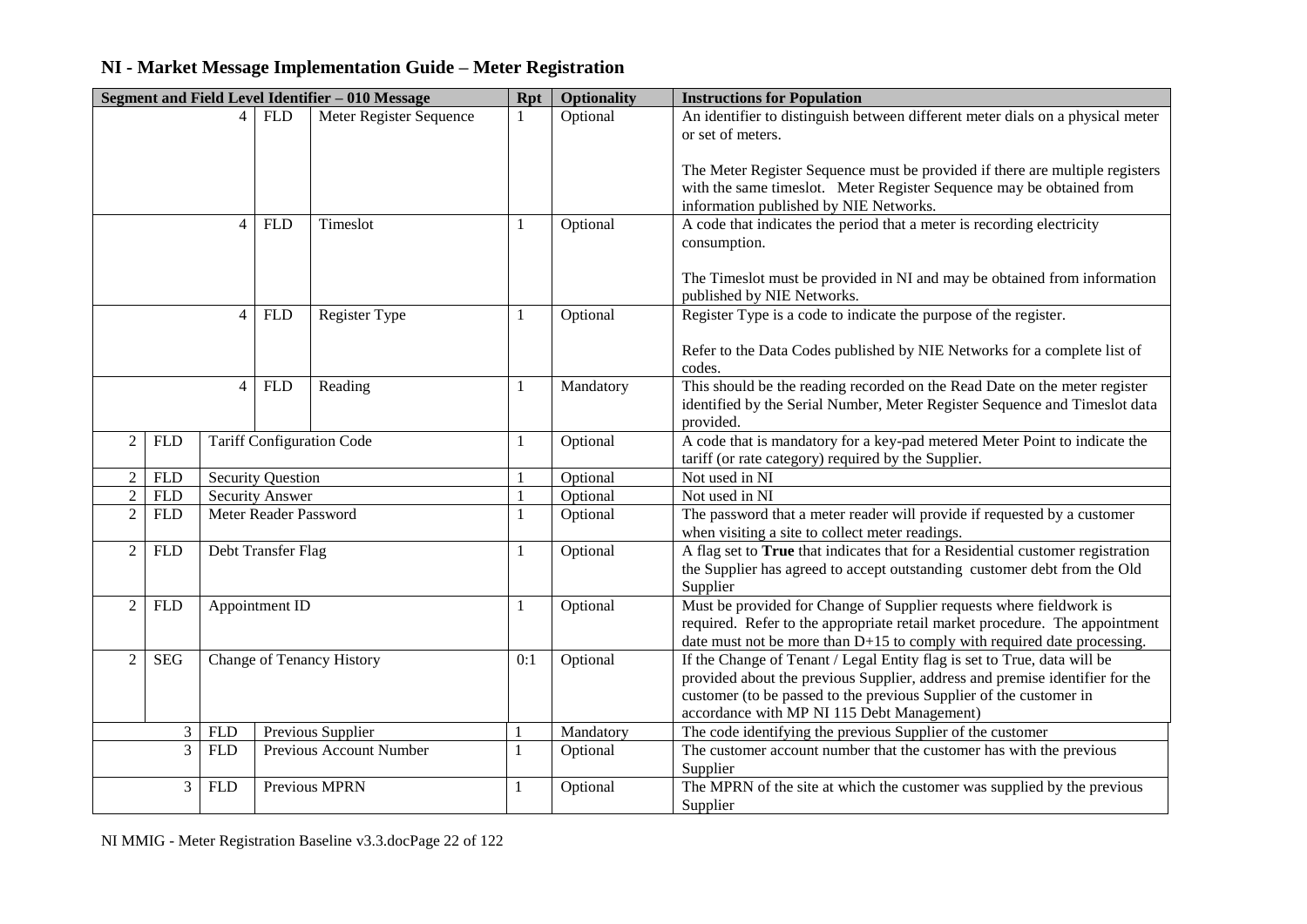| Segment and Field Level Identifier - 010 Message<br><b>Rpt</b> |                                                   |                            |  | <b>Optionality</b>                                                      | <b>Instructions for Population</b>                                                                                                                                                                                                                                                                                                       |
|----------------------------------------------------------------|---------------------------------------------------|----------------------------|--|-------------------------------------------------------------------------|------------------------------------------------------------------------------------------------------------------------------------------------------------------------------------------------------------------------------------------------------------------------------------------------------------------------------------------|
|                                                                | <b>FLD</b><br><b>Previous Address</b><br>Optional |                            |  | The address at which the customer was supplied by the previous Supplier |                                                                                                                                                                                                                                                                                                                                          |
|                                                                | <b>FLD</b>                                        | Prepayment Type            |  | Optional                                                                | This field has been added for future proofing and does not need to be<br>populated when the Meter Works Type is set to K05 to indicate the<br>Prepayment Type to be installed when a prepayment facility is requested.<br>The valid value is as follows:<br><b>P01</b>                                                                   |
|                                                                | <b>FLD</b>                                        | Meter Works Type           |  | Optional                                                                | This field must be populated if the CoS Read Arrangement is 'MC'. The<br>valid values are as follows:<br>K02<br>Prepayment meter/configuration code change<br>$\bullet$<br>K <sub>05</sub><br>Change from Credit to Prepayment<br>MCC Change (NI), Non-Keypad)<br>M <sub>01</sub><br>Change from Prepayment to Credit<br>M <sub>12</sub> |
| $\mathcal{D}_{\mathcal{L}}$                                    | <b>FLD</b>                                        | <b>Access Arrangements</b> |  | Optional                                                                | Access arrangements are the arrangements provided by a customer specific<br>to a particular request for work. Suppliers should provide as much detail as<br>possible here so as to improve the chances of gaining access to carry out the<br>requested work.                                                                             |

# **Validation**

NIE Networks will undertake the following validation of the 010 message.

|                | Segment and Field Level Identifier - 010 Message | <b>Validation</b>                                                                                         |
|----------------|--------------------------------------------------|-----------------------------------------------------------------------------------------------------------|
| Message Header |                                                  | Not validated by NIE Networks                                                                             |
|                | <b>MPRN</b> Level Information                    |                                                                                                           |
| <b>FLD</b>     | <b>MPRN</b>                                      | The MPRN must exist in an assigned (New Connections only) energised or de-energised state and not         |
|                |                                                  | be terminated.                                                                                            |
| <b>FLD</b>     | Market Participant Business Reference            | Not validated by NIE Networks                                                                             |
| <b>SEG</b>     | Meter Point Address                              | The Meter Point Address will be compared to that held for the Meter Point by NIE Networks. If NIE         |
|                |                                                  | Networks hold data and there is any discrepancy in the following field the registration will be rejected: |
|                |                                                  | Postal Code                                                                                               |
|                |                                                  |                                                                                                           |
|                |                                                  | Meter Point Address matching is case sensitive.                                                           |
|                |                                                  |                                                                                                           |
|                |                                                  | If NIE Networks do not hold data in Post Code, then NIE Networks will review other elements of the        |
|                |                                                  | address to determine if there is an address match.                                                        |
| <b>SEG</b>     | <b>Customer Name</b>                             | For HV sites will be compared against records held by NIE Networks to determine if a Change of            |
|                |                                                  | Legal Entity has occurred                                                                                 |

NI MMIG - Meter Registration Baseline v3.3.docPage 23 of 122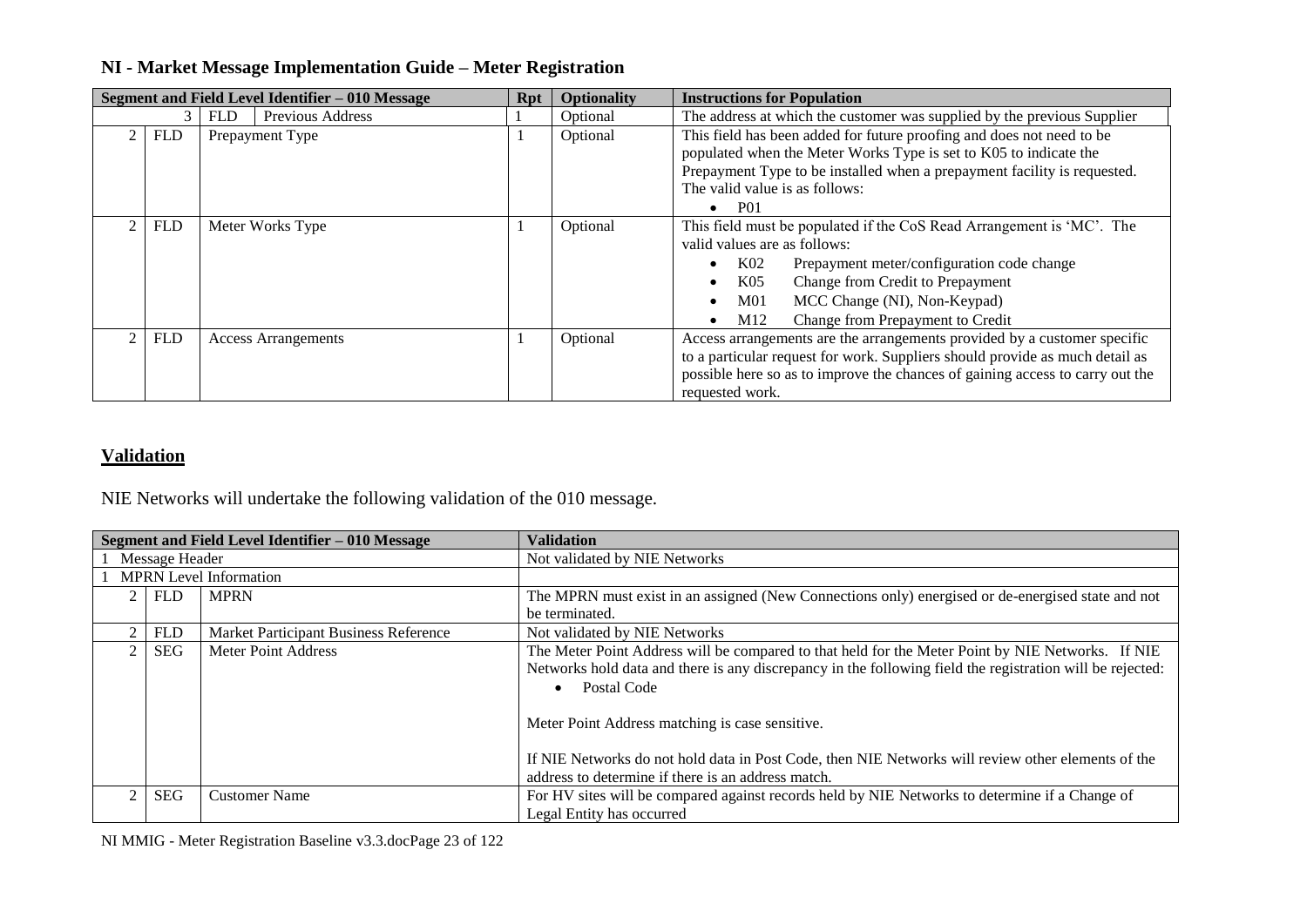| Segment and Field Level Identifier - 010 Message |                    |                                        | <b>Validation</b>                                                                                          |  |  |  |
|--------------------------------------------------|--------------------|----------------------------------------|------------------------------------------------------------------------------------------------------------|--|--|--|
| 2 <sup>1</sup>                                   | <b>FLD</b>         | Supplier ID                            | NIE Networks will check that the Supplier ID is a valid ID that identifies a Supplier entitled to register |  |  |  |
|                                                  |                    |                                        | a Meter Point under the legislation and in accordance with the Trading and Settlement Code.                |  |  |  |
| 2                                                | <b>FLD</b>         | Supplier Unit ID                       | NIE Networks will check that the Supplier Unit ID must be a valid Supplier Unit ID for the Supplier        |  |  |  |
|                                                  |                    |                                        | ID.                                                                                                        |  |  |  |
| 2                                                | <b>FLD</b>         | <b>SSAC</b>                            | NIE Networks will check that the SSAC is an arrangement that is valid for the Supplier Unit with           |  |  |  |
|                                                  |                    |                                        | respect to the Settlement Class of the Meter Point. The current valid values are 'A' for all suppliers     |  |  |  |
|                                                  |                    |                                        | except NIEES who use 'F'.                                                                                  |  |  |  |
| $\boldsymbol{2}$                                 | <b>FLD</b>         | Supply Agreement                       | NIE Networks will check that the Supply Agreement flag is set as 'True'.                                   |  |  |  |
| $\overline{2}$                                   | <b>FLD</b>         | Change of Tenant / Legal Entity        | Where connection is at high or extra-high voltage and there is a Change of Legal Entity determined         |  |  |  |
|                                                  |                    |                                        | here or from the Customer Name information provided above then NIE Networks will check for the             |  |  |  |
|                                                  |                    |                                        | existence of a Connection Agreement signed by the customer.                                                |  |  |  |
| $\overline{c}$                                   | <b>FLD</b>         | Change of Supplier Read Arrangement    | NIE Networks will reject the registration if this code is not consistent with the Change of Supplier       |  |  |  |
|                                                  |                    |                                        | validation rules                                                                                           |  |  |  |
|                                                  |                    |                                        |                                                                                                            |  |  |  |
|                                                  |                    |                                        | NIE Networks will disregard a Read Arrangement specified for a New Connection or for an unmetered          |  |  |  |
|                                                  |                    |                                        | Meter Point                                                                                                |  |  |  |
| 2                                                | <b>FLD</b>         | Change of Supplier Estimate Acceptable | NIE Networks will disregard an Estimate Acceptable value of 'true' in the following circumstances:         |  |  |  |
|                                                  |                    |                                        | A New Connection<br>$\circ$                                                                                |  |  |  |
|                                                  |                    |                                        | A Change of Supplier for an Interval Meter Point<br>$\circ$                                                |  |  |  |
|                                                  |                    |                                        | Where there has been no actual read in the previous twelve months                                          |  |  |  |
| $\overline{2}$                                   | <b>FLD</b>         | Meter Configuration Code               | NIE Networks will validate the Meter Configuration Code for Change of Supplier only when the               |  |  |  |
|                                                  |                    |                                        | Change of Supplier Read Arrangement is required to be set to 'MC' (Meter Change). If so, the               |  |  |  |
|                                                  |                    |                                        | registration request will be rejected if:                                                                  |  |  |  |
|                                                  |                    |                                        | The code does not represent a permissible change from the current Meter Configuration.                     |  |  |  |
|                                                  |                    |                                        | The code is not consistent with the MIC.                                                                   |  |  |  |
|                                                  |                    |                                        | The code is not an allowable request by the Supplier                                                       |  |  |  |
|                                                  |                    |                                        | The code is not present.<br>$\circ$                                                                        |  |  |  |
| 2 <sup>1</sup>                                   | <b>SEG</b>         | <b>Customer Contact Details</b>        | Not validated by NIE Networks                                                                              |  |  |  |
| $\overline{2}$                                   | <b>SEG</b>         | <b>Notification Address</b>            | See Common Data Segments doc for detailed validations at field level.                                      |  |  |  |
| $\overline{2}$                                   | ${\hbox{\rm FLD}}$ | <b>Contact Name</b>                    | Must be provided where technical contact details are provided.                                             |  |  |  |
| $\overline{2}$                                   | <b>SEG</b>         | <b>Technical Contact Details</b>       | No individual validation of this segment.                                                                  |  |  |  |
|                                                  | 3                  | Phone number 1<br><b>FLD</b>           | No individual validation of this field.                                                                    |  |  |  |
|                                                  | 3                  | Phone Ext1<br><b>FLD</b>               | No individual validation of this field.                                                                    |  |  |  |
|                                                  | 3                  | Phone number 2<br><b>FLD</b>           | No individual validation of this field.                                                                    |  |  |  |
|                                                  | $\mathfrak{Z}$     | Phone Ext2<br><b>FLD</b>               | No individual validation of this field.                                                                    |  |  |  |
|                                                  | 3                  | <b>FLD</b><br>Fax                      | No individual validation of this field.                                                                    |  |  |  |
|                                                  | 3                  | ${\hbox{\rm FLD}}$<br>Fax Ext          | No individual validation of this field.                                                                    |  |  |  |
|                                                  | 3                  | Email<br><b>FLD</b>                    | No individual validation of this field.                                                                    |  |  |  |
| 2 <sup>1</sup>                                   | <b>SEG</b>         | Street Type Address (Technical)        | No individual validation at segment level.                                                                 |  |  |  |

NI MMIG - Meter Registration Baseline v3.3.docPage 24 of 122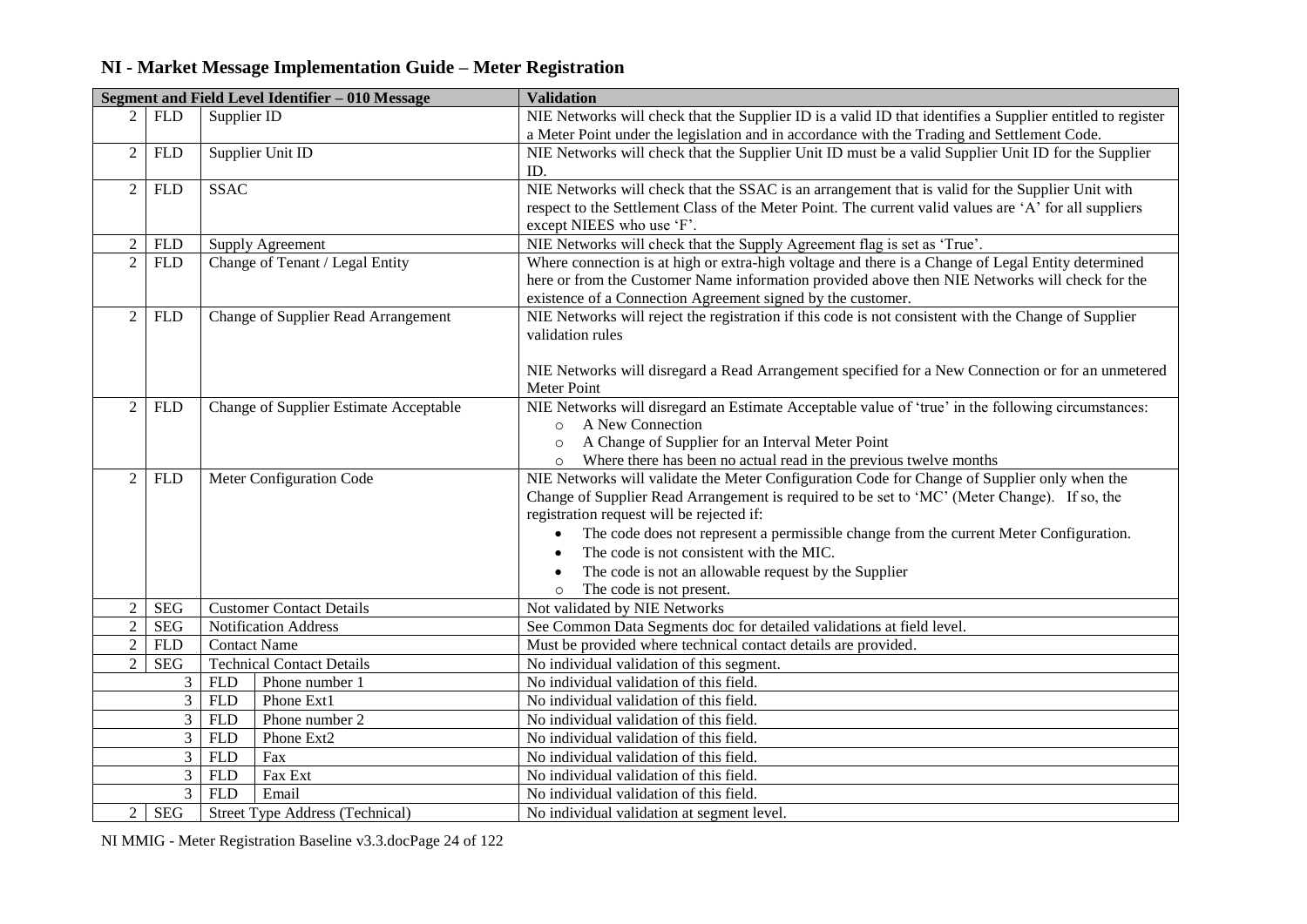| NI - Market Message Implementation Guide - Meter Registration |  |
|---------------------------------------------------------------|--|
|---------------------------------------------------------------|--|

|                |                      |                      | Segment and Field Level Identifier - 010 Message | <b>Validation</b>                                                                                                                                                                                                                                                                                                                                                                                                                                                                                                                                                                                                                                                                                                                                                                                                                                                                                                                                                                                                                                                              |
|----------------|----------------------|----------------------|--------------------------------------------------|--------------------------------------------------------------------------------------------------------------------------------------------------------------------------------------------------------------------------------------------------------------------------------------------------------------------------------------------------------------------------------------------------------------------------------------------------------------------------------------------------------------------------------------------------------------------------------------------------------------------------------------------------------------------------------------------------------------------------------------------------------------------------------------------------------------------------------------------------------------------------------------------------------------------------------------------------------------------------------------------------------------------------------------------------------------------------------|
|                | $\mathfrak{Z}$       | <b>FLD</b>           | C/O Name                                         | No individual validation of this field.                                                                                                                                                                                                                                                                                                                                                                                                                                                                                                                                                                                                                                                                                                                                                                                                                                                                                                                                                                                                                                        |
|                | $\overline{3}$       | <b>FLD</b>           | Unit No.                                         | No individual validation of this field.                                                                                                                                                                                                                                                                                                                                                                                                                                                                                                                                                                                                                                                                                                                                                                                                                                                                                                                                                                                                                                        |
|                | $\mathfrak{Z}$       | <b>FLD</b>           | Addr Line 1                                      | No individual validation of this field.                                                                                                                                                                                                                                                                                                                                                                                                                                                                                                                                                                                                                                                                                                                                                                                                                                                                                                                                                                                                                                        |
|                | 3                    | <b>FLD</b>           | Addr Line 2                                      | No individual validation of this field.                                                                                                                                                                                                                                                                                                                                                                                                                                                                                                                                                                                                                                                                                                                                                                                                                                                                                                                                                                                                                                        |
|                | 3                    | <b>FLD</b>           | House No.                                        | No individual validation of this field.                                                                                                                                                                                                                                                                                                                                                                                                                                                                                                                                                                                                                                                                                                                                                                                                                                                                                                                                                                                                                                        |
|                | $\overline{3}$       | <b>FLD</b>           | Street                                           | Message will fail validation if segment is provided and this field is left blank.                                                                                                                                                                                                                                                                                                                                                                                                                                                                                                                                                                                                                                                                                                                                                                                                                                                                                                                                                                                              |
|                | $\mathfrak{Z}$       | <b>FLD</b>           | Addr Line 4                                      | No individual validation of this field.                                                                                                                                                                                                                                                                                                                                                                                                                                                                                                                                                                                                                                                                                                                                                                                                                                                                                                                                                                                                                                        |
|                | $\mathfrak{Z}$       | <b>FLD</b>           | Addr Line 5                                      | No individual validation of this field.                                                                                                                                                                                                                                                                                                                                                                                                                                                                                                                                                                                                                                                                                                                                                                                                                                                                                                                                                                                                                                        |
|                | $\overline{3}$       | FLD <sup></sup>      | Post code                                        | No individual validation of this field.                                                                                                                                                                                                                                                                                                                                                                                                                                                                                                                                                                                                                                                                                                                                                                                                                                                                                                                                                                                                                                        |
|                | $\mathfrak{Z}$       | <b>FLD</b>           | City                                             | No individual validation of this field.                                                                                                                                                                                                                                                                                                                                                                                                                                                                                                                                                                                                                                                                                                                                                                                                                                                                                                                                                                                                                                        |
|                | 3                    | <b>FLD</b>           | County - Ireland                                 | Message will fail validation if item does not match one of allowed code values where supplied                                                                                                                                                                                                                                                                                                                                                                                                                                                                                                                                                                                                                                                                                                                                                                                                                                                                                                                                                                                  |
|                | $\mathfrak{Z}$       | <b>FLD</b>           | County / State                                   | No individual validation of this field.                                                                                                                                                                                                                                                                                                                                                                                                                                                                                                                                                                                                                                                                                                                                                                                                                                                                                                                                                                                                                                        |
|                | $\overline{3}$       | ${\hbox{\rm FLD}}$   | Country                                          | Message will fail validation if item is left blank or does not match one of allowed code values where<br>the segment is provided.                                                                                                                                                                                                                                                                                                                                                                                                                                                                                                                                                                                                                                                                                                                                                                                                                                                                                                                                              |
| $\overline{2}$ | <b>FLD</b>           |                      | Medical Equipment Special Needs                  | The message will fail validation if item does not match one of the valid codes where provided                                                                                                                                                                                                                                                                                                                                                                                                                                                                                                                                                                                                                                                                                                                                                                                                                                                                                                                                                                                  |
| 2 <sup>1</sup> | <b>SEG</b>           |                      | <b>Customer Service Special Needs Details</b>    |                                                                                                                                                                                                                                                                                                                                                                                                                                                                                                                                                                                                                                                                                                                                                                                                                                                                                                                                                                                                                                                                                |
|                | 3                    | <b>FLD</b>           | <b>Customer Service Special Need Code</b>        | The message will fail validation if item does not match one of the valid codes where provided                                                                                                                                                                                                                                                                                                                                                                                                                                                                                                                                                                                                                                                                                                                                                                                                                                                                                                                                                                                  |
| 2              | <b>FLD</b>           |                      | Economic Activity Indicator                      | NIE Networks will store updates only where the Economic Activity Indicator is set to a valid SIC code<br>for a Commercial site.                                                                                                                                                                                                                                                                                                                                                                                                                                                                                                                                                                                                                                                                                                                                                                                                                                                                                                                                                |
| $\overline{c}$ | $\operatorname{SEG}$ |                      | <b>Party Contact Details</b>                     | Not validated by NIE Networks. See Common data Segment doc for segment details.                                                                                                                                                                                                                                                                                                                                                                                                                                                                                                                                                                                                                                                                                                                                                                                                                                                                                                                                                                                                |
| $\overline{2}$ | <b>FLD</b>           | <b>Required Date</b> |                                                  | If the Change of Supplier Read Arrangement is specified as 'CR' (Customer Read) and a reading is<br>provided, the Required Date must be:<br>• Not earlier than 12 days before the date of receipt by NIE Networks of the registration request<br>for a residential credit Meter Point<br>Not earlier than 2 days before the date of receipt by NIE Networks of the registration request<br>$\circ$<br>for a commercial Meter Point<br>Not later than the date of receipt by NIE Networks of the registration request<br>If the Change of Supplier Read Arrangement is specified as 'CR' (Customer Read) and a reading is not<br>provided, the Required Date must be:<br>o Not earlier than 12 days before the date of receipt by NIE Networks of the registration request<br>for a residential credit Meter Point<br>Not earlier than 2 days before the date of receipt by NIE Networks of the registration request<br>$\circ$<br>for a commercial Meter Point<br>Not later than fifteen days after the date of receipt by NIE Networks of the registration request<br>$\circ$ |
|                |                      |                      |                                                  | If the Change of Supplier Read Arrangement is specified as 'SC' (Scheduled Read) then the Required                                                                                                                                                                                                                                                                                                                                                                                                                                                                                                                                                                                                                                                                                                                                                                                                                                                                                                                                                                             |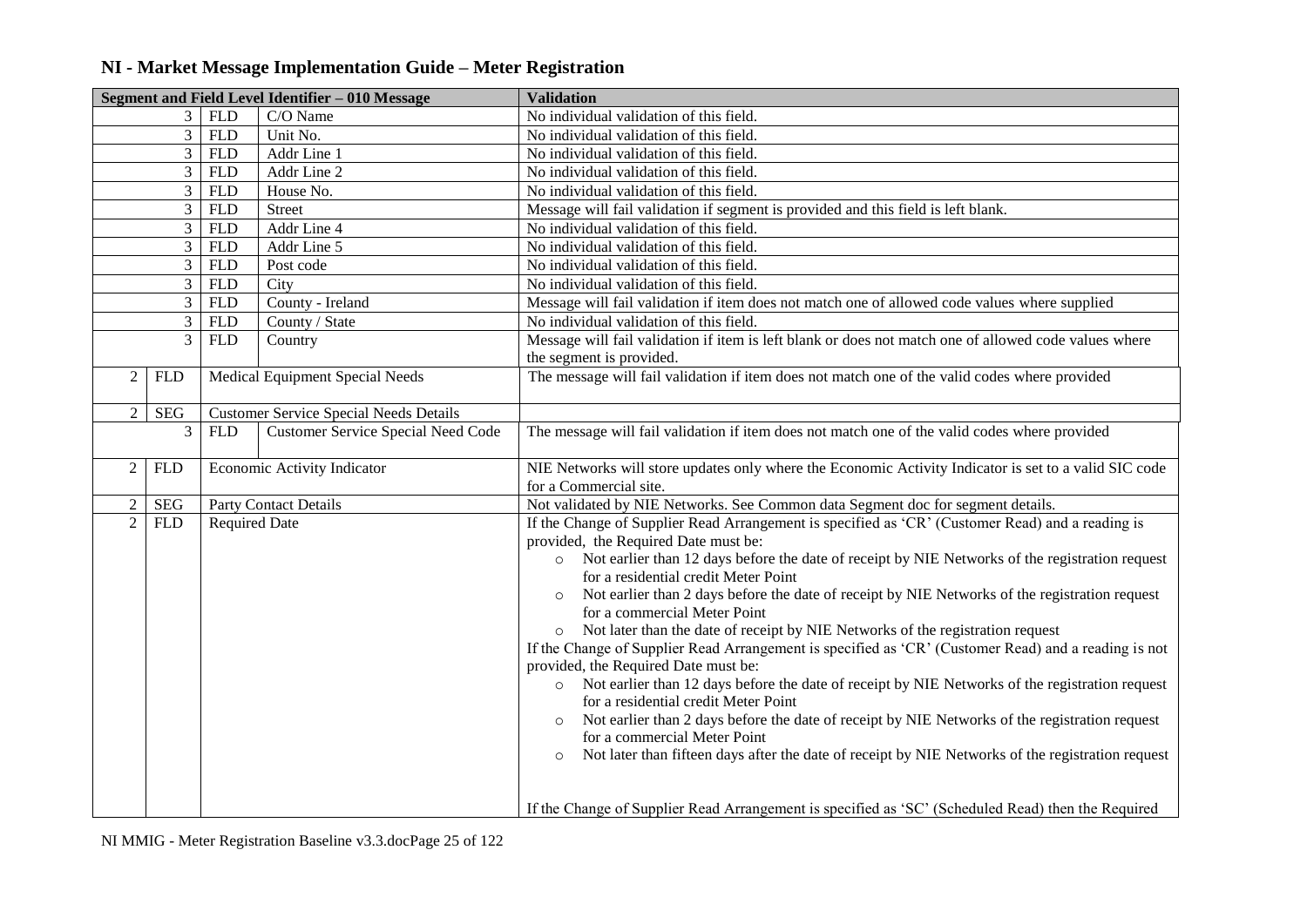|                                                    | Segment and Field Level Identifier - 010 Message |                                  |                                                                                                 |                            | <b>Validation</b>                                                                                         |
|----------------------------------------------------|--------------------------------------------------|----------------------------------|-------------------------------------------------------------------------------------------------|----------------------------|-----------------------------------------------------------------------------------------------------------|
|                                                    |                                                  |                                  |                                                                                                 |                            | Date is not needed and is not validated. If provided (to be used as a not before date) it cannot be later |
|                                                    |                                                  |                                  |                                                                                                 |                            | than $D+15$ .                                                                                             |
|                                                    |                                                  |                                  |                                                                                                 |                            |                                                                                                           |
|                                                    |                                                  |                                  |                                                                                                 |                            | For Interval Metered and Unmetered Change of Supplier scenarios the Required Date must be:                |
|                                                    |                                                  |                                  |                                                                                                 |                            | Not earlier than 3 days after the date of receipt by NIE Networks of the registration request<br>$\circ$  |
|                                                    |                                                  |                                  |                                                                                                 |                            | Not later than 15 days after the date of receipt by NIE Networks of the registration request<br>$\circ$   |
|                                                    |                                                  |                                  |                                                                                                 |                            |                                                                                                           |
|                                                    |                                                  |                                  |                                                                                                 |                            | For a New Connection the Required Date is not validated.                                                  |
| $\overline{2}$                                     | <b>SEG</b>                                       | Meter ID                         |                                                                                                 |                            |                                                                                                           |
|                                                    | 3                                                | <b>FLD</b>                       |                                                                                                 | <b>Meter Category</b>      | Not validated by NIE Networks                                                                             |
|                                                    | 3                                                | ${\hbox{\rm FLD}}$               |                                                                                                 | Serial Number              | NIE Networks will match the Serial Number to the Serial Number(s) recorded for the Meter Point by         |
|                                                    |                                                  |                                  |                                                                                                 |                            | NIE Networks and if a unique match cannot be found the readings will be rejected.                         |
|                                                    | 3                                                | <b>SEG</b>                       |                                                                                                 | Register Level Information | NIE Networks will expect a reading for every register installed at the Meter Point and will reject the    |
|                                                    |                                                  |                                  |                                                                                                 |                            | readings if this is not the case.                                                                         |
|                                                    |                                                  | $\overline{4}$                   | <b>FLD</b>                                                                                      | Meter Register Sequence    | If provided, NIE Networks will match the Meter Register Sequence to the Meter Register Sequence (s)       |
|                                                    |                                                  |                                  |                                                                                                 |                            | recorded for the Meter Point by NIE Networks.                                                             |
|                                                    |                                                  | $\overline{4}$                   | <b>FLD</b>                                                                                      | Timeslot                   | NIE Networks will match the Timeslot to the Timeslot (s) recorded for the Meter Point and Meter           |
|                                                    |                                                  |                                  |                                                                                                 |                            | Serial Number matched above. If a unique match cannot be found the readings will be rejected.             |
|                                                    |                                                  | 4                                | <b>FLD</b>                                                                                      | Register Type              | If provided and NIE Networks cannot otherwise match readings to a register, NIE Networks will match       |
|                                                    |                                                  |                                  |                                                                                                 |                            | the Register Type to the Register Type (s) recorded for the Meter Point and Meter Serial Number           |
|                                                    |                                                  |                                  |                                                                                                 |                            | matched above. If a unique match cannot be found the readings will be rejected.                           |
|                                                    |                                                  | $\overline{4}$                   | <b>FLD</b>                                                                                      | Reading                    | Provided the readings are not rejected, NIE Networks will validate the readings according to the rules    |
|                                                    |                                                  |                                  |                                                                                                 |                            | specified in MP NI 14                                                                                     |
| 2                                                  | <b>FLD</b>                                       | <b>Tariff Configuration Code</b> |                                                                                                 |                            | NIE Networks will validate the Tariff Configuration Code for a Change of Supplier at a keypad             |
|                                                    |                                                  |                                  |                                                                                                 |                            | metered Meter Point. The registration request will be rejected if:                                        |
|                                                    |                                                  |                                  |                                                                                                 |                            | The code is not requestable by the Supplier                                                               |
|                                                    |                                                  |                                  |                                                                                                 |                            | The code is not consistent with the required Meter Configuration Code                                     |
|                                                    |                                                  |                                  |                                                                                                 |                            | The code is not present.                                                                                  |
| 2 <sup>1</sup>                                     | <b>FLD</b>                                       | <b>Security Question</b>         |                                                                                                 |                            | Not validated by NIE Networks                                                                             |
| $\overline{2}$                                     | ${\hbox{\rm FLD}}$                               | <b>Security Answer</b>           |                                                                                                 |                            | Not validated by NIE Networks                                                                             |
| $\overline{2}$                                     | ${\hbox{\rm FLD}}$                               | Meter Reader Password            |                                                                                                 |                            | Not validated by NIE Networks                                                                             |
| $\overline{2}$<br><b>FLD</b><br>Debt Transfer Flag |                                                  |                                  | Not validated by NIE Networks                                                                   |                            |                                                                                                           |
| 2<br><b>FLD</b><br>Appointment ID                  |                                                  |                                  | NIE Networks will validate that an appointment is provided for Change of Supplier requests that |                            |                                                                                                           |
|                                                    |                                                  |                                  | require fieldwork and that a valid appointment has been booked by the supplier for the MPRN.    |                            |                                                                                                           |
|                                                    |                                                  |                                  | NIE Networks will also validate that the Appointment ID date is not greater than D+15.          |                            |                                                                                                           |
|                                                    |                                                  |                                  |                                                                                                 |                            |                                                                                                           |
|                                                    |                                                  |                                  |                                                                                                 |                            | NIE Networks will also validate that an Appointment ID is not provided when an appointment booking        |
|                                                    |                                                  |                                  |                                                                                                 |                            | is not required.                                                                                          |
| $\overline{2}$                                     | <b>SEG</b>                                       |                                  |                                                                                                 | Change of Tenancy History  | If the Change of Tenant flag is set to True, data can be provided about the previous supplier, address    |

NI MMIG - Meter Registration Baseline v3.3.docPage 26 of 122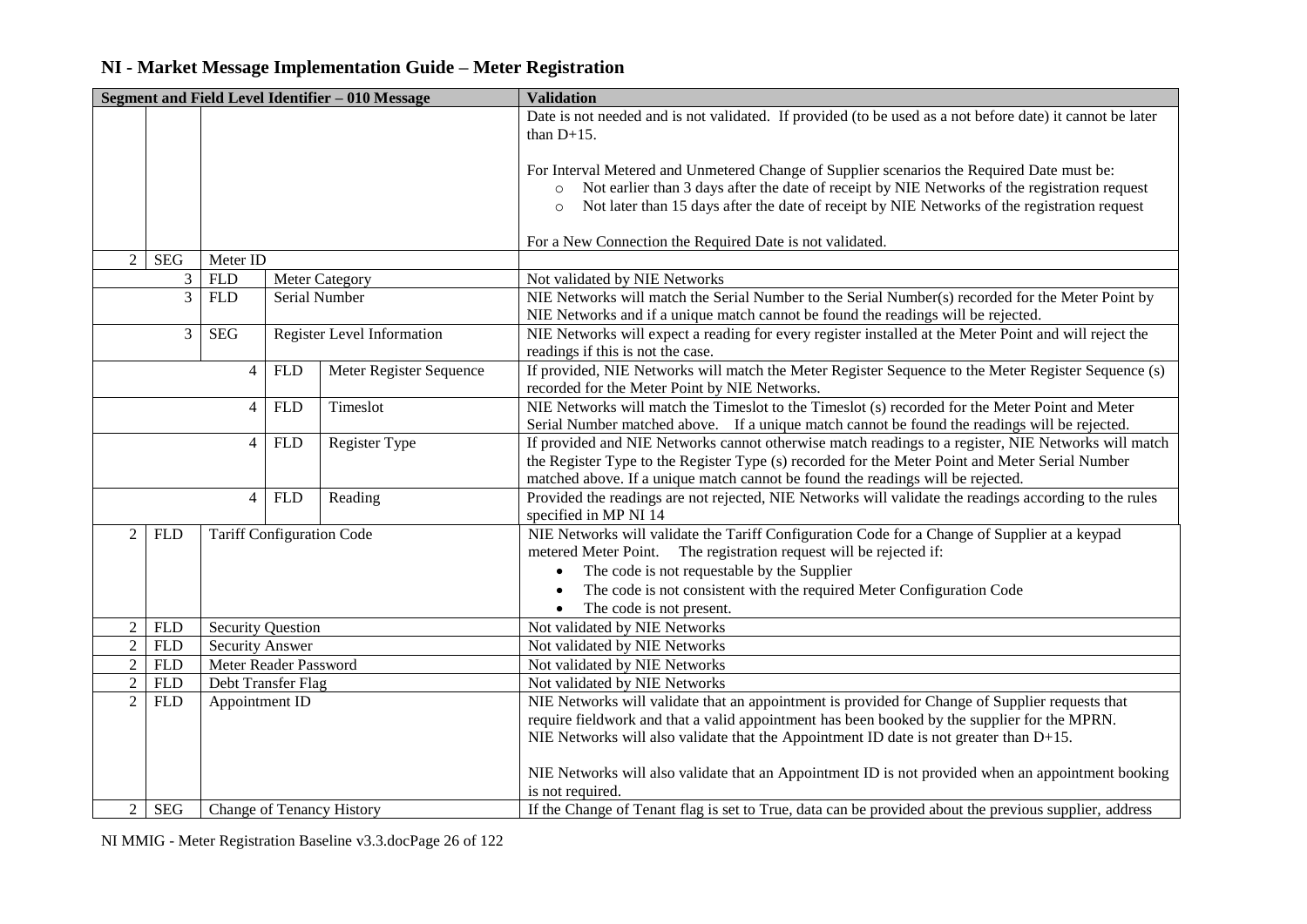|                                    | Segment and Field Level Identifier - 010 Message |            |                                | <b>Validation</b>                                                                                       |
|------------------------------------|--------------------------------------------------|------------|--------------------------------|---------------------------------------------------------------------------------------------------------|
|                                    |                                                  |            |                                | and premise identifier for the customer (to be passed to the previous supplier of the customer)         |
|                                    |                                                  | <b>FLD</b> | Previous Supplier              | Must be a valid Supplier ID                                                                             |
|                                    |                                                  | <b>FLD</b> | <b>Previous Account Number</b> | Not validated by NIE Networks                                                                           |
| <b>Previous MPRN</b><br><b>FLD</b> |                                                  |            | Not validated by NIE Networks  |                                                                                                         |
|                                    |                                                  | <b>FLD</b> | <b>Previous Address</b>        | Not validated by NIE Networks                                                                           |
|                                    | <b>FLD</b>                                       |            | Prepayment Type                | Not validated by NIE Networks                                                                           |
|                                    | Meter Works Type<br><b>FLD</b>                   |            |                                | The registration request will be rejected if the code is required and the value is not from the list of |
|                                    |                                                  |            |                                | allowable Meter Work Types                                                                              |
|                                    | <b>FLD</b>                                       |            | <b>Access Arrangements</b>     | Not validated by NIE Networks                                                                           |

NIE Networks will use the data in the message to validate the Suppliers registration. The validations are described above.

If the registration request is accepted then one of the following messages is returned to the Supplier:

- Message 101 indicates acceptance of a New Connection registration
- Message 101P indicates provisional acceptance of a New Connection registration
- Message 102 indicates acceptance of a Change of Supplier registration
- Message 102P indicates provisional acceptance of a Change of Supplier registration

If the registration request is accepted but readings that were provided are rejected then message 303R is returned to the Supplier.

If the registration request is rejected then one of the following messages is returned to the Supplier:

- Message 101R indicates rejection of a New Connection registration
- Message 102R indicates rejection of a Change of Supplier registration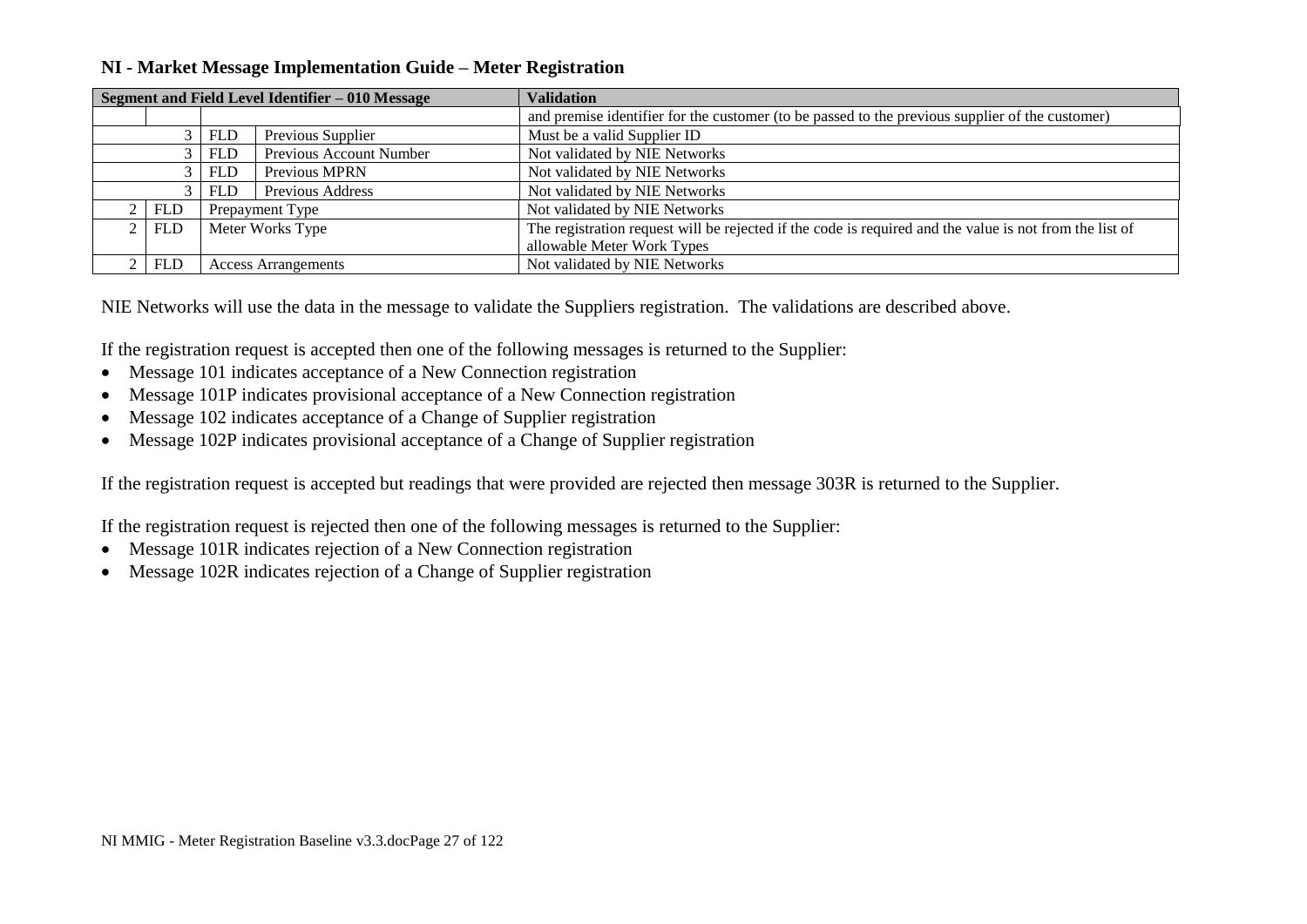#### **2.4.2 Message 011: Cancel Registration Request**

#### **Purpose and Description of Message**

Message 011 is sent by an existing or prospective new Supplier to NIE Networks in order to request cancellation of a registration to a Meter Point. The message may be sent either before the registration is confirmed or within 100 days following confirmation for any reason.

A Supplier may also send message 011 to NIE Networks in order to request cancellation of a registration to a Meter Point prior to energisation of a new connection.

It identifies the MPRN and the reason for cancellation.

Message 011 is used in the following Market Process:

| <b>Process Number and</b><br>'Title                       | <b>Jse of Message</b>                    |
|-----------------------------------------------------------|------------------------------------------|
| $\bullet$<br>MPN<br>Objec<br>ancellations_<br>ections and | cancel a registration<br>10 <sup>7</sup> |

If message 011 is used to request cancellation of a completed Change of Supplier then, if the request is accepted, the Supplier may be liable to a charge for cancellation.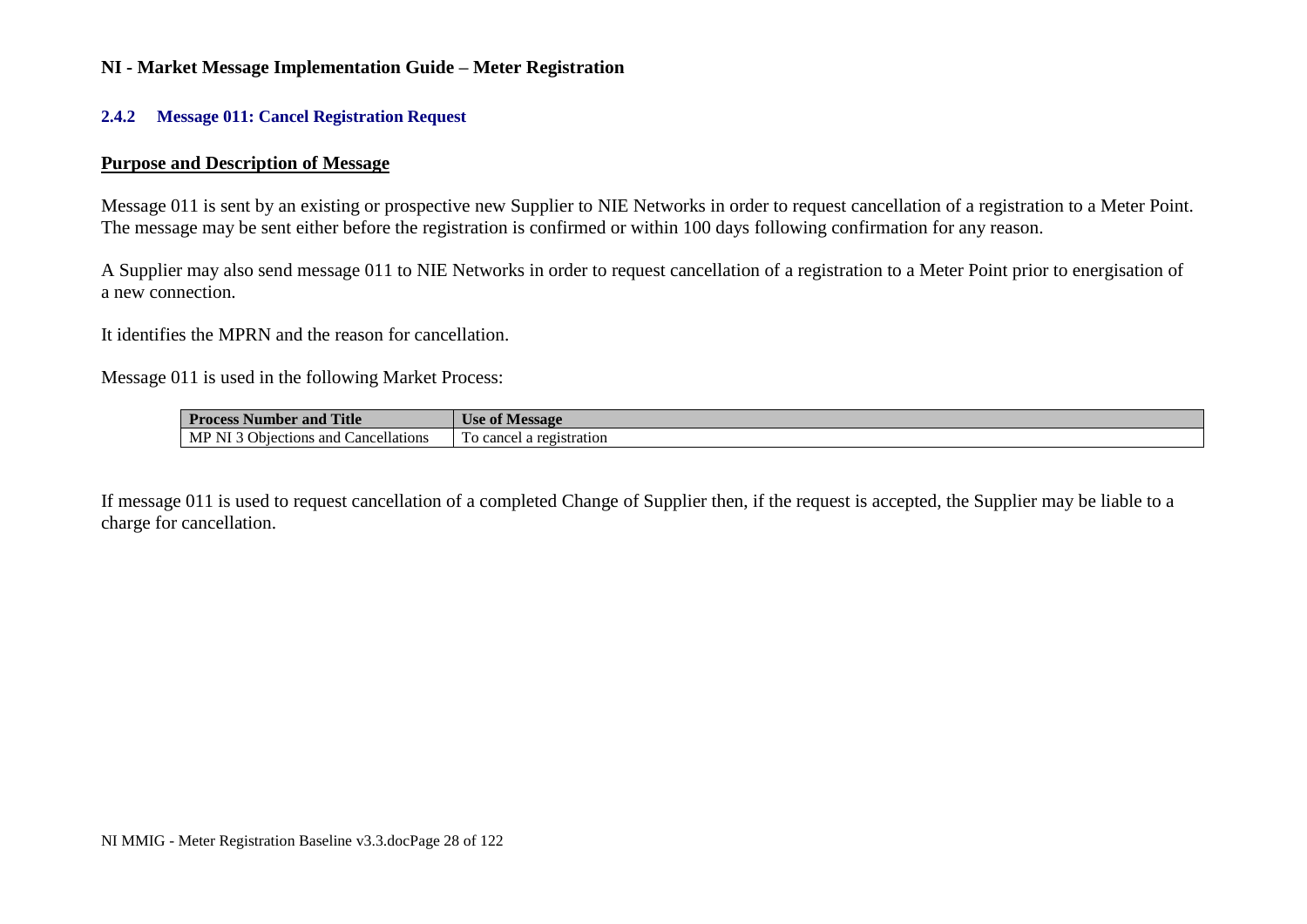## **Data Hierarchy Diagram**

011 Message



### **Composition Instructions**

The Supplier should follow the instructions below in populating the Cancellation message.

| Segment and Field Level Identifier - 011 Message |            |                                       |  | <b>Optionality</b> | <b>Instructions for Population</b>                                                                                                                                                                                                                                                                                                            |
|--------------------------------------------------|------------|---------------------------------------|--|--------------------|-----------------------------------------------------------------------------------------------------------------------------------------------------------------------------------------------------------------------------------------------------------------------------------------------------------------------------------------------|
| Message Header                                   |            |                                       |  | Mandatory          | See Common Data Segments for detailed notes on structure and population.                                                                                                                                                                                                                                                                      |
|                                                  |            | 1 MPRN Level Information              |  | Mandatory          |                                                                                                                                                                                                                                                                                                                                               |
|                                                  | <b>FLD</b> | <b>MPRN</b>                           |  | Mandatory          | The unique identifying reference number for the Meter Point where the<br>registration is requested to be cancelled.<br>All elements of the MPRN must be provided                                                                                                                                                                              |
|                                                  | <b>FLD</b> | Market Participant Business Reference |  | Mandatory          | The Supplier must provide an internal reference number.                                                                                                                                                                                                                                                                                       |
|                                                  | <b>FLD</b> | <b>Cancellation Reason</b>            |  | Mandatory          | A code to indicate why a supplier wishes to cancel a registration. It must be<br>selected from the list of valid reasons issued by NIE Networks:<br><b>CR</b> denotes that the customer requested not to proceed with the<br>$\circ$<br>contract to supply.<br><b>OS</b> denotes that the Supplier is cancelling in response to an<br>$\circ$ |

NI MMIG - Meter Registration Baseline v3.3.docPage 29 of 122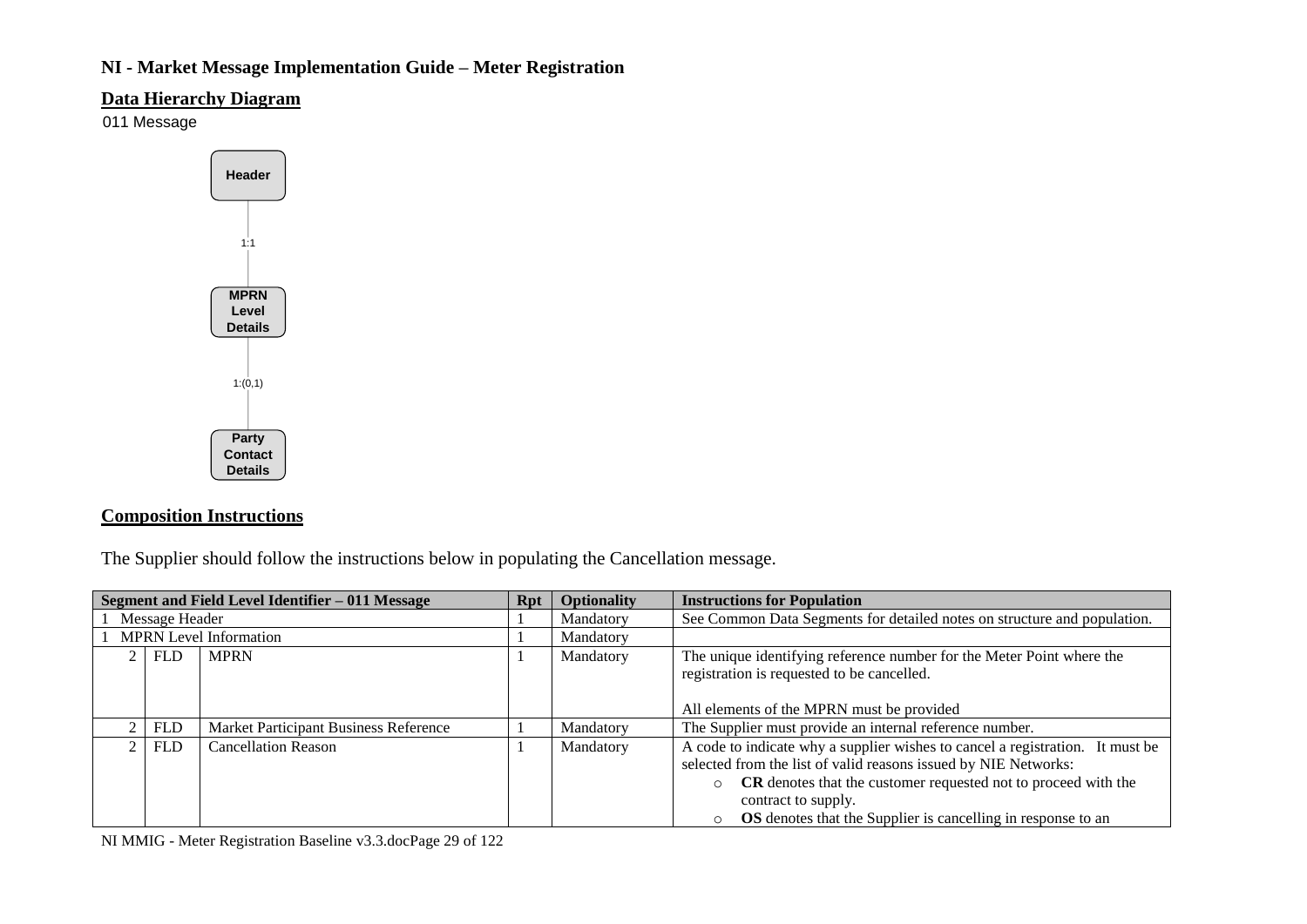|            | Segment and Field Level Identifier - 011 Message | Rpt | <b>Optionality</b> | <b>Instructions for Population</b>                                                                                                                                                                                                                                        |
|------------|--------------------------------------------------|-----|--------------------|---------------------------------------------------------------------------------------------------------------------------------------------------------------------------------------------------------------------------------------------------------------------------|
|            |                                                  |     |                    | objection. This code should be used for Change of Supplier only.<br>SE denotes that the Supplier registered the Meter Point in error but<br>$\circ$<br>cancellation is not as a result of an objection                                                                    |
| <b>FLD</b> | Supplier ID                                      |     | Mandatory          | A code identifying the Supplier requesting the cancellation<br>It must be set<br>to the identity of the requesting Supplier who will either have:<br>A pending registration<br>$\circ$<br>A current registration confirmed within the last 100 business days.<br>$\Omega$ |
| <b>SEG</b> | <b>Party Contact Details</b>                     |     | Optional           | Details enabling the Supplier to be contacted in the event of a query with the<br>request.<br>See Common Data Segments for detailed notes on structure and population                                                                                                     |

### **Validation**

NIE Networks will undertake the following validation.

| Segment and Field Level Identifier - 011 Message |                |                                       | <b>Validation</b>                                                                                   |
|--------------------------------------------------|----------------|---------------------------------------|-----------------------------------------------------------------------------------------------------|
|                                                  | Message Header |                                       | Not validated by NIE Networks                                                                       |
|                                                  |                | <b>MPRN</b> Level Information         |                                                                                                     |
|                                                  | <b>FLD</b>     | <b>MPRN</b>                           | The MPRN must either:                                                                               |
|                                                  |                |                                       | have a current registration, effective within the previous 100 days, to the requesting Supplier ID; |
|                                                  |                |                                       | <b>or</b>                                                                                           |
|                                                  |                |                                       | be in the process of being registered for a Change of Supplier by the requesting Supplier ID; or    |
|                                                  |                |                                       | be in the process of being registered as a New Connection by the requesting Supplier ID and not     |
|                                                  |                |                                       | yet be energised                                                                                    |
|                                                  | <b>FLD</b>     | Market Participant Business Reference | Not validated by NIE Networks                                                                       |
| $\gamma$                                         | <b>FLD</b>     | <b>Cancellation Reason</b>            | The Cancellation Reason must have been selected from the list of valid reasons issued by            |
|                                                  |                |                                       | <b>NIE Networks</b>                                                                                 |
|                                                  | <b>FLD</b>     | Supplier ID                           | See MPRN validation above                                                                           |
|                                                  | SEG            | <b>Party Contact Details</b>          | Not validated by NIE Networks                                                                       |

NIE Networks will use the data in the message to process the Supplier's cancellation request. The validations are described above and in the relevant Market documentation.

If the cancellation request is accepted then one of the following messages is generated:

• Message 111A is sent to the Old Supplier if the request is for cancellation of a Change of Supplier that has been completed and is not subject to an outstanding objection; else

NI MMIG - Meter Registration Baseline v3.3.docPage 30 of 122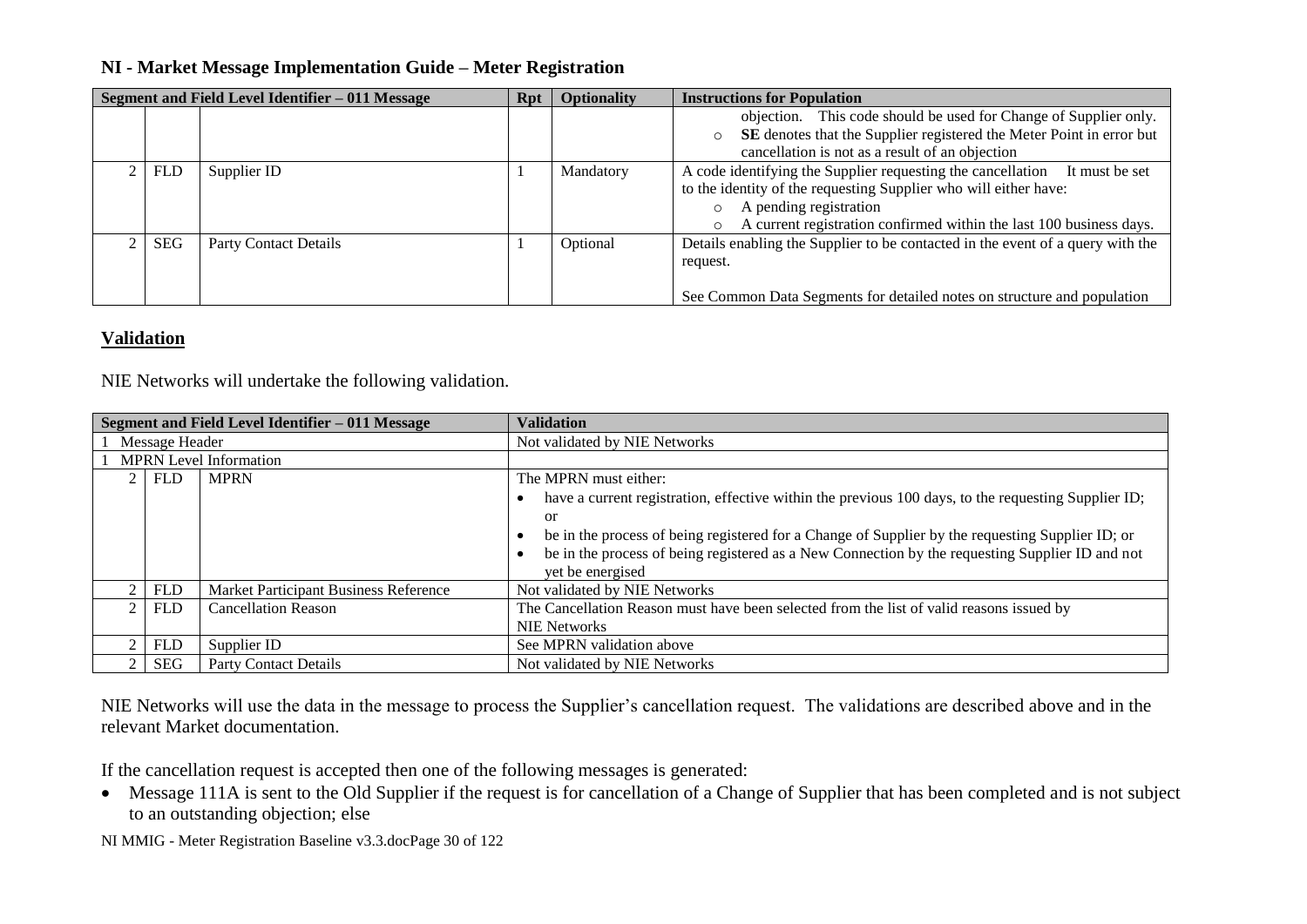- Message 111 is sent to the New Supplier to indicate cancellation of the registration (except for a completed keypad Change of Supplier)
- Message 111L is sent to the Old Supplier to indicate cancellation of the registration (except for a completed keypad Change of Supplier).

If the cancellation request is rejected then the following messages is returned to the Supplier:

• Message 111R indicates rejection of a cancellation request.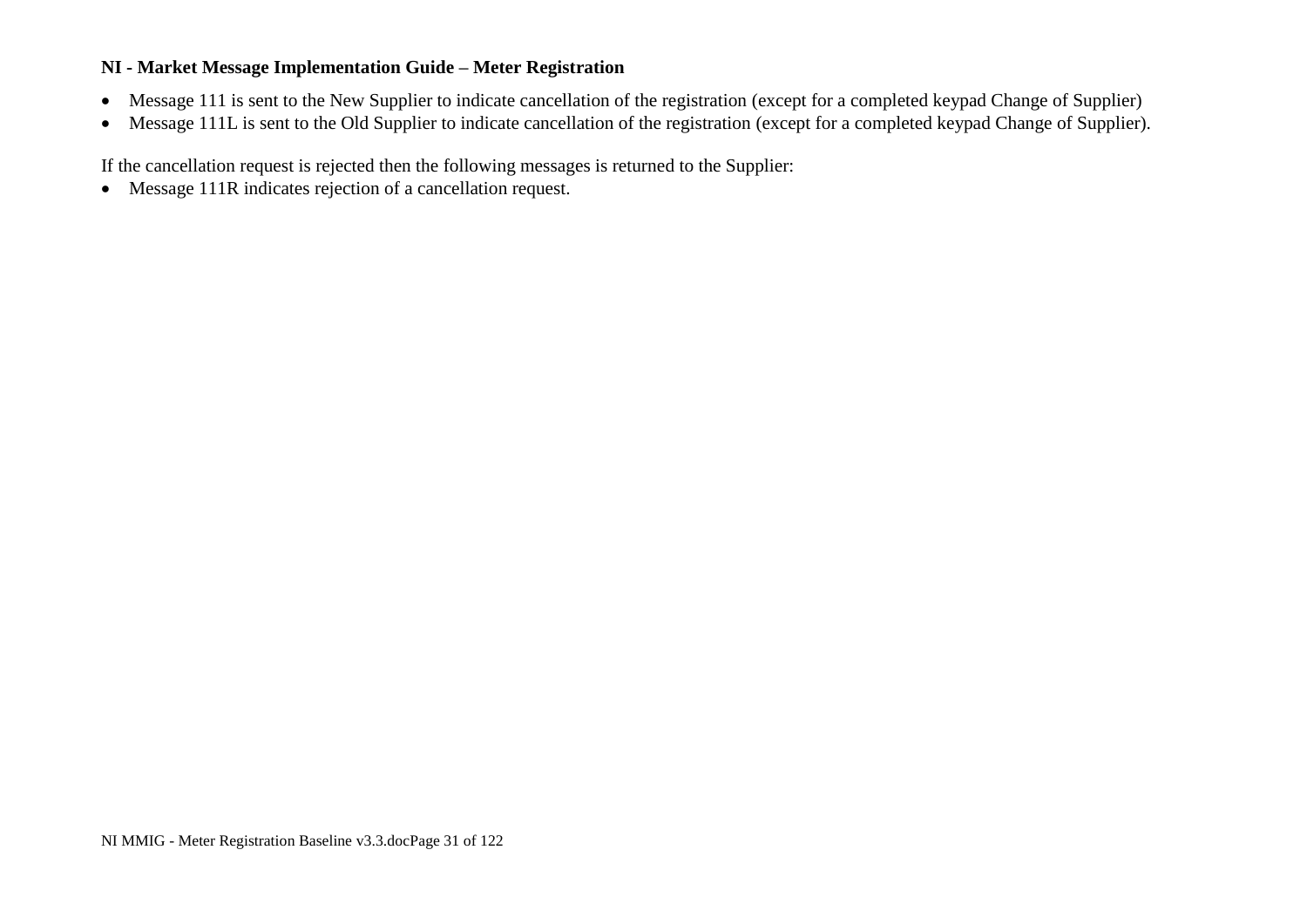#### **2.4.3 Message 011A: Cancel Change of Supplier Agreement**

#### **Purpose and Description of Message**

Message 011A is sent by an Old Supplier to NIE Networks to indicate agreement, or otherwise, to the cancellation of a completed New Supplier's registration to a Meter Point. An Old Supplier should only send message 011A in response to receipt of message 111A.

It identifies the MPRN and the reason for cancellation.

Message 011A is used in the following Market Process:

| 'Title<br><b>Process Number and</b>                                             | Use of Message                                                |
|---------------------------------------------------------------------------------|---------------------------------------------------------------|
| Objections and<br>$\mathbf{1}$<br>$\mathbf{v}$<br>MP N<br>Cancellations<br>131. | e cancellation of<br>to the<br>To respond<br>t a registration |

The Old Supplier should respond with their agreement or disagreement as soon as possible.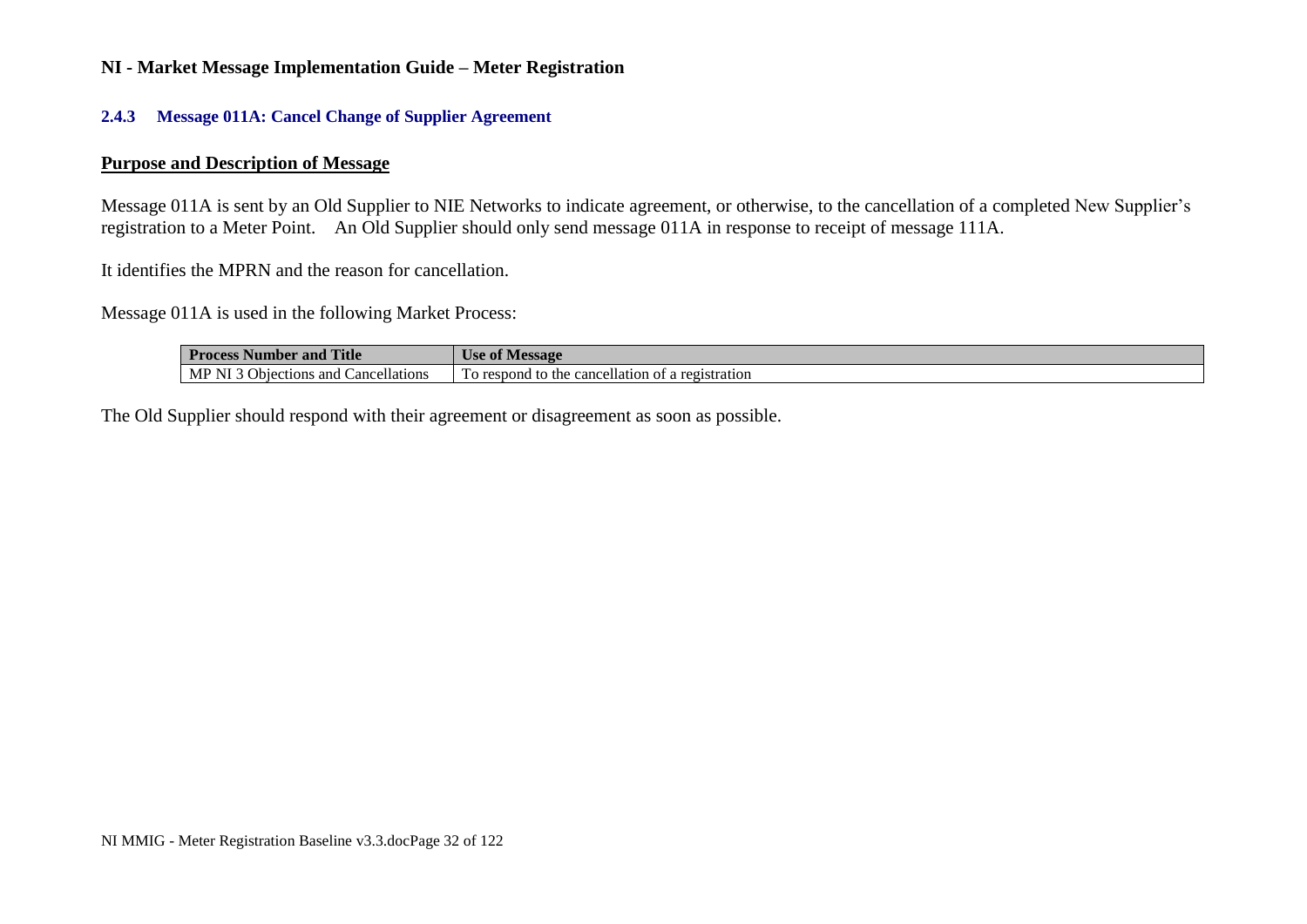### **Data Hierarchy Diagram**

011A Message



# **Composition Instructions**

The Supplier should follow the instructions below in populating the Cancel Change of Supplier Agreement message.

| Segment and Field Level Identifier - 011A Message |            |                                              |  | <b>Optionality</b> | <b>Instructions for Population</b>                                                                                                                                                                                                                                                                                                  |
|---------------------------------------------------|------------|----------------------------------------------|--|--------------------|-------------------------------------------------------------------------------------------------------------------------------------------------------------------------------------------------------------------------------------------------------------------------------------------------------------------------------------|
| Message Header                                    |            |                                              |  | Mandatory          | See Common Data Segments for detailed notes on structure and population.                                                                                                                                                                                                                                                            |
|                                                   |            | <b>MPRN</b> Level Information                |  | Mandatory          |                                                                                                                                                                                                                                                                                                                                     |
|                                                   | <b>FLD</b> | <b>MPRN</b>                                  |  | Mandatory          | The unique identifying reference number for the Meter Point where the<br>registration is requested to be cancelled.<br>All elements of the MPRN must be provided                                                                                                                                                                    |
|                                                   | <b>FLD</b> | <b>Market Participant Business Reference</b> |  | Mandatory          | The Supplier must provide an internal reference number.                                                                                                                                                                                                                                                                             |
| 2                                                 | <b>FLD</b> | <b>Cancellation Agreement</b>                |  | Mandatory          | A Boolean true/false flag indicating that an Old Supplier agrees or does not<br>agree to a cancellation of a Change of Supplier. It must be set to either:<br>1 i.e. a logical value of True denoting agreement to the request<br>$\circ$<br>for cancellation; or<br>0 i.e. a logical value of False denoting disagreement with the |

NI MMIG - Meter Registration Baseline v3.3.docPage 33 of 122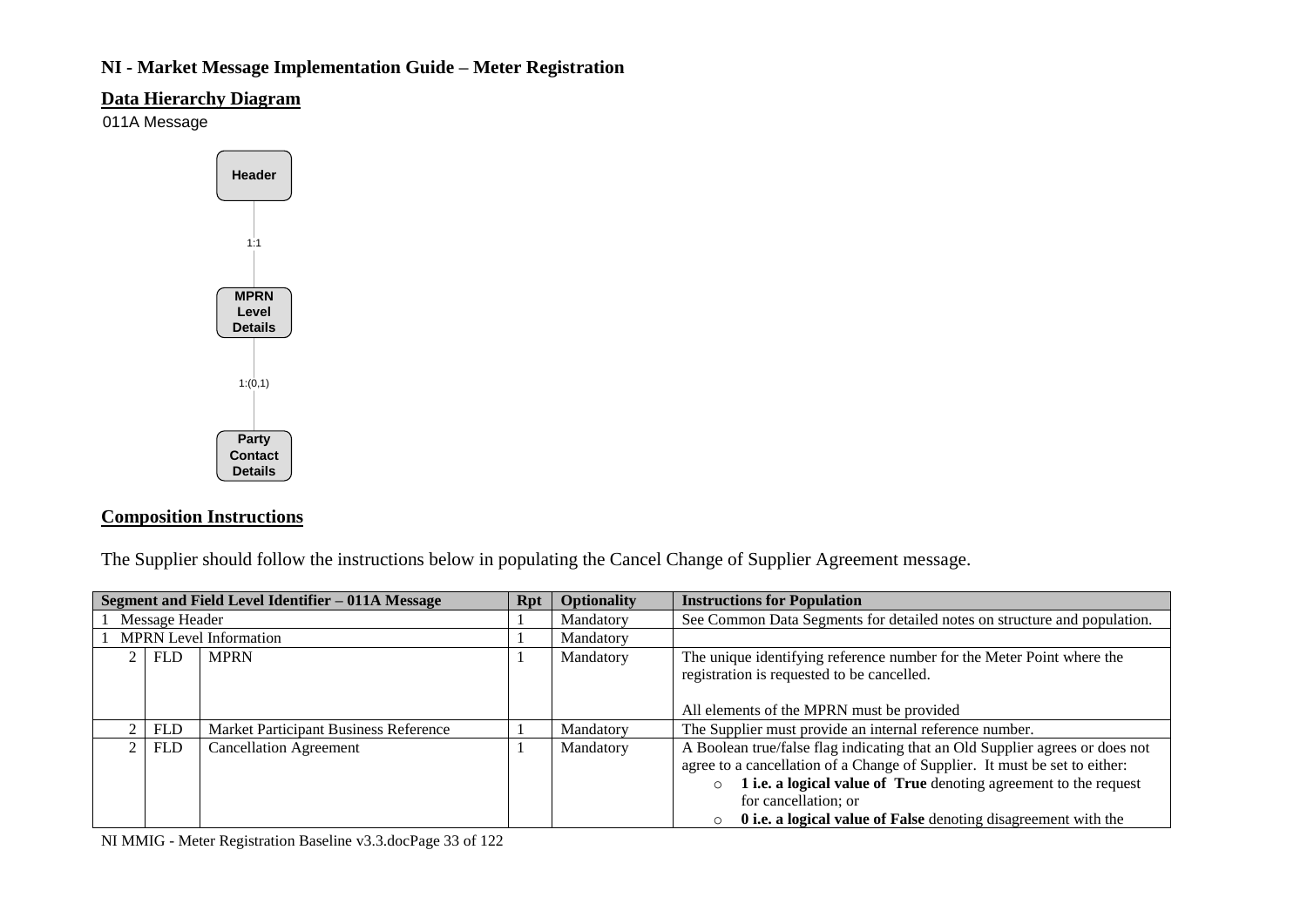| Segment and Field Level Identifier - 011A Message |            |                              |  | <b>Optionality</b> | <b>Instructions for Population</b>                                             |
|---------------------------------------------------|------------|------------------------------|--|--------------------|--------------------------------------------------------------------------------|
|                                                   |            |                              |  |                    | request for cancellation.                                                      |
|                                                   | <b>FLD</b> | Supplier ID                  |  | Mandatory          | A code identifying the Supplier responding to the Change of Supplier           |
|                                                   |            |                              |  |                    | Cancellation Notification. It must be set to the previously registered Old     |
|                                                   |            |                              |  |                    | Supplier.                                                                      |
|                                                   | <b>SEG</b> | <b>Party Contact Details</b> |  | Optional           | Details enabling the Supplier to be contacted in the event of a query with the |
|                                                   |            |                              |  |                    | request.                                                                       |
|                                                   |            |                              |  |                    |                                                                                |
|                                                   |            |                              |  |                    | See Common Data Segments for detailed notes on structure and population        |

### **Validation**

NIE Networks will undertake the following validation.

|                          |                  | Segment and Field Level Identifier - 011A Message | <b>Validation</b>                                                                                  |
|--------------------------|------------------|---------------------------------------------------|----------------------------------------------------------------------------------------------------|
|                          | 1 Message Header |                                                   | Not validated by NIE Networks                                                                      |
| 1 MPRN Level Information |                  |                                                   |                                                                                                    |
|                          | <b>FLD</b>       | <b>MPRN</b>                                       | NIE Networks will check that the MPRN was previously registered (within the last 105 days) to the  |
|                          |                  |                                                   | Supplier indicated on the message and that a Cancellation Notification (111A) was previously sent. |
|                          | <b>FLD</b>       | <b>Market Participant Business Reference</b>      | Not validated by NIE Networks                                                                      |
|                          | <b>FLD</b>       | <b>Cancellation Agreement</b>                     | NIE Networks will check that the flag is set to True or False                                      |
|                          | <b>FLD</b>       | Supplier ID                                       | See MPRN validation above                                                                          |
|                          | <b>SEG</b>       | Party Contact Details                             | Not validated by NIE Networks                                                                      |

NIE Networks will use the data in the message to process the Old Supplier's cancellation response. The validations are described above and in the relevant Market documentation.

If the cancellation agreement flag is set to True and the agreement is accepted then the Old Supplier is registered as of the Change of Supplier date and message 111 will be sent to the New Supplier and 111L to the Old Supplier to indicate cancellation of the Change of Supplier.

If the cancellation agreement flag is set to False and the disagreement is accepted then message 111R will be sent to the New Supplier to indicate that the New Supplier registration will not be cancelled.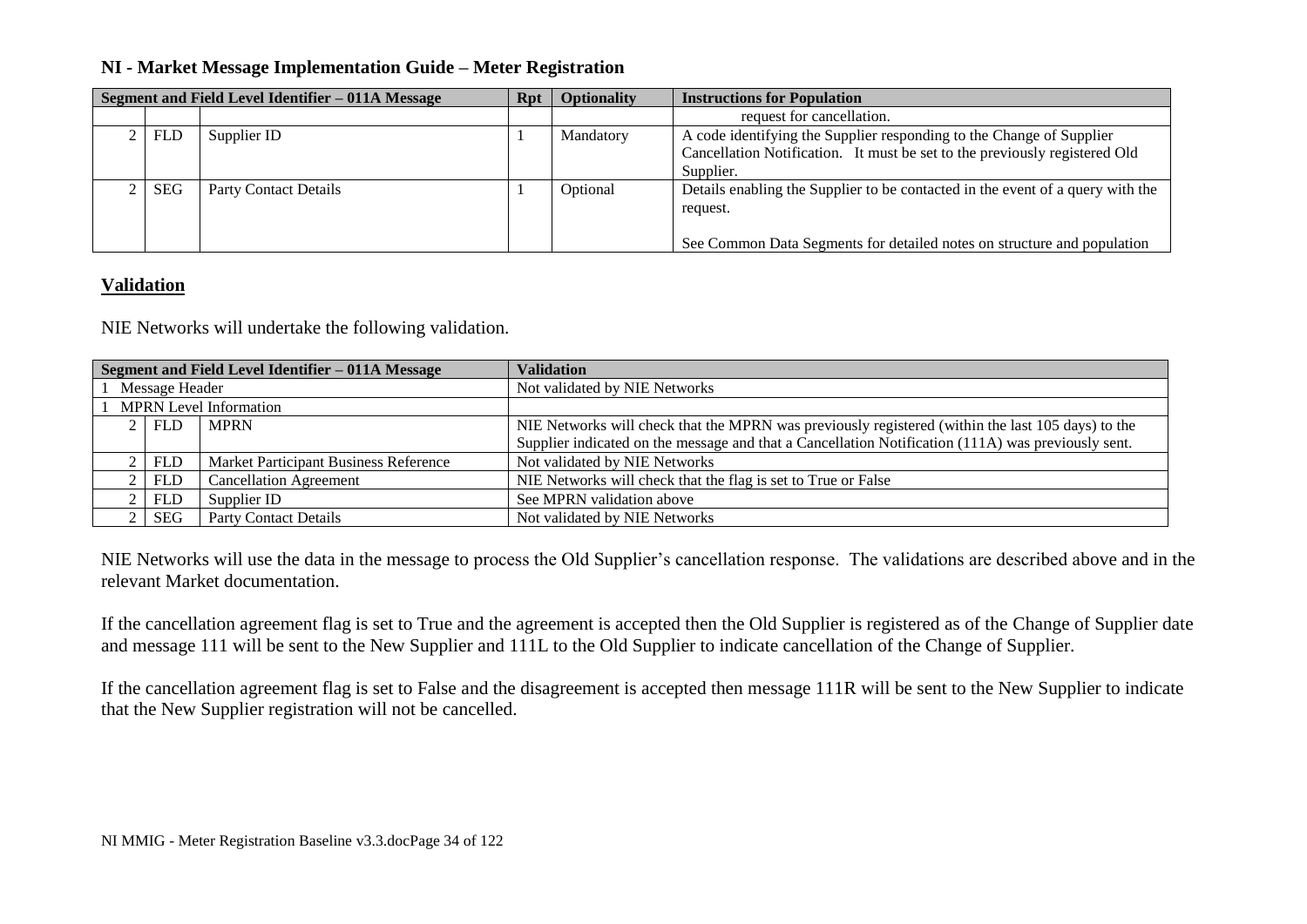#### **2.4.4 Message 012: Notification of Objection**

#### **Purpose and Description of Message**

Message 012 is sent by an Old Supplier to NIE Networks in order to object to the erroneous transfer of a Meter Point to a New Supplier or to in initiate the Debt Contact process.

It identifies the MPRN for which an objection is being made together with address and customer identification details.

Message 012 is used in the following Market Process:

| Title<br><b>Process</b><br>ess Number and                           | $-$<br>∡ ∩t<br>Message<br>.<br>UST                                                                   |
|---------------------------------------------------------------------|------------------------------------------------------------------------------------------------------|
| 11<br>MP NI<br>$\sim$<br>ancellations_<br>Objections<br>and<br>71 J | $\mathbf{r}$<br>debt contact<br>objec<br>a registration or t<br>raise '<br>≒tΘ<br>$\mathbf u$<br>1 V |

#### **Data Hierarchy Diagram**

012 Message



NI MMIG - Meter Registration Baseline v3.3.docPage 35 of 122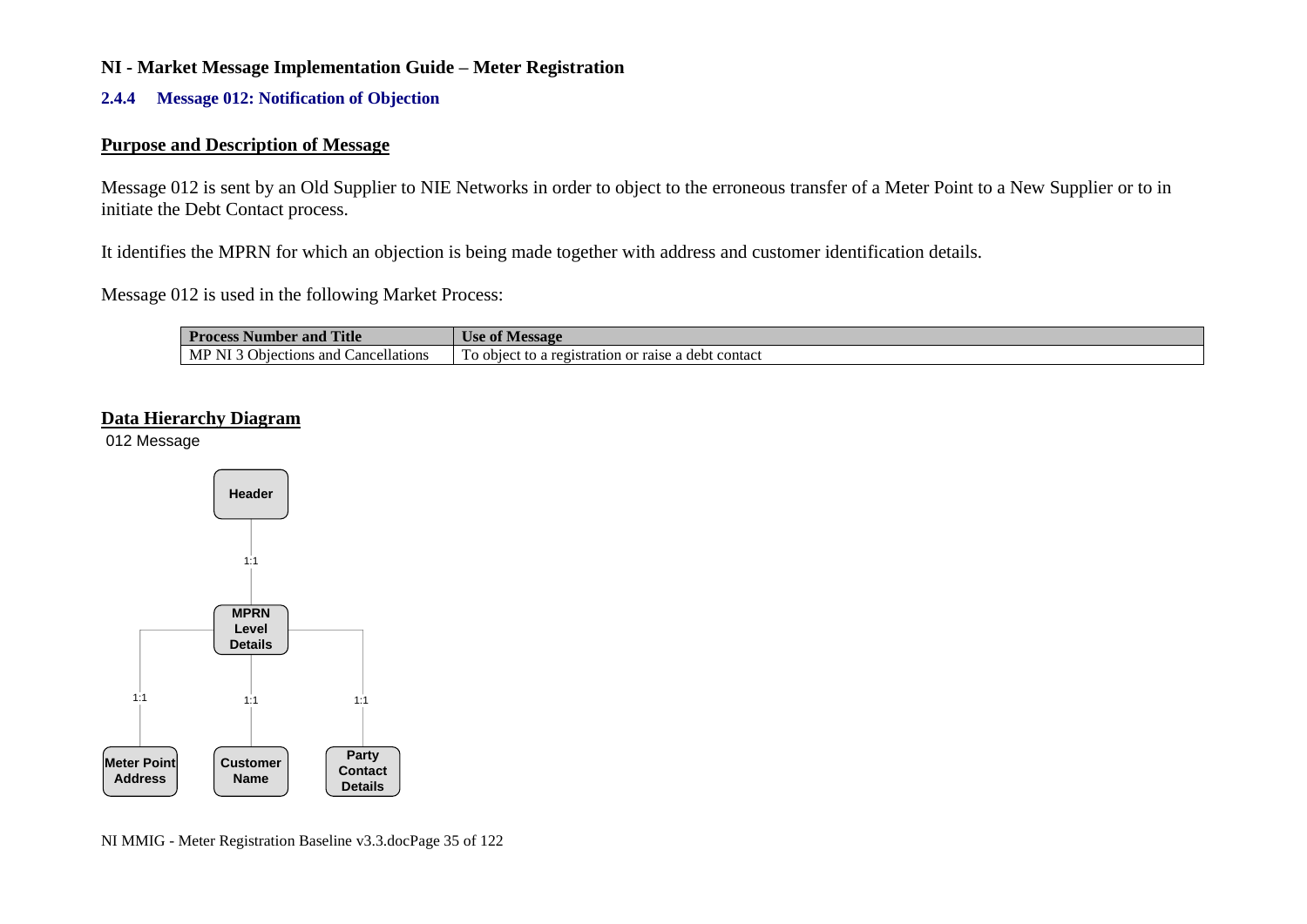### **Composition Instructions**

Supplier should follow the instructions below in populating the Objection message.

|                               |                | Segment and Field Level Identifier - 012 Message | <b>Rpt</b> | <b>Optionality</b> | <b>Instructions for Population</b>                                                                                                                                                                                                                                                     |
|-------------------------------|----------------|--------------------------------------------------|------------|--------------------|----------------------------------------------------------------------------------------------------------------------------------------------------------------------------------------------------------------------------------------------------------------------------------------|
|                               | Message Header |                                                  |            | Mandatory          | See Common Data Segments for detailed notes on structure and population.                                                                                                                                                                                                               |
| <b>MPRN</b> Level Information |                |                                                  |            | Mandatory          |                                                                                                                                                                                                                                                                                        |
| $\overline{2}$                | <b>FLD</b>     | <b>MPRN</b>                                      |            | Mandatory          | The unique identifying reference number for the Meter Point where an<br>objection is being initiated.                                                                                                                                                                                  |
|                               |                |                                                  |            |                    | All elements of the MPRN must be provided                                                                                                                                                                                                                                              |
| $\overline{2}$                | <b>FLD</b>     | Market Participant Business Reference            |            | Mandatory          | The Supplier must provide an internal reference number.                                                                                                                                                                                                                                |
| $\mathfrak{D}$                | <b>SEG</b>     | <b>Meter Point Address</b>                       |            | Mandatory          | The address at which the Meter Point is connected.<br>Where possible the Supplier should use the address as published by                                                                                                                                                               |
|                               |                |                                                  |            |                    | NIE Networks as this will aid validation.<br>See Common Data Segments for detailed notes on structure and population.                                                                                                                                                                  |
| $\mathfrak{D}$                | <b>SEG</b>     | <b>Customer Name</b>                             |            | Mandatory          | The Supplier should provide the name of the customer with whom they have<br>or had an agreement to supply at the Meter Point and Meter Point Address.<br>See Common Data Segments for detailed notes on structure and population.                                                      |
| 2                             | <b>FLD</b>     | <b>Request Status</b>                            |            | Mandatory          | A code that indicates that a request is being initiated. This must be set to:<br>$I$ – denoting initiation of the objection<br>$\circ$                                                                                                                                                 |
| 2                             | <b>FLD</b>     | <b>Objection Reason</b>                          |            | Mandatory          | A code to indicate the old supplier's reason for the objection. This must be<br>set to<br>ET - for reason of erroneous transfer<br>$DE$ – for debt (Commercial only)<br><b>DCN</b> - for debt contact notification (Residential only)<br>$CD$ – for contract default (Commercial only) |
| $\overline{2}$                | <b>FLD</b>     | Supplier ID                                      |            | Mandatory          | This must be set to the currently or previously registered Supplier that is<br>hereby objecting to the Change of Supplier.                                                                                                                                                             |
| 2                             | <b>SEG</b>     | <b>Party Contact Details</b>                     |            | Optional           | Details enabling the Supplier to be contacted in the event of a query with the<br>objection. An entry is recommended to enable the New Supplier to contact<br>the Old Supplier to discuss the objection.<br>See Common Data Segments for detailed notes on structure and population.   |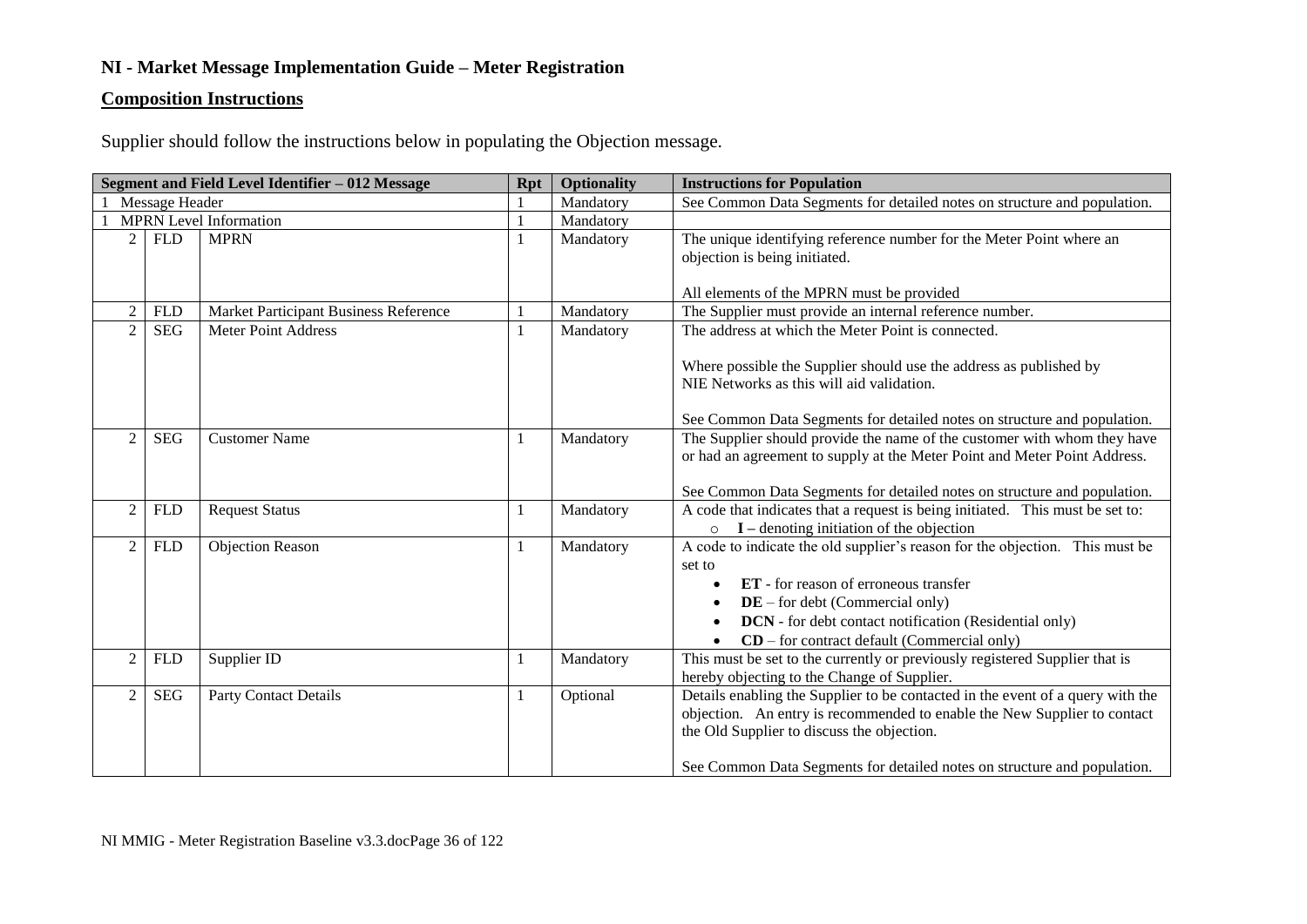#### **Validation**

NIE Networks will undertake the following validation.

|                |                | Segment and Field Level Identifier - 012 Message | <b>Validation</b>                                                                                                                                                                                                                                                                                                                                                                                                        |
|----------------|----------------|--------------------------------------------------|--------------------------------------------------------------------------------------------------------------------------------------------------------------------------------------------------------------------------------------------------------------------------------------------------------------------------------------------------------------------------------------------------------------------------|
|                | Message Header |                                                  | Not validated by NIE Networks                                                                                                                                                                                                                                                                                                                                                                                            |
|                |                | <b>MPRN</b> Level Information                    |                                                                                                                                                                                                                                                                                                                                                                                                                          |
| $\overline{2}$ | <b>FLD</b>     | <b>MPRN</b>                                      | NIE Networks will check that either:<br>the MPRN is registered to the Supplier initiating the objection and a Change of Suppler is in<br>$\circ$<br>progress; or<br>the MPRN was previously registered (within the last 100 days) to the Supplier initiating the<br>$\circ$<br>objection.                                                                                                                                |
| $\overline{2}$ | <b>FLD</b>     | Market Participant Business Reference            | Not validated by NIE Networks                                                                                                                                                                                                                                                                                                                                                                                            |
| $\overline{c}$ | <b>SEG</b>     | Meter Point Address                              | The Meter Point Address will be compared to that held by NIE Networks. If NIE Networks hold data<br>and there is any discrepancy in the following field the registration will be rejected:<br>Postal Code<br>Meter Point Address matching is case sensitive.<br>If NIE Networks do not hold data in Post Code, then NIE Networks will review other elements of the<br>address to determine if there is an address match. |
|                | <b>SEG</b>     | <b>Customer Name</b>                             | Not validated by NIE Networks                                                                                                                                                                                                                                                                                                                                                                                            |
| $\overline{2}$ | <b>FLD</b>     | <b>Request Status</b>                            | Not validated by NIE Networks                                                                                                                                                                                                                                                                                                                                                                                            |
| 2              | <b>FLD</b>     | Objection Reason                                 | NIE Networks will check that this is a valid code<br>NIE Networks will also check that the objection was received within the timeframe appropriate to the<br>objection reason.<br>Objection Reason 'DCN' is not permitted for Commercial customers.<br>Objection Reasons 'DE' and 'CD' are not permitted for Residential customers.                                                                                      |
| $\overline{2}$ | <b>FLD</b>     | Supplier ID                                      | See MPRN validation above                                                                                                                                                                                                                                                                                                                                                                                                |
| $\overline{2}$ | <b>SEG</b>     | <b>Party Contact Details</b>                     | Not validated by NIE Networks                                                                                                                                                                                                                                                                                                                                                                                            |

NIE Networks will use the data in the message to process the Suppliers objection. The validations are described above.

If the objection request is accepted for erroneous transfer or Residential debt contact notification then:

• Message 112 is sent to the New Supplier to report the objection or debt contact notification.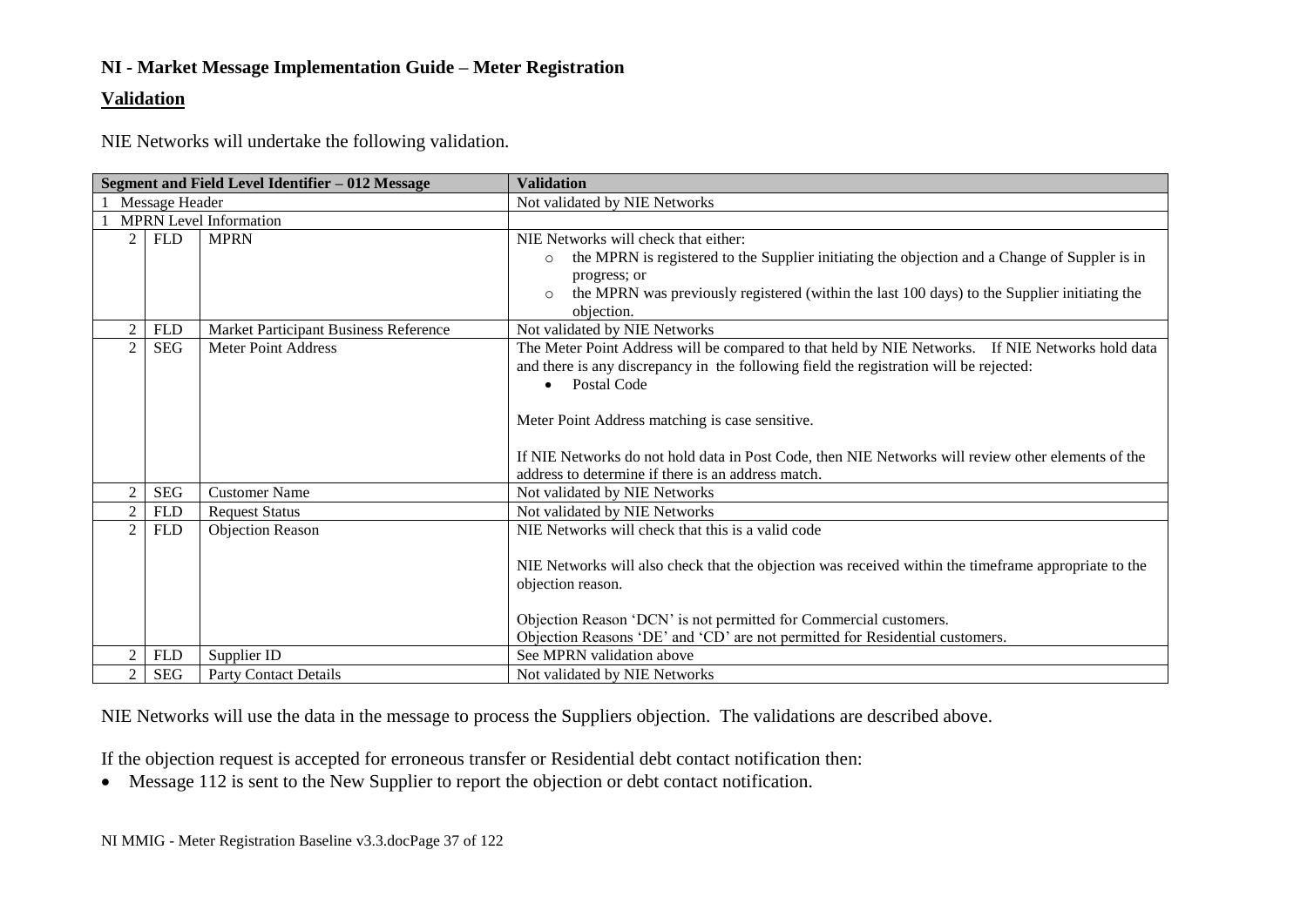If the objection request is accepted for Commercial aged debt or contract default then:

• Message 111L is sent to the Old Supplier and message 111 is sent to the New Supplier to report cancellation of the Change of Supplier.

If the objection is rejected then the following message is returned to the Supplier:

• Message 112R indicates rejection of an objection.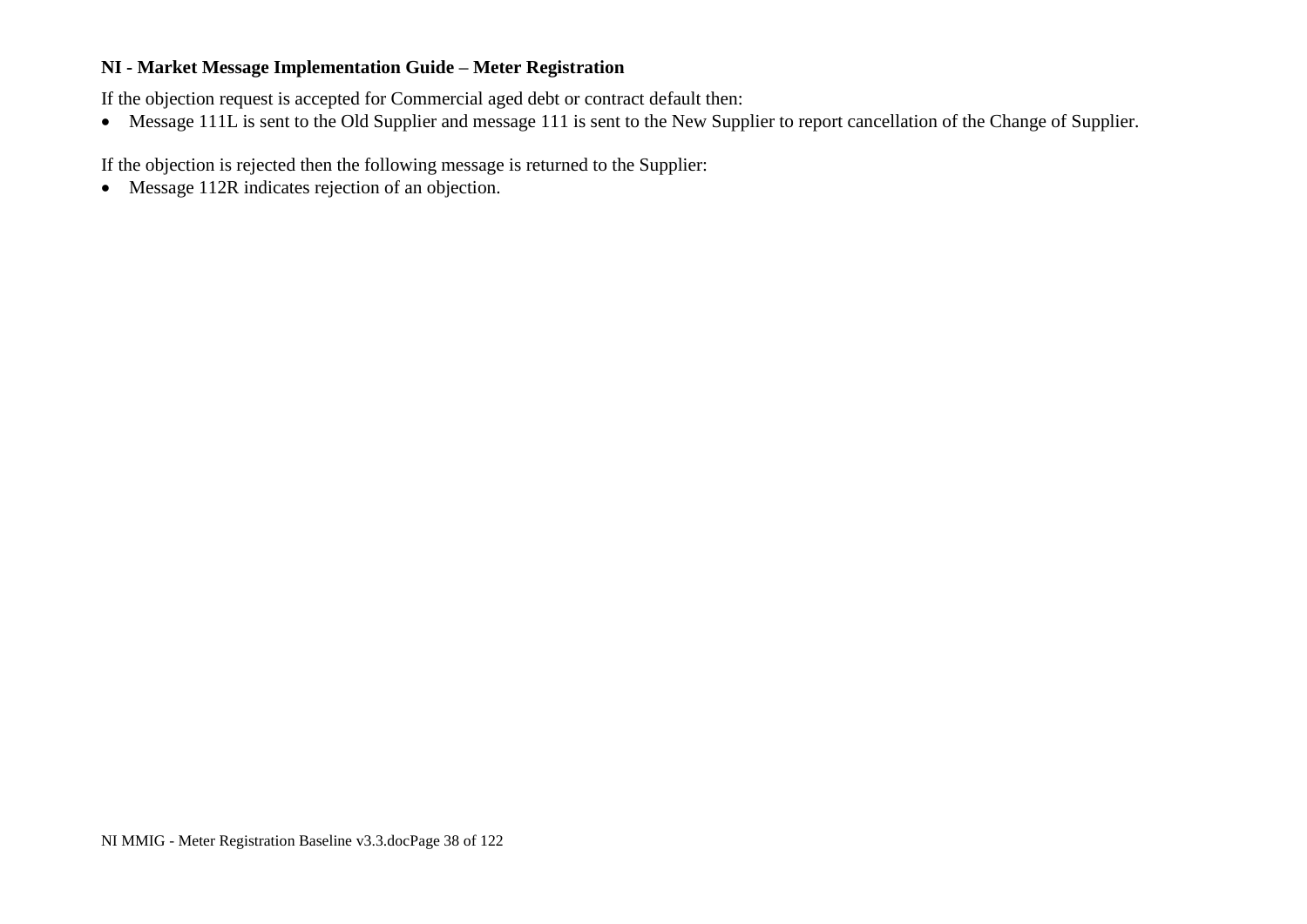#### **2.4.5 Message 012W: Withdrawal of Objection**

### **Purpose and Description of Message**

Message 012W is sent by an old Supplier to NIE Networks in order to withdraw an objection they have previously made to a Change of Supplier.

It identifies the MPRN for which the objection is being withdrawn.

Message 012W is used in the following Market Process:

| <b>Title</b><br>Process Number<br>and                       | Use of Message                               |
|-------------------------------------------------------------|----------------------------------------------|
| <b>Objections</b><br>MP NI<br>- - -<br>cancellations<br>and | n objection to a registration<br>withdraw an |

#### **Data Hierarchy Diagram**

012W Message



NI MMIG - Meter Registration Baseline v3.3.docPage 39 of 122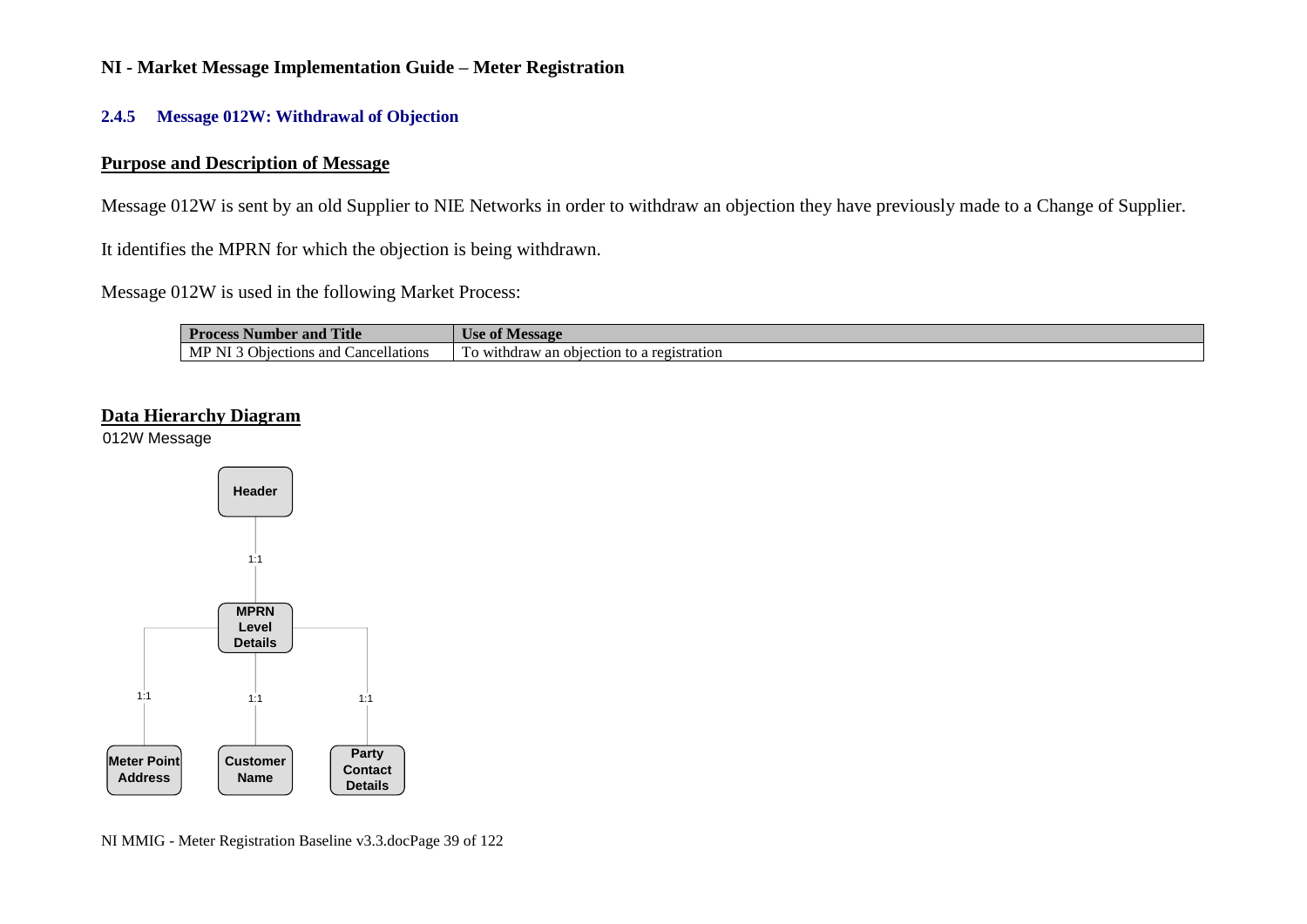## **Composition Instructions**

Supplier should follow the instructions below in populating the Objection Withdrawal message.

|                              | Segment and Field Level Identifier - 012W Message | <b>Rpt</b> | <b>Optionality</b> | <b>Instructions for Population</b>                                             |
|------------------------------|---------------------------------------------------|------------|--------------------|--------------------------------------------------------------------------------|
| Message Header               |                                                   |            | Mandatory          | See Common Data Segments for detailed notes on structure and population.       |
|                              | <b>MPRN</b> Level Information                     |            | Mandatory          |                                                                                |
| <b>FLD</b><br>$\overline{2}$ | <b>MPRN</b>                                       |            | Mandatory          | The unique identifying reference number for the Meter Point where an           |
|                              |                                                   |            |                    | objection is being withdrawn.                                                  |
|                              |                                                   |            |                    |                                                                                |
|                              |                                                   |            |                    | All elements of the MPRN must be provided                                      |
| <b>FLD</b>                   | Market Participant Business Reference             |            | Mandatory          | The Supplier must provide an internal reference number.                        |
| <b>SEG</b>                   | Meter Point Address                               |            | Mandatory          | The address at which the Meter Point is connected.                             |
|                              |                                                   |            |                    |                                                                                |
|                              |                                                   |            |                    | Where possible the Supplier should use the address as published by             |
|                              |                                                   |            |                    | NIE Networks as this will aid validation.                                      |
|                              |                                                   |            |                    |                                                                                |
|                              |                                                   |            |                    | See Common Data Segments for detailed notes on structure and population.       |
| <b>SEG</b>                   | <b>Customer Name</b>                              |            | Mandatory          | The Supplier should provide the name of the customer with whom they have       |
|                              |                                                   |            |                    | or had an agreement to supply at the Meter Point and Meter Point Address.      |
|                              |                                                   |            |                    |                                                                                |
|                              |                                                   |            |                    | See Common Data Segments for detailed notes on structure and population.       |
| <b>FLD</b><br>2              | <b>Request Status</b>                             |            | Mandatory          | A code that indicates that a request is being withdrawn. This must be set to:  |
|                              |                                                   |            |                    | $W$ – denoting withdrawal of the objection<br>$\Omega$                         |
| $\overline{2}$<br><b>FLD</b> | <b>Objection Reason</b>                           |            | Mandatory          | A code to indicate the old supplier's reason for the objection.                |
|                              |                                                   |            |                    | This must be set to ET - Erroneous Transfer for this message.<br>$\circ$       |
| <b>FLD</b><br>$\overline{2}$ | Supplier ID                                       |            | Mandatory          | This must be set to the ID of the Supplier that is hereby withdrawing their    |
| $\overline{2}$               |                                                   |            |                    | objection to the Change of Supplier                                            |
| <b>SEG</b>                   | <b>Party Contact Details</b>                      |            | Optional           | Details enabling the Supplier to be contacted in the event of a query with the |
|                              |                                                   |            |                    | withdrawal.                                                                    |
|                              |                                                   |            |                    | See Common Data Segments for detailed notes on structure and population.       |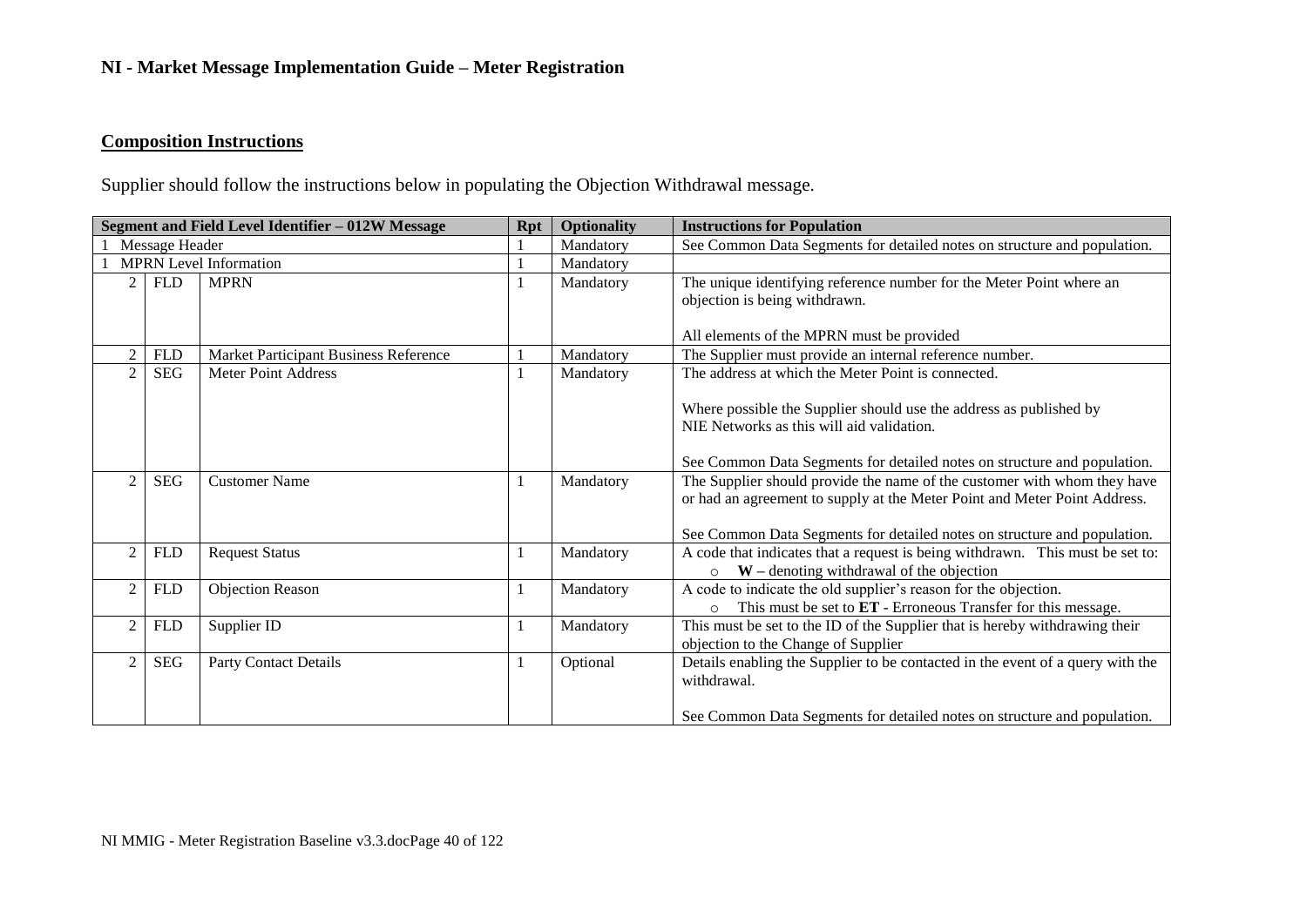#### **Validation**

NIE Networks will undertake the following validation.

| Segment and Field Level Identifier - 012W Message |            |                                       | <b>Validation</b>                                                                                          |
|---------------------------------------------------|------------|---------------------------------------|------------------------------------------------------------------------------------------------------------|
| 1 Message Header                                  |            |                                       | Not validated by NIE Networks                                                                              |
|                                                   |            | 1 MPRN Level Information              |                                                                                                            |
|                                                   | <b>FLD</b> | <b>MPRN</b>                           | NIE Networks will check that the Supplier has previously initiated an objection for this MPRN.             |
|                                                   | <b>FLD</b> | Market Participant Business Reference | Not validated by NIE Networks                                                                              |
| $\mathfrak{D}$                                    | <b>SEG</b> | Meter Point Address                   | The Meter Point Address will be compared to that held by NIE Networks. If there is a discrepancy,          |
|                                                   |            |                                       | other than minor differences in spelling, then the withdrawal will be rejected.                            |
|                                                   | <b>SEG</b> | <b>Customer Name</b>                  | Not validated by NIE Networks                                                                              |
|                                                   | <b>FLD</b> | <b>Request Status</b>                 | Not validated by NIE Networks                                                                              |
|                                                   | <b>FLD</b> | Objection Reason                      | NIE Networks will check that this is set to ET - Erroneous Transfer. Message will fail validation if it is |
|                                                   |            |                                       | not.                                                                                                       |
|                                                   | <b>FLD</b> | Supplier ID                           | See MPRN validation above                                                                                  |
|                                                   | <b>SEG</b> | <b>Party Contact Details</b>          | Not validated by NIE Networks                                                                              |

If accepted, NIE Networks will process the Supplier's objection withdrawal by forwarding message 112W to the new Supplier and will continue with any suspended Change of Supplier process.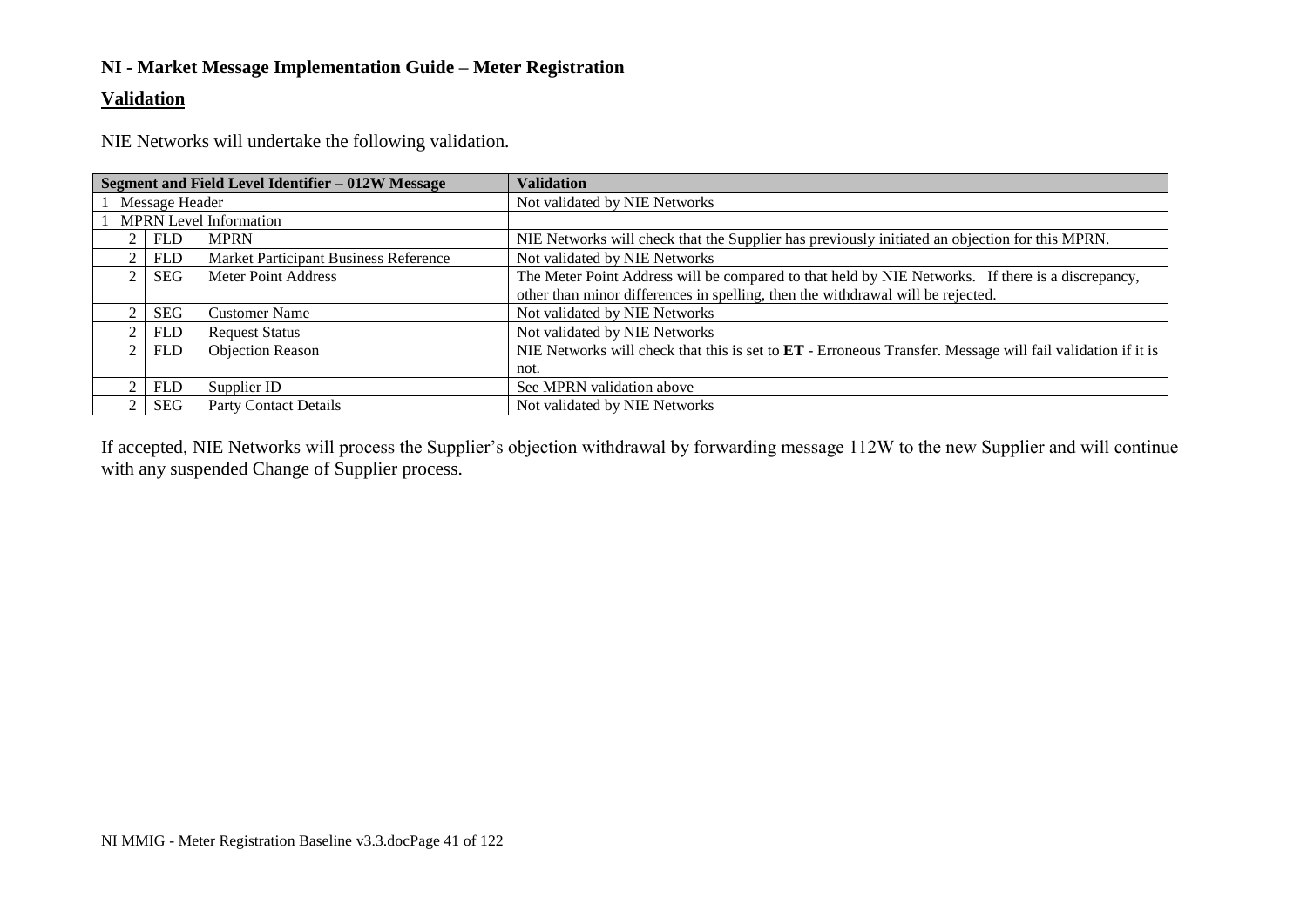### **2.4.6 Message 021: De-Registration Request**

Message 021 is not currently used by NIE Networks. It will be rejected if sent to NIE Networks by a Supplier.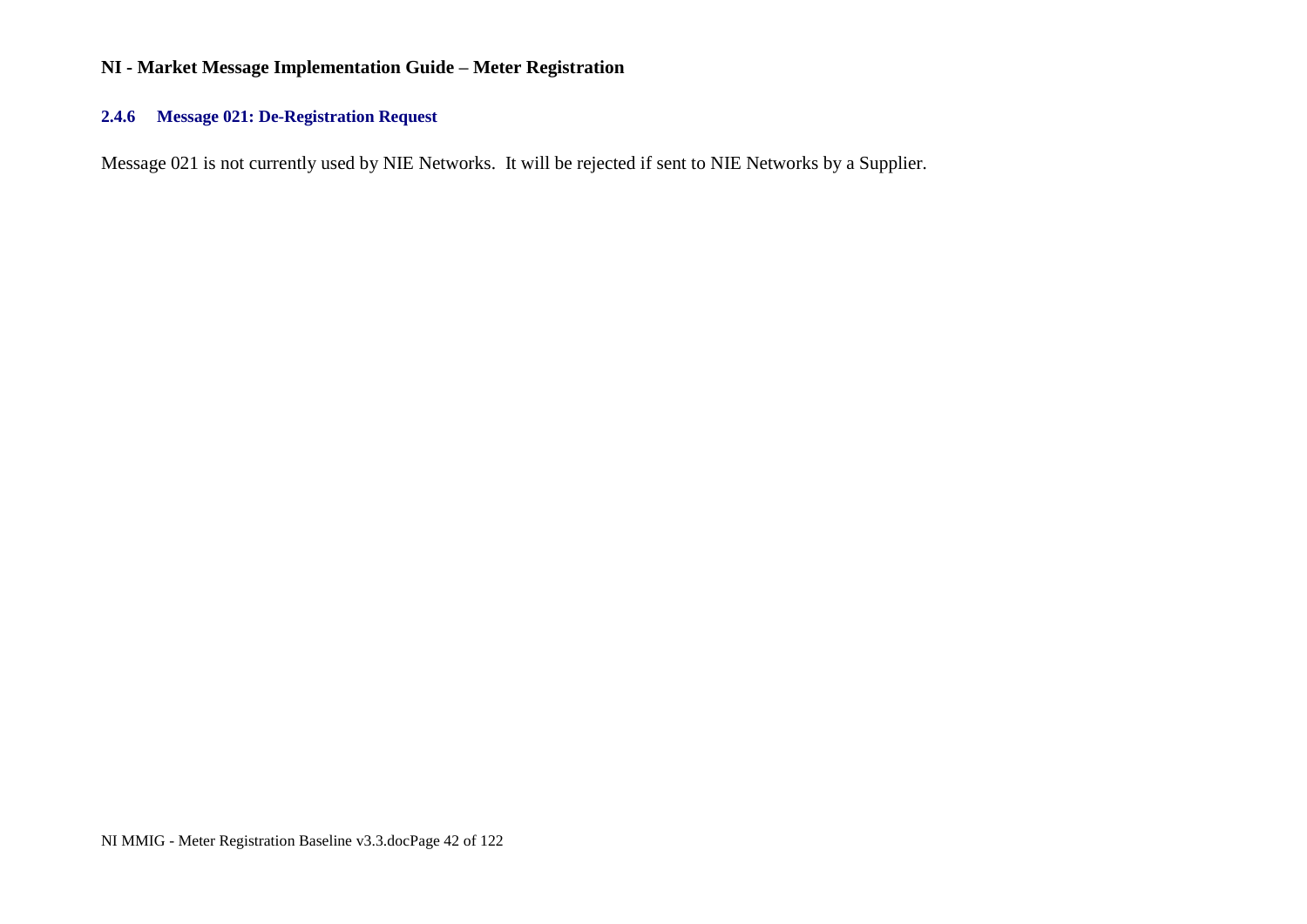#### **2.5 Message Directory – NIE Networks to Supplier**

#### **2.5.1 Message 101: New Connection – Registration Acceptance**

#### **Purpose and Description of Message**

Message 101 is sent by NIE Networks to a Supplier to advise that a registration request has been accepted and is confirmed as complete and effective.

Message 101 is used in the following Market Processes:

| <b>Process Number and Title</b>  | <b>Use of Message</b>                                                                                 |
|----------------------------------|-------------------------------------------------------------------------------------------------------|
| MP NI 5 New Non-Interval Metered | To accept a registration for a metered Non-Interval Meter Point as part of the new connection process |
| Connection                       |                                                                                                       |
| MP NI 6 New Interval Metered     | To accept a registration for a metered Interval Meter Point as part of the new connection process     |
| Connection                       |                                                                                                       |

If message 101P has been previously sent, message 101 provides a complete refresh of data, including data previously sent using message 101P.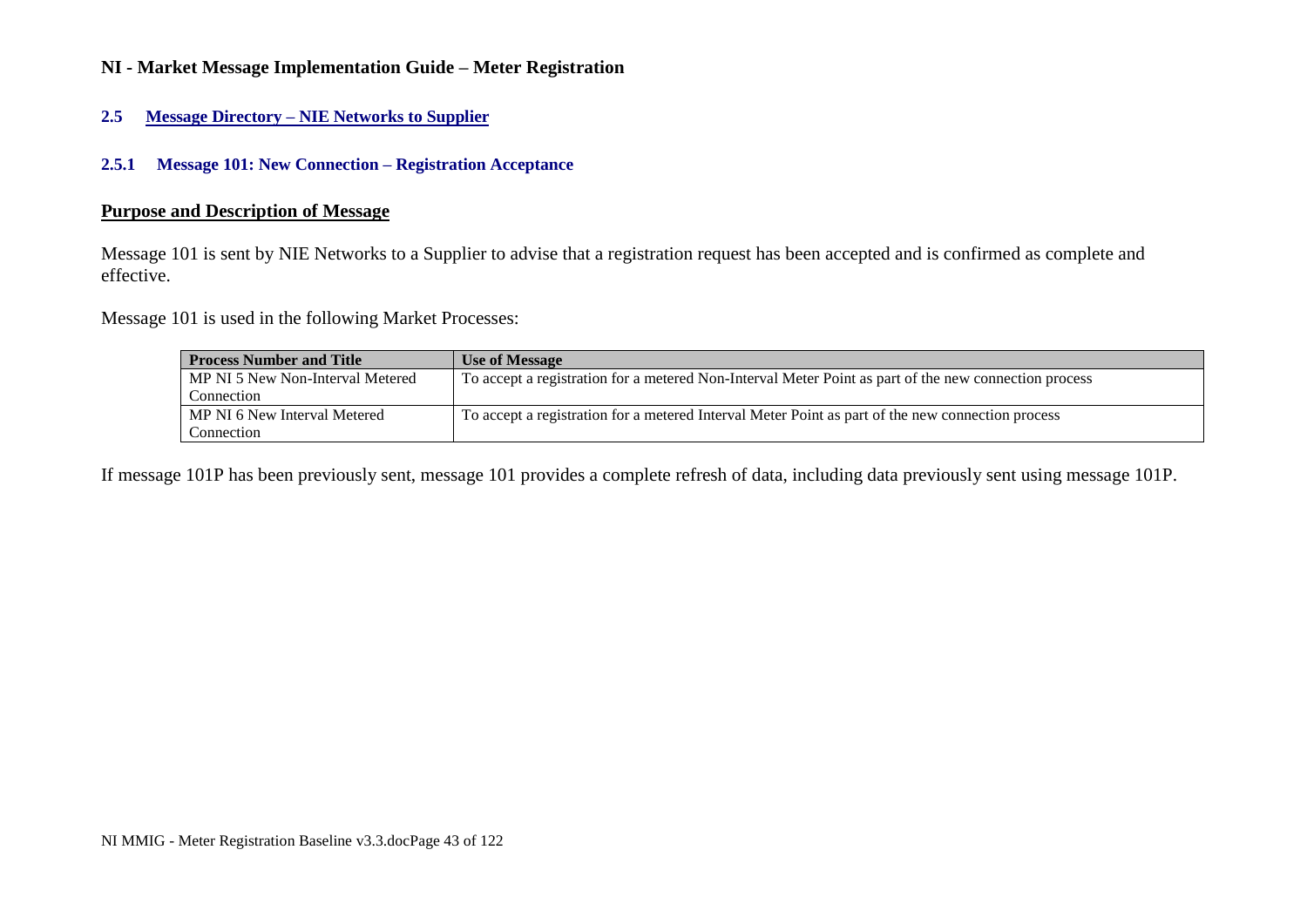### **Data Hierarchy Diagram**

101 Message

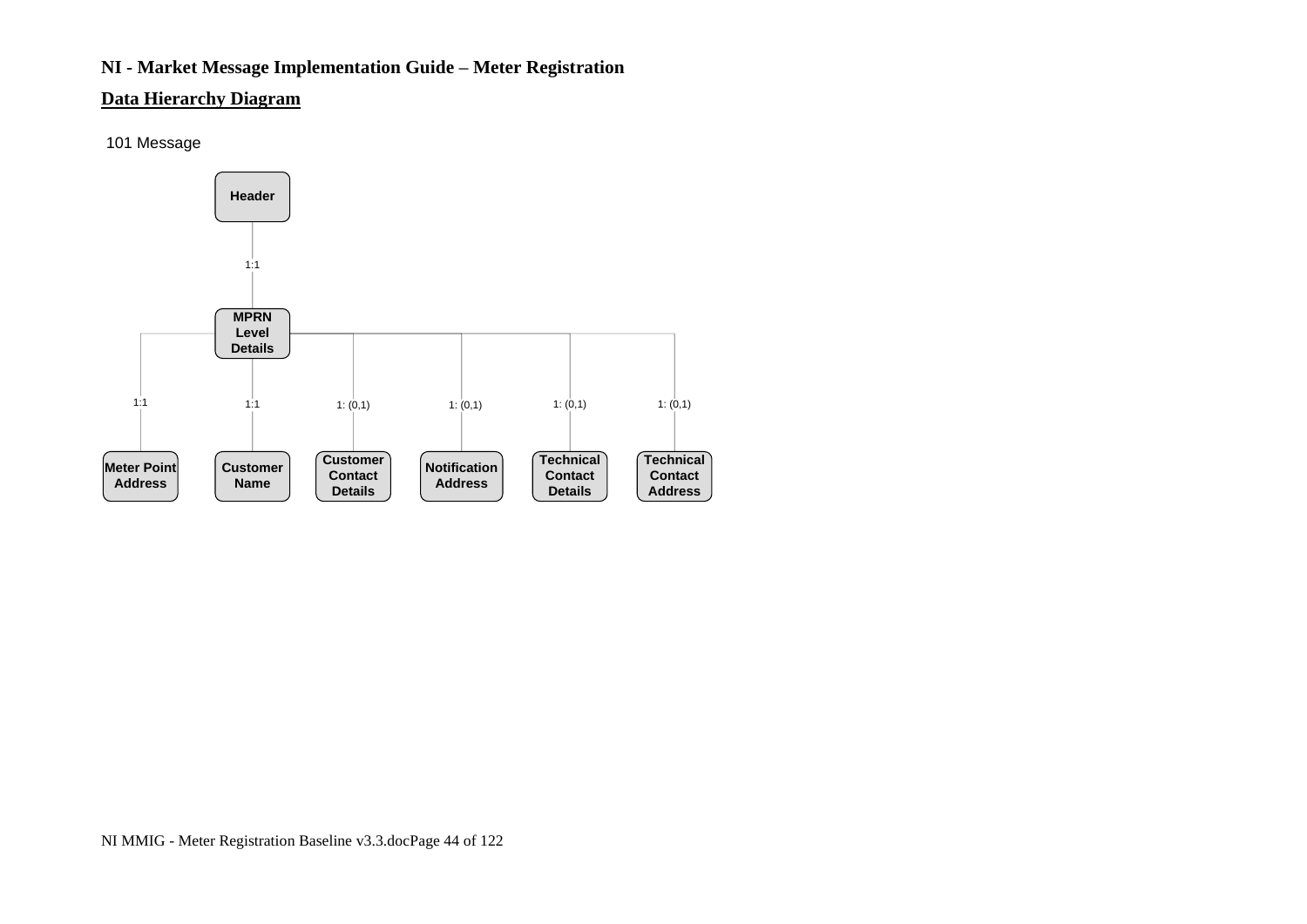## **Message Structure and Interpretation**

| Segment and Field Level Identifier - 101 Message |                    | Rpt                                   | <b>Optionality</b> | <b>Description and Purpose</b> |                                                                                                                                                                                                                                                                                                                                                             |
|--------------------------------------------------|--------------------|---------------------------------------|--------------------|--------------------------------|-------------------------------------------------------------------------------------------------------------------------------------------------------------------------------------------------------------------------------------------------------------------------------------------------------------------------------------------------------------|
| Message Header                                   |                    |                                       |                    | Mandatory                      | See Common Data Segments for detailed notes on structure and population.                                                                                                                                                                                                                                                                                    |
|                                                  |                    | <b>MPRN</b> Level Information         | $\mathbf{1}$       | Mandatory                      |                                                                                                                                                                                                                                                                                                                                                             |
| $\overline{2}$                                   | <b>FLD</b>         | <b>MPRN</b>                           | 1                  | Mandatory                      | The unique identifying reference number for the Meter Point for which the                                                                                                                                                                                                                                                                                   |
|                                                  |                    |                                       |                    |                                | registration has been accepted                                                                                                                                                                                                                                                                                                                              |
| $\overline{2}$                                   | ${\hbox{\rm FLD}}$ | Market Participant Business Reference | $\mathbf{1}$       | See Description                | A reference to the Market Participant Business Reference provided in the<br>Message Header of the 010 message sent by the Supplier to NIE Networks. It<br>enables the Supplier to uniquely identify the original message to which this is<br>the response.                                                                                                  |
|                                                  |                    |                                       |                    |                                | This will not be included when the registration is to the Supplier of Last Resort.                                                                                                                                                                                                                                                                          |
| $\overline{2}$                                   | <b>SEG</b>         | <b>Meter Point Address</b>            | 1                  | Mandatory                      | The address at which the Meter Point is connected that is currently held by<br>NIE Networks. See Common Data Segments for a description of individual<br>data fields.                                                                                                                                                                                       |
| $\overline{2}$                                   | <b>FLD</b>         | <b>Meter Point Status</b>             | $\mathbf{1}$       | Mandatory                      | The current connection status of the Meter Point. This should take the<br>following value:<br>$\bullet$ E – Meter Point is Energised                                                                                                                                                                                                                        |
| $\mathbf{2}$                                     | <b>FLD</b>         | Supplier ID                           | 1                  | See Description                | The Supplier to whom the Meter Point is registered.                                                                                                                                                                                                                                                                                                         |
| $\overline{2}$                                   | ${\hbox{\rm FLD}}$ | Supplier Unit ID                      | $\mathbf{1}$       | Mandatory                      | The Supplier Unit, specified by the Supplier, to which demand will be<br>aggregated under the Single Electricity Market                                                                                                                                                                                                                                     |
| $\overline{2}$                                   | <b>FLD</b>         | <b>SSAC</b>                           | $\mathbf{1}$       | Mandatory                      | The arrangement, requested by the Supplier,                                                                                                                                                                                                                                                                                                                 |
| $\overline{2}$                                   | <b>FLD</b>         | <b>Settlement Class</b>               | $\mathbf{1}$       | Mandatory                      | A code that specifies how data is to be processed and aggregated for Settlement.<br>This will take one of the following values:<br>$\bullet$ $N -$ Synthetic profile to be used in settlement<br>$P$ – Interval data (collected from Interval Meter) to be used in<br>settlement<br>$\bullet$ $X - No$ settlement-will not be used under global aggregation |
| 2                                                | <b>FLD</b>         | <b>Connection System</b>              | $\mathbf{1}$       | Mandatory                      | A code that indicates the network to which the Meter Point is connected. This<br>will take the following value:<br>• NIE TD – NIE Networks Transmission and Distribution System                                                                                                                                                                             |
| $\overline{2}$                                   | <b>FLD</b>         | <b>DUoS</b> Group                     | $\mathbf{1}$       | Mandatory                      | This field will contain a code which denotes the current DUoS Tariff applied by<br>NIE Networks to the Meter Point.<br>Refer to the Data Codes published by NIE Networks for a complete list of codes.                                                                                                                                                      |
| $\overline{2}$                                   | <b>FLD</b>         | <b>Maximum Import Capacity</b>        | 1                  | Optional                       | The capacity in kVA agreed with the customer and permitted to be imported at a                                                                                                                                                                                                                                                                              |
|                                                  |                    |                                       |                    | See Description                | meter point, where a MIC applies                                                                                                                                                                                                                                                                                                                            |
| $\overline{c}$                                   | <b>FLD</b>         | <b>Load Factor</b>                    | -1                 | See Description                | Not used in NI                                                                                                                                                                                                                                                                                                                                              |
| $\overline{2}$                                   | <b>FLD</b>         | Meter Configuration Code              |                    | See Description                | A code that indicates the functionality delivered by the combination of registers                                                                                                                                                                                                                                                                           |

NI MMIG - Meter Registration Baseline v3.3.docPage 45 of 122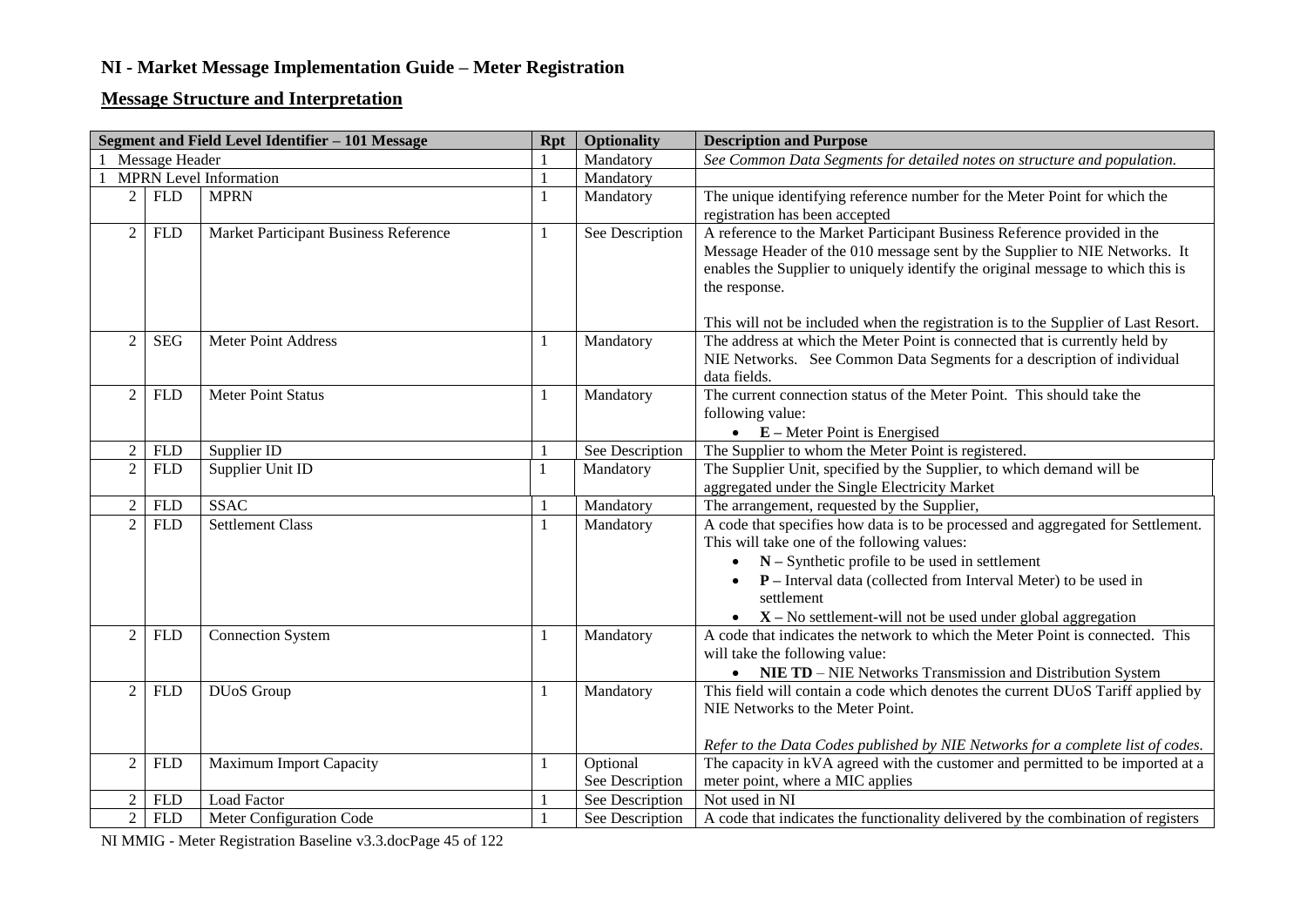| Segment and Field Level Identifier - 101 Message |                |            |                                        |              | <b>Optionality</b> | <b>Description and Purpose</b>                                                   |
|--------------------------------------------------|----------------|------------|----------------------------------------|--------------|--------------------|----------------------------------------------------------------------------------|
|                                                  |                |            |                                        |              |                    | that is currently installed at a metered Meter Point.                            |
|                                                  |                |            |                                        |              |                    |                                                                                  |
|                                                  |                |            |                                        |              |                    | Refer to the Data Codes published by NIE Networks for a complete list of codes.  |
| $\overline{2}$                                   | <b>FLD</b>     |            | DLF (Distribution Loss Factor) Code    | 1            | Mandatory          | A code used to indicate the connection voltage on which loss factors are based.  |
|                                                  |                |            |                                        |              |                    | It will take one of the following values:                                        |
|                                                  |                |            |                                        |              |                    | $NIMV - Supply$ taken at less than 1000 volts                                    |
|                                                  |                |            |                                        |              |                    | NIHV - Supply taken at 6600/11000 volts                                          |
|                                                  |                |            |                                        |              |                    | NIEHV - Supply taken at 33000 volts                                              |
| $\overline{2}$                                   | <b>FLD</b>     |            | <b>Transformer Loss Factor</b>         | 1            | See Description    | Not used in NI                                                                   |
| $\overline{2}$                                   | <b>SEG</b>     |            | <b>Customer Name</b>                   | $\mathbf{1}$ | Mandatory          | The customer name advised by the Supplier.                                       |
|                                                  |                |            |                                        |              |                    |                                                                                  |
|                                                  |                |            |                                        |              |                    | See Common Data Segments for a description of individual data fields.            |
| $\overline{2}$                                   | <b>FLD</b>     |            | Change of Tenant / Legal Entity        | $\mathbf{1}$ | Mandatory          | A flag that will be set to the value provided by the Supplier                    |
| $\overline{2}$                                   | <b>SEG</b>     |            | <b>Customer Contact Details</b>        | 1            | See Description    | The set of details enabling the customer to be contacted. These are returned if  |
|                                                  |                |            |                                        |              |                    | and as advised by the Supplier. See Common Data Segments for a description       |
|                                                  |                |            |                                        |              |                    | of individual data fields.                                                       |
| $\overline{2}$                                   | <b>SEG</b>     |            | <b>Notification Address</b>            | 1            | See Description    | The address for correspondence with customers. These are returned if and as      |
|                                                  |                |            |                                        |              |                    | advised by the Supplier. See Common Data Segments for a description of           |
|                                                  |                |            |                                        |              |                    | individual data fields.                                                          |
| $\overline{2}$                                   | <b>FLD</b>     |            | <b>Contact Name (Technical)</b>        | $\mathbf{1}$ | See Description    | This is the contact name of a person available for contacting for Technical      |
|                                                  |                |            |                                        |              |                    | purposes relating to the Meter Point where this is different to the Customer     |
|                                                  |                |            |                                        |              |                    | Contact. This field must be provided where Technical contact name details are    |
|                                                  |                |            |                                        |              |                    | being added or changed for an MPRN.                                              |
| $\overline{2}$                                   | <b>SEG</b>     |            | <b>Technical Contact Details</b>       | 1            | See Description    | This segment refers to the technical contact phone numbers for a technical       |
|                                                  |                |            |                                        |              |                    | representative.                                                                  |
|                                                  | 3              | <b>FLD</b> | Phone number 1                         | 1            | See Description    | This is the principal phone number of a Technical contact                        |
|                                                  | $\overline{3}$ | <b>FLD</b> |                                        | $\mathbf{1}$ | Optional           | This is the principal phone number overflow field for storing number extensions  |
|                                                  |                |            | Phone Ext1                             |              |                    | where applicable                                                                 |
|                                                  | 3              | <b>FLD</b> | Phone number 2                         | $\mathbf{1}$ | Optional           | This field can be used for the secondary phone number where this is required.    |
|                                                  | $\mathfrak{Z}$ | <b>FLD</b> |                                        | 1            | Optional           | This is the secondary phone number overflow field for storing number             |
|                                                  |                |            | Phone Ext2                             |              |                    | extensions where applicable.                                                     |
| 3                                                |                | <b>FLD</b> | Fax                                    | $\mathbf{1}$ | Optional           | This field is intended to store a Fax telephone number where applicable          |
| $\overline{3}$                                   |                | <b>FLD</b> |                                        | $\mathbf{1}$ | Optional           | This field is intended to store a Fax extension telephone number where           |
|                                                  |                |            | Fax Ext                                |              |                    | applicable                                                                       |
|                                                  | 3              | <b>FLD</b> | Email                                  | $\mathbf{1}$ | Optional           | This field is intended to store electronic mail address details where applicable |
| $\overline{2}$                                   | <b>SEG</b>     |            | <b>Street Type Address (Technical)</b> | 1            | See Description    | Street type address provides details such as Street Name, House no etc. This     |
|                                                  |                |            |                                        |              |                    | segment is mandatory where a street type address is being provided or changed    |
|                                                  |                |            |                                        |              |                    | as part of Technical Contact details.                                            |
|                                                  | $\mathfrak{Z}$ | <b>FLD</b> | C/O Name                               |              | Optional           | This is the name to which correspondence can be addressed where this is          |

NI MMIG - Meter Registration Baseline v3.3.docPage 46 of 122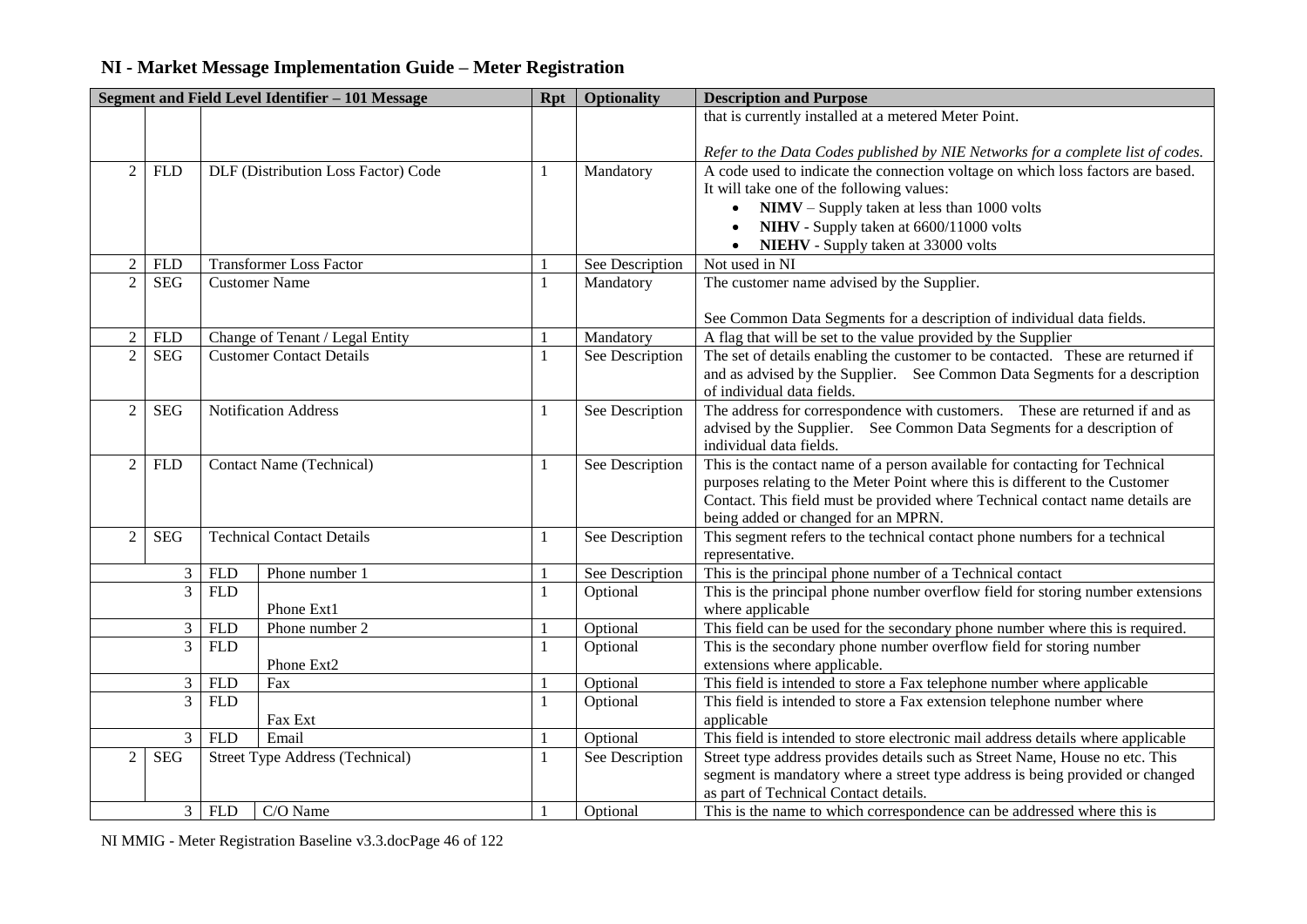|                |                |            | Segment and Field Level Identifier - 101 Message | Rpt          | <b>Optionality</b> | <b>Description and Purpose</b>                                                      |
|----------------|----------------|------------|--------------------------------------------------|--------------|--------------------|-------------------------------------------------------------------------------------|
|                |                |            |                                                  |              |                    | different to the contact name.                                                      |
|                | $\mathfrak{Z}$ | <b>FLD</b> |                                                  | $\mathbf{1}$ |                    | This field can be used to populate information relating to the unit, flat or        |
|                |                |            | Unit No.                                         |              | Optional           | apartment number that can be part of an address                                     |
|                | 3              | <b>FLD</b> |                                                  | $\mathbf{1}$ |                    | This field can be used as overflow for address details that apply before the street |
|                |                |            | Addr Line 1                                      |              | Optional           | part of an address.                                                                 |
|                | 3              | <b>FLD</b> |                                                  | 1            |                    | This field can be used as overflow for address details that apply before the street |
|                |                |            | Addr Line 2                                      |              | Optional           | part of an address.                                                                 |
|                | 3              | <b>FLD</b> |                                                  | 1            |                    | This can be used to populate the number of a premises given as part of an           |
|                |                |            | House No.                                        |              | Optional           | address                                                                             |
|                | 3              | <b>FLD</b> | Street                                           |              | Mandatory          | This field stores information relating to the street part of an address             |
|                | $\overline{3}$ | <b>FLD</b> |                                                  | 1            |                    | This field can be used as overflow for address details that apply after the street  |
|                |                |            | Addr Line 4                                      |              | Optional           | part of an address.                                                                 |
|                | 3              | <b>FLD</b> |                                                  | 1            |                    | This field can be used as overflow for address details that apply after the street  |
|                |                |            | Addr Line 5                                      |              | Optional           | part of an address.                                                                 |
|                | 3              | <b>FLD</b> | Post code                                        | 1            | Optional           | This is the postal or Zip code given as part of address where appropriate           |
|                | $\overline{3}$ | <b>FLD</b> |                                                  | 1            |                    | Used to populate the details of which City an address resides in where              |
|                |                |            | City                                             |              | Optional           | appropriate                                                                         |
|                | $\mathfrak{Z}$ | <b>FLD</b> | County - Ireland                                 |              | See Description    | A field denoting the county in Ireland in which an address resides.                 |
|                | $\overline{3}$ | <b>FLD</b> |                                                  | $\mathbf{1}$ |                    | This denotes the county in which an address is situated. This is a free text 40     |
|                |                |            | County / State                                   |              | Optional           | character field for use in non - Irish Addresses.                                   |
|                | 3              | <b>FLD</b> |                                                  | $\mathbf{1}$ |                    | A field that makes up part of an address denoting in which country the address      |
|                |                |            | Country                                          |              | See Description    | resides.                                                                            |
|                |                |            |                                                  |              |                    |                                                                                     |
| $\overline{2}$ | <b>FLD</b>     |            | Medical Equipment Special Needs                  | 1            | See Description    | A code indicating the type of medical equipment special needs that a customer       |
|                |                |            |                                                  |              |                    | has, returned if and as advised by the Supplier.                                    |
| $\mathfrak{2}$ | <b>SEG</b>     |            | <b>Customer Service Special Needs Details</b>    | 0:N          | See Description    | This segment refers to the customer service special needs that a customer may       |
|                |                |            |                                                  |              |                    | have                                                                                |
|                | $\mathfrak{Z}$ | <b>FLD</b> | <b>Customer Service Special Needs</b>            | $\mathbf{1}$ | Mandatory          | A code indicating the type of special requirement that a customer has, returned     |
|                |                |            |                                                  |              |                    | if and as advised by the Supplier                                                   |
| $\overline{2}$ | <b>FLD</b>     |            | <b>Maximum Export Capacity</b>                   | $\mathbf{1}$ | See Description    | The capacity in kVA currently agreed in the connection agreement and                |
|                |                |            |                                                  |              |                    | permitted to be exported at a meter point, provided only where a Generation         |
|                |                |            |                                                  |              |                    | Unit is being registered.                                                           |
| $\mathbf{2}$   | <b>FLD</b>     |            | Read Frequency                                   | $\mathbf{1}$ | See Description    | A code provided for Non-Interval Meter Points indicating the frequency with         |
|                |                |            |                                                  |              |                    | which meter reading is scheduled. The code may take the following values:           |
|                |                |            |                                                  |              |                    | $M$ – Monthly Read                                                                  |
|                |                |            |                                                  |              |                    | $Q$ – Quarterly Read                                                                |
| $\overline{2}$ | <b>FLD</b>     |            | Read Cycle Day                                   | 1            | See Description    | A code provided for Non-Interval Meter Points indicating when meter reading         |
|                |                |            |                                                  |              |                    | is scheduled:                                                                       |
|                |                |            |                                                  |              |                    | • For monthly read Meter Points the monthly cycle is identified.                    |

NI MMIG - Meter Registration Baseline v3.3.docPage 47 of 122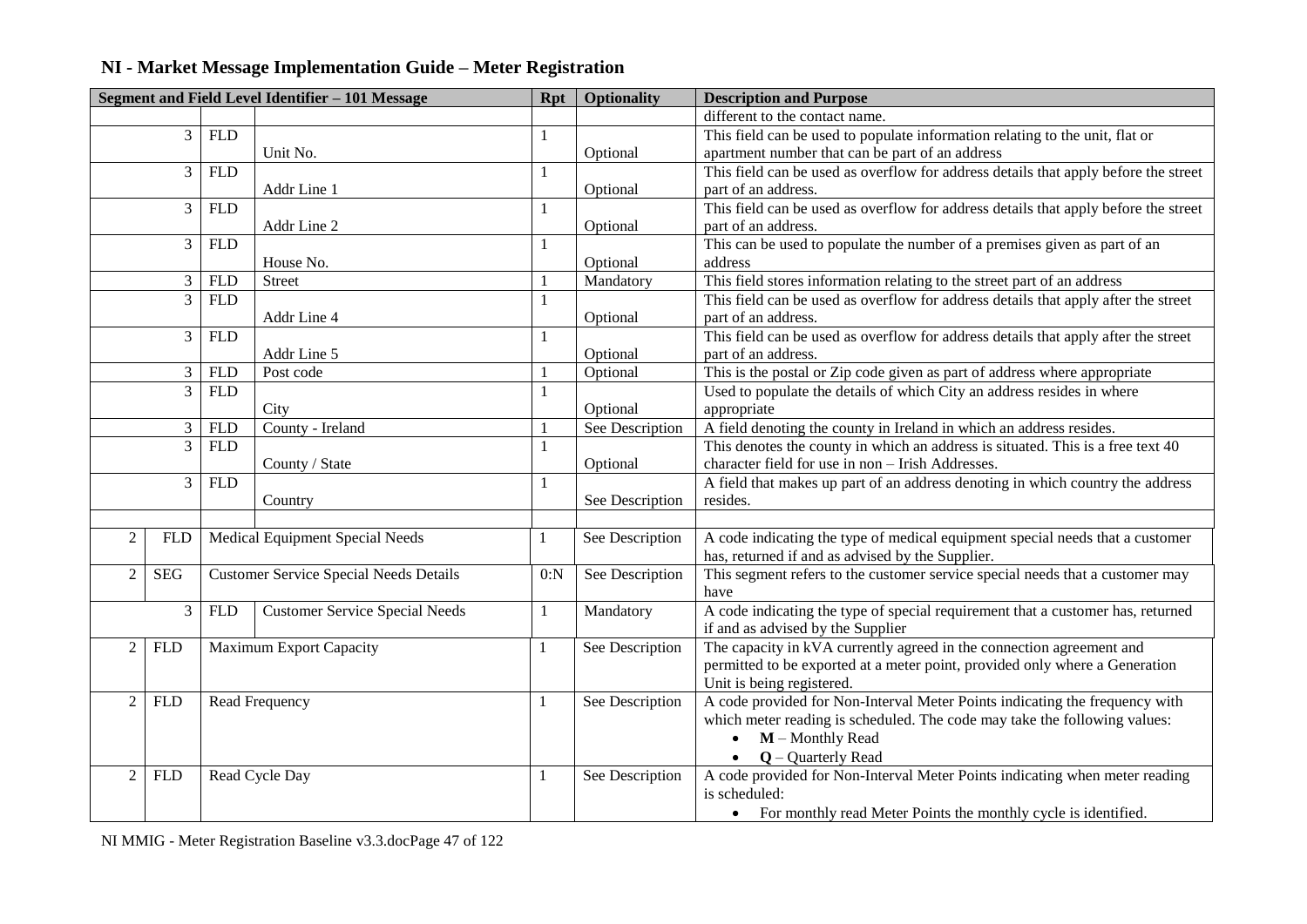| Segment and Field Level Identifier – 101 Message |            |                                  | <b>Rpt</b> | <b>Optionality</b> | <b>Description and Purpose</b>                                                  |
|--------------------------------------------------|------------|----------------------------------|------------|--------------------|---------------------------------------------------------------------------------|
|                                                  |            |                                  |            |                    | For quarterly read Meter Points the week number will be identified.             |
|                                                  | <b>FLD</b> | <b>Effective From Date</b>       |            | See Description    | The effective date of the registration which will normally be the energisation  |
|                                                  |            |                                  |            |                    | date.                                                                           |
|                                                  | <b>FLD</b> | Load Profile                     |            | See Description    | Load Profile is a code that determines, when coupled with Timeslot, the derived |
|                                                  |            |                                  |            |                    | profile to be applied to the consumption for settlement. This will be provided  |
|                                                  |            |                                  |            |                    | for Non-Interval sites only and where available / determined at the time of     |
|                                                  |            |                                  |            |                    | sending this message.                                                           |
|                                                  | <b>FLD</b> | <b>Registration Receipt Date</b> |            | Mandatory          | The date on which NIE Networks received the originating 010 Registration        |
|                                                  |            |                                  |            |                    | Request message.                                                                |
|                                                  | <b>FLD</b> | <b>Keypad Premises Number</b>    |            | See Description    | The new keypad Premises Number provided for keypad metered Non-Interval         |
|                                                  |            |                                  |            |                    | <b>Meter Points</b>                                                             |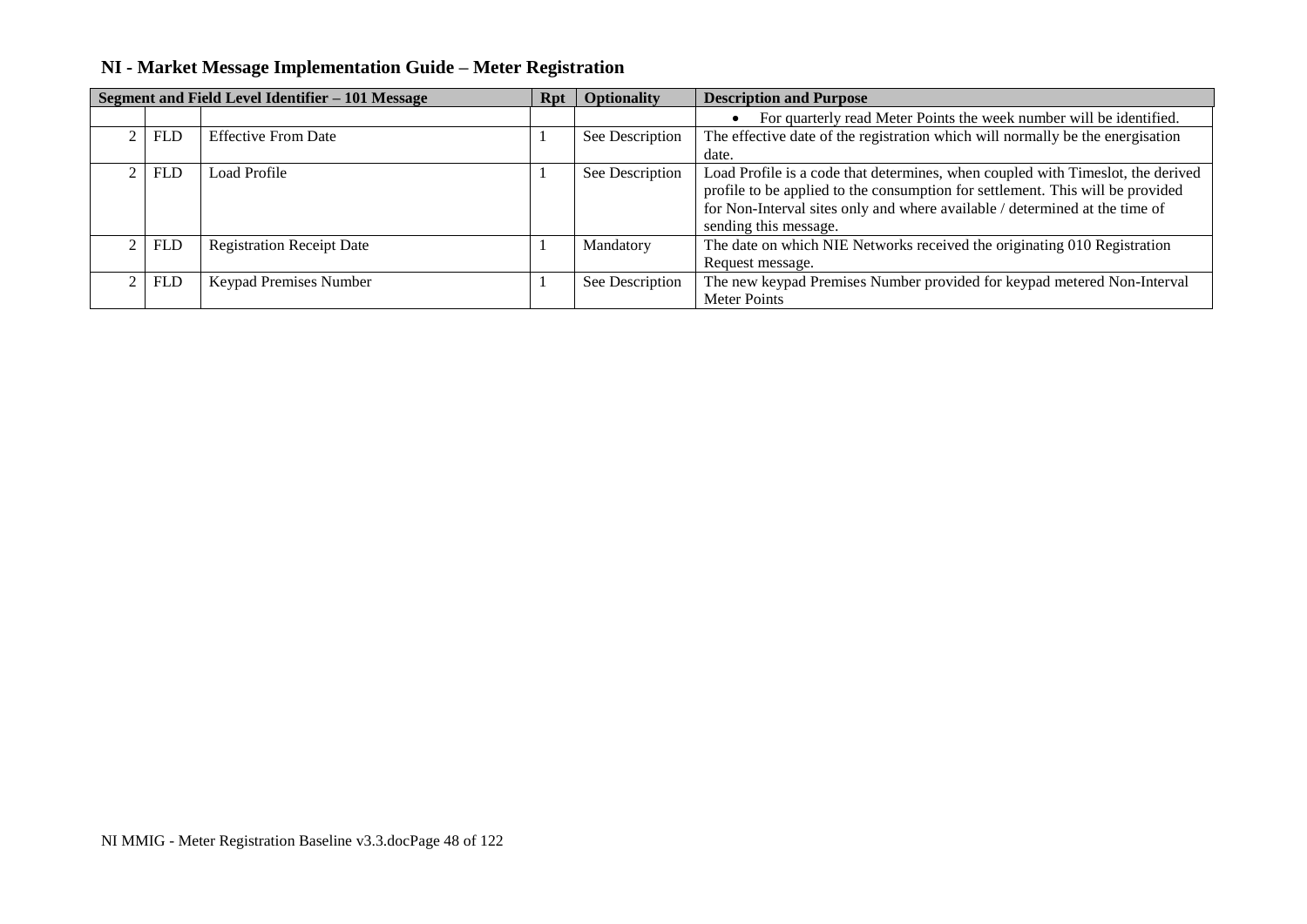#### **2.5.2 Message 101P: New Connection – Provisional Acceptance**

### **Purpose and Description of Message**

Message 101P is sent by NIE Networks to a Supplier to advise that a registration request has been provisionally accepted i.e. that there are some pre-conditions that must be met before a final acceptance can be sent.

Message 101P is used in the following Market Processes:

| <b>Process Number and Title</b>  | <b>Use of Message</b>                                                                                               |
|----------------------------------|---------------------------------------------------------------------------------------------------------------------|
| MP NI 5 New Non-Interval Metered | To provisionally accept a registration for a metered Non-Interval Meter Point as part of the new connection process |
| Connection                       |                                                                                                                     |
| MP NI 6 New Interval Metered     | To provisionally accept a registration for a metered Interval Meter Point as part of the new connection process     |
| Connection                       |                                                                                                                     |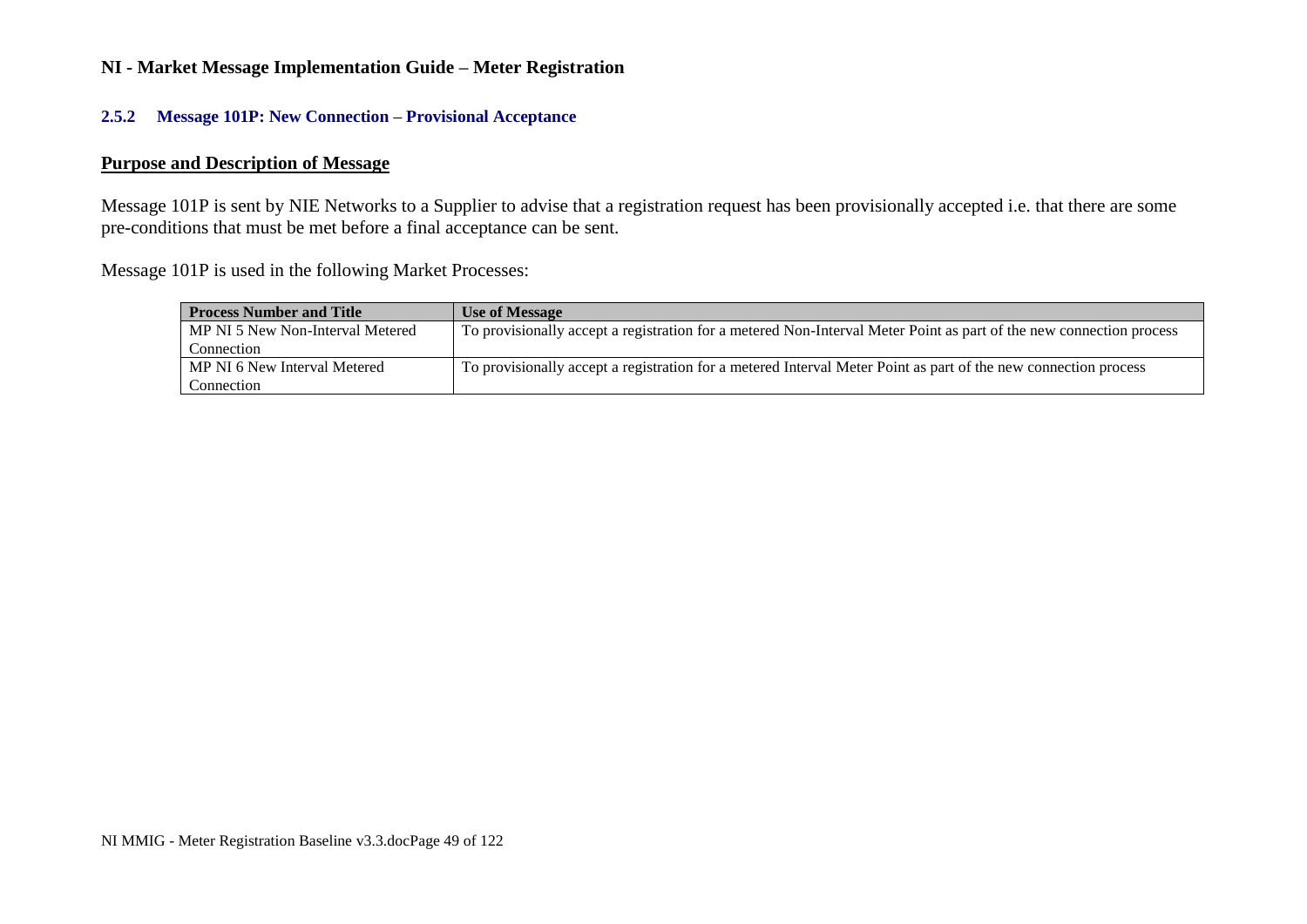### **Data Hierarchy Diagram**

101P Message



## **Message Structure and Interpretation**

| Segment and Field Level Identifier - 101P Message |            |                                       |  | <b>Optionality</b> | <b>Description and Purpose</b>                                                                                                                                                                                                                             |
|---------------------------------------------------|------------|---------------------------------------|--|--------------------|------------------------------------------------------------------------------------------------------------------------------------------------------------------------------------------------------------------------------------------------------------|
| Message Header                                    |            |                                       |  | Mandatory          | See Common Data Segments for detailed notes on structure and population.                                                                                                                                                                                   |
|                                                   |            | 1 MPRN Level Information              |  | Mandatory          |                                                                                                                                                                                                                                                            |
|                                                   | <b>FLD</b> | <b>MPRN</b>                           |  | Mandatory          | The unique identifying reference number for the Meter Point for which the<br>registration has been accepted                                                                                                                                                |
|                                                   | <b>FLD</b> | Market Participant Business Reference |  | Mandatory          | A reference to the Market Participant Business Reference provided in the<br>Message Header of the 010 message sent by the Supplier to NIE Networks.<br>It enables the Supplier to uniquely identify the original message to which<br>this is the response. |
|                                                   | <b>SEG</b> | Meter Point Address                   |  | Mandatory          | The address at which the Meter Point is connected that is currently held by<br>NIE Networks. See Common Data Segments for a description of individual<br>data fields.                                                                                      |
|                                                   | <b>FLD</b> | Meter Point Status                    |  | Mandatory          | The current connection status of the Meter Point. This will take the<br>following value:<br>$A$ – Meter Point is Assigned                                                                                                                                  |

NI MMIG - Meter Registration Baseline v3.3.docPage 50 of 122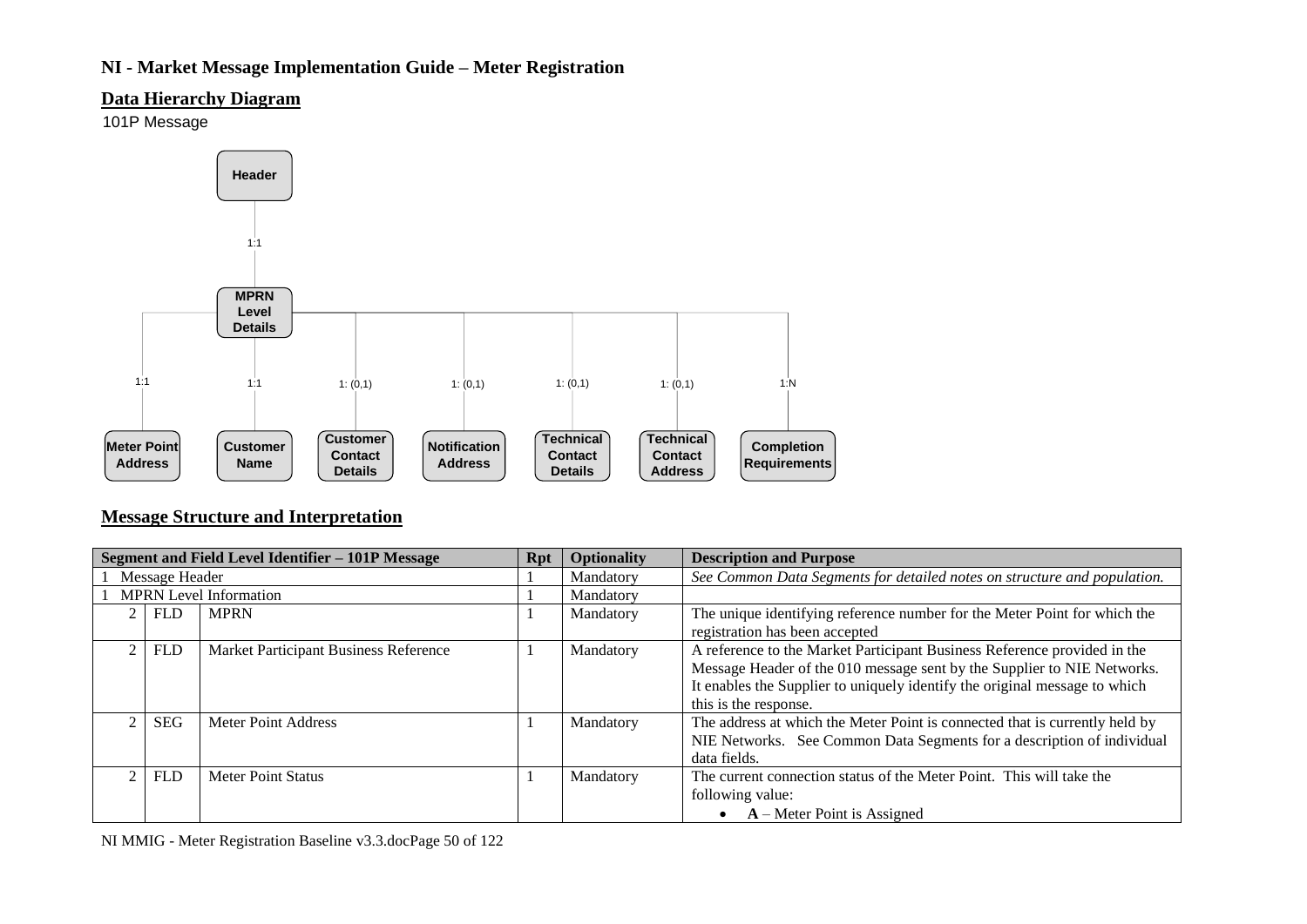| NI - Market Message Implementation Guide - Meter Registration |  |
|---------------------------------------------------------------|--|
|---------------------------------------------------------------|--|

|                |                    | Segment and Field Level Identifier - 101P Message | <b>Rpt</b>   | <b>Optionality</b> | <b>Description and Purpose</b>                                                                                          |
|----------------|--------------------|---------------------------------------------------|--------------|--------------------|-------------------------------------------------------------------------------------------------------------------------|
|                |                    |                                                   |              |                    |                                                                                                                         |
| $\overline{2}$ | <b>FLD</b>         | Supplier ID                                       | $\mathbf{1}$ | See Description    | The code identifying the Supplier to whom the Meter Point is to be<br>registered.                                       |
| 2              | <b>FLD</b>         | Supplier Unit ID                                  | 1            | Mandatory          | The Supplier Unit, specified by the Supplier, to which demand will be<br>aggregated under the Single Electricity Market |
| 2              | <b>FLD</b>         | <b>SSAC</b>                                       |              | Mandatory          | The arrangement, requested by the Supplier.                                                                             |
| $\overline{2}$ | ${\sf FLD}$        | <b>Settlement Class</b>                           | $\mathbf{1}$ | Mandatory          | A code that specifies how data is to be processed and aggregated for                                                    |
|                |                    |                                                   |              |                    | Settlement. This will take one of the following values:                                                                 |
|                |                    |                                                   |              |                    | $\bullet$ $N -$ Synthetic profile to be used in settlement                                                              |
|                |                    |                                                   |              |                    | $P$ – Interval data (collected from Interval Meter) to be used in                                                       |
|                |                    |                                                   |              |                    | settlement                                                                                                              |
|                |                    |                                                   |              |                    | $\bullet$ $X$ – No settlement-will not be used under global aggregation                                                 |
| 2              | <b>FLD</b>         | <b>Connection System</b>                          | $\mathbf{1}$ | Mandatory          | A code that indicates the network to which the Meter Point is connected.                                                |
|                |                    |                                                   |              |                    | This will take the following value:                                                                                     |
|                |                    |                                                   |              |                    | • NIE TD - NIE Networks Transmission and Distribution System                                                            |
| $\overline{2}$ | <b>FLD</b>         | DUoS Group                                        | $\mathbf{1}$ | Mandatory          | This field will contain a code that denotes the current DUoS Tariff applied                                             |
|                |                    |                                                   |              |                    | by NIE Networks to the Meter Point.                                                                                     |
| 2              | <b>FLD</b>         | Maximum Import Capacity                           | $\mathbf{1}$ | See Description    | The capacity in kVA agreed with the customer and permitted to be imported                                               |
|                |                    |                                                   |              |                    | at a meter point, where an MIC applies                                                                                  |
| 2              | ${\hbox{\rm FLD}}$ | <b>Load Factor</b>                                | 1            | See Description    | Not used in NI                                                                                                          |
| $\overline{2}$ | <b>FLD</b>         | Meter Configuration Code                          | $\mathbf{1}$ | See Description    | A code that indicates the functionality delivered by the combination of                                                 |
|                |                    |                                                   |              |                    | registers that is requested at a metered Meter Point                                                                    |
| $2^{\circ}$    | <b>FLD</b>         | DLF (Distribution Loss Factor) Code               | $\mathbf{1}$ | Mandatory          | A code used to indicate the connection voltage on which loss factors are                                                |
|                |                    |                                                   |              |                    | based. It will take one of the following values:                                                                        |
|                |                    |                                                   |              |                    | $NIMV - Supply$ taken at less than 1000 volts<br>$\bullet$                                                              |
|                |                    |                                                   |              |                    | NIHV - Supply taken at 6600/11000 volts<br>$\bullet$                                                                    |
|                |                    |                                                   |              |                    | <b>NIEHV</b> - Supply taken at 33000 volts<br>$\bullet$                                                                 |
| 2              | <b>FLD</b>         | <b>Transformer Loss Factor</b>                    | 1            | See Description    | Not used in NI                                                                                                          |
| $\overline{2}$ | <b>SEG</b>         | <b>Customer Name</b>                              | $\mathbf{1}$ | Mandatory          | The customer name advised by the Supplier.                                                                              |
|                |                    |                                                   |              |                    | See Common Data Segments for a description of individual data fields.                                                   |
| $\overline{2}$ | ${\sf FLD}$        | Change of Tenant / Legal Entity                   | $\mathbf{1}$ | Mandatory          | A flag that will be set to the value provided by the Supplier:                                                          |
|                |                    |                                                   |              |                    |                                                                                                                         |
| 2              | <b>SEG</b>         | <b>Customer Contact Details</b>                   | $\mathbf{1}$ | See Description    | The set of details enabling the customer to be contacted. These are returned                                            |
|                |                    |                                                   |              |                    | if and as advised by the Supplier. See Common Data Segments for a                                                       |
|                |                    |                                                   |              |                    | description of individual data fields.                                                                                  |
| 2              | <b>SEG</b>         | <b>Notification Address</b>                       | 1            | See Description    | The address for correspondence with customers. These are returned if and                                                |
|                |                    |                                                   |              |                    | as advised by the Supplier. See Common Data Segments for a description                                                  |
|                |                    |                                                   |              |                    | of individual data fields.                                                                                              |

NI MMIG - Meter Registration Baseline v3.3.docPage 51 of 122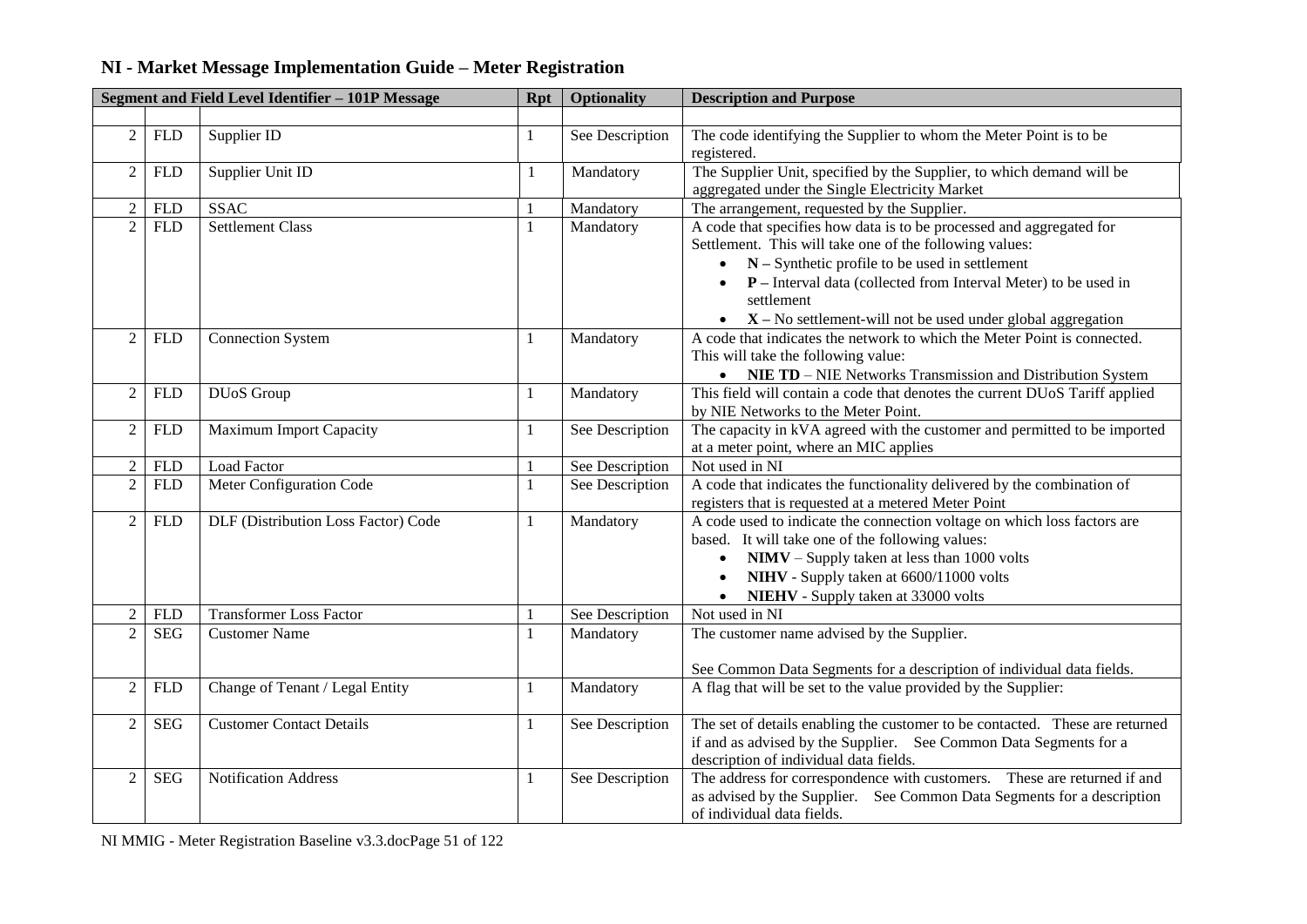| Segment and Field Level Identifier - 101P Message |                |            |                                        |              | <b>Optionality</b> | <b>Description and Purpose</b>                                               |
|---------------------------------------------------|----------------|------------|----------------------------------------|--------------|--------------------|------------------------------------------------------------------------------|
| 2 <sup>1</sup>                                    | <b>FLD</b>     |            | <b>Contact Name (Technical)</b>        |              | See Description    | This is the contact name of a person available for contacting for Technical  |
|                                                   |                |            |                                        |              |                    | purposes relating to the Meter Point where this is different to the Customer |
|                                                   |                |            |                                        |              |                    | Contact. This field must be provided where Technical contact name details    |
|                                                   |                |            |                                        |              |                    | are being added or changed for an MPRN.                                      |
| $\overline{2}$                                    | <b>SEG</b>     |            | <b>Technical Contact Details</b>       | 1            | See Description    | This segment refers to the technical contact phone numbers for a technical   |
|                                                   |                |            |                                        |              |                    | representative.                                                              |
|                                                   | $\mathfrak{Z}$ | <b>FLD</b> | Phone number 1                         |              | See Description    | This is the principal phone number of a Technical contact                    |
|                                                   | $\overline{3}$ | <b>FLD</b> | Phone Ext1                             | $\mathbf{1}$ | Optional           | This is the principal phone number overflow field for storing number         |
|                                                   |                |            |                                        |              |                    | extensions where applicable                                                  |
|                                                   | 3              | <b>FLD</b> | Phone number 2                         | 1            | Optional           | This field can be used for the secondary phone number where this is          |
|                                                   |                |            |                                        |              |                    | required.                                                                    |
|                                                   | 3              | <b>FLD</b> | Phone Ext2                             | 1            | Optional           | This is the secondary phone number overflow field for storing number         |
|                                                   |                |            |                                        |              |                    | extensions where applicable.                                                 |
|                                                   | 3              | <b>FLD</b> | Fax                                    |              | Optional           | This field is intended to store a Fax telephone number where applicable      |
|                                                   | $\overline{3}$ | <b>FLD</b> | Fax Ext                                | 1            | Optional           | This field is intended to store a Fax extension telephone number where       |
|                                                   |                |            |                                        |              |                    | applicable                                                                   |
|                                                   | 3              | <b>FLD</b> | Email                                  | 1            | Optional           | This field is intended to store electronic mail address details where        |
|                                                   |                |            |                                        |              |                    | applicable                                                                   |
| $\overline{2}$                                    | <b>SEG</b>     |            | <b>Street Type Address (Technical)</b> | 1            | See Description    | Street type address provides details such as Street Name, House no etc. This |
|                                                   |                |            |                                        |              |                    | segment is mandatory where a street type address is being provided or        |
|                                                   |                |            |                                        |              |                    | changed as part of Technical Contact details.                                |
|                                                   | 3              | <b>FLD</b> | C/O Name                               | 1            | Optional           | This is the name to which correspondence can be addressed where this is      |
|                                                   |                |            |                                        |              |                    | different to the contact name.                                               |
|                                                   | 3              | <b>FLD</b> | Unit No.                               | 1            | Optional           | This field can be used to populate information relating to the unit, flat or |
|                                                   |                |            |                                        |              |                    | apartment number that can be part of an address                              |
|                                                   | 3              | <b>FLD</b> | Addr Line 1                            | 1            | Optional           | This field can be used as overflow for address details that apply before the |
|                                                   |                |            |                                        |              |                    | street part of an address.                                                   |
|                                                   | 3              | <b>FLD</b> | Addr Line 2                            | $\mathbf{1}$ | Optional           | This field can be used as overflow for address details that apply before the |
|                                                   |                |            |                                        |              |                    | street part of an address.                                                   |
|                                                   | 3              | <b>FLD</b> | House No.                              | 1            | Optional           | This can be used to populate the number of a premises given as part of an    |
|                                                   |                |            |                                        |              |                    | address                                                                      |
|                                                   | 3              | <b>FLD</b> | <b>Street</b>                          | 1            | Mandatory          | This field stores information relating to the street part of an address      |
|                                                   | 3              | <b>FLD</b> | Addr Line 4                            | 1            | Optional           | This field can be used as overflow for address details that apply after the  |
|                                                   |                |            |                                        |              |                    | street part of an address.                                                   |
|                                                   | 3              | <b>FLD</b> | Addr Line 5                            | $\mathbf{1}$ | Optional           | This field can be used as overflow for address details that apply after the  |
|                                                   |                |            |                                        |              |                    | street part of an address.                                                   |
|                                                   | 3              | <b>FLD</b> | Post code                              |              | Optional           | This is the postal or Zip code given as part of address where appropriate    |
|                                                   | 3              | <b>FLD</b> | City                                   | 1            | Optional           | Used to populate the details of which City an address resides in where       |
|                                                   |                |            |                                        |              |                    | appropriate                                                                  |

NI MMIG - Meter Registration Baseline v3.3.docPage 52 of 122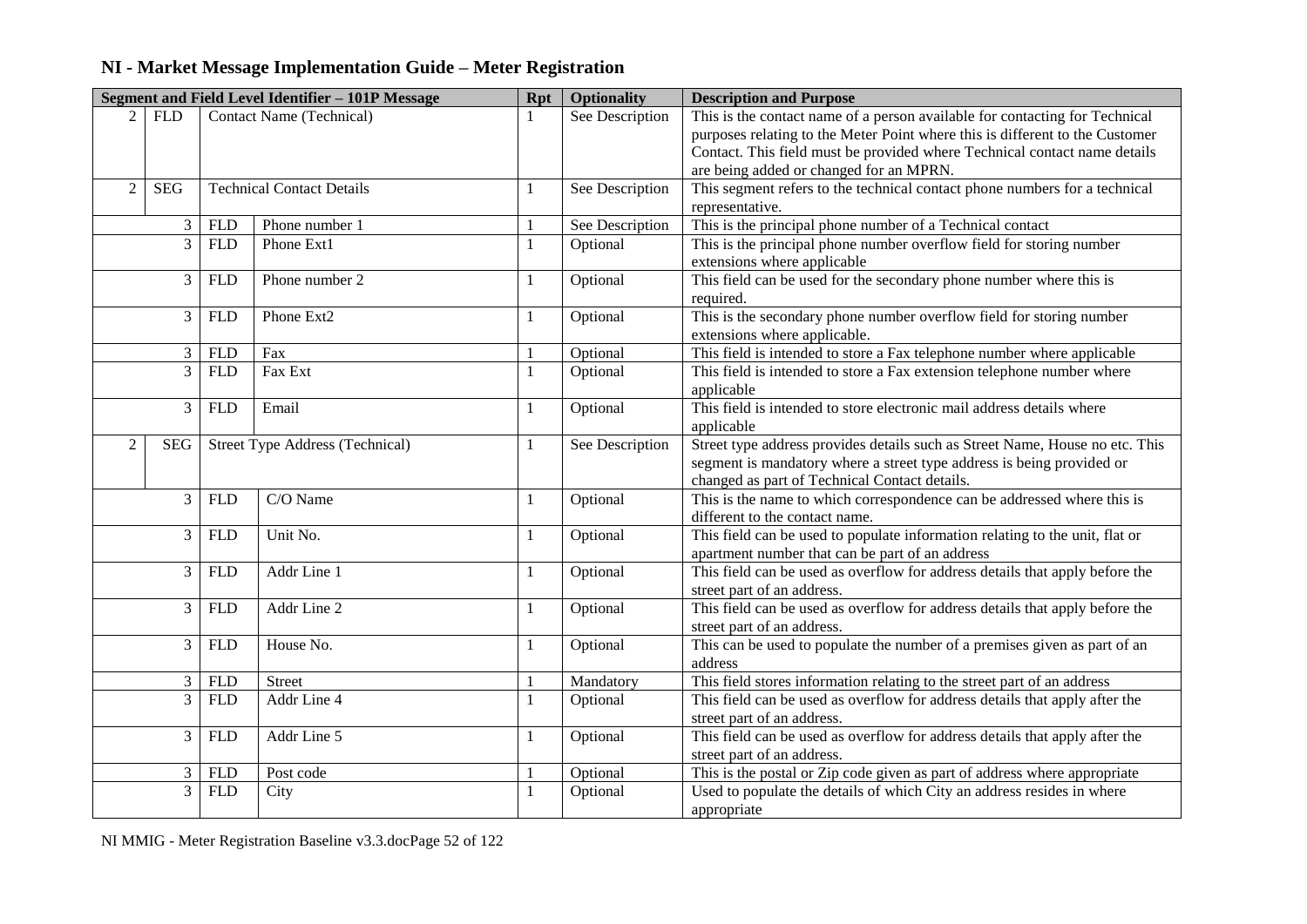| Segment and Field Level Identifier - 101P Message |            |                                  |                                   |                 | <b>Optionality</b>                                                  | <b>Description and Purpose</b>                                                  |
|---------------------------------------------------|------------|----------------------------------|-----------------------------------|-----------------|---------------------------------------------------------------------|---------------------------------------------------------------------------------|
| <b>FLD</b><br>County - Ireland<br>3               |            |                                  |                                   | See Description | A field denoting the county in Ireland in which an address resides. |                                                                                 |
| 3                                                 |            | <b>FLD</b>                       | County / State                    |                 | Optional                                                            | This denotes the county in which an address is situated. This is a free text 40 |
|                                                   |            |                                  |                                   |                 |                                                                     | character field for use in non - Irish Addresses.                               |
|                                                   | 3          | <b>FLD</b>                       | Country                           |                 | See Description                                                     | A field that makes up part of an address denoting in which country the          |
|                                                   |            |                                  |                                   |                 |                                                                     | address resides.                                                                |
| 2                                                 | <b>FLD</b> |                                  | <b>Maximum Export Capacity</b>    |                 | See Description                                                     | The capacity in kVA currently agreed in the connection agreement and            |
|                                                   |            |                                  |                                   |                 |                                                                     | permitted to be exported at a meter point, provided only where a Generation     |
|                                                   |            |                                  |                                   |                 |                                                                     | Unit is being registered.                                                       |
| 2                                                 | <b>FLD</b> |                                  | Read Frequency                    |                 | See Description                                                     | A code provided for Non-Interval Meter Points indicating the frequency with     |
|                                                   |            |                                  |                                   |                 |                                                                     | which meter reading is scheduled. The code may take the following values:       |
|                                                   |            |                                  |                                   |                 |                                                                     | $M$ – Monthly Read                                                              |
|                                                   |            |                                  |                                   |                 |                                                                     | $Q$ – Quarterly Read<br>$\bullet$                                               |
| $\overline{2}$                                    | <b>FLD</b> | Read Cycle Day                   |                                   |                 | See Description                                                     | A code provided for Non-Interval Meter Points indicating when meter             |
|                                                   |            |                                  |                                   |                 |                                                                     | reading is scheduled:                                                           |
|                                                   |            |                                  |                                   |                 |                                                                     | For monthly read Meter Points the monthly cycle is identified.                  |
|                                                   |            |                                  |                                   |                 |                                                                     | For quarterly read Meter Points the week number will be identified              |
|                                                   |            |                                  |                                   |                 |                                                                     | with a default day number.                                                      |
| 2                                                 | <b>FLD</b> | Load Profile                     |                                   |                 | See Description                                                     | Load Profile is a code that determines, when coupled with Timeslot, the         |
|                                                   |            |                                  |                                   |                 |                                                                     | derived profile to be applied to the consumption for settlement.                |
| 2                                                 | <b>FLD</b> | <b>Registration Receipt Date</b> |                                   |                 | Mandatory                                                           | The date on which NIE Networks received the originating 010 Registration        |
|                                                   |            |                                  |                                   |                 |                                                                     | Request message.                                                                |
| 2                                                 | <b>SEG</b> |                                  | Provisional Acceptance Completion | 1.N             | See Description                                                     | This segment is provided where a completion requirement exists. An              |
|                                                   |            |                                  | Requirements                      |                 |                                                                     | instance of this segment is provided for each Provisional Acceptance            |
|                                                   |            |                                  |                                   |                 |                                                                     | completion requirement notified.                                                |
|                                                   | 3          | <b>FLD</b>                       | Provisional Acceptance Completion |                 | See Description                                                     | The code advises the reason for provisional acceptance and takes the            |
|                                                   |            |                                  | Requirement Code                  |                 |                                                                     | following possible values and more than one code may be present:                |
|                                                   |            |                                  |                                   |                 |                                                                     | <b>CAA</b> – Connection Agreement is awaited                                    |
|                                                   |            |                                  |                                   |                 |                                                                     | <b>ENA</b> – Energisation is Awaited                                            |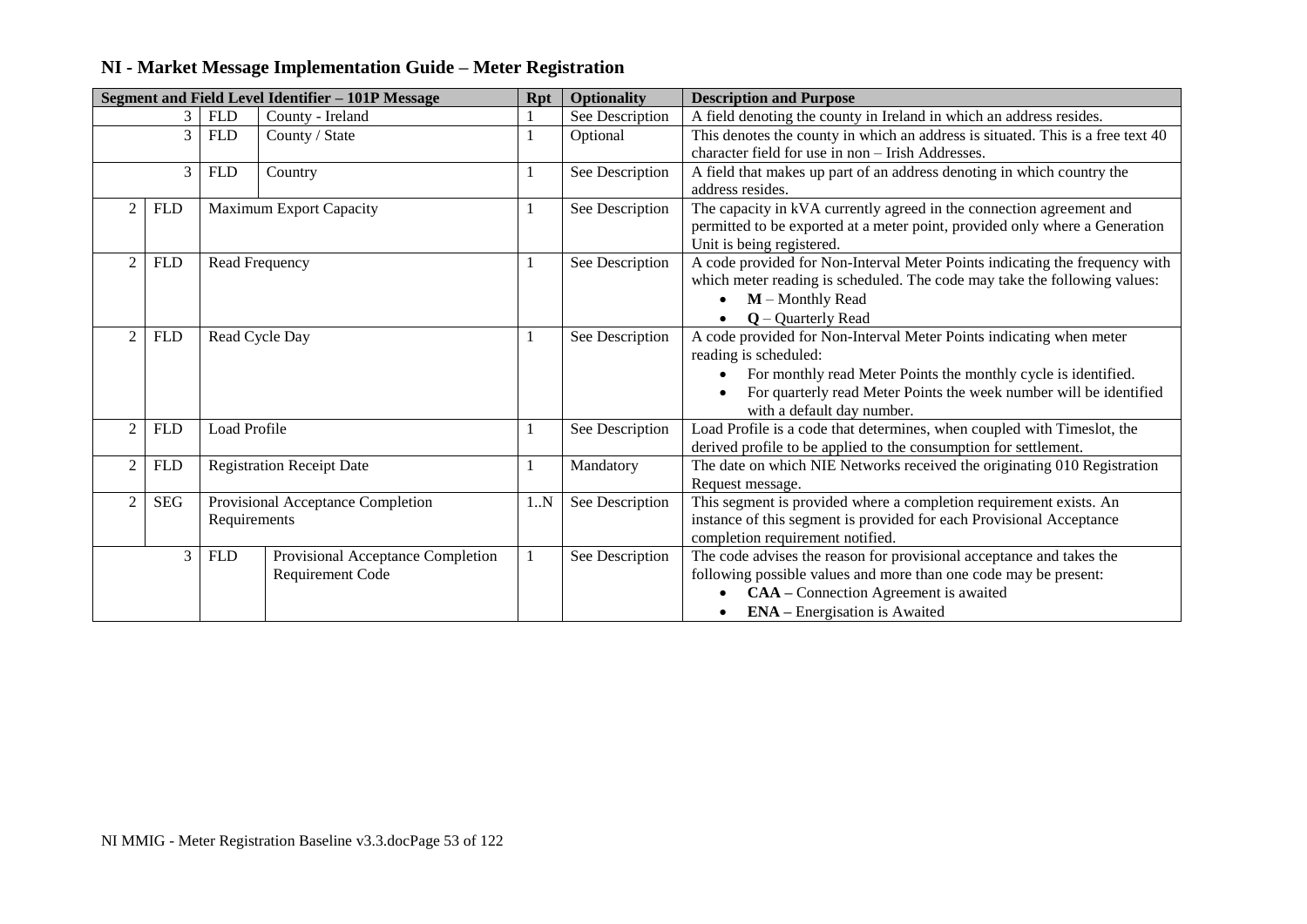### **2.5.3 Message 101R: New Registration Rejection**

### **Purpose and Description of Message**

Message 101R is sent by NIE Networks to a Supplier to advise that a registration request has been rejected.

Message 101R is used in the following Market Processes:

| <b>Process Number and Title</b>  | <b>Use of Message</b>                                                                                 |
|----------------------------------|-------------------------------------------------------------------------------------------------------|
| MP NI 5 New Non-Interval Metered | To reject a registration for a metered Non-Interval Meter Point as part of the new connection process |
| Connection                       |                                                                                                       |
| MP NI 6 New Interval Metered     | To reject a registration for a metered Interval Meter Point as part of the new connection process     |
| Connection                       |                                                                                                       |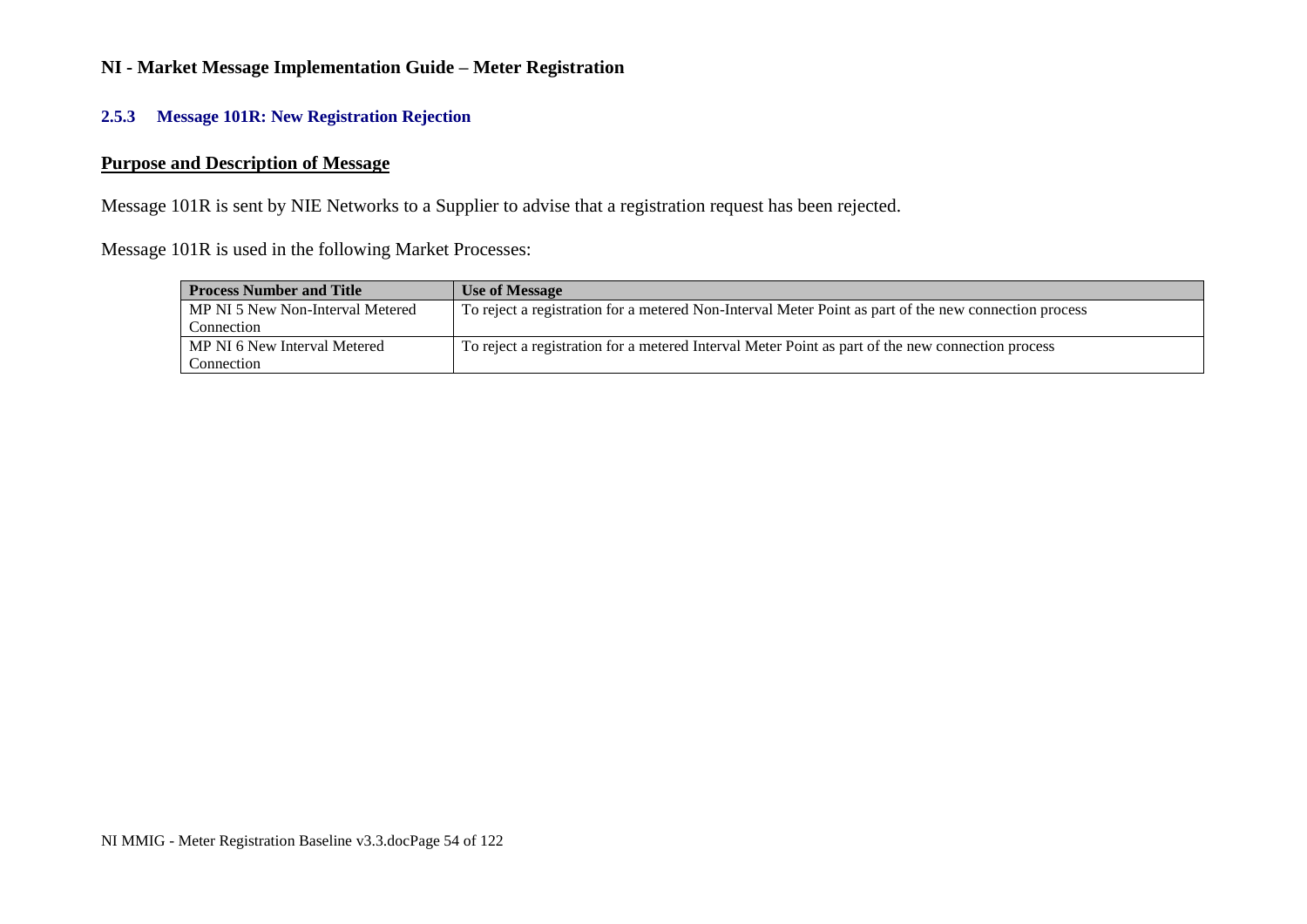### **Data Hierarchy Diagram**

101R Message



### **Message Structure and Interpretation**

|                |                | Segment and Field Level Identifier - 101R Message | <b>Rpt</b> | <b>Optionality</b> | <b>Description and Purpose</b>                                              |
|----------------|----------------|---------------------------------------------------|------------|--------------------|-----------------------------------------------------------------------------|
|                | Message Header |                                                   |            | Mandatory          | See Common Data Segments for detailed notes on structure and population.    |
|                |                | <b>MPRN</b> Level Information                     |            | Mandatory          |                                                                             |
| 2              | <b>FLD</b>     | <b>MPRN</b>                                       |            | Mandatory          | The unique identifying reference number for the Meter Point for which a     |
|                |                |                                                   |            |                    | Registration Request is rejected                                            |
|                | <b>FLD</b>     | Market Participant Business Reference             |            | Mandatory          | A reference to the Market Participant Business Reference provided in the    |
|                |                |                                                   |            |                    | Message Header of the 010 message sent by the Supplier. It enables the      |
|                |                |                                                   |            |                    | Supplier to uniquely identify the original message to which this is the     |
|                |                |                                                   |            |                    | response.                                                                   |
|                | <b>SEG</b>     | Meter Point Address                               |            | See Description    | The address at which the Meter Point is connected that is currently held by |
|                |                |                                                   |            |                    | NIE Networks. See Common Data Segments for a description of individual      |
|                |                |                                                   |            |                    | data fields.                                                                |
| $\mathfrak{D}$ | <b>FLD</b>     | Supplier Unit ID                                  |            | Optional           | The Supplier Unit, specified by the Supplier, to which demand will be       |
|                |                |                                                   |            |                    | aggregated under the Single Electricity Market                              |
|                | <b>FLD</b>     | <b>SSAC</b>                                       |            | See Description    | The SSAC as provided by the Supplier                                        |

NI MMIG - Meter Registration Baseline v3.3.docPage 55 of 122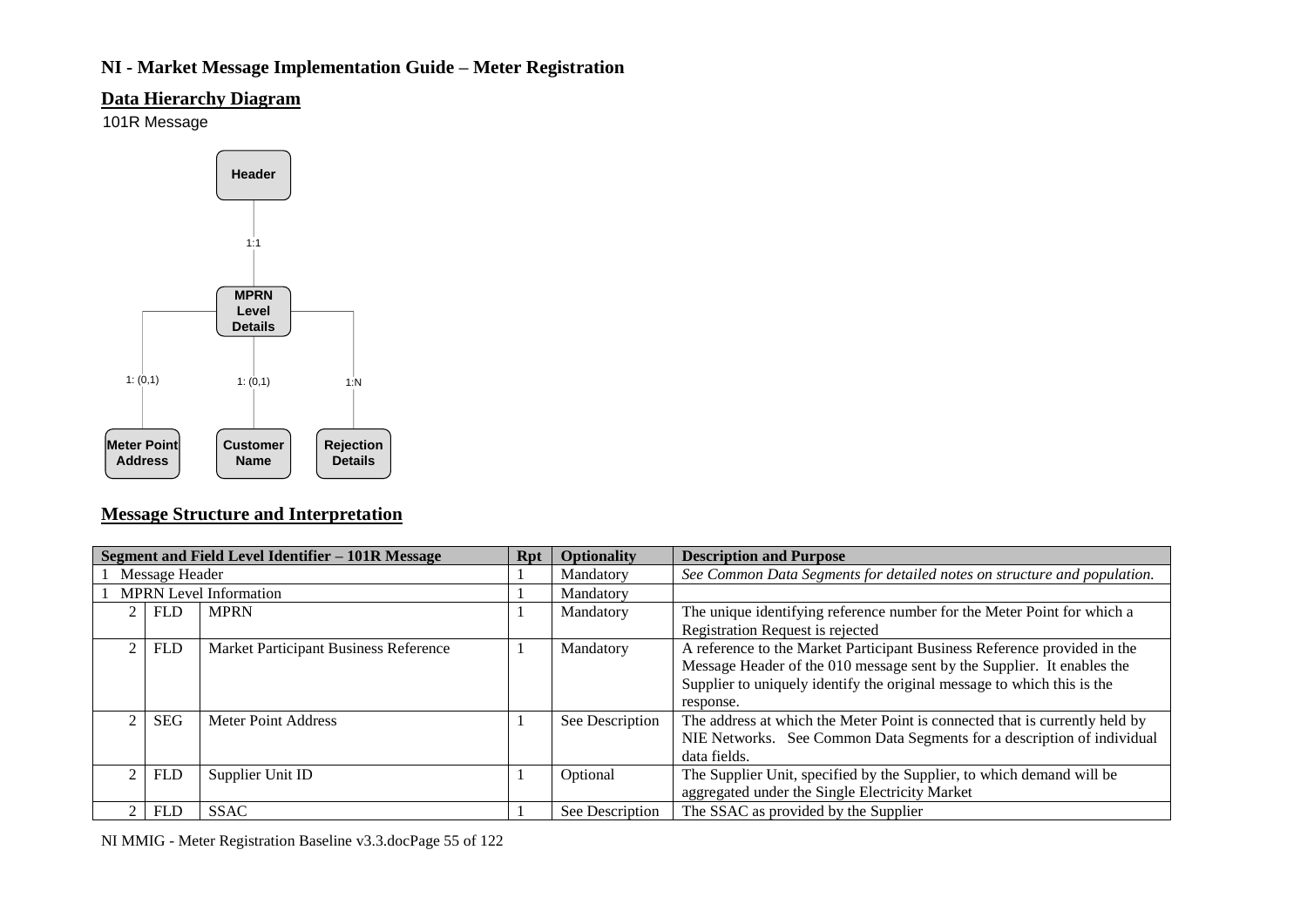| Segment and Field Level Identifier - 101R Message |                                    |            | <b>Rpt</b>                       | <b>Optionality</b> | <b>Description and Purpose</b>                                        |                                                                                                       |
|---------------------------------------------------|------------------------------------|------------|----------------------------------|--------------------|-----------------------------------------------------------------------|-------------------------------------------------------------------------------------------------------|
| 2                                                 | <b>FLD</b>                         |            | Supply Agreement Flag            |                    | See Description                                                       | The Supply Agreement Flag as provided by the Supplier                                                 |
| $\overline{2}$                                    | <b>SEG</b><br><b>Customer Name</b> |            |                                  | See Description    | The Customer Name as provided by the Supplier.                        |                                                                                                       |
|                                                   |                                    |            |                                  |                    | See Common Data Segments for a description of individual data fields. |                                                                                                       |
| 2                                                 | <b>FLD</b>                         |            | <b>Registration Receipt Date</b> |                    | Mandatory                                                             | The date on which NIE Networks received the originating 010 Registration                              |
|                                                   |                                    |            |                                  |                    |                                                                       | Request message.                                                                                      |
| $\mathfrak{D}$                                    | <b>SEG</b>                         |            | <b>Rejection Details</b>         | 1N                 | Mandatory                                                             | An instance of this segment is provided for each rejection reason provided.                           |
|                                                   |                                    | <b>FLD</b> | Reject Reason                    |                    | Mandatory                                                             | A code to identify why data was rejected                                                              |
|                                                   |                                    |            |                                  |                    |                                                                       | AMM - The Meter Point Address on the message does not match                                           |
|                                                   |                                    |            |                                  |                    |                                                                       | that held by NIE Networks for the MPRN                                                                |
|                                                   |                                    |            |                                  |                    |                                                                       | $IMS$ – The MPRN status is not Assigned                                                               |
|                                                   |                                    |            |                                  |                    |                                                                       | ITF - The requested Tariff Configuration Code is not valid for the<br>Supplier or meter configuration |
|                                                   |                                    |            |                                  |                    |                                                                       | NSA – The Supplier has not warranted that a Supply Agreement                                          |
|                                                   |                                    |            |                                  |                    |                                                                       | exists                                                                                                |
|                                                   |                                    |            |                                  |                    |                                                                       | RP - Another Supplier has submitted a registration for this MPRN                                      |
|                                                   |                                    |            |                                  |                    |                                                                       | $SNK$ – The Supplier ID is not known                                                                  |
|                                                   |                                    |            |                                  |                    |                                                                       | SUS – Supplier Unit invalid for Supplier and/or SSAC is invalid for                                   |
|                                                   |                                    |            |                                  |                    |                                                                       | the Supplier Unit                                                                                     |
|                                                   |                                    |            |                                  |                    |                                                                       | IID - Invalid/Incomplete data                                                                         |
|                                                   |                                    |            |                                  |                    |                                                                       | <b>IID</b> – Customer Name details provided contained a mixture of                                    |
|                                                   |                                    |            |                                  |                    |                                                                       | Person and Organisation fields                                                                        |
|                                                   |                                    |            |                                  |                    |                                                                       | $\mathbf{IID}$ – No Customer Name is populated                                                        |
|                                                   |                                    |            |                                  |                    |                                                                       | $\mathbf{IID}$ – SSAC is incorrect in market message (SUS is also used in                             |
|                                                   |                                    |            |                                  |                    |                                                                       | this scenario)                                                                                        |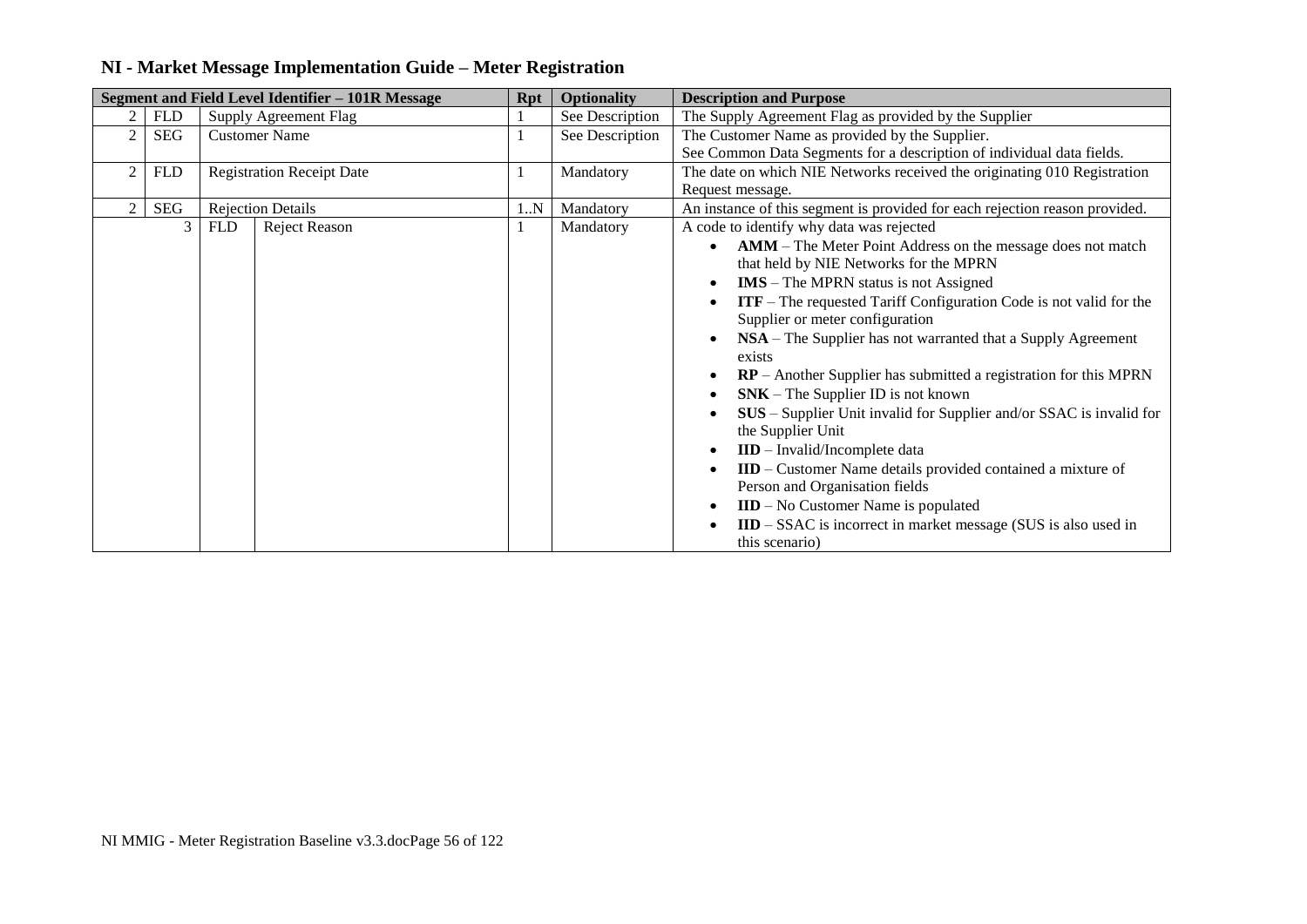#### **2.5.4 Message 102: Change of Supplier Registration Acceptance**

#### **Purpose and Description of Message**

Message 102 is sent by NIE Networks to a New Supplier to advise that their registration request has been accepted. The message does not indicate that the Change of Supplier has taken place; this is indicated by message 105 and typically requires other triggers such as the required date to be reached or readings to be obtained.

Message 102 contains information that is provided by the Supplier to NIE Networks plus other information about the Meter Point that a Supplier will typically need to know.

Message 102 is used in the following Market Processes:

| <b>Process Number and Title</b>       | <b>Use of Message</b>                                                                                           |
|---------------------------------------|-----------------------------------------------------------------------------------------------------------------|
| MP NI 1 Change of Supplier $-$ Non-   | To accept a registration for a credit metered Non-Interval Meter Point currently registered to another Supplier |
| Interval Metered                      |                                                                                                                 |
| MP NI 2 Change of Supplier – Interval | To accept a registration for an Interval Meter Point currently registered to another Supplier                   |
| Metered                               |                                                                                                                 |
| MP NI 37 Change of Supplier - Keypad  | To accept a registration for a keypad metered Meter Point registered to another supplier                        |

If message 102P has been previously sent, message 102 provides a complete refresh of data, including data previously sent using message 102P.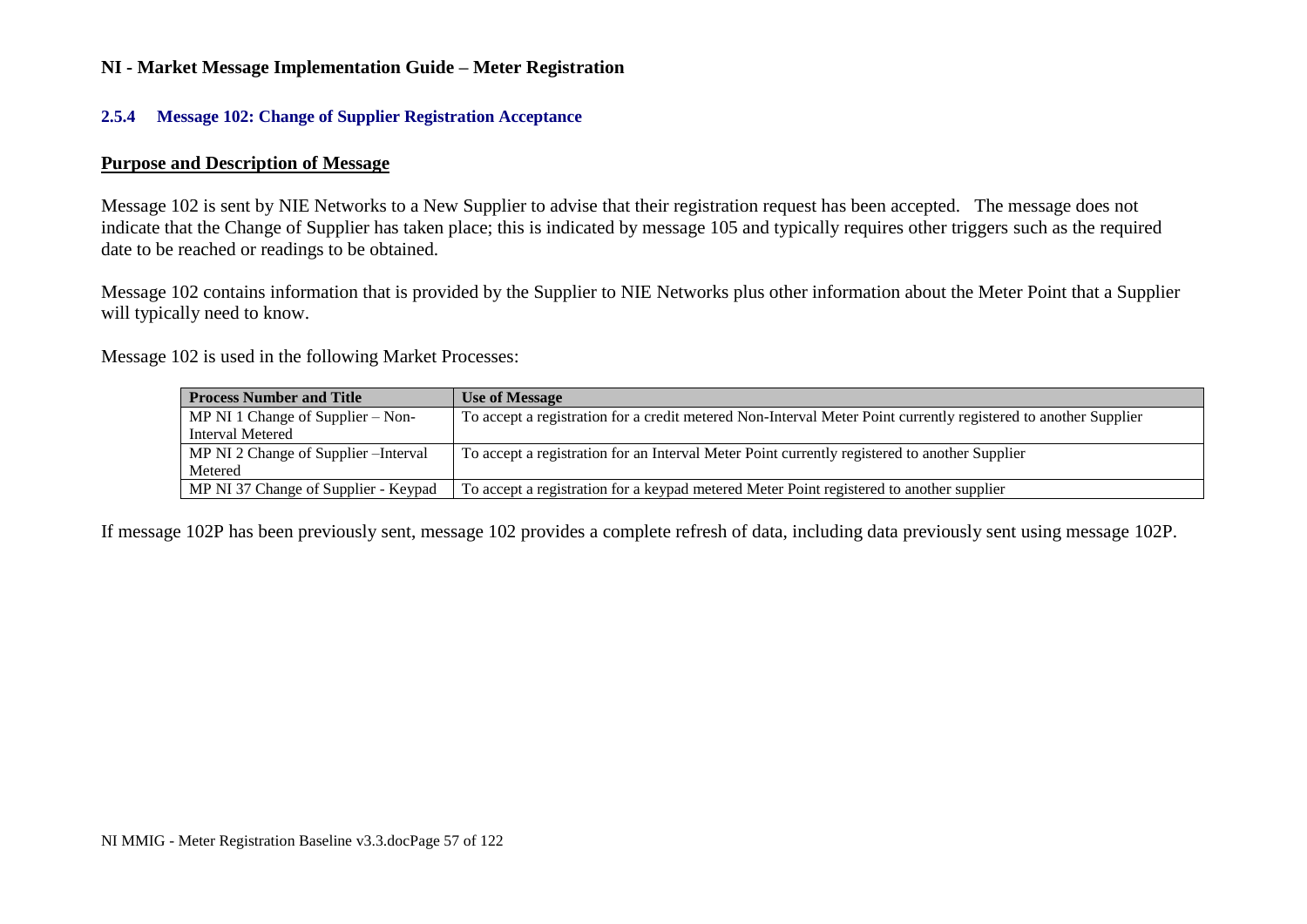### **Data Hierarchy Diagram**

102 Message

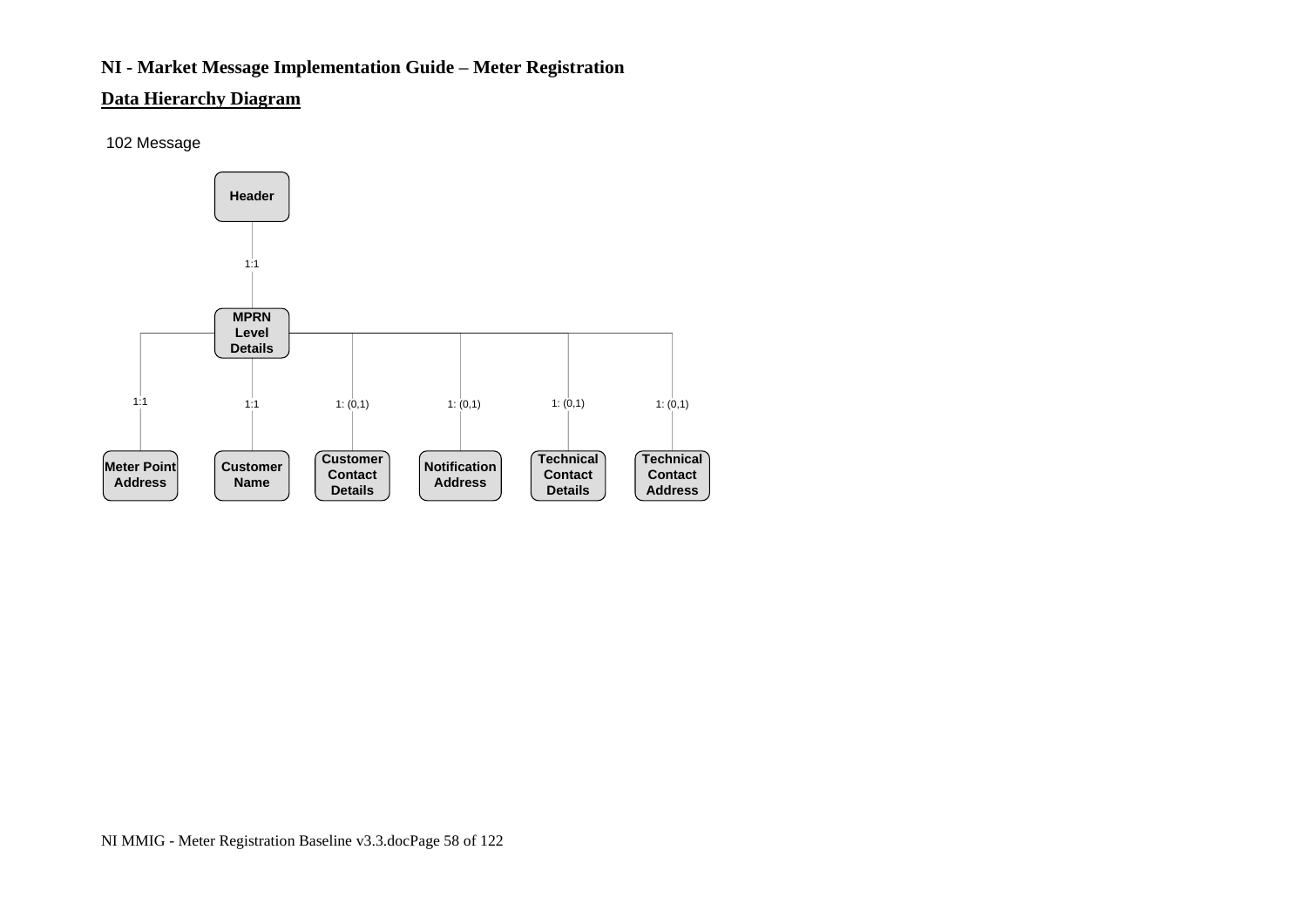## **Message Structure and Interpretation**

|                |                | Segment and Field Level Identifier - 102 Message | <b>Rpt</b>   | <b>Optionality</b> | <b>Description and Purpose</b>                                                                                     |
|----------------|----------------|--------------------------------------------------|--------------|--------------------|--------------------------------------------------------------------------------------------------------------------|
|                | Message Header |                                                  |              | Mandatory          | See Common Data Segments for detailed notes on structure and population.                                           |
|                |                | <b>MPRN</b> Level Information                    | $\mathbf{1}$ | Mandatory          |                                                                                                                    |
| $\overline{2}$ | <b>FLD</b>     | <b>MPRN</b>                                      | 1            | Mandatory          | The unique identifying reference number for the Meter Point for which the                                          |
|                |                |                                                  |              |                    | registration has been accepted                                                                                     |
| $\overline{2}$ | <b>FLD</b>     | Market Participant Business Reference            | $\mathbf{1}$ | Mandatory          | A reference to the Market Participant Business Reference provided in the                                           |
|                |                |                                                  |              |                    | Message Header of the 010 message sent by the Supplier to NIE Networks.                                            |
|                |                |                                                  |              |                    | It enables the Supplier to uniquely identify the original message to which                                         |
|                |                |                                                  |              |                    | this is the response.                                                                                              |
| $\overline{2}$ | <b>SEG</b>     | Meter Point Address                              | $\mathbf{1}$ | Mandatory          | The address at which the Meter Point is connected that is currently held by                                        |
|                |                |                                                  |              |                    | NIE Networks. See Common Data Segments for a description of individual<br>data fields.                             |
| $\overline{2}$ | <b>FLD</b>     | <b>Meter Point Status</b>                        | 1            | Mandatory          | The current connection status of the Meter Point. This will take one of the                                        |
|                |                |                                                  |              |                    | following values:                                                                                                  |
|                |                |                                                  |              |                    | $\bullet$ <b>D</b> – Meter Point is De-Energised                                                                   |
|                |                |                                                  |              |                    | $\bullet$ E – Meter Point is Energised                                                                             |
| 2              | <b>FLD</b>     | Supplier Unit ID                                 | 1            | Mandatory          | The Supplier Unit, specified by the Supplier, to which demand will be                                              |
|                |                |                                                  |              |                    | aggregated under the Single Electricity Market                                                                     |
| 2              | <b>FLD</b>     | <b>SSAC</b>                                      | $\mathbf{1}$ | Mandatory          | The arrangement, requested by the Supplier,                                                                        |
| $\overline{2}$ | <b>FLD</b>     | <b>Settlement Class</b>                          | 1            | Mandatory          | A code that specifies how data will be processed and aggregated for                                                |
|                |                |                                                  |              |                    | Settlement following completion of the Change of Supplier. This will take                                          |
|                |                |                                                  |              |                    | one of the following values:                                                                                       |
|                |                |                                                  |              |                    | $N -$ Synthetic profile to be used in settlement                                                                   |
|                |                |                                                  |              |                    | $P$ – Interval data (collected from Interval Meter) to be used in                                                  |
|                |                |                                                  |              |                    | settlement                                                                                                         |
|                |                |                                                  |              |                    | $\bullet$ $X$ – No settlement-will not be used under global aggregation                                            |
| $\mathbf{2}$   | <b>FLD</b>     | <b>Connection System</b>                         | 1            | Mandatory          | A code that indicates the network to which the Meter Point is connected.<br>This will take the following value:    |
|                |                |                                                  |              |                    | NIE TD - NIE Networks Transmission and Distribution System<br>$\bullet$                                            |
|                |                |                                                  |              |                    |                                                                                                                    |
| $\overline{2}$ | <b>FLD</b>     | DUoS Group                                       | $\mathbf{1}$ | Mandatory          | This field will contain a code that denotes the current DUoS Tariff applied                                        |
|                |                |                                                  |              |                    | by NIE Networks to the Meter Point.                                                                                |
| 2              | <b>FLD</b>     | Maximum Import Capacity                          | $\mathbf{1}$ | Mandatory          | The capacity in kVA agreed with the customer and permitted to be imported                                          |
| $\overline{2}$ | <b>FLD</b>     | Load Profile                                     | $\mathbf{1}$ | See Description    | at a meter point, where an MIC applies<br>A code that, when coupled with Timeslot, determines the Standard Profile |
|                |                |                                                  |              |                    | that is currently used in estimating consumption at a meter register for billing                                   |
|                |                |                                                  |              |                    | and aggregation purposes.                                                                                          |
|                |                |                                                  |              |                    |                                                                                                                    |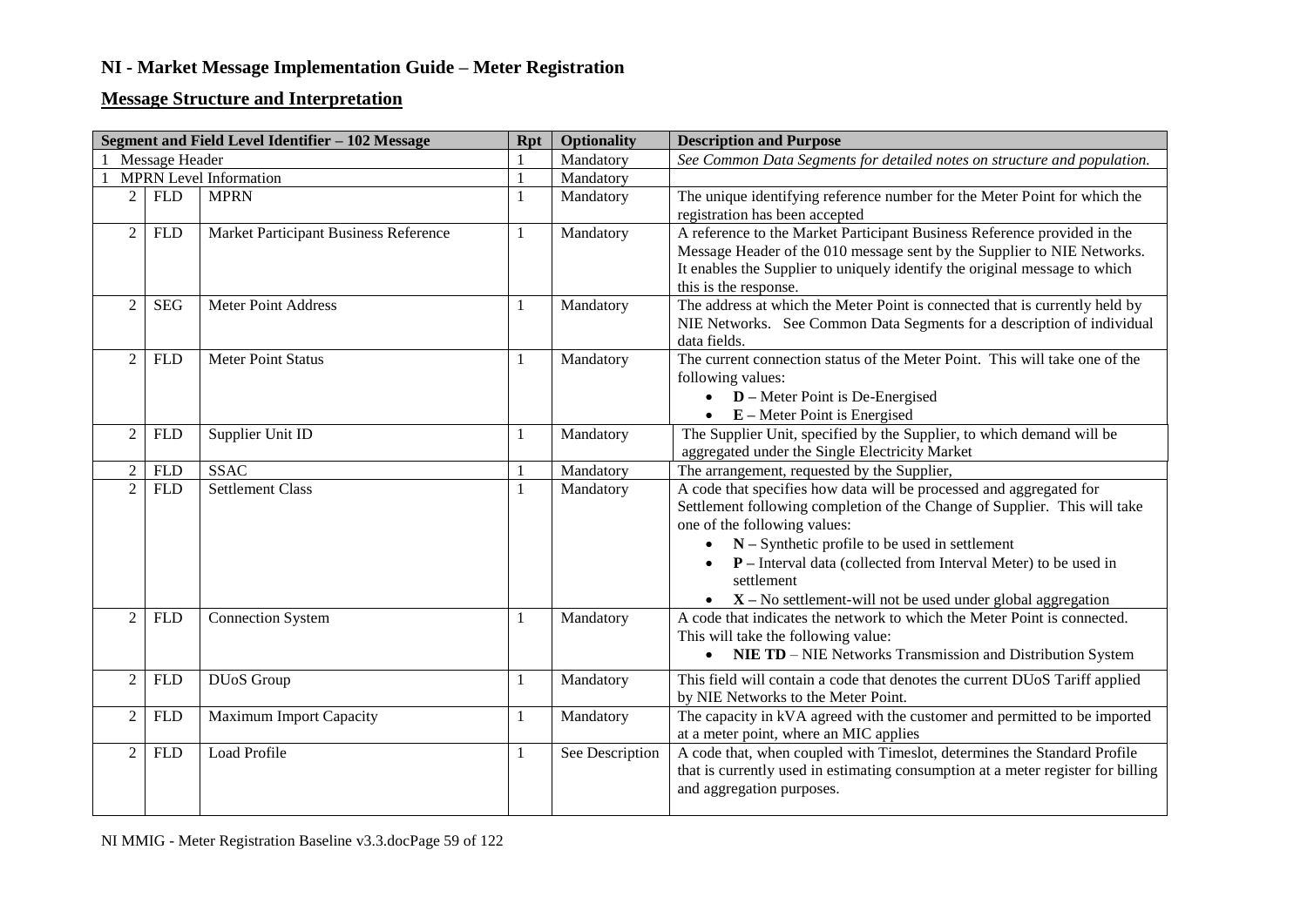|                |                                    |                    | Segment and Field Level Identifier - 102 Message | <b>Description and Purpose</b> |                 |                                                                              |
|----------------|------------------------------------|--------------------|--------------------------------------------------|--------------------------------|-----------------|------------------------------------------------------------------------------|
|                |                                    |                    |                                                  |                                |                 | Not provided for Interval meter points.                                      |
| $\overline{2}$ | ${\hbox{\rm FLD}}$                 | <b>Load Factor</b> |                                                  |                                | See Description | Not used in NI                                                               |
| $\overline{2}$ | <b>FLD</b>                         |                    | Meter Configuration Code                         | 1                              | See Description | A code that indicates the functionality delivered by the combination of      |
|                |                                    |                    |                                                  |                                |                 | registers that is currently installed at a metered Meter Point.              |
| $\overline{c}$ | <b>FLD</b>                         |                    | DLF (Distribution Loss Factor) Code              | 1                              | Mandatory       | A code used to indicate the connection voltage on which loss factors are     |
|                |                                    |                    |                                                  |                                |                 | based. It will take one of the following values:                             |
|                |                                    |                    |                                                  |                                |                 | $NIMV - Supply$ taken at less than 1000 volts                                |
|                |                                    |                    |                                                  |                                |                 | NIHV - Supply taken at 6600/11000 volts                                      |
|                |                                    |                    |                                                  |                                |                 | NIEHV - Supply taken at 33000 volts                                          |
| $\overline{2}$ | <b>FLD</b>                         |                    | <b>Transformer Loss Factor</b>                   |                                | See Description | Not used in NI                                                               |
| $\overline{2}$ | <b>SEG</b>                         |                    | <b>Customer Name</b>                             | 1                              | Mandatory       | The customer name advised by the Supplier.                                   |
|                |                                    |                    |                                                  |                                |                 |                                                                              |
|                |                                    |                    |                                                  |                                |                 | See Common Data Segments for a description of individual data fields.        |
| 2              | <b>FLD</b>                         |                    | Change of Tenant / Legal Entity                  |                                | Mandatory       | A flag that will be set to the value provided by the New Supplier            |
| $\overline{2}$ | <b>SEG</b>                         |                    | <b>Customer Contact Details</b>                  | 1                              | See Description | The set of details enabling the customer to be contacted. These are returned |
|                |                                    |                    |                                                  |                                |                 | if and as advised by the Supplier. See Common Data Segments for a            |
|                |                                    |                    |                                                  |                                |                 | description of individual data fields.                                       |
| $\mathbf{2}$   | Notification Address<br><b>SEG</b> |                    |                                                  | 1                              | See Description | The address for correspondence with customers. These are returned if and     |
|                |                                    |                    |                                                  |                                |                 | as advised by the Supplier. See Common Data Segments for a description       |
|                |                                    |                    |                                                  |                                |                 | of individual data fields.                                                   |
| $\overline{c}$ | <b>FLD</b>                         |                    | <b>Contact Name (Technical)</b>                  | 1                              | See Description | This is the contact name of a person available for contacting for Technical  |
|                |                                    |                    |                                                  |                                |                 | purposes relating to the Meter Point where this is different to the Customer |
|                |                                    |                    |                                                  |                                |                 | Contact. This field must be provided where Technical contact name details    |
|                |                                    |                    |                                                  |                                |                 | are being added or changed for an MPRN.                                      |
| $\overline{2}$ | <b>SEG</b>                         |                    | <b>Technical Contact Details</b>                 | 1                              | See Description | This segment refers to the technical contact phone numbers for a technical   |
|                |                                    |                    |                                                  |                                |                 | representative.                                                              |
|                | 3                                  | <b>FLD</b>         | Phone number 1                                   |                                | See Description | This is the principal phone number of a Technical contact                    |
|                | $\overline{3}$                     | <b>FLD</b>         | Phone Ext1                                       | $\mathbf{1}$                   | Optional        | This is the principal phone number overflow field for storing number         |
|                |                                    |                    |                                                  |                                |                 | extensions where applicable                                                  |
|                | 3                                  | <b>FLD</b>         | Phone number 2                                   | 1                              | Optional        | This field can be used for the secondary phone number where this is          |
|                |                                    |                    |                                                  |                                |                 | required.                                                                    |
| 3              |                                    | <b>FLD</b>         | Phone Ext2                                       | 1                              | Optional        | This is the secondary phone number overflow field for storing number         |
|                |                                    |                    |                                                  |                                |                 | extensions where applicable.                                                 |
|                | 3                                  | <b>FLD</b>         | Fax                                              |                                | Optional        | This field is intended to store a Fax telephone number where applicable      |
|                | 3                                  | <b>FLD</b>         | Fax Ext                                          | $\mathbf{1}$                   | Optional        | This field is intended to store a Fax extension telephone number where       |
|                |                                    |                    |                                                  |                                |                 | applicable                                                                   |
|                | 3                                  | <b>FLD</b>         | Email                                            | 1                              | Optional        | This field is intended to store electronic mail address details where        |
|                |                                    |                    |                                                  |                                |                 | applicable                                                                   |
| 2              | SEG                                |                    | Street Type Address (Technical)                  |                                | See Description | Street type address provides details such as Street Name, House no etc. This |

NI MMIG - Meter Registration Baseline v3.3.docPage 60 of 122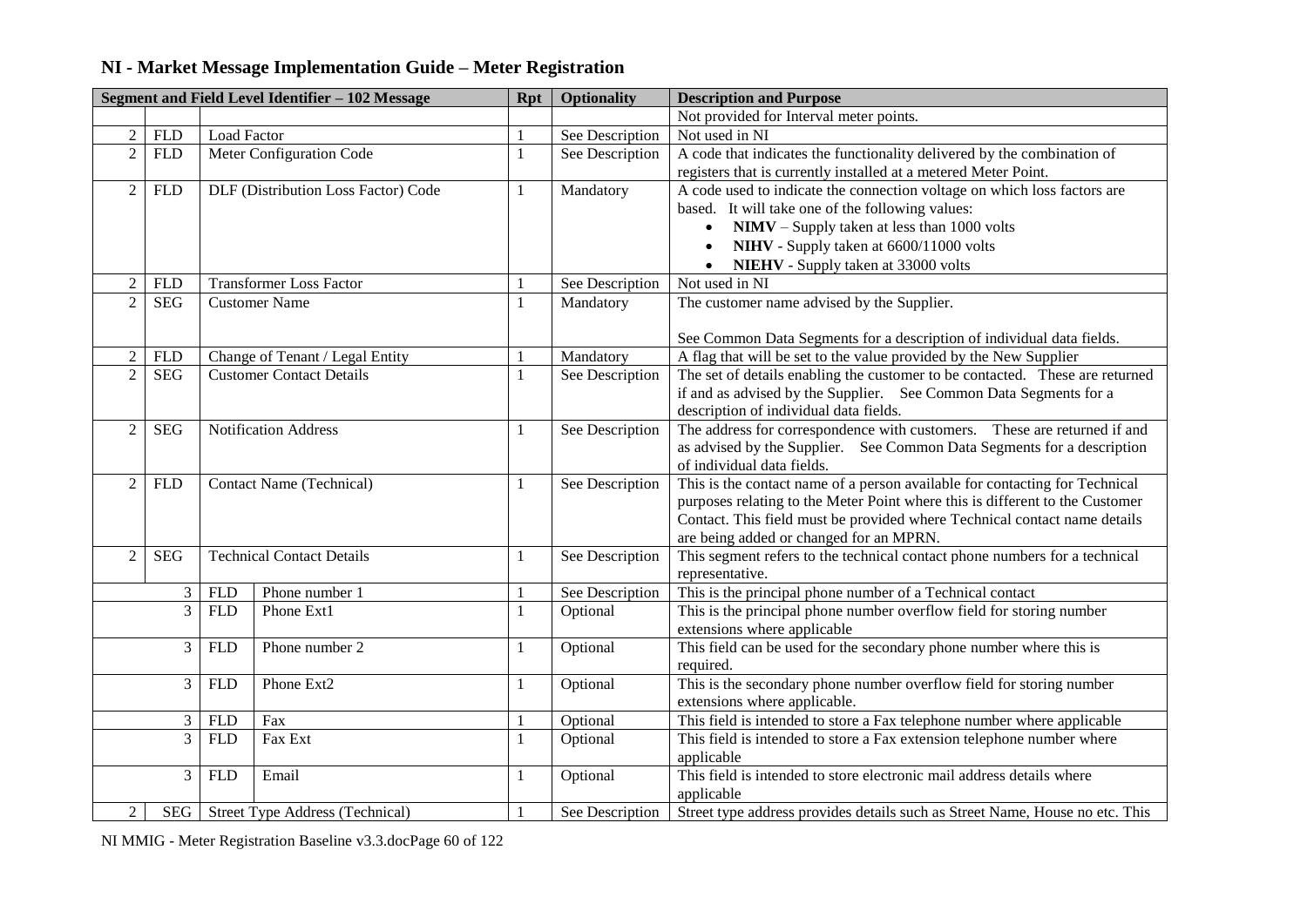| Segment and Field Level Identifier - 102 Message |            |             |                         |              | <b>Optionality</b> | <b>Description and Purpose</b>                                                  |
|--------------------------------------------------|------------|-------------|-------------------------|--------------|--------------------|---------------------------------------------------------------------------------|
|                                                  |            |             |                         |              |                    | segment is mandatory where a street type address is being provided or           |
|                                                  |            |             |                         |              |                    | changed as part of Technical Contact details.                                   |
|                                                  | 3          | <b>FLD</b>  | C/O Name                | $\mathbf{1}$ | Optional           | This is the name to which correspondence can be addressed where this is         |
|                                                  |            |             |                         |              |                    | different to the contact name.                                                  |
|                                                  | 3          | <b>FLD</b>  | Unit No.                | $\mathbf{1}$ | Optional           | This field can be used to populate information relating to the unit, flat or    |
|                                                  |            |             |                         |              |                    | apartment number that can be part of an address                                 |
|                                                  | 3          | ${\sf FLD}$ | Addr Line 1             | 1            | Optional           | This field can be used as overflow for address details that apply before the    |
|                                                  |            |             |                         |              |                    | street part of an address.                                                      |
|                                                  | 3          | <b>FLD</b>  | Addr Line 2             | $\mathbf{1}$ | Optional           | This field can be used as overflow for address details that apply before the    |
|                                                  |            |             |                         |              |                    | street part of an address.                                                      |
|                                                  | 3          | <b>FLD</b>  | House No.               | $\mathbf{1}$ | Optional           | This can be used to populate the number of a premises given as part of an       |
|                                                  |            |             |                         |              |                    | address                                                                         |
|                                                  | 3          | <b>FLD</b>  | Street                  | 1            | Mandatory          | This field stores information relating to the street part of an address         |
|                                                  | 3          | <b>FLD</b>  | Addr Line 4             | $\mathbf{1}$ | Optional           | This field can be used as overflow for address details that apply after the     |
|                                                  |            |             |                         |              |                    | street part of an address.                                                      |
|                                                  | 3          | <b>FLD</b>  | Addr Line 5             | $\mathbf{1}$ | Optional           | This field can be used as overflow for address details that apply after the     |
|                                                  |            |             |                         |              |                    | street part of an address.                                                      |
| $\mathfrak{Z}$                                   |            | <b>FLD</b>  | Post code               | 1            | Optional           | This is the postal or Zip code given as part of address where appropriate       |
|                                                  | 3          | ${\sf FLD}$ | City                    | $\mathbf{1}$ | Optional           | Used to populate the details of which City an address resides in where          |
|                                                  |            |             |                         |              |                    | appropriate                                                                     |
|                                                  | 3          | <b>FLD</b>  | County - Ireland        | 1            | See Description    | A field denoting the county in Ireland in which an address resides.             |
|                                                  | 3          | <b>FLD</b>  | County / State          | $\mathbf{1}$ | Optional           | This denotes the county in which an address is situated. This is a free text 40 |
|                                                  |            |             |                         |              |                    | character field for use in non - Irish Addresses.                               |
|                                                  | 3          | <b>FLD</b>  | Country                 | $\mathbf{1}$ | See Description    | A field that makes up part of an address denoting in which country the          |
|                                                  |            |             |                         |              |                    | address resides.                                                                |
| 2                                                | <b>FLD</b> |             | Maximum Export Capacity | $\mathbf{1}$ | See Description    | The capacity in kVA currently agreed in the connection agreement and            |
|                                                  |            |             |                         |              |                    | permitted to be exported at a meter point, provided only where a Generation     |
|                                                  |            |             |                         |              |                    | Unit is being registered.                                                       |
| $\overline{2}$                                   | <b>FLD</b> |             | Read Frequency          | $\mathbf{1}$ | See Description    | A code provided for Non-Interval Meter Points indicating the frequency with     |
|                                                  |            |             |                         |              |                    | which meter reading is scheduled. The code may take the following values:       |
|                                                  |            |             |                         |              |                    | $\bullet$ $M$ – Monthly Read                                                    |
|                                                  |            |             |                         |              |                    | $Q -$ Quarterly Read                                                            |
| $\overline{2}$<br><b>FLD</b>                     |            |             | Read Cycle Day          | $\mathbf{1}$ | See Description    | A code provided for Non-Interval Meter Points indicating when meter             |
|                                                  |            |             |                         |              |                    | reading is scheduled:                                                           |
|                                                  |            |             |                         |              |                    | For monthly read Meter Points the monthly cycle is identified.                  |
|                                                  |            |             |                         |              |                    | For quarterly read Meter Points the week and day number will be                 |
|                                                  |            |             |                         |              |                    | identified.                                                                     |
| 2                                                | <b>FLD</b> |             | Last Actual Read Date   | 1            | See Description    | The date on which a plausible read was last obtained for a Meter Point.         |
|                                                  |            |             |                         |              |                    | Provided for Non-Interval Meter Points only.                                    |

NI MMIG - Meter Registration Baseline v3.3.docPage 61 of 122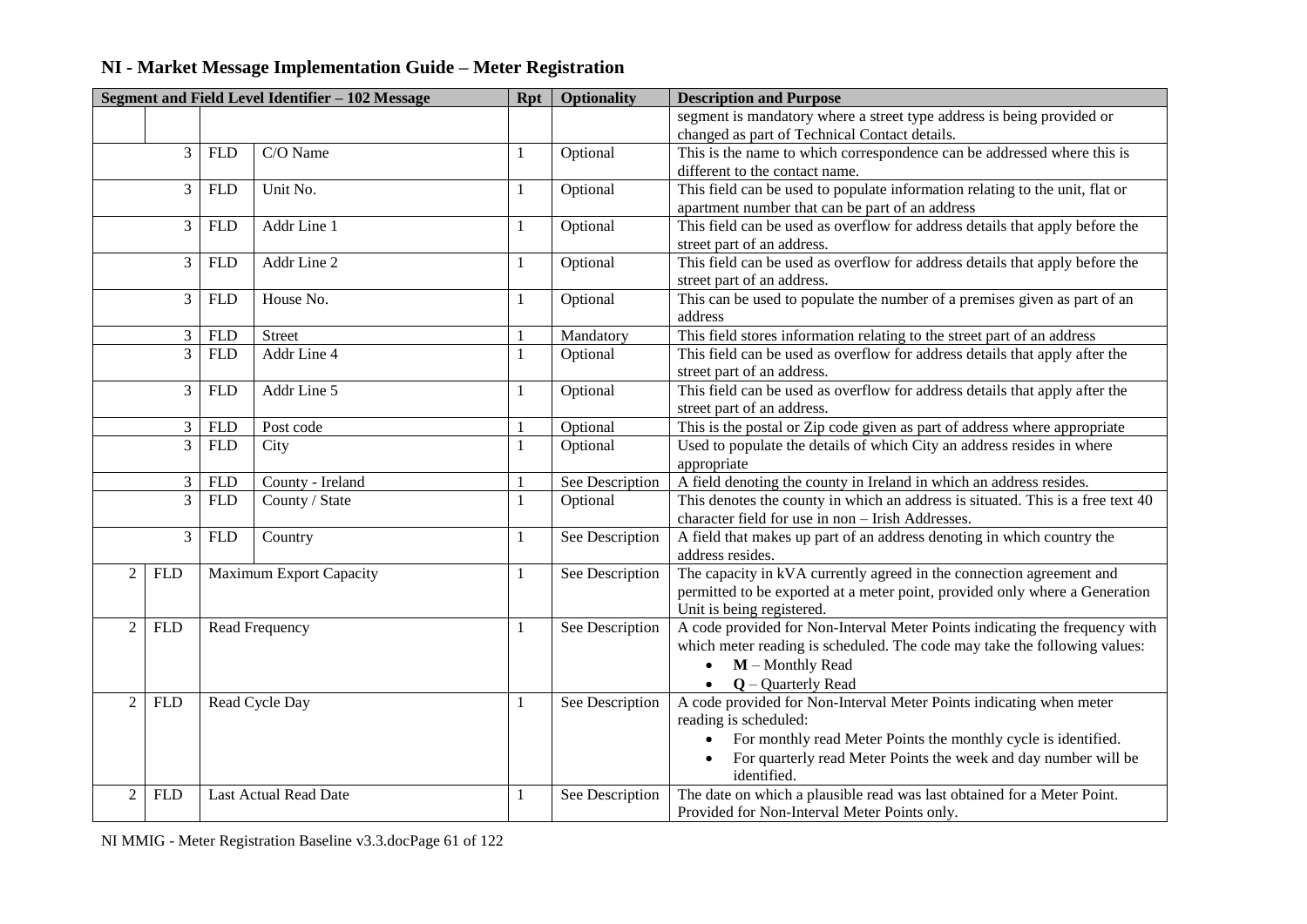|                |            | Segment and Field Level Identifier - 102 Message | <b>Rpt</b> | <b>Optionality</b> | <b>Description and Purpose</b>                                                |
|----------------|------------|--------------------------------------------------|------------|--------------------|-------------------------------------------------------------------------------|
| $2^{\circ}$    | <b>FLD</b> | <b>VC</b> Attribute Deleted                      |            | Optional           | Not used in NI                                                                |
|                | <b>FLD</b> | Change of Supplier Read Arrangement              |            | See Description    | A code that indicates the type of read to be used at a Change of Supplier for |
|                |            |                                                  |            |                    | a Non-Interval metered customer. The value originally provided by the         |
|                |            |                                                  |            |                    | Supplier may be modified by NIE Networks. Provided for Non-Interval           |
|                |            |                                                  |            |                    | Meter Points only.                                                            |
|                | <b>FLD</b> | <b>Change of Supplier Estimate Acceptable</b>    |            | Optional           | This field will be returned as populated by the Supplier on the originating   |
|                |            |                                                  |            |                    | Registration Request message.                                                 |
| $2^{\circ}$    | <b>FLD</b> | Meter Configuration Code (Required)              |            | See Description    | The code requested by the Supplier on 010 to obtain a change to the           |
|                |            |                                                  |            |                    | functionality delivered by the metering installed at a Meter Point.           |
|                | <b>FLD</b> | Read Reason                                      |            | See Description    | A code that is provided only if a Special Read has been required to indicate  |
|                |            |                                                  |            |                    | that the Special Read is chargeable. If so, the value is set to:              |
|                |            |                                                  |            |                    | 02 – denoting a chargeable Special Read                                       |
|                | <b>FLD</b> | <b>Required Date</b>                             |            | See Description    | The date requested by the Supplier for the Change of Supplier.                |
| 2 <sub>1</sub> | <b>FLD</b> | <b>Registration Receipt Date</b>                 |            | Mandatory          | The date on which NIE Networks received the originating Registration          |
|                |            |                                                  |            |                    | Request message.                                                              |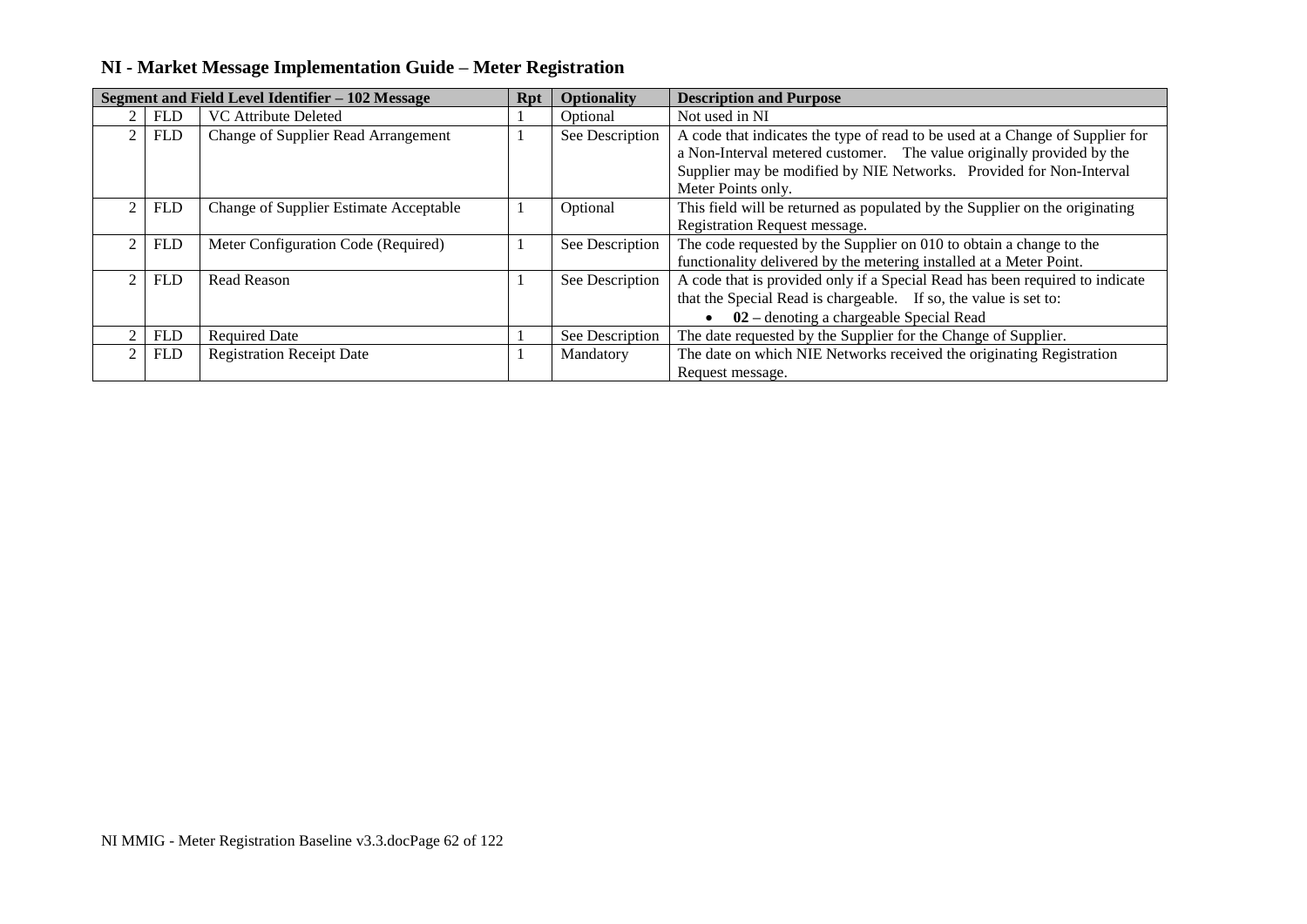#### **2.5.5 Message 102P: Change of Supplier Registration Provisional Acceptance**

#### **Purpose and Description of Message**

Message 102P is sent by NIE Networks to a New Supplier to advise that their registration request has been provisionally accepted, i.e. that there are some pre-conditions that must be met before a final acceptance can be sent.

The message does not indicate that the Change of Supplier has taken place; this is indicated by message 105 and typically requires other triggers such as the required date to be reached or readings to be obtained.

Message 102P contains information that is provided by the Supplier to NIE Networks plus other information about the Meter Point that a Supplier will typically need to know.

Message 102P is used in the following Market Processes:

| <b>Process Number and Title</b>       | <b>Use of Message</b>                                                                                                |
|---------------------------------------|----------------------------------------------------------------------------------------------------------------------|
| MP NI 1 Change of Supplier $-$ Non-   | To provisionally accept a registration for a credit metered Non-Interval Meter Point currently registered to another |
| Interval Metered                      | Supplier                                                                                                             |
| MP NI 2 Change of Supplier – Interval | To provisionally accept a registration for an Interval Meter Point currently registered to another Supplier          |
| Metered                               |                                                                                                                      |
| MP NI 37 Change of Supplier - Keypad  | To provisionally accept a registration for a keypad metered Meter Point registered to another supplier               |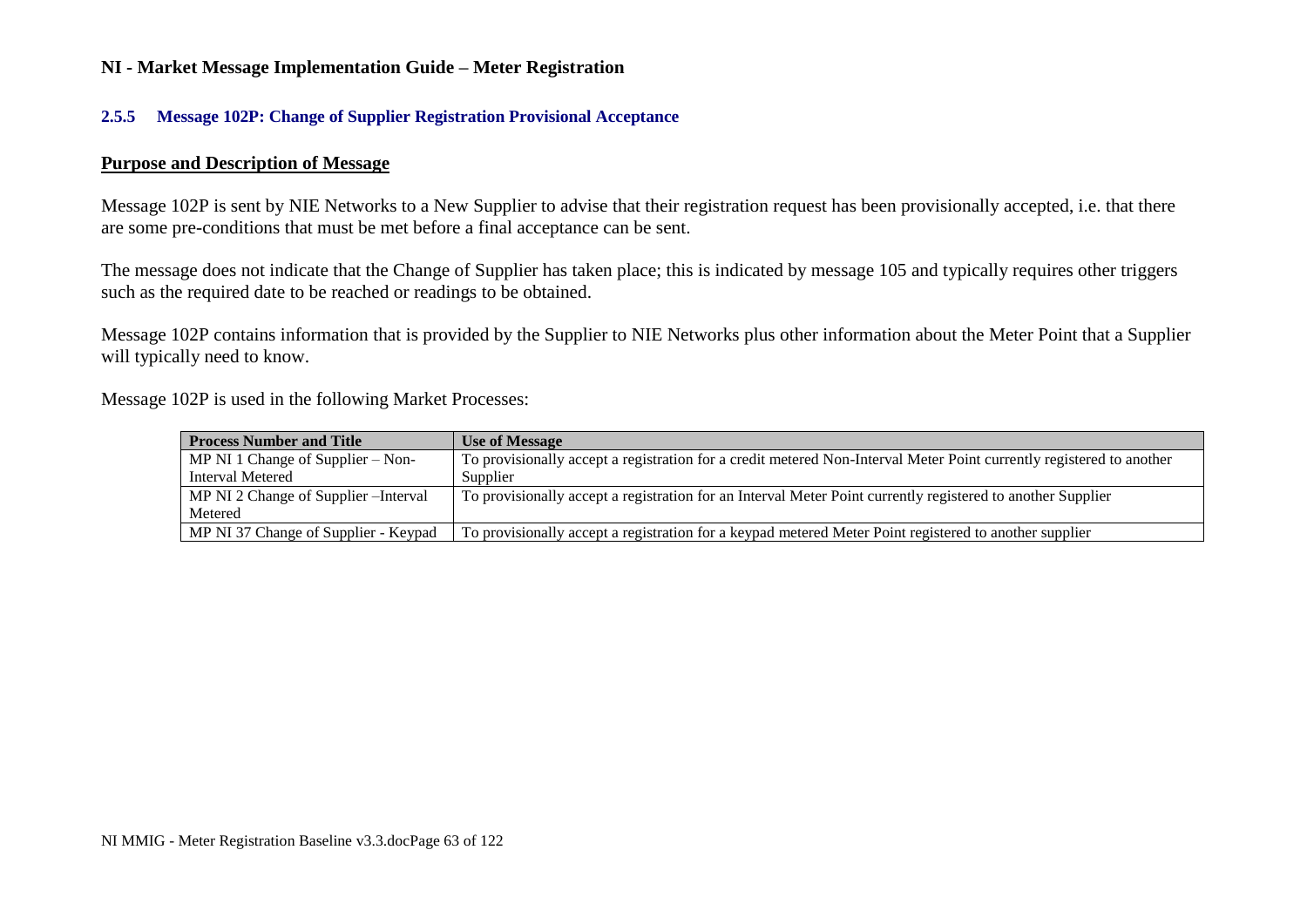### **Data Hierarchy Diagram**

102P Message



## **Message Structure and Interpretation**

| Segment and Field Level Identifier - 102P Message |                | <b>Rpt</b>                            | <b>Optionality</b> | <b>Description and Purpose</b> |                                                                                                                                                                                                                                                            |
|---------------------------------------------------|----------------|---------------------------------------|--------------------|--------------------------------|------------------------------------------------------------------------------------------------------------------------------------------------------------------------------------------------------------------------------------------------------------|
|                                                   | Message Header |                                       |                    | Mandatory                      | See Common Data Segments for detailed notes on structure and population.                                                                                                                                                                                   |
|                                                   |                | <b>MPRN</b> Level Information         |                    | Mandatory                      |                                                                                                                                                                                                                                                            |
| $2^{\circ}$                                       | <b>FLD</b>     | <b>MPRN</b>                           |                    | Mandatory                      | The unique identifying reference number for the Meter Point for which the<br>registration has been accepted                                                                                                                                                |
|                                                   | <b>FLD</b>     | Market Participant Business Reference |                    | Mandatory                      | A reference to the Market Participant Business Reference provided in the<br>Message Header of the 010 message sent by the Supplier to NIE Networks.<br>It enables the Supplier to uniquely identify the original message to which<br>this is the response. |
|                                                   | <b>SEG</b>     | Meter Point Address                   |                    | Mandatory                      | The address at which the Meter Point is connected that is currently held by<br>NIE Networks. See Common Data Segments for a description of individual<br>data fields.                                                                                      |
|                                                   | <b>FLD</b>     | <b>Meter Point Status</b>             |                    | Mandatory                      | The current connection status of the Meter Point. This will take one of the                                                                                                                                                                                |

NI MMIG - Meter Registration Baseline v3.3.docPage 64 of 122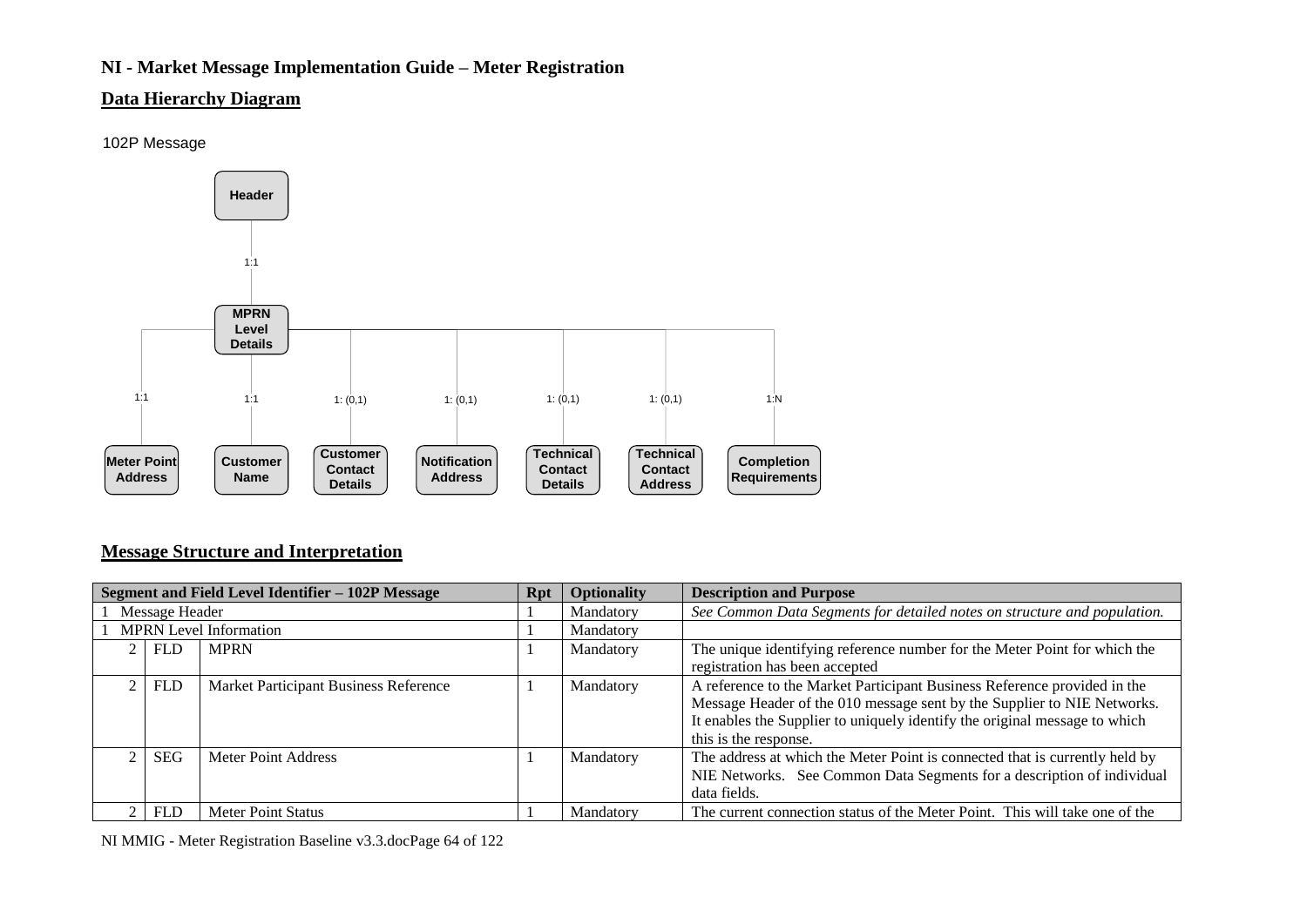| NI - Market Message Implementation Guide - Meter Registration |  |
|---------------------------------------------------------------|--|
|---------------------------------------------------------------|--|

|                |            | Segment and Field Level Identifier - 102P Message | Rpt          | Optionality     | <b>Description and Purpose</b>                                                   |
|----------------|------------|---------------------------------------------------|--------------|-----------------|----------------------------------------------------------------------------------|
|                |            |                                                   |              |                 | following values:                                                                |
|                |            |                                                   |              |                 | $\bullet$ <b>D</b> – Meter Point is De-Energised                                 |
|                |            |                                                   |              |                 | $\bullet$ $E$ – Meter Point is Energised                                         |
| 2              | <b>FLD</b> | Supplier Unit ID                                  | $\mathbf{1}$ | Mandatory       | The Supplier Unit, specified by the Supplier, to which demand will be            |
|                |            |                                                   |              |                 | aggregated under the Single Electricity Market                                   |
| 2              | <b>FLD</b> | <b>SSAC</b>                                       |              | Mandatory       | The arrangement, requested by the Supplier                                       |
| $\overline{2}$ | <b>FLD</b> | <b>Settlement Class</b>                           | $\mathbf{1}$ | Mandatory       | A code that specifies how data will be processed and aggregated for              |
|                |            |                                                   |              |                 | Settlement following completion of the Change of Supplier. This will take        |
|                |            |                                                   |              |                 | one of the following values:                                                     |
|                |            |                                                   |              |                 | $\bullet$ $N -$ Synthetic profile to be used in settlement                       |
|                |            |                                                   |              |                 | $P$ – Interval data (collected from Interval Meter) to be used in                |
|                |            |                                                   |              |                 | settlement                                                                       |
|                |            |                                                   |              |                 | $\bullet$ $X$ – No settlement, will not be used under global aggregation         |
| $\overline{2}$ | <b>FLD</b> | Connection System (Code)                          | $\mathbf{1}$ | Mandatory       | A code that indicates the network to which the Meter Point is connected.         |
|                |            |                                                   |              |                 | This will take the following value:                                              |
|                |            |                                                   |              |                 | • NIE TD – NIE Networks Transmission and Distribution System                     |
| $\mathbf{2}$   | <b>FLD</b> | <b>DUoS</b> Group                                 | $\mathbf{1}$ | Mandatory       | This field will contain a code that denotes the current DUoS Tariff applied      |
|                |            |                                                   |              |                 | by NIE Networks to the Meter Point.                                              |
| 2              | <b>FLD</b> | <b>Maximum Import Capacity</b>                    | 1            | See Description | The capacity in kVA agreed with the customer and permitted to be imported        |
|                |            |                                                   |              |                 | at a meter point, where an MIC applies                                           |
| 2              | <b>FLD</b> | Load Profile                                      | $\mathbf{1}$ | See Description | A code that, when coupled with Timeslot, determines the Standard Profile         |
|                |            |                                                   |              |                 | that is currently used in estimating consumption at a meter register for billing |
|                |            |                                                   |              |                 | and aggregation purposes.                                                        |
|                |            |                                                   |              |                 |                                                                                  |
|                |            |                                                   |              |                 | Not provided for Interval meter points.                                          |
| $\overline{2}$ | <b>FLD</b> | <b>Load Factor</b>                                |              | See Description | Not used in NI                                                                   |
| $\overline{2}$ | <b>FLD</b> | Meter Configuration Code                          | $\mathbf{1}$ | See Description | A code that indicates the functionality delivered by the combination of          |
|                |            |                                                   |              |                 | registers that is currently installed at a metered Meter Point.                  |
| 2              | <b>FLD</b> | DLF (Distribution Loss Factor) Code               | 1            | Optional        | A code used to indicate the connection voltage on which loss factors are         |
|                |            |                                                   |              |                 | based. It will take one of the following values:                                 |
|                |            |                                                   |              |                 | $NIMV - Supply$ taken at less than 1000 volts<br>$\bullet$                       |
|                |            |                                                   |              |                 | NIHV - Supply taken at 6600/11000 volts<br>$\bullet$                             |
|                |            |                                                   |              |                 | NIEHV - Supply taken at 33000 volts<br>$\bullet$                                 |
| $\overline{2}$ | <b>FLD</b> | <b>Transformer Loss Factor</b>                    | $\mathbf{1}$ | See Description | Not used in NI                                                                   |
| $\overline{2}$ | <b>SEG</b> | <b>Customer Name</b>                              | 1            | Mandatory       | The customer name advised by the Supplier.                                       |
|                |            |                                                   |              |                 |                                                                                  |
|                |            |                                                   |              |                 | See Common Data Segments for a description of individual data fields.            |
| $\overline{c}$ | <b>FLD</b> | Change of Tenant / Legal Entity                   |              | Mandatory       | A flag that will be set to the value provided by the New Supplier                |
| $\overline{2}$ | <b>SEG</b> | <b>Customer Contact Details</b>                   | $\mathbf{1}$ | See Description | The set of details enabling the customer to be contacted. These are returned     |

NI MMIG - Meter Registration Baseline v3.3.docPage 65 of 122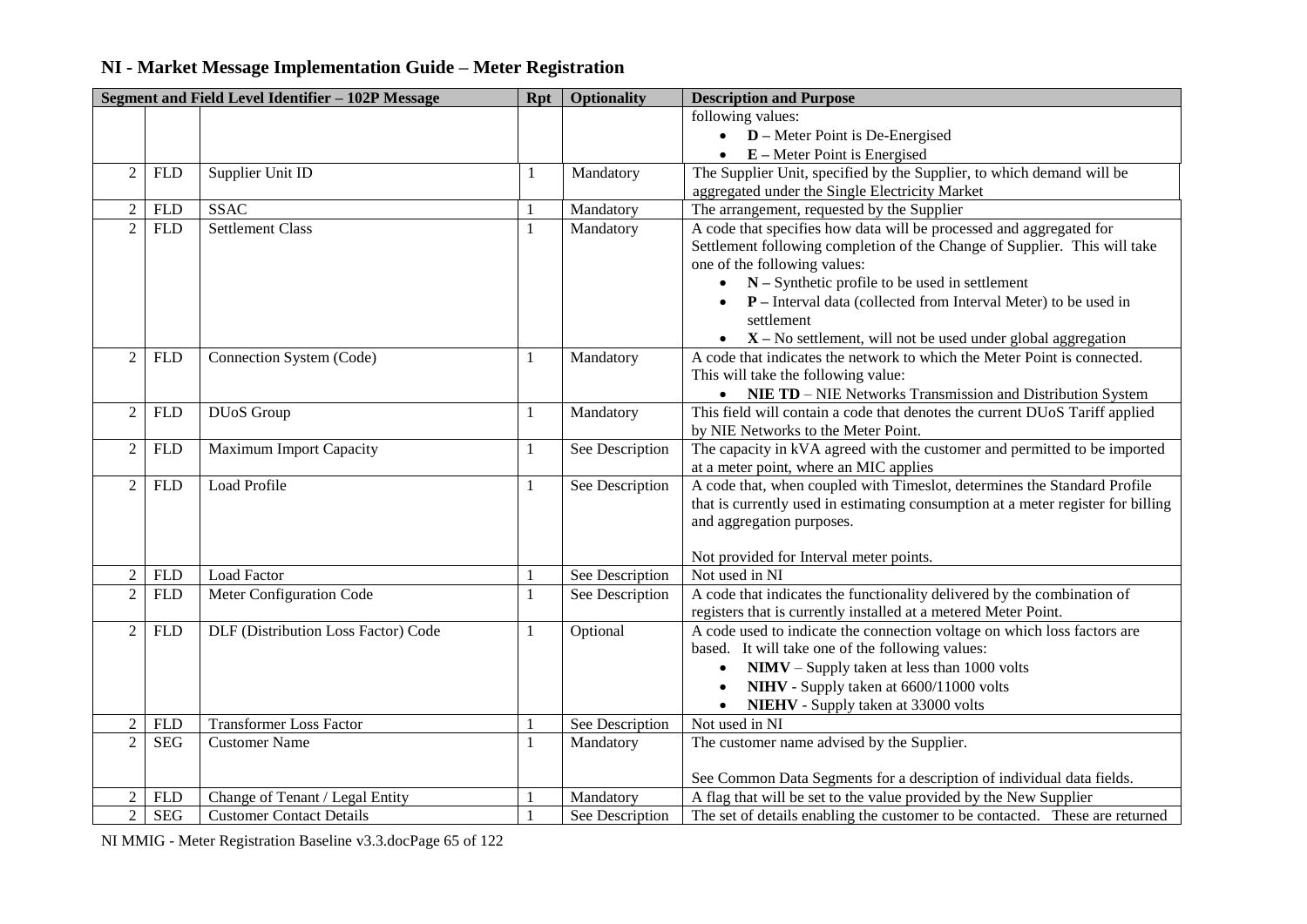|                |                |            | Segment and Field Level Identifier - 102P Message |              | <b>Rpt</b>   Optionality | <b>Description and Purpose</b>                                                                                                                                                                                                                                                      |
|----------------|----------------|------------|---------------------------------------------------|--------------|--------------------------|-------------------------------------------------------------------------------------------------------------------------------------------------------------------------------------------------------------------------------------------------------------------------------------|
|                |                |            |                                                   |              |                          | if and as advised by the Supplier. See Common Data Segments for a                                                                                                                                                                                                                   |
|                |                |            |                                                   |              |                          | description of individual data fields.                                                                                                                                                                                                                                              |
| $\overline{2}$ | <b>SEG</b>     |            | <b>Notification Address</b>                       | 1            | See Description          | The address for correspondence with customers. These are returned if and<br>as advised by the Supplier. See Common Data Segments for a description<br>of individual data fields.                                                                                                    |
| $\overline{2}$ | <b>FLD</b>     |            | <b>Contact Name (Technical)</b>                   | 1            | See Description          | This is the contact name of a person available for contacting for Technical<br>purposes relating to the Meter Point where this is different to the Customer<br>Contact. This field must be provided where Technical contact name details<br>are being added or changed for an MPRN. |
| $\overline{2}$ | <b>SEG</b>     |            | <b>Technical Contact Details</b>                  | 1            | See Description          | This segment refers to the technical contact phone numbers for a technical<br>representative.                                                                                                                                                                                       |
|                | 3              | <b>FLD</b> | Phone number 1                                    |              | See Description          | This is the principal phone number of a Technical contact.                                                                                                                                                                                                                          |
|                | $\overline{3}$ | <b>FLD</b> | Phone Ext1                                        | 1            | See Description          | This is the principal phone number overflow field for storing number<br>extensions where applicable                                                                                                                                                                                 |
|                | 3              | <b>FLD</b> | Phone number 2                                    | 1            | Optional                 | This field can be used for the secondary phone number where this is<br>required.                                                                                                                                                                                                    |
|                | 3              | <b>FLD</b> | Phone Ext2                                        | 1            | Optional                 | This is the secondary phone number overflow field for storing number<br>extensions where applicable.                                                                                                                                                                                |
|                | 3              | <b>FLD</b> | Fax                                               |              | Optional                 | This field is intended to store a Fax telephone number where applicable                                                                                                                                                                                                             |
|                | 3              | <b>FLD</b> | Fax Ext                                           | $\mathbf{1}$ | Optional                 | This field is intended to store a Fax extension telephone number where<br>applicable                                                                                                                                                                                                |
|                | 3              | <b>FLD</b> | Email                                             | 1            | Optional                 | This field is intended to store electronic mail address details where<br>applicable                                                                                                                                                                                                 |
| 2              | <b>SEG</b>     |            | Street Type Address (Technical)                   | 1            | See Description          | Street type address provides details such as Street Name, House no etc. This<br>segment is mandatory where a street type address is being provided or<br>changed as part of Technical Contact details.                                                                              |
|                | 3              | <b>FLD</b> | C/O Name                                          | 1            | Optional                 | This is the name to which correspondence can be addressed where this is<br>different to the contact name.                                                                                                                                                                           |
|                | 3              | <b>FLD</b> | Unit No.                                          | 1            | Optional                 | This field can be used to populate information relating to the unit, flat or<br>apartment number that can be part of an address                                                                                                                                                     |
|                | 3              | <b>FLD</b> | Addr Line 1                                       | 1            | Optional                 | This field can be used as overflow for address details that apply before the<br>street part of an address.                                                                                                                                                                          |
|                | 3              | <b>FLD</b> | Addr Line 2                                       | 1            | Optional                 | This field can be used as overflow for address details that apply before the<br>street part of an address.                                                                                                                                                                          |
|                | 3              | <b>FLD</b> | House No.                                         | 1            | Optional                 | This can be used to populate the number of a premises given as part of an<br>address                                                                                                                                                                                                |
|                | 3              | <b>FLD</b> | Street                                            |              | Mandatory                | This field stores information relating to the street part of an address                                                                                                                                                                                                             |
|                | $\overline{3}$ | <b>FLD</b> | Addr Line 4                                       | 1            | Optional                 | This field can be used as overflow for address details that apply after the<br>street part of an address.                                                                                                                                                                           |

NI MMIG - Meter Registration Baseline v3.3.docPage 66 of 122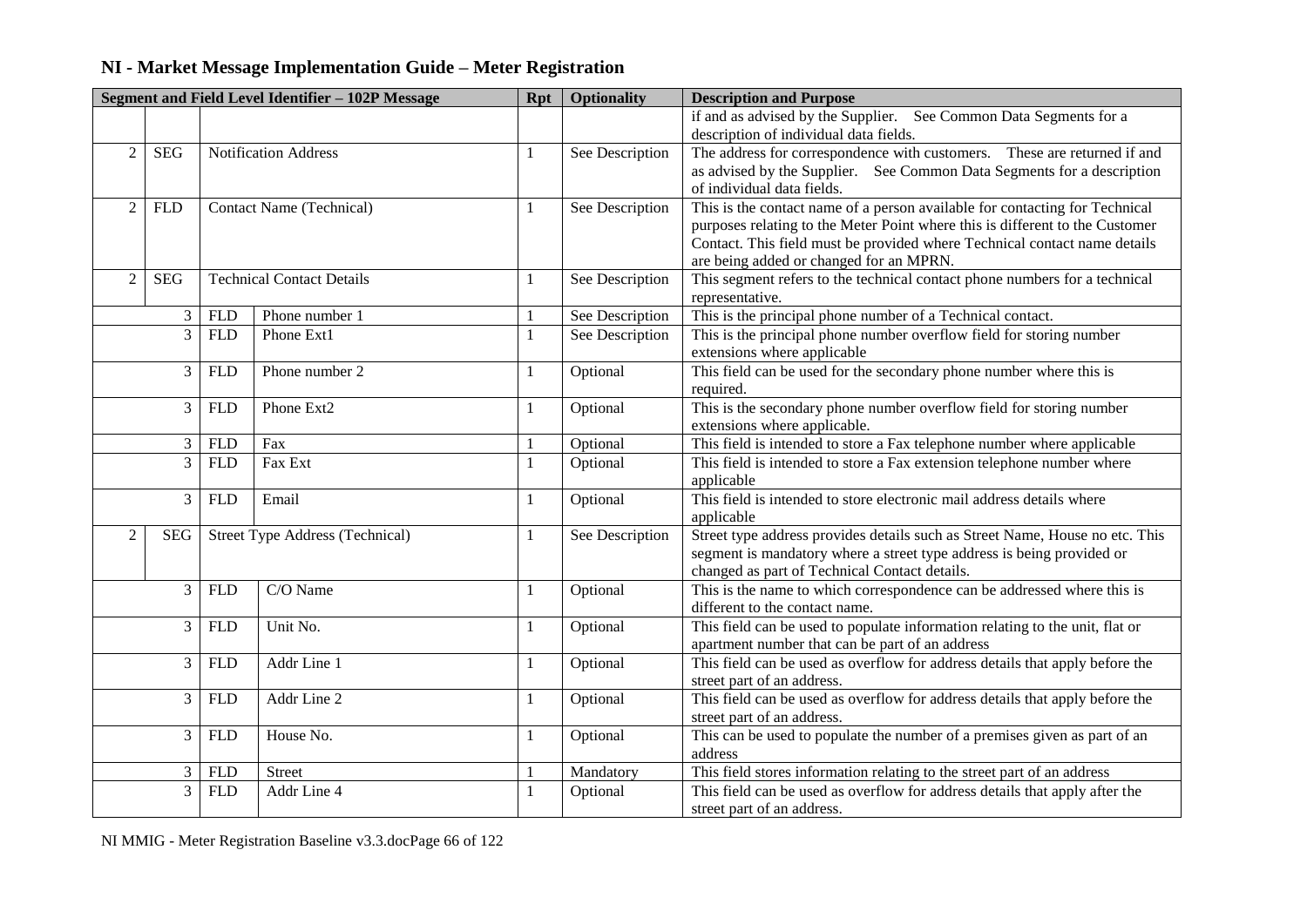|  |  | NI - Market Message Implementation Guide - Meter Registration |
|--|--|---------------------------------------------------------------|
|--|--|---------------------------------------------------------------|

|                |                |                                     | Segment and Field Level Identifier - 102P Message | Rpt          | Optionality     | <b>Description and Purpose</b>                                                  |
|----------------|----------------|-------------------------------------|---------------------------------------------------|--------------|-----------------|---------------------------------------------------------------------------------|
|                | $\mathcal{E}$  | <b>FLD</b>                          | Addr Line 5                                       |              | Optional        | This field can be used as overflow for address details that apply after the     |
|                |                |                                     |                                                   |              |                 | street part of an address.                                                      |
|                | $\mathfrak{Z}$ | <b>FLD</b>                          | Post code                                         |              | Optional        | This is the postal or Zip code given as part of address where appropriate       |
|                | 3              | ${\hbox{\rm FLD}}$                  | City                                              | $\mathbf{1}$ | Optional        | Used to populate the details of which City an address resides in where          |
|                |                |                                     |                                                   |              |                 | appropriate                                                                     |
|                | 3              | <b>FLD</b>                          | County - Ireland                                  |              | See Description | A field denoting the county in Ireland in which an address resides.             |
|                | $\overline{3}$ | ${\hbox{\rm FLD}}$                  | County / State                                    | 1            | Optional        | This denotes the county in which an address is situated. This is a free text 40 |
|                |                |                                     |                                                   |              |                 | character field for use in non - Irish Addresses.                               |
|                | 3              | <b>FLD</b>                          | Country                                           | 1            | See Description | A field that makes up part of an address denoting in which country the          |
|                |                |                                     |                                                   |              |                 | address resides.                                                                |
|                |                |                                     |                                                   |              |                 |                                                                                 |
| 2              | <b>FLD</b>     |                                     | <b>Maximum Export Capacity</b>                    | 1            | See Description | The capacity in kVA currently agreed in the connection agreement and            |
|                |                |                                     |                                                   |              |                 | permitted to be exported at a meter point, provided only where a Generation     |
|                |                |                                     |                                                   |              |                 | Unit is being registered.                                                       |
| $\overline{2}$ | <b>FLD</b>     |                                     | Read Frequency                                    | 1            | See Description | A code provided for Non-Interval Meter Points indicating the frequency with     |
|                |                |                                     |                                                   |              |                 | which meter reading is scheduled. The code may take the following values:       |
|                |                |                                     |                                                   |              |                 | $M$ – Monthly Read<br>$\bullet$                                                 |
|                |                |                                     |                                                   |              |                 | $\bullet$ Q – Quarterly Read                                                    |
| $\overline{2}$ | <b>FLD</b>     | Read Cycle Day                      |                                                   | 1            | See Description | A code provided for Non-Interval Meter Points indicating when meter             |
|                |                |                                     |                                                   |              |                 | reading is scheduled:                                                           |
|                |                |                                     |                                                   |              |                 | For monthly read Meter Points the monthly cycle is identified.<br>$\bullet$     |
|                |                |                                     |                                                   |              |                 | For quarterly read Meter Points the week and day number will be                 |
|                |                |                                     |                                                   |              |                 | identified.                                                                     |
| $\overline{2}$ | <b>FLD</b>     |                                     | <b>Last Actual Read Date</b>                      | $\mathbf{1}$ | See Description | The date on which a plausible read was last obtained for a Meter Point.         |
|                |                |                                     |                                                   |              |                 | Provided for Non-Interval Meter Points only.                                    |
| $\overline{2}$ | <b>FLD</b>     |                                     | Change of Supplier Read Arrangement               | $\mathbf{1}$ | See Description | A code that indicates the type of read to be used at a Change of Supplier for   |
|                |                |                                     |                                                   |              |                 | a Non-Interval metered customer. The value originally provided by the           |
|                |                |                                     |                                                   |              |                 | Supplier may be modified by NIE Networks. Provided for Non-Interval             |
|                |                |                                     |                                                   |              |                 | Meter Points only.                                                              |
| 2              | <b>FLD</b>     |                                     | <b>Change of Supplier Estimate Acceptable</b>     |              | Optional        | This field will be returned as populated by the Supplier on the originating     |
|                |                |                                     |                                                   |              |                 | Registration Request message.                                                   |
| 2              | <b>FLD</b>     | Meter Configuration Code (Required) |                                                   |              | See Description | The code requested by the Supplier on 010 to obtain a change to the             |
|                |                |                                     |                                                   |              |                 | functionality delivered by the metering installed at a Meter Point.             |
| 2              | <b>FLD</b>     | Read Reason                         |                                                   | 1            | See Description | A code that is provided only if a Special Read has been required to indicate    |
|                |                |                                     |                                                   |              |                 | that the Special Read is chargeable. If so, the value is set to:                |
|                |                |                                     |                                                   |              |                 | $\bullet$ 02 – denoting a chargeable Special Read                               |
| $\overline{c}$ | <b>FLD</b>     | <b>Required Date</b>                |                                                   |              | See Description | The date requested by the Supplier for the Change of Supplier.                  |
| $\overline{2}$ | <b>FLD</b>     |                                     | <b>Registration Receipt Date</b>                  | 1            | Mandatory       | The date on which NIE Networks received the originating 010 Registration        |
|                |                |                                     |                                                   |              |                 | Request message.                                                                |

NI MMIG - Meter Registration Baseline v3.3.docPage 67 of 122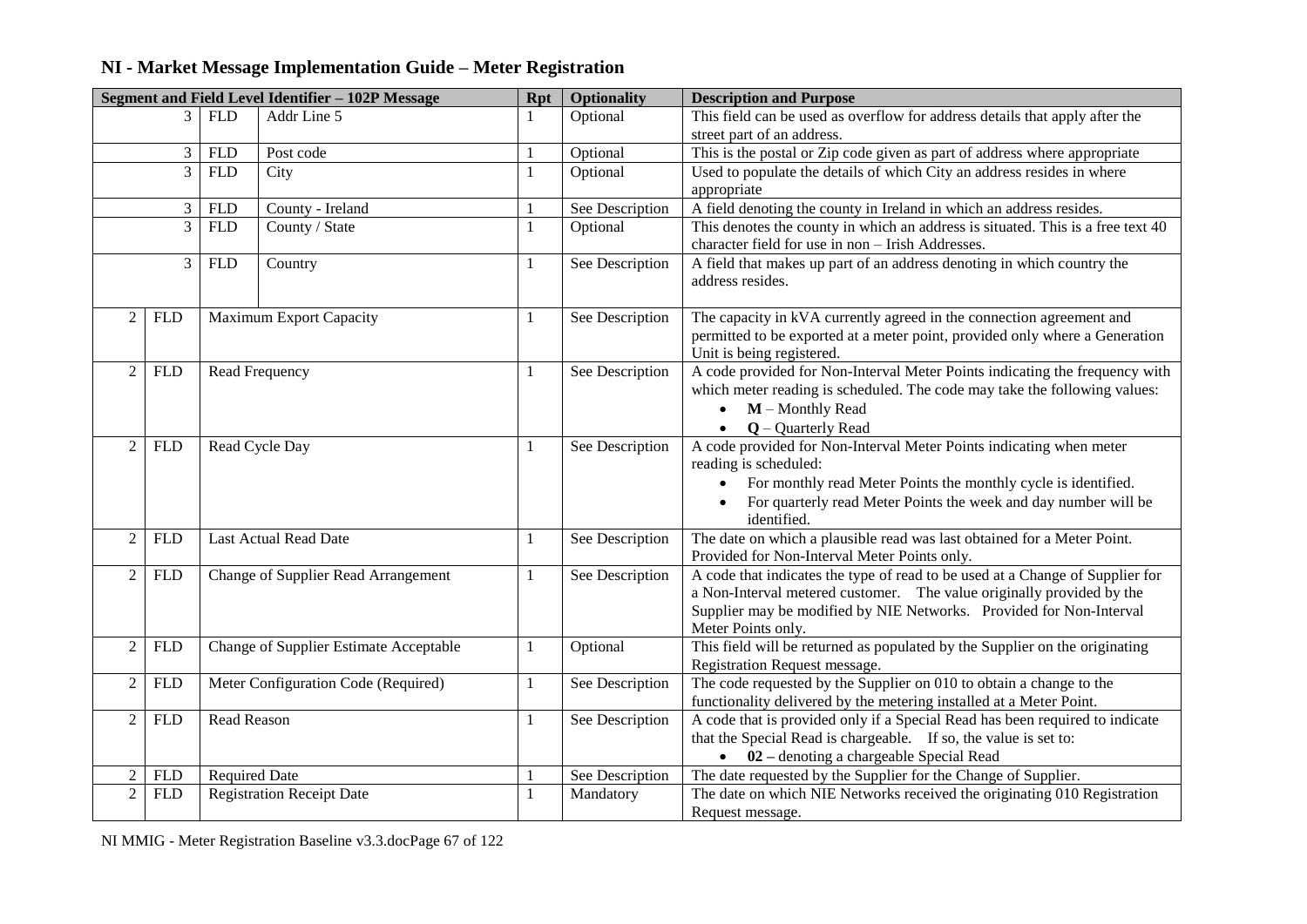|     |              | Segment and Field Level Identifier - 102P Message | Rpt        | <b>Optionality</b> | <b>Description and Purpose</b>                                            |
|-----|--------------|---------------------------------------------------|------------|--------------------|---------------------------------------------------------------------------|
| SEG |              | Provisional Acceptance Completion                 | $\cdot$ .N | See Description    | An instance of this segment is provided for each Provisional Acceptance   |
|     | Requirements |                                                   |            |                    | completion requirement notified. At least one completion requirement will |
|     |              |                                                   |            |                    | be specified.                                                             |
|     | <b>FLD</b>   | Provisional Acceptance Completion                 |            | See Description    | The code advises the reason for provisional acceptance and takes the      |
|     |              | Requirement Code                                  |            |                    | following possible values and more than one code may be present:          |
|     |              |                                                   |            |                    | <b>CAA</b> – Connection Agreement is awaited<br>$\bullet$                 |
|     |              |                                                   |            |                    | <b>ENA</b> – Energisation is Awaited                                      |
|     |              |                                                   |            |                    | <b>CCR</b> – Connection Card Required<br>$\bullet$                        |
|     |              |                                                   |            |                    |                                                                           |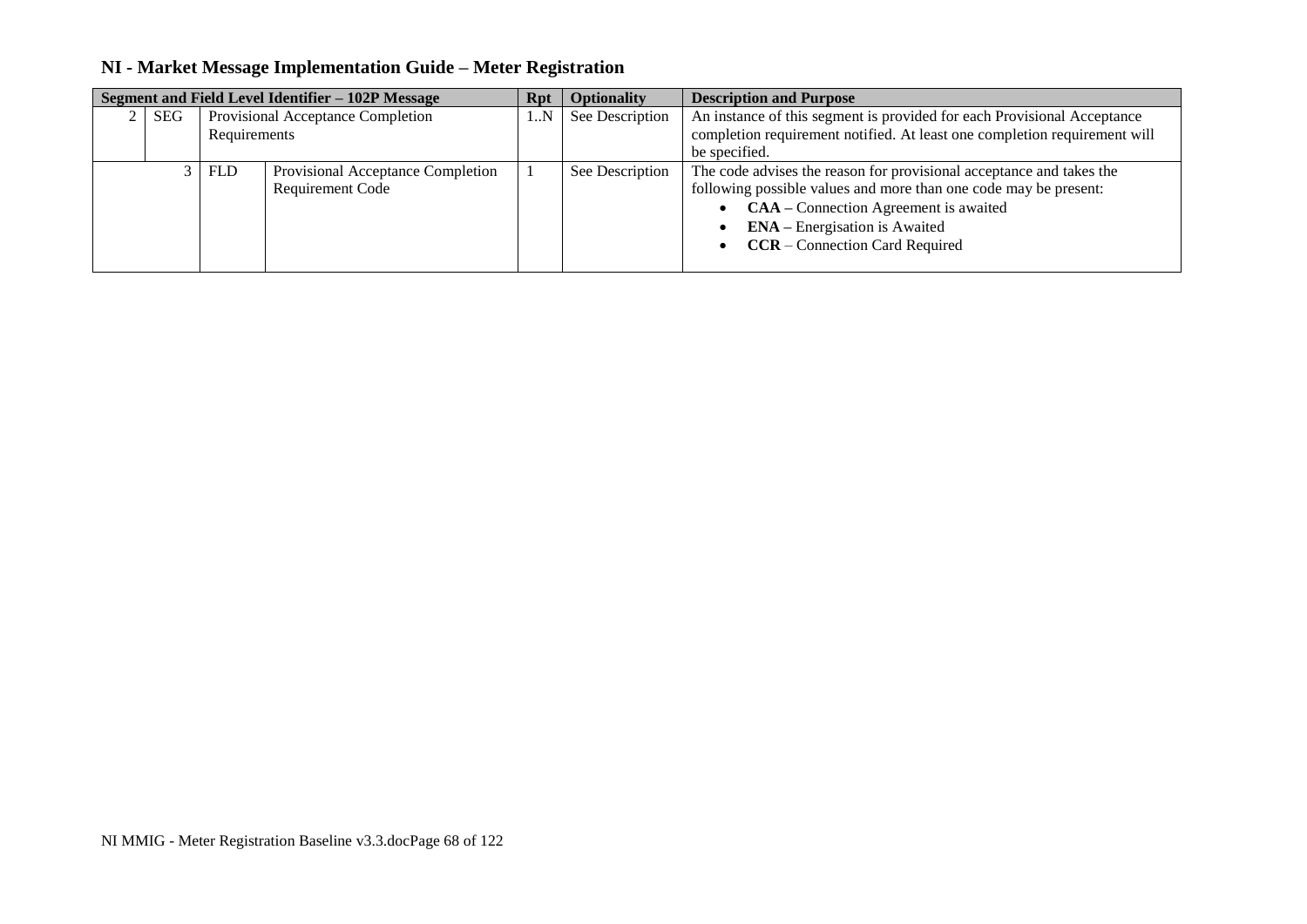#### **2.5.6 Message 102R: Change of Supplier – Registration Rejection**

#### **Purpose and Description of Message**

Message 102R is sent by NIE Networks to a New Supplier to advise that a registration request has been rejected.

Message 102R is used in the following Market Processes:

| <b>Process Number and Title</b>       | <b>Use of Message</b>                                                                                           |
|---------------------------------------|-----------------------------------------------------------------------------------------------------------------|
| MP NI 1 Change of Supplier $-$ Non-   | To reject a registration for a credit metered Non-Interval Meter Point currently registered to another Supplier |
| Interval Metered                      |                                                                                                                 |
| MP NI 2 Change of Supplier – Interval | To reject a registration for an Interval Meter Point currently registered to another Supplier                   |
| Metered                               |                                                                                                                 |
| MP NI 37 Change of Supplier - Keypad  | To reject a registration for a keypad metered Meter Point registered to another supplier                        |

#### **Data Hierarchy Diagram**

102R Message



NI MMIG - Meter Registration Baseline v3.3.docPage 69 of 122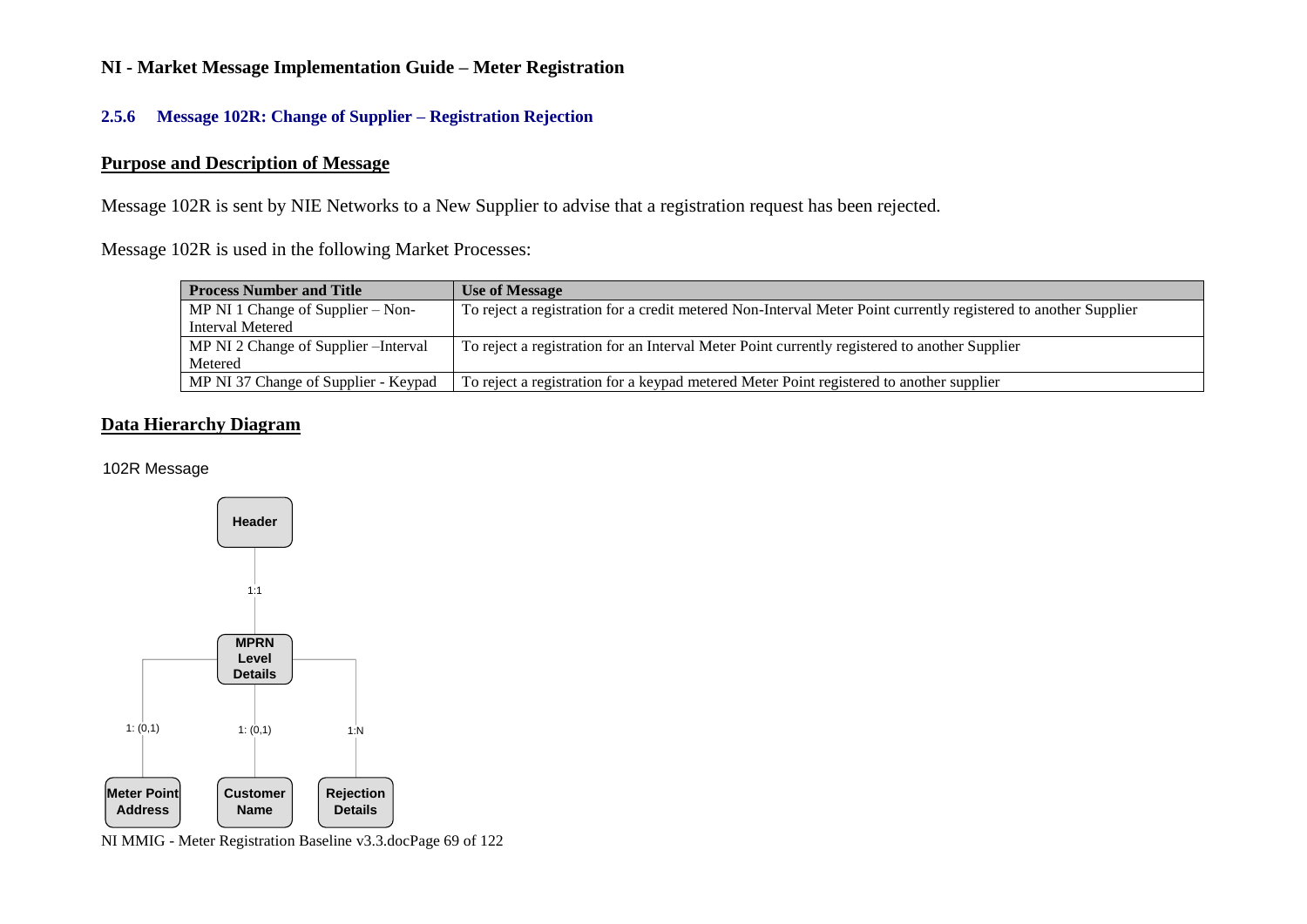## **Message Structure and Interpretation**

|                |                    | Segment and Field Level Identifier - 102R Message | <b>Rpt</b> | <b>Optionality</b> | <b>Description and Purpose</b>                                                                                                                                                                                                                                                                                                                                                                                             |
|----------------|--------------------|---------------------------------------------------|------------|--------------------|----------------------------------------------------------------------------------------------------------------------------------------------------------------------------------------------------------------------------------------------------------------------------------------------------------------------------------------------------------------------------------------------------------------------------|
|                | Message Header     |                                                   |            | Mandatory          | See Common Data Segments for detailed notes on structure and population.                                                                                                                                                                                                                                                                                                                                                   |
|                |                    | <b>MPRN</b> Level Information                     |            | Mandatory          |                                                                                                                                                                                                                                                                                                                                                                                                                            |
| $\overline{2}$ | ${\hbox{\rm FLD}}$ | <b>MPRN</b>                                       |            | Mandatory          | The unique identifying reference number for the Meter Point for which a<br>Registration Request is rejected                                                                                                                                                                                                                                                                                                                |
| $\overline{2}$ | ${\hbox{\rm FLD}}$ | Market Participant Business Reference             | 1          | Mandatory          | A reference to the Market Participant Business Reference provided on the<br>010 message sent by the Supplier. It enables the Supplier to uniquely<br>identify the original message to which this is the response.                                                                                                                                                                                                          |
| $\mathfrak{2}$ | <b>SEG</b>         | Meter Point Address                               |            | See Description    | The address at which the Meter Point is connected that is currently held by<br>NIE Networks. See Common Data Segments for a description of individual<br>data fields.                                                                                                                                                                                                                                                      |
| $\overline{2}$ | <b>FLD</b>         | Supplier Unit ID                                  | 1          | Optional           | The Supplier Unit, specified by the Supplier, to which demand will be<br>aggregated under the Single Electricity Market                                                                                                                                                                                                                                                                                                    |
| $\overline{c}$ | <b>FLD</b>         | <b>SSAC</b>                                       |            | See Description    | The SSAC as provided by the Supplier                                                                                                                                                                                                                                                                                                                                                                                       |
| $\overline{2}$ | <b>FLD</b>         | Supply Agreement Flag                             |            | See Description    | The Supply Agreement Flag as provided by the Supplier                                                                                                                                                                                                                                                                                                                                                                      |
| $\overline{2}$ | <b>SEG</b>         | <b>Customer Name</b>                              | 1          | See Description    | The Customer Name as provided by the Supplier.<br>See Common Data Segments for a description of individual data fields.                                                                                                                                                                                                                                                                                                    |
| $\overline{c}$ | <b>FLD</b>         | Change of Supplier Read Arrangement               | -1         | See Description    | The Change of Supplier Read Arrangement if and as requested by the<br>Supplier                                                                                                                                                                                                                                                                                                                                             |
| $\overline{c}$ | <b>FLD</b>         | <b>Change of Supplier Estimate Acceptable</b>     |            | See Description    | The Change of Supplier Estimate Acceptable Flag if and as provided by the<br>Supplier                                                                                                                                                                                                                                                                                                                                      |
| 2              | <b>FLD</b>         | Meter Configuration Code                          |            | See Description    | The Meter Configuration Code if and as required by the Supplier                                                                                                                                                                                                                                                                                                                                                            |
| $\overline{2}$ | <b>FLD</b>         | <b>Required Date</b>                              | -1         | See Description    | The Required Date where requested by the Supplier for the Change of<br>Supplier.                                                                                                                                                                                                                                                                                                                                           |
| $\overline{2}$ | <b>FLD</b>         | <b>Registration Receipt Date</b>                  | 1          | Mandatory          | The date on which NIE Networks received the originating 010 Registration<br>Request message.                                                                                                                                                                                                                                                                                                                               |
| 2              | <b>FLD</b>         | Effective From Date of Last Change of<br>Supplier | 1          | Optional           | The date that the last CoS came into effect if the CoS effective date was less<br>than 20 days. Mandatory where the rejection reason is CoS and the CoS was<br>completed less than 20 days before the required date of the CoS                                                                                                                                                                                             |
| $\overline{2}$ | <b>SEG</b>         | <b>Rejection Details</b>                          | 1.N        | Mandatory          | An instance of this segment is provided for each rejection reason provided.                                                                                                                                                                                                                                                                                                                                                |
|                | 3                  | ${\hbox{\rm FLD}}$<br>Reject Reason               | 1          | Mandatory          | A code to identify why data was rejected<br>AMM - The Meter Point Address on the message does not match<br>that held by NIE Networks for the MPRN<br>$CIP$ – Another registration is being processed for this MPRN<br>COS - The last registration start date was effective less than 20<br>days before receipt of this registration message<br><b>EXA</b> – Request not received within one hour of appointment<br>booking |

NI MMIG - Meter Registration Baseline v3.3.docPage 70 of 122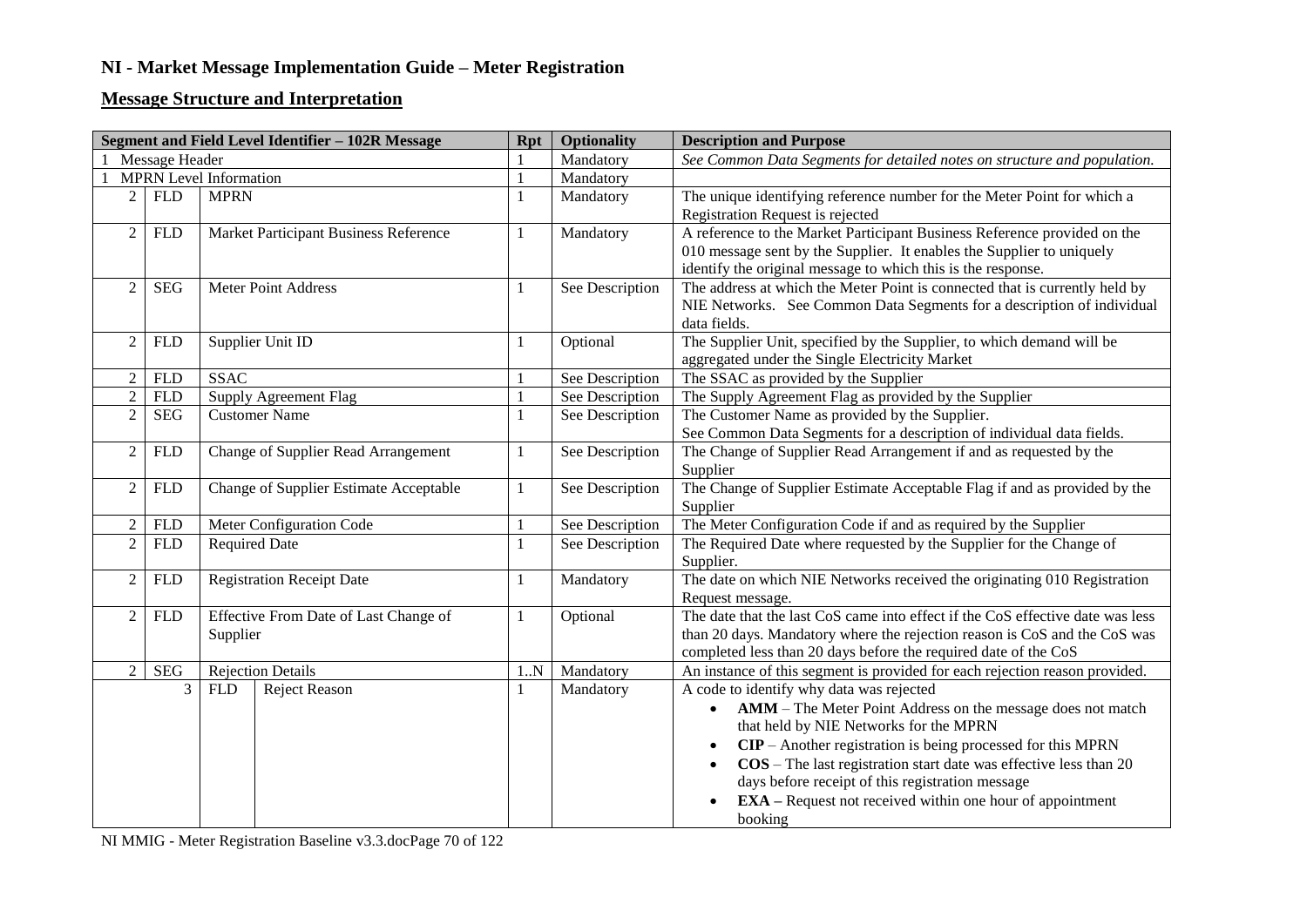| Segment and Field Level Identifier - 102R Message | <b>Rpt</b> | <b>Optionality</b> | <b>Description and Purpose</b>                                                       |
|---------------------------------------------------|------------|--------------------|--------------------------------------------------------------------------------------|
|                                                   |            |                    | IAI - Invalid Appointment ID                                                         |
|                                                   |            |                    | <b>IDT</b> – The Required Date on registration message does not satisfy<br>$\bullet$ |
|                                                   |            |                    | one or more of the following validation rules specified in MP NI 1                   |
|                                                   |            |                    | $&$ 2 for registration processing:                                                   |
|                                                   |            |                    | The Required Date is more than 15 days after the<br>(i)                              |
|                                                   |            |                    | <b>Registration Receipt Date</b>                                                     |
|                                                   |            |                    | A Scheduled Read was requested but is not due within 15<br>(ii)                      |
|                                                   |            |                    | days after the Registration Receipt Date                                             |
|                                                   |            |                    | The Required Date is less than three days after the<br>(iii)                         |
|                                                   |            |                    | Registration Receipt Date for an existing Interval meter                             |
|                                                   |            |                    | The Required Date is more than 12 days prior to the<br>(iv)                          |
|                                                   |            |                    | Registration Receipt Date and a CoS Reading was                                      |
|                                                   |            |                    | provided for a Residential Credit Metered Site                                       |
|                                                   |            |                    | The Required Date is more than two days prior to the<br>(v)                          |
|                                                   |            |                    | Registration Receipt Date and a CoS Reading was                                      |
|                                                   |            |                    | provided for a Commercial Metered Site                                               |
|                                                   |            |                    | The Required Date is retrospective and case (iv) does not<br>(vi)                    |
|                                                   |            |                    | apply                                                                                |
|                                                   |            |                    | Insufficient notice was provided<br>(vii)                                            |
|                                                   |            |                    | The required date is not provided and a read has been<br>(viii)                      |
|                                                   |            |                    | provided                                                                             |
|                                                   |            |                    | The required date is not provided, fieldwork is required<br>(ix)                     |
|                                                   |            |                    | and the appointment date is greater than D+15                                        |
|                                                   |            |                    | $IMF -$<br>$\bullet$                                                                 |
|                                                   |            |                    | (i)<br>The CoS Read Arrangement is 'MC' and the requested                            |
|                                                   |            |                    | Meter Configuration Code is not valid for the Supplier or                            |
|                                                   |            |                    | Meter Point characteristics or was not provided; or                                  |
|                                                   |            |                    | Meter Works Type failed validation<br>(ii)                                           |
|                                                   |            |                    | <b>IMP</b> -The MPRN does not exist                                                  |
|                                                   |            |                    | IMS - The MPRN status is not, Energised or De-energised.<br>$\bullet$                |
|                                                   |            |                    | IMW - Invalid Meter Works Type Code                                                  |
|                                                   |            |                    | IRA - The CoS Read Arrangement on registration message does                          |
|                                                   |            |                    | not satisfy one or more of the following validation rules specified                  |
|                                                   |            |                    | in MP NI $1\& 2$ for registration processing:                                        |
|                                                   |            |                    | The CoS Read Arrangement specified on registration does<br>(i)                       |
|                                                   |            |                    | not exist; or                                                                        |
|                                                   |            |                    | A CoS Read Arrangement should be specified on<br>(ii)                                |
|                                                   |            |                    | registration but was not specified                                                   |
|                                                   |            |                    | $ITF$ – The requested Tariff Configuration Code is not valid for the                 |
|                                                   |            |                    | Supplier or meter configuration                                                      |

NI MMIG - Meter Registration Baseline v3.3.docPage 71 of 122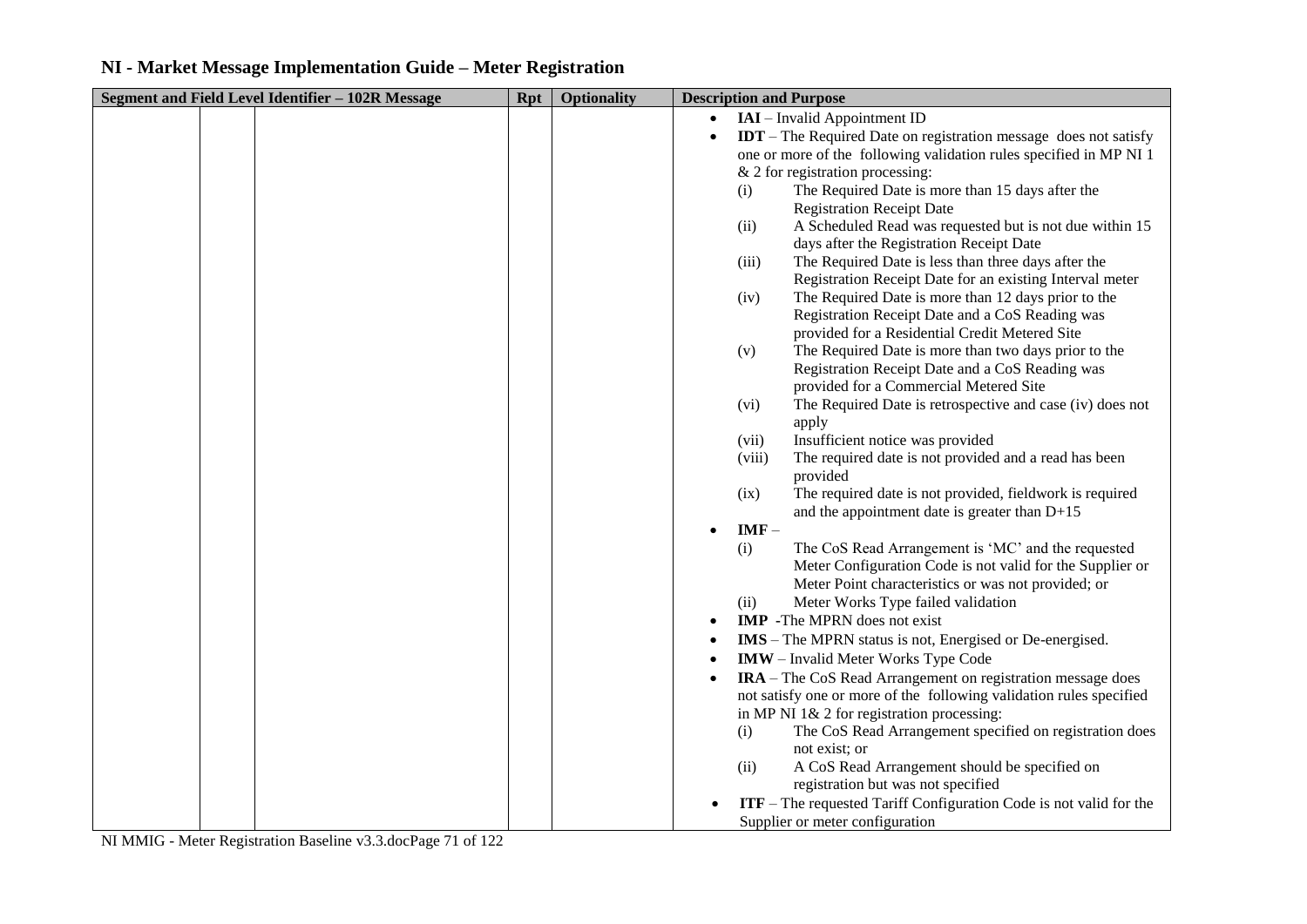| Segment and Field Level Identifier – 102R Message | <b>Rpt</b> | <b>Optionality</b> | <b>Description and Purpose</b>                                                               |
|---------------------------------------------------|------------|--------------------|----------------------------------------------------------------------------------------------|
|                                                   |            |                    | $NID - No$ Appointment ID                                                                    |
|                                                   |            |                    | NSA – The Supplier has not warranted that a Supply Agreement<br>exists                       |
|                                                   |            |                    | $SAR$ – The Supplier submitting the registration is already registered<br>to this MPRN       |
|                                                   |            |                    | $SNK$ – The Supplier ID is not known                                                         |
|                                                   |            |                    | SUS - Supplier Unit invalid for Supplier and/or SSAC is invalid                              |
|                                                   |            |                    | for the Supplier Unit                                                                        |
|                                                   |            |                    | $\mathbf{IID}$ – Invalid/Incomplete data                                                     |
|                                                   |            |                    | $ICW$ – The Receipt Date is inside the 10 working day cooling off                            |
|                                                   |            |                    | period                                                                                       |
|                                                   |            |                    | $\textbf{OAW} - \text{The } 010$ is outside the 43 calendar day customer agreement<br>window |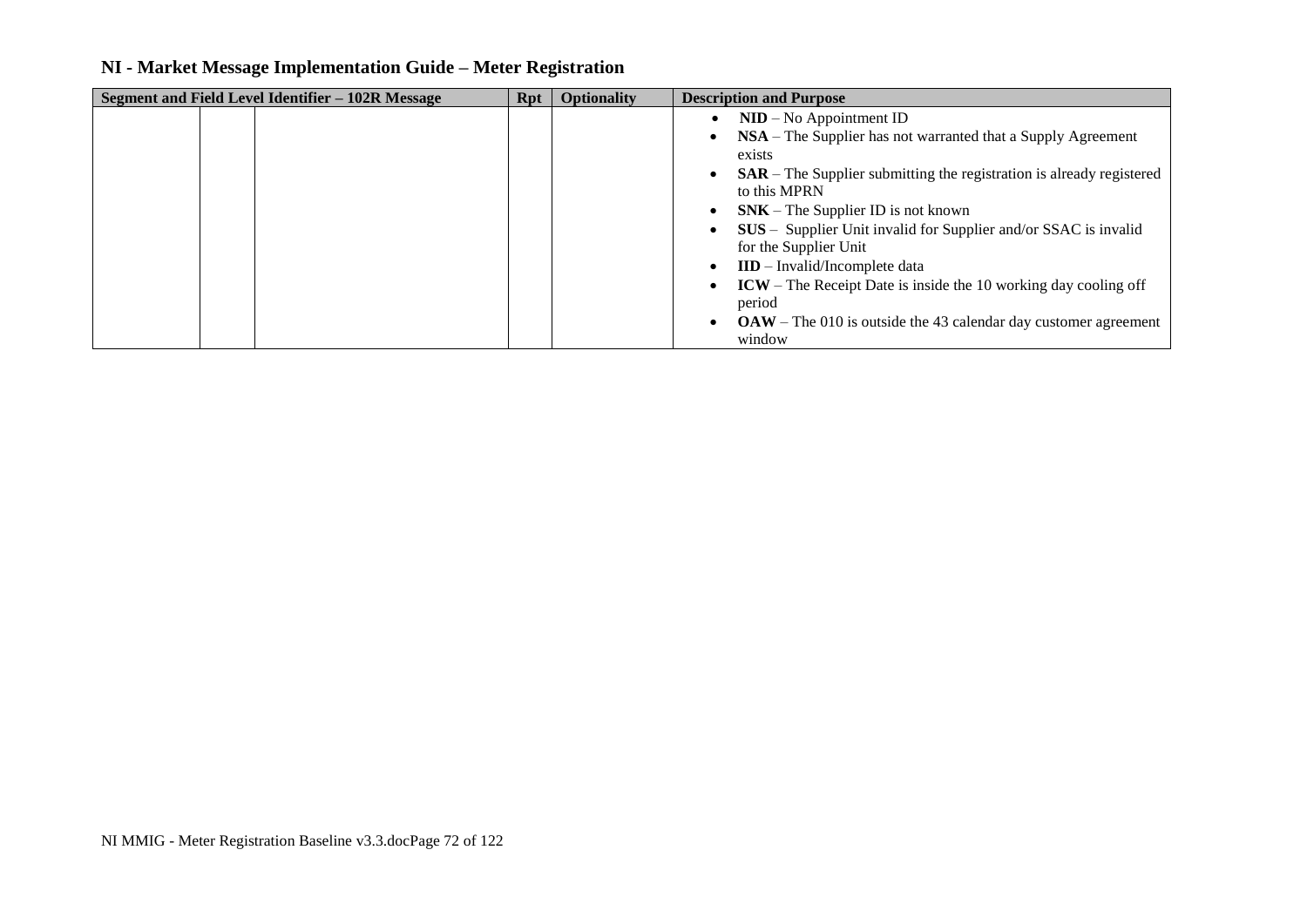### **2.5.7 Message 105: Change of Supplier Confirmation (New Supplier)**

#### **Purpose and Description of Message**

Message 105 is sent by NIE Networks to a New Supplier to advise that a Change of Supplier has been completed. Typically this will occur when:

- The registration has been accepted
- Two days have elapsed from the notification to the Old Supplier
- Any conditions giving rise to a provisional acceptance have been cleared
- For Keypad metered Meter Points, the retained credit process is completed and the Keypad Transaction System has reported completion.
- For Non-Interval metered Meter Points, valid Change of Supplier readings have been obtained.

Message 105 is used in the following Market Processes:

| <b>Process Number and Title</b>       | <b>Use of Message</b>                                                                                         |
|---------------------------------------|---------------------------------------------------------------------------------------------------------------|
| MP NI 1 Change of Supplier $-$ Non-   | To confirm registration of a credit metered Non-Interval Meter Point currently registered to another Supplier |
| Interval Metered                      |                                                                                                               |
| MP NI 2 Change of Supplier – Interval | To confirm registration of an Interval Meter Point currently registered to another Supplier                   |
| Metered                               |                                                                                                               |
| MP NI 4 Supplier of Last Resort       | To confirm registration of a Meter point as part of an Supplier of Last Resort event                          |
| MP NI 37 Change of Supplier - Keypad  | To confirm registration of a keypad metered Meter Point registered to another supplier                        |

Message 105 provides a complete refresh of data, including data previously sent using message 102.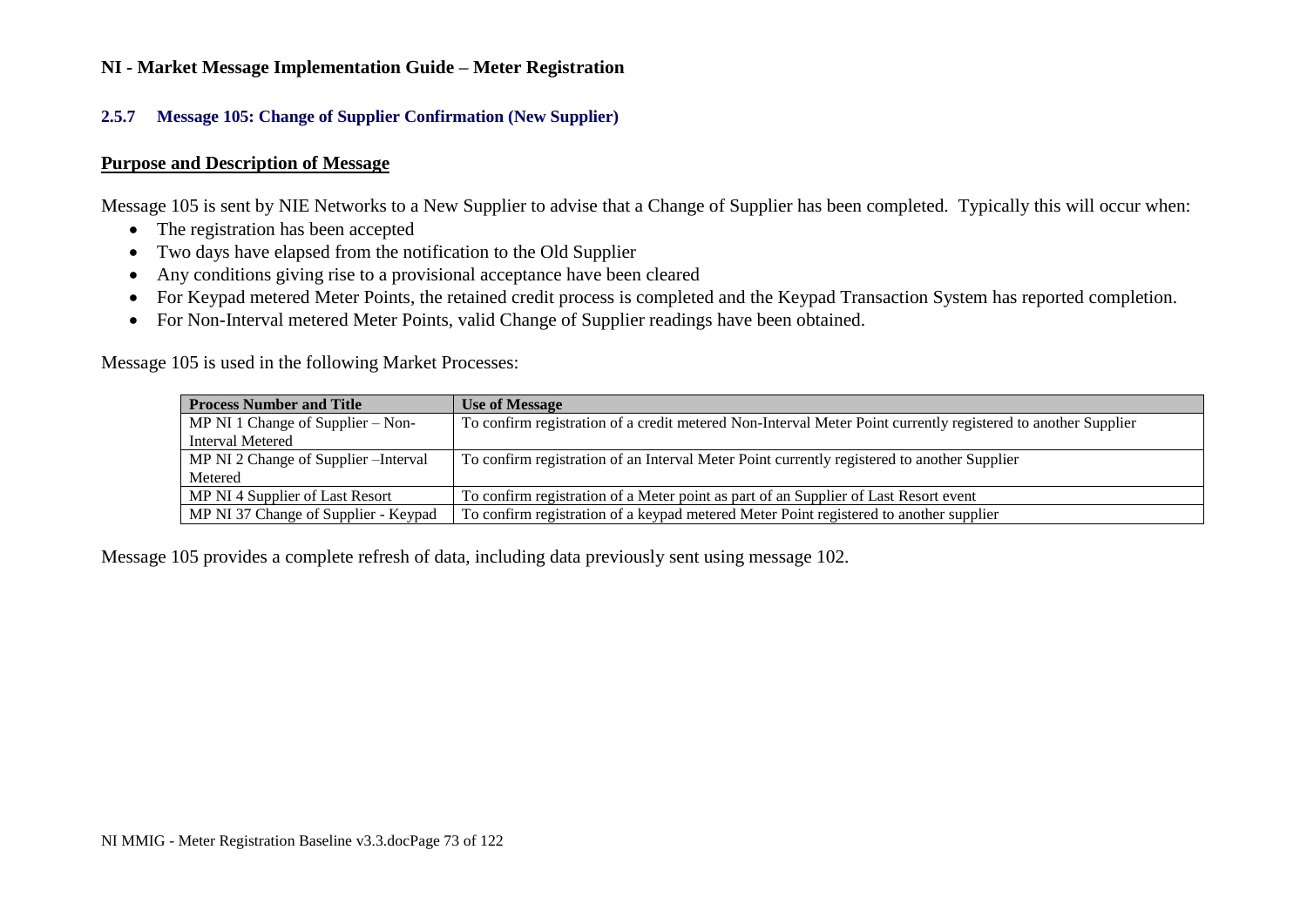## **Data Hierarchy Diagram**

105 Message



## **Message Structure and Interpretation**

| Segment and Field Level Identifier - 105 Message |                |                                       |  | <b>Optionality</b> | <b>Description and Purpose</b>                                                                                                                                                                                                                                                                                                     |
|--------------------------------------------------|----------------|---------------------------------------|--|--------------------|------------------------------------------------------------------------------------------------------------------------------------------------------------------------------------------------------------------------------------------------------------------------------------------------------------------------------------|
|                                                  | Message Header |                                       |  | Mandatory          | See Common Data Segments for detailed notes on structure and population.                                                                                                                                                                                                                                                           |
|                                                  |                | <b>MPRN</b> Level Information         |  | Mandatory          |                                                                                                                                                                                                                                                                                                                                    |
|                                                  | <b>FLD</b>     | <b>MPRN</b>                           |  | Mandatory          | The unique identifying reference number for the Meter Point for which the                                                                                                                                                                                                                                                          |
|                                                  |                |                                       |  |                    | registration is confirmed as completed.                                                                                                                                                                                                                                                                                            |
|                                                  | <b>FLD</b>     | Market Participant Business Reference |  | See Description    | A reference to the Market Participant Business Reference provided in the<br>Message Header of the 010 message sent by the Supplier to NIE Networks.<br>It enables the Supplier to uniquely identify the original message to which<br>this is the response.<br>Will not be populated when registering to a Supplier of Last Resort. |
|                                                  | SEG            | Meter Point Address                   |  | Mandatory          | The address at which the Meter Point is connected that is currently held by<br>NIE Networks. See Common Data Segments for a description of individual<br>data fields.                                                                                                                                                              |

NI MMIG - Meter Registration Baseline v3.3.docPage 74 of 122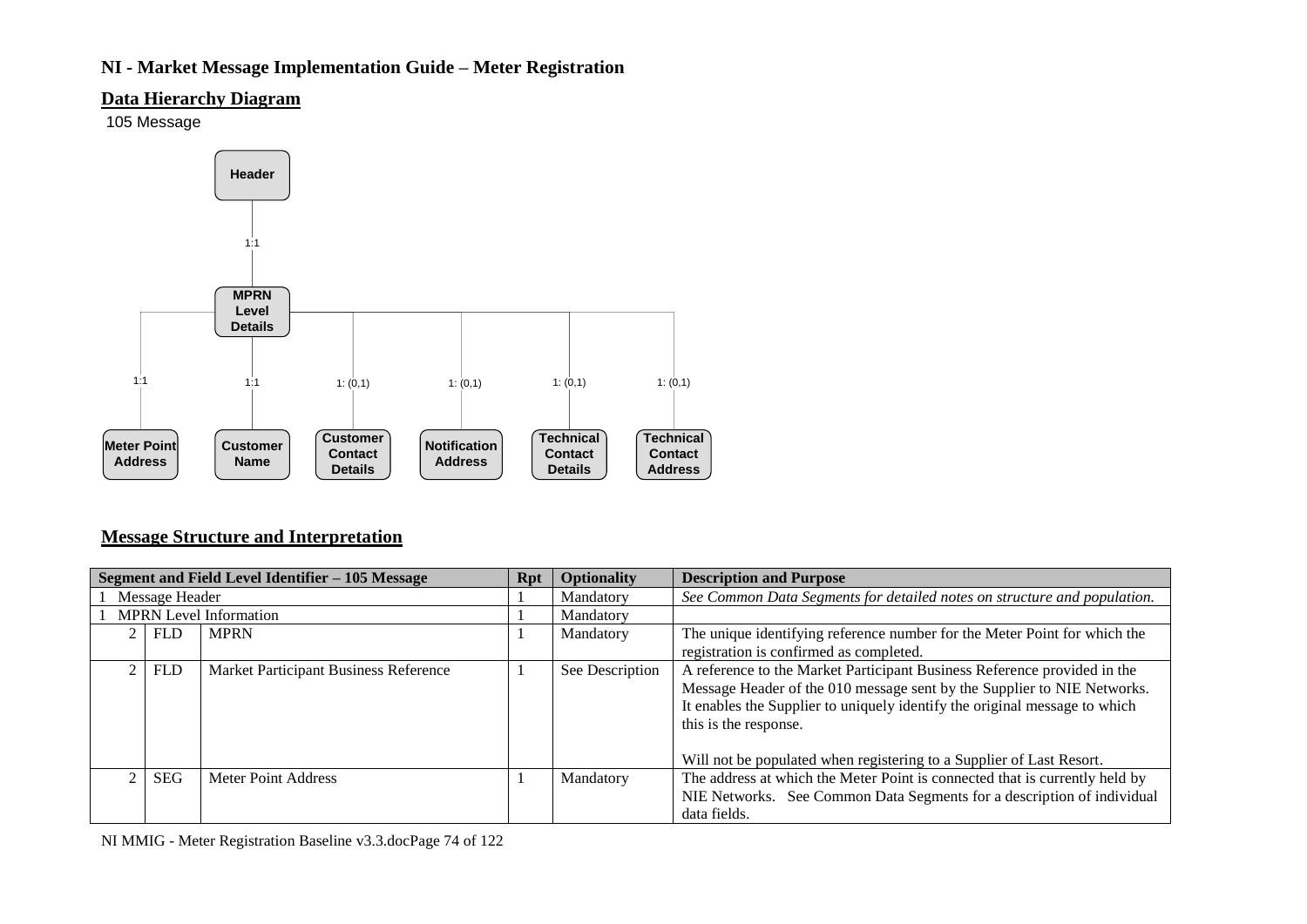|                |            | Segment and Field Level Identifier - 105 Message | Rpt | <b>Optionality</b> | <b>Description and Purpose</b>                                                |
|----------------|------------|--------------------------------------------------|-----|--------------------|-------------------------------------------------------------------------------|
| $\overline{2}$ | <b>FLD</b> | <b>Meter Point Status</b>                        |     | Mandatory          | The connection status of the Meter Point. This will be:                       |
|                |            |                                                  |     |                    | $\bullet$ E – Meter Point is Energised                                        |
| $\overline{2}$ | <b>FLD</b> | Supplier ID                                      | 1   | Mandatory          | The Supplier to whom the Meter Point will be registered.                      |
| $\overline{2}$ | <b>FLD</b> | Supplier Unit ID                                 | 1   | Mandatory          | The Supplier Unit, specified by the Supplier, to which demand will be         |
|                |            |                                                  |     |                    | aggregated under the Single Electricity Market                                |
| $\overline{2}$ | <b>FLD</b> | <b>SSAC</b>                                      |     | Mandatory          | The arrangement, requested by the Supplier                                    |
| $\overline{2}$ | <b>FLD</b> | <b>Settlement Class</b>                          | 1   | Mandatory          | A code that specifies how data is to be processed and aggregated for          |
|                |            |                                                  |     |                    | Settlement. This will take one of the following values:                       |
|                |            |                                                  |     |                    | $\bullet$ $N -$ Synthetic profile to be used in settlement                    |
|                |            |                                                  |     |                    | $P$ – Interval data (collected from Interval Meter) to be used in             |
|                |            |                                                  |     |                    | settlement                                                                    |
|                |            |                                                  |     |                    | $\bullet$ $X - No$ settlement, will not be used under global aggregation      |
| $\overline{2}$ | <b>FLD</b> | <b>Connection System</b>                         | 1   | Mandatory          | A code that indicates the network to which the Meter Point is connected.      |
|                |            |                                                  |     |                    | This will take the following value:                                           |
|                |            |                                                  |     |                    | • NIE TD – NIE Networks Transmission and Distribution System                  |
| $\overline{2}$ | <b>FLD</b> | DUoS Group                                       | 1   | Mandatory          | This field will contain a code which denotes the DUoS Tariff applied by       |
|                |            |                                                  |     |                    | NIE Networks to the Meter Point following the Change of Supplier.             |
| $\overline{2}$ | <b>FLD</b> | Maximum Import Capacity                          | 1   | See Description    | The capacity in kVA agreed with the customer and permitted to be imported     |
|                |            |                                                  |     |                    | at a meter point, where an MIC applies                                        |
| $\overline{2}$ | <b>FLD</b> | Meter Configuration Code                         | 1   | See Description    | A code that indicates the functionality delivered by the combination of       |
|                |            |                                                  |     |                    | registers that is installed at a metered Meter Point following the Change of  |
|                |            |                                                  |     |                    | Supplier.                                                                     |
| $\overline{2}$ | <b>FLD</b> | <b>Load Factor</b>                               |     | See Description    | Not used in NI                                                                |
| $\overline{2}$ | <b>FLD</b> | DLF (Distribution Loss Factor) Code              | -1  | Mandatory          | A code used to indicate the connection voltage on which loss factors are      |
|                |            |                                                  |     |                    | based. It will take one of the following values:                              |
|                |            |                                                  |     |                    | $NIMV - Supply$ taken at less than 1000 volts<br>$\bullet$                    |
|                |            |                                                  |     |                    | NIHV - Supply taken at 6600/11000 volts                                       |
|                |            |                                                  |     |                    | NIEHV - Supply taken at 33000 volts<br>$\bullet$                              |
| $\overline{2}$ | <b>FLD</b> | <b>Transformer Loss Factor</b>                   |     | See Description    | Not used in NI                                                                |
| $\overline{2}$ | <b>SEG</b> | <b>Customer Name</b>                             | 1   | Mandatory          | The customer name advised by the Supplier.                                    |
|                |            |                                                  |     |                    |                                                                               |
|                |            |                                                  |     |                    | See Common Data Segments for a description of individual data fields.         |
| $\overline{2}$ | <b>SEG</b> | <b>Customer Contact Details</b>                  | 1   | See Description    | The set of details enabling the customer to be contacted. This is provided if |
|                |            |                                                  |     |                    | and as provided by the Supplier. See Common Data Segments for a               |
|                |            |                                                  |     |                    | description of individual data fields.                                        |
| $\overline{2}$ | <b>SEG</b> | <b>Notification Address</b>                      | 1   | See Description    | The address for correspondence with customers, provided if and as provided    |
|                |            |                                                  |     |                    | by the Supplier. See Common Data Segments for a description of                |
|                |            |                                                  |     |                    | individual data fields.                                                       |
| $\overline{2}$ | <b>FLD</b> | <b>Contact Name (Technical)</b>                  |     | See Description    | This is the contact name of a person available for contacting for Technical   |

NI MMIG - Meter Registration Baseline v3.3.docPage 75 of 122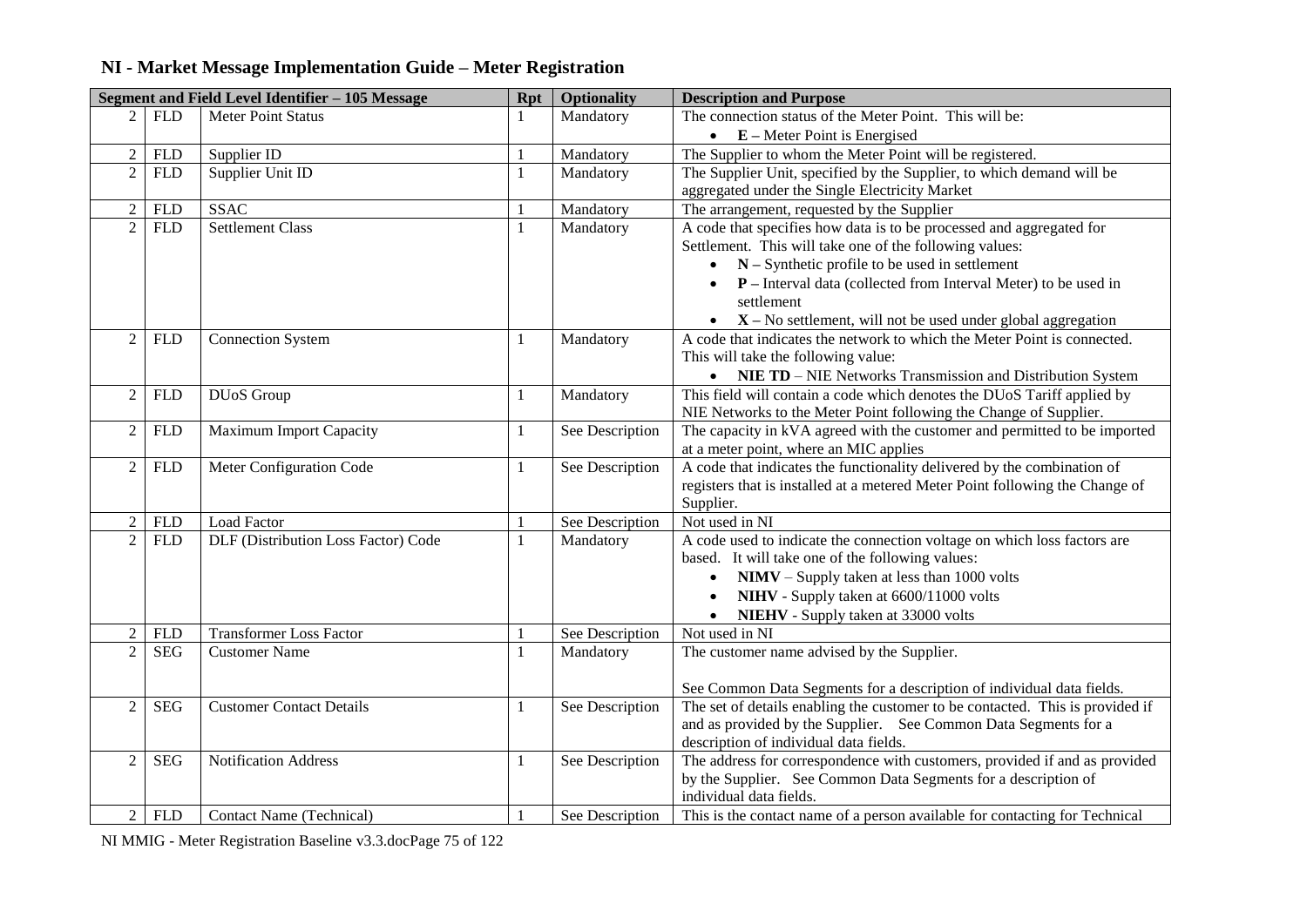| Segment and Field Level Identifier - 105 Message |                |                    | Rpt                              | <b>Optionality</b> | <b>Description and Purpose</b> |                                                                              |
|--------------------------------------------------|----------------|--------------------|----------------------------------|--------------------|--------------------------------|------------------------------------------------------------------------------|
|                                                  |                |                    |                                  |                    |                                | purposes relating to the Meter Point where this is different to the Customer |
|                                                  |                |                    |                                  |                    |                                | Contact. This field must be provided where Technical contact name details    |
|                                                  |                |                    |                                  |                    |                                | are being added or changed for an MPRN.                                      |
| 2                                                | <b>SEG</b>     |                    | <b>Technical Contact Details</b> | 1                  | See Description                | This segment refers to the technical contact phone numbers for a technical   |
|                                                  |                |                    |                                  |                    |                                | representative.                                                              |
|                                                  | 3              | <b>FLD</b>         | Phone number 1                   |                    | See Description                | This is the principal phone number of a Technical contact                    |
|                                                  | 3              | <b>FLD</b>         | Phone Ext1                       | 1                  | See Description                | This is the principal phone number overflow field for storing number         |
|                                                  |                |                    |                                  |                    |                                | extensions where applicable                                                  |
|                                                  | 3              | <b>FLD</b>         | Phone number 2                   | 1                  | Optional                       | This field can be used for the secondary phone number where this is          |
|                                                  |                |                    |                                  |                    |                                | required.                                                                    |
|                                                  | 3              | <b>FLD</b>         | Phone Ext2                       | 1                  | Optional                       | This is the secondary phone number overflow field for storing number         |
|                                                  |                |                    |                                  |                    |                                | extensions where applicable.                                                 |
|                                                  | 3              | <b>FLD</b>         | Fax                              |                    | Optional                       | This field is intended to store a Fax telephone number where applicable      |
|                                                  | 3              | ${\hbox{\rm FLD}}$ | Fax Ext                          | 1                  | Optional                       | This field is intended to store a Fax extension telephone number where       |
|                                                  |                |                    |                                  |                    |                                | applicable                                                                   |
|                                                  | 3              | <b>FLD</b>         | Email                            | $\mathbf{1}$       | Optional                       | This field is intended to store electronic mail address details where        |
|                                                  |                |                    |                                  |                    |                                | applicable                                                                   |
| 2                                                | <b>SEG</b>     |                    | Street Type Address (Technical)  | 1                  | See Description                | Street type address provides details such as Street Name, House no etc. This |
|                                                  |                |                    |                                  |                    |                                | segment is mandatory where a street type address is being provided or        |
|                                                  |                |                    |                                  |                    |                                | changed as part of Technical Contact details.                                |
|                                                  | 3              | <b>FLD</b>         | C/O Name                         | $\mathbf{1}$       | Optional                       | This is the name to which correspondence can be addressed where this is      |
|                                                  |                |                    |                                  |                    |                                | different to the contact name.                                               |
|                                                  | 3              | <b>FLD</b>         | Unit No.                         | 1                  | Optional                       | This field can be used to populate information relating to the unit, flat or |
|                                                  |                |                    |                                  |                    |                                | apartment number that can be part of an address                              |
|                                                  | 3              | <b>FLD</b>         | Addr Line 1                      | 1                  | Optional                       | This field can be used as overflow for address details that apply before the |
|                                                  |                |                    |                                  |                    |                                | street part of an address.                                                   |
|                                                  | 3              | <b>FLD</b>         | Addr Line 2                      | 1                  | Optional                       | This field can be used as overflow for address details that apply before the |
|                                                  |                |                    |                                  |                    |                                | street part of an address.                                                   |
|                                                  | 3              | <b>FLD</b>         | House No.                        | 1                  | Optional                       | This can be used to populate the number of a premises given as part of an    |
|                                                  |                |                    |                                  |                    |                                | address                                                                      |
|                                                  | $\mathfrak{Z}$ | <b>FLD</b>         | <b>Street</b>                    | 1                  | Mandatory                      | This field stores information relating to the street part of an address.     |
|                                                  | 3              | <b>FLD</b>         | Addr Line 4                      | 1                  | Optional                       | This field can be used as overflow for address details that apply after the  |
|                                                  |                |                    |                                  |                    |                                | street part of an address.                                                   |
|                                                  | 3              | <b>FLD</b>         | Addr Line 5                      | $\mathbf{1}$       | Optional                       | This field can be used as overflow for address details that apply after the  |
|                                                  |                |                    |                                  |                    |                                | street part of an address.                                                   |
|                                                  | 3              | <b>FLD</b>         | Post code                        |                    | Optional                       | This is the postal or Zip code given as part of address where appropriate    |
|                                                  | 3              | <b>FLD</b>         | City                             | $\mathbf{1}$       | Optional                       | Used to populate the details of which City an address resides in where       |
|                                                  |                |                    |                                  |                    |                                | appropriate                                                                  |
|                                                  | 3 <sup>1</sup> | <b>FLD</b>         | County - Ireland                 |                    | See Description                | A field denoting the county in Ireland in which an address resides.          |

NI MMIG - Meter Registration Baseline v3.3.docPage 76 of 122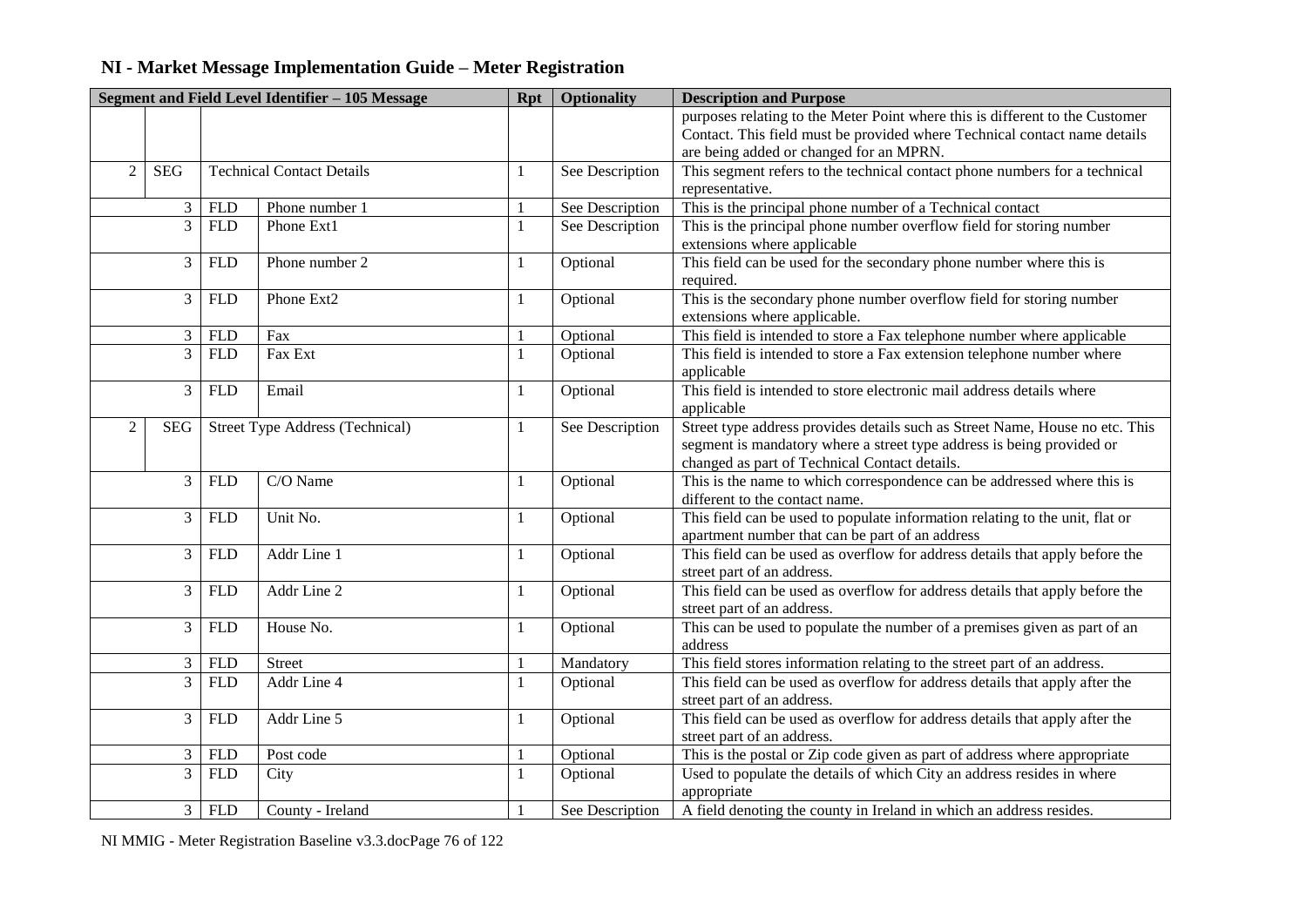| Segment and Field Level Identifier - 105 Message<br><b>Rpt</b> |                |            |                                               |     | <b>Optionality</b> | <b>Description and Purpose</b>                                                               |
|----------------------------------------------------------------|----------------|------------|-----------------------------------------------|-----|--------------------|----------------------------------------------------------------------------------------------|
|                                                                | $\mathcal{E}$  | <b>FLD</b> | County / State                                |     | Optional           | This denotes the county in which an address is situated. This is a free text 40              |
|                                                                |                |            |                                               |     |                    | character field for use in non - Irish Addresses.                                            |
|                                                                | 3 <sup>1</sup> | <b>FLD</b> | Country                                       | 1   | See Description    | A field that makes up part of an address denoting in which country the                       |
|                                                                |                |            |                                               |     |                    | address resides.                                                                             |
| 2                                                              | <b>FLD</b>     |            | Medical Equipment Special Needs               | 1   | See Description    | A code indicating the type of medical equipment special needs that a                         |
|                                                                |                |            |                                               |     |                    | customer has, returned if and as advised by the Supplier.                                    |
| $\mathbf{2}$                                                   | <b>SEG</b>     |            | <b>Customer Service Special Needs Details</b> | 0:N | See Description    | This segment refers to the customer service special needs that a customer                    |
|                                                                |                |            |                                               |     |                    | may have.                                                                                    |
|                                                                | 3              | <b>FLD</b> | <b>Customer Service Special Needs</b>         | 1   | Mandatory          | A code indicating the type of special requirement that a customer has,                       |
|                                                                |                |            |                                               |     |                    | returned if and as advised by the Supplier                                                   |
| $\overline{2}$                                                 | <b>FLD</b>     |            | <b>Maximum Export Capacity</b>                |     | See Description    | The capacity in kVA agreed in the connection agreement and permitted to be                   |
|                                                                |                |            |                                               |     |                    | exported at a meter point, provided only where a Generation Unit is being                    |
| $\overline{2}$                                                 |                |            |                                               |     |                    | registered.                                                                                  |
|                                                                | <b>FLD</b>     |            | Read Frequency                                |     | See Description    | A code provided for Non-Interval Meter Points indicating the frequency with                  |
|                                                                |                |            |                                               |     |                    | which meter reading is scheduled. The code may take the following values:                    |
|                                                                |                |            |                                               |     |                    | $M$ – Monthly Read                                                                           |
| $\overline{2}$                                                 | <b>FLD</b>     | Read Cycle |                                               |     | See Description    | $Q$ – Quarterly Read                                                                         |
|                                                                |                |            |                                               |     |                    | A code provided for Non-Interval Meter Points indicating when meter<br>reading is scheduled: |
|                                                                |                |            |                                               |     |                    | For monthly read Meter Points the monthly cycle is identified.                               |
|                                                                |                |            |                                               |     |                    |                                                                                              |
|                                                                |                |            |                                               |     |                    | For quarterly read Meter Points the week and day number will be<br>identified.               |
| $\overline{2}$                                                 | <b>FLD</b>     |            | <b>Effective From Date</b>                    | 1   | Mandatory          | The date from which the New Supplier registration to the Meter Point is                      |
|                                                                |                |            |                                               |     |                    | effective. The registration is effective from the start of this day.                         |
| $\mathfrak{2}$                                                 | <b>FLD</b>     |            | Maximum Import Capacity Start Date            |     | See Description    | The start date from which a MIC applies, where a MIC applies                                 |
| $\overline{2}$                                                 | <b>FLD</b>     |            | <b>Current Chargeable Service Capacity</b>    |     | See Description    | Where a MIC applies, the Chargeable Service Capacity that currently applies                  |
|                                                                |                |            |                                               |     |                    | to the Meter Point                                                                           |
| $\overline{2}$                                                 | <b>FLD</b>     |            | Supplier MPID Old                             | 1   | Optional           | A code identifying the Old Supplier to support debt management process in                    |
|                                                                |                |            |                                               |     |                    | NI.                                                                                          |
| $\mathbf{2}$                                                   | <b>FLD</b>     |            | <b>Keypad Premises Number</b>                 |     | See Description    | The new keypad Premises Number provided for keypad metered Non-                              |
|                                                                |                |            |                                               |     |                    | <b>Interval Meter Points</b>                                                                 |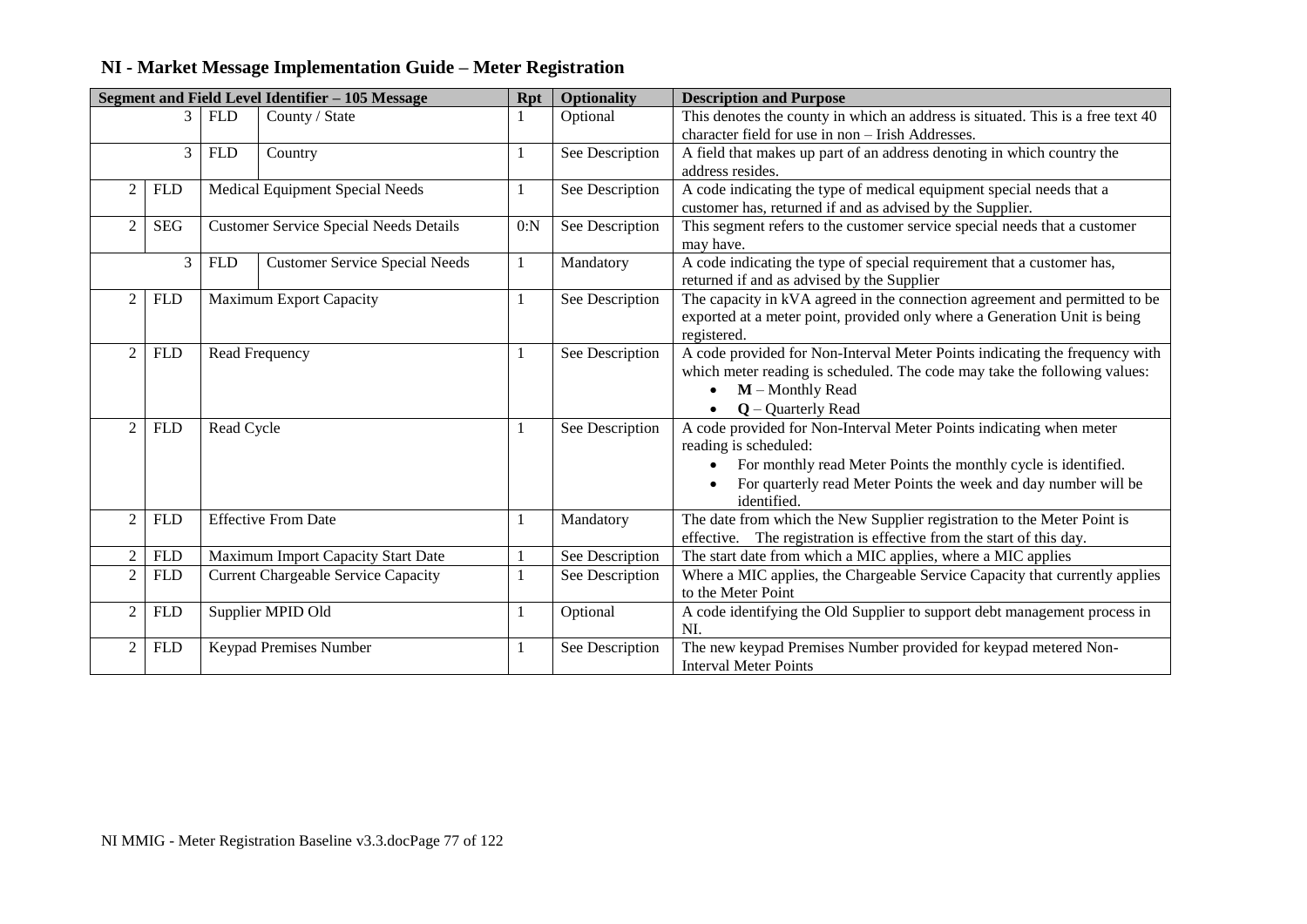#### **2.5.8 Message 105L Change of Supplier Confirmation (Old Supplier)**

## **Purpose and Description of Message**

Message 105L is sent by NIE Networks to an Old Supplier to confirm the termination of a Meter Point registration as a result of a Change of Supplier.

Message 105L is used in the following Market Processes:

| <b>Process Number and Title</b>       | <b>Use of Message</b>                                                          |
|---------------------------------------|--------------------------------------------------------------------------------|
| MP NI 1 Change of Supplier $-$ Non-   | To confirm a loss of registration of a credit metered Non-Interval Meter Point |
| Interval Metered                      |                                                                                |
| MP NI 2 Change of Supplier – Interval | To confirm a loss of registration of an Interval Meter Point                   |
| Metered                               |                                                                                |
| MP NI 37 Change of Supplier - Keypad  | To confirm a loss of registration of a keypad metered Meter Point              |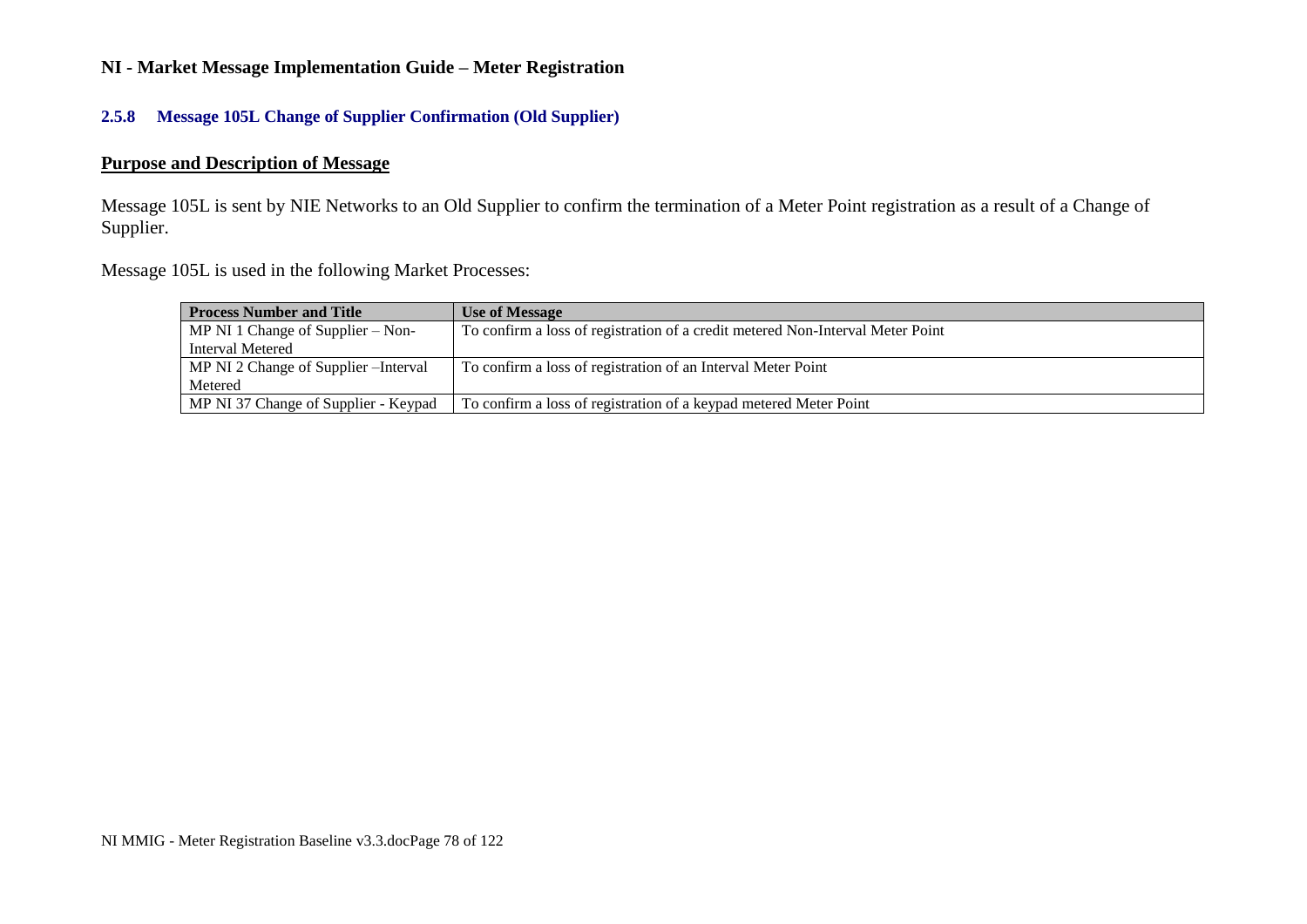## **Data Hierarchy Diagram**

105L Message



## **Message Structure and Interpretation**

| Segment and Field Level Identifier - 105L Message |                |                               | Rpt | <b>Optionality</b> | <b>Description and Purpose</b>                                                |
|---------------------------------------------------|----------------|-------------------------------|-----|--------------------|-------------------------------------------------------------------------------|
|                                                   | Message Header |                               |     | Mandatory          | See Common Data Segments for detailed notes on structure and population.      |
|                                                   |                | <b>MPRN</b> Level Information |     | Mandatory          |                                                                               |
|                                                   | <b>FLD</b>     | <b>MPRN</b>                   |     | Mandatory          | The unique identifying reference number for the Meter Point for which the     |
|                                                   |                |                               |     |                    | registration is confirmed as completed.                                       |
|                                                   | <b>SEG</b>     | Meter Point Address           |     | Mandatory          | The address at which the Meter Point is connected that is currently held by   |
|                                                   |                |                               |     |                    | NIE Networks. See Common Data Segments for a description of individual        |
|                                                   |                |                               |     |                    | data fields.                                                                  |
|                                                   | <b>FLD</b>     | <b>Effective From Date</b>    |     | Mandatory          | The date from which the New Supplier registration to the Meter Point is       |
|                                                   |                |                               |     |                    | effective. The registration is effective from 00h00 at the start of this day. |
|                                                   | <b>FLD</b>     | Supplier ID                   |     | Optional           | The code identifying the Supplier to whom the Meter Point will be             |
|                                                   |                |                               |     |                    | This is provided to enable contact in the case of disputed<br>registered.     |
|                                                   |                |                               |     |                    | change over readings.                                                         |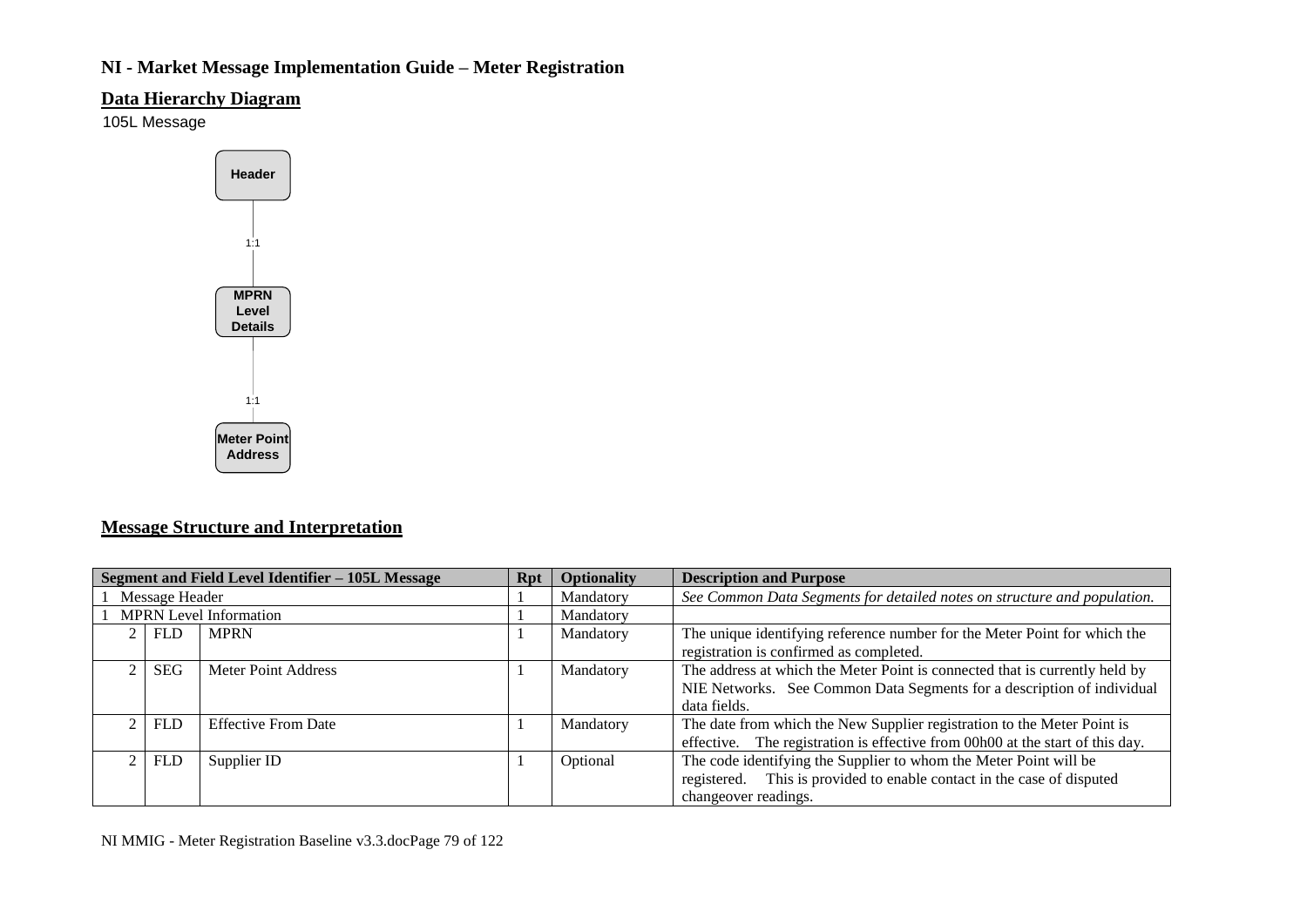### **2.5.9 Message 110: Notification to Old Supplier of a Change of Supplier**

## **Purpose and Description of Message**

Message 110 is sent by NIE Networks to an Old Supplier to advise that a registration request has been accepted from a New Supplier.

Message 110 is used in the following Market Processes:

| <b>Process Number and Title</b>       | <b>Use of Message</b>                                                                                |
|---------------------------------------|------------------------------------------------------------------------------------------------------|
| MP NI 1 Change of Supplier $-$ Non-   | To notify a registration request for a credit metered Non-Interval Meter Point from another Supplier |
| Interval Metered                      |                                                                                                      |
| MP NI 2 Change of Supplier – Interval | To notify a registration request for an Interval Meter Point from another Supplier                   |
| Metered                               |                                                                                                      |
| MP NI 37 Change of Supplier - Keypad  | To notify a registration request for a keypad metered Meter Point from another supplier              |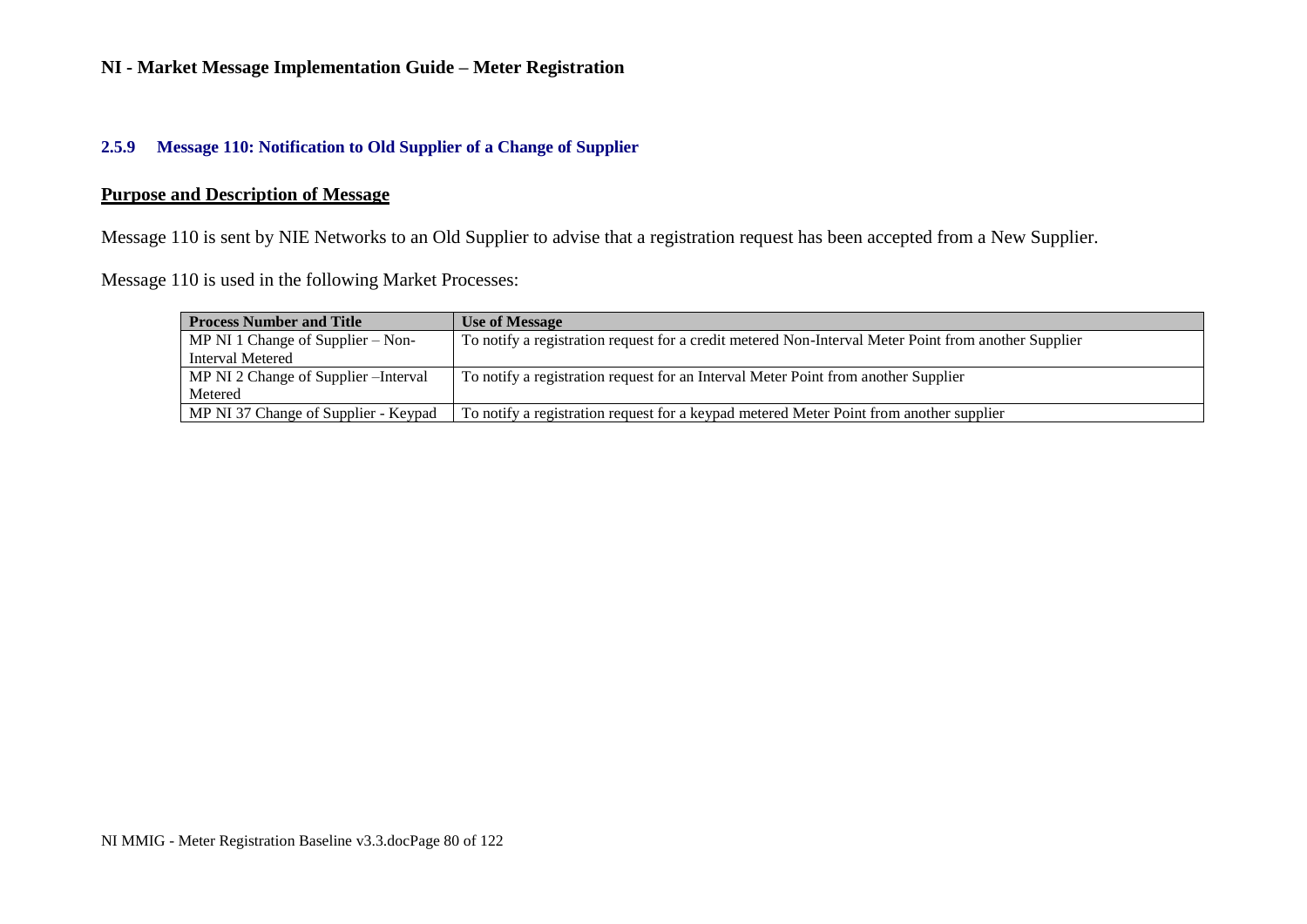## **Data Hierarchy Diagram**

110 Message



## **Message Structure and Interpretation**

|                |                | Segment and Field Level Identifier - 110 Message | Rpt | <b>Optionality</b> | <b>Description and Purpose</b>                                                                                                                                                                                                                                                        |
|----------------|----------------|--------------------------------------------------|-----|--------------------|---------------------------------------------------------------------------------------------------------------------------------------------------------------------------------------------------------------------------------------------------------------------------------------|
|                | Message Header |                                                  |     | Mandatory          | See Common Data Segments for detailed notes on structure and population.                                                                                                                                                                                                              |
|                |                | <b>MPRN</b> Level Information                    |     | Mandatory          |                                                                                                                                                                                                                                                                                       |
| $\mathfrak{D}$ | <b>FLD</b>     | <b>MPRN</b>                                      |     | Mandatory          | The unique identifying reference number for the Meter Point for which a<br>registration has been accepted                                                                                                                                                                             |
|                | <b>SEG</b>     | Meter Point Address                              |     | Mandatory          | The address at which the Meter Point is connected that is currently held by<br>NIE Networks. See Common Data Segments for a description of individual<br>data fields.                                                                                                                 |
|                | <b>FLD</b>     | Change of Tenant / Legal Entity                  |     | Mandatory          | A flag that will be set to:<br>1 i.e. a logical value of True - if the New Supplier has indicated<br>that the identity of the customer has changed<br>$\theta$ i.e. a logical value of False – if the New Supplier has indicated<br>that the identity of the customer has not changed |
|                | <b>FLD</b>     | Change of Supplier Read Arrangement              |     | See Description    | A code that indicates the type of read to be used at a Change of Supplier for<br>a Non-Interval metered customer. Provided for Non-Interval Meter Points                                                                                                                              |

NI MMIG - Meter Registration Baseline v3.3.docPage 81 of 122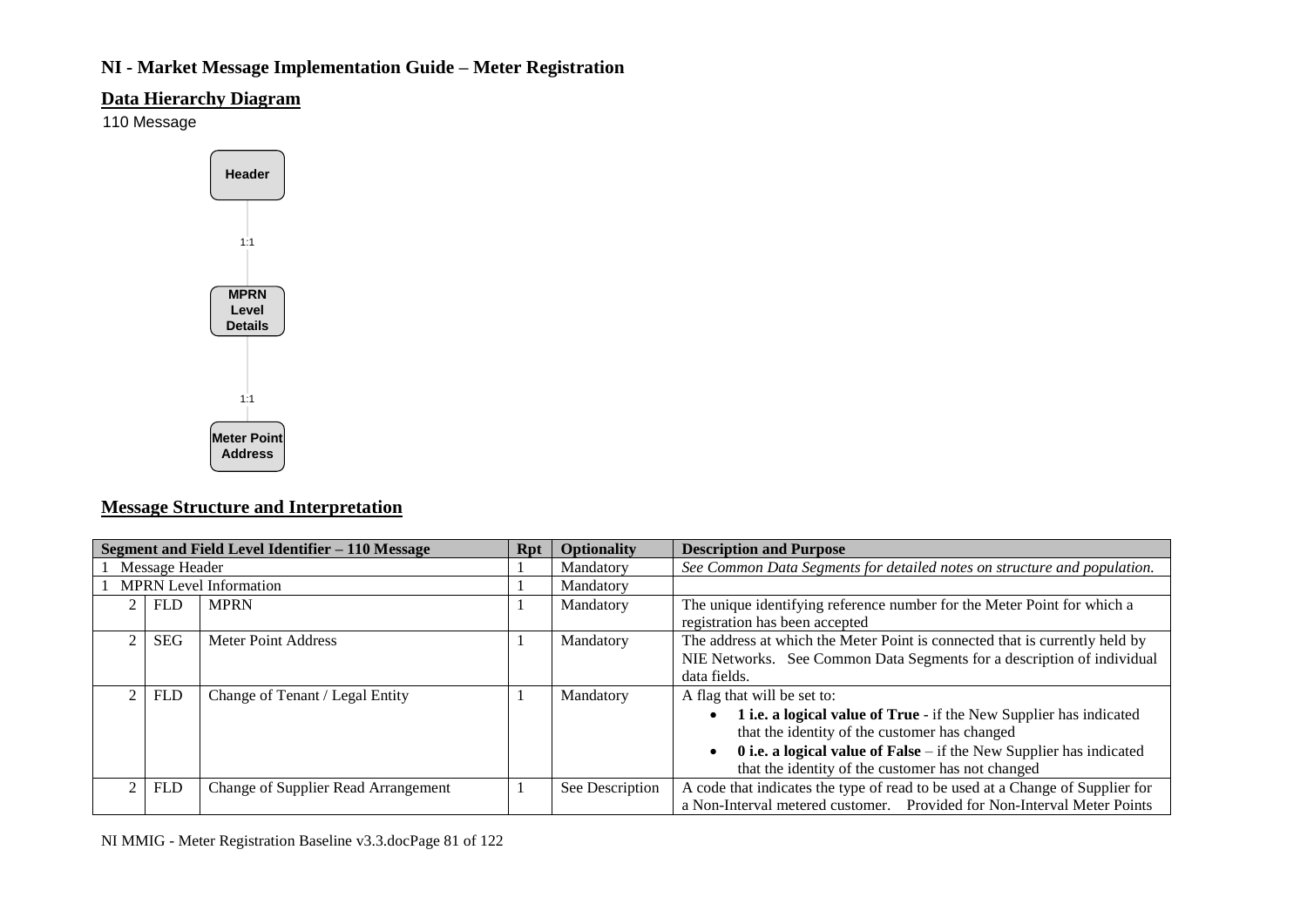|            |                                  |                 | only.<br>Refer to the Data Codes published by NIE Networks for a complete list of<br>codes                                                                                                                                                                |
|------------|----------------------------------|-----------------|-----------------------------------------------------------------------------------------------------------------------------------------------------------------------------------------------------------------------------------------------------------|
| <b>FLD</b> | <b>Registration Receipt Date</b> | Mandatory       | The date on which NIE Networks received the originating 010 Registration<br>Request message as used in service level and registration time-out<br>processing.                                                                                             |
| <b>FLD</b> | Date of Issue                    | Mandatory       | The date on which NIE Networks issues the 110 message to the Old<br>Supplier.                                                                                                                                                                             |
| <b>FLD</b> | <b>Required Date</b>             | Optional        | This field will contain:<br>the appointment date where an appointment has been made; or<br>the required date for the Change of Supplier stated by the New<br>Supplier, or<br>where a scheduled read is requested, the date of the next scheduled<br>read. |
| <b>FLD</b> | Debt Transfer Flag               | See description | A flag that will be set to 1 i.e. a logical value of True for Residential sites<br>where the New Supplier has indicated agreement for debt transfer                                                                                                       |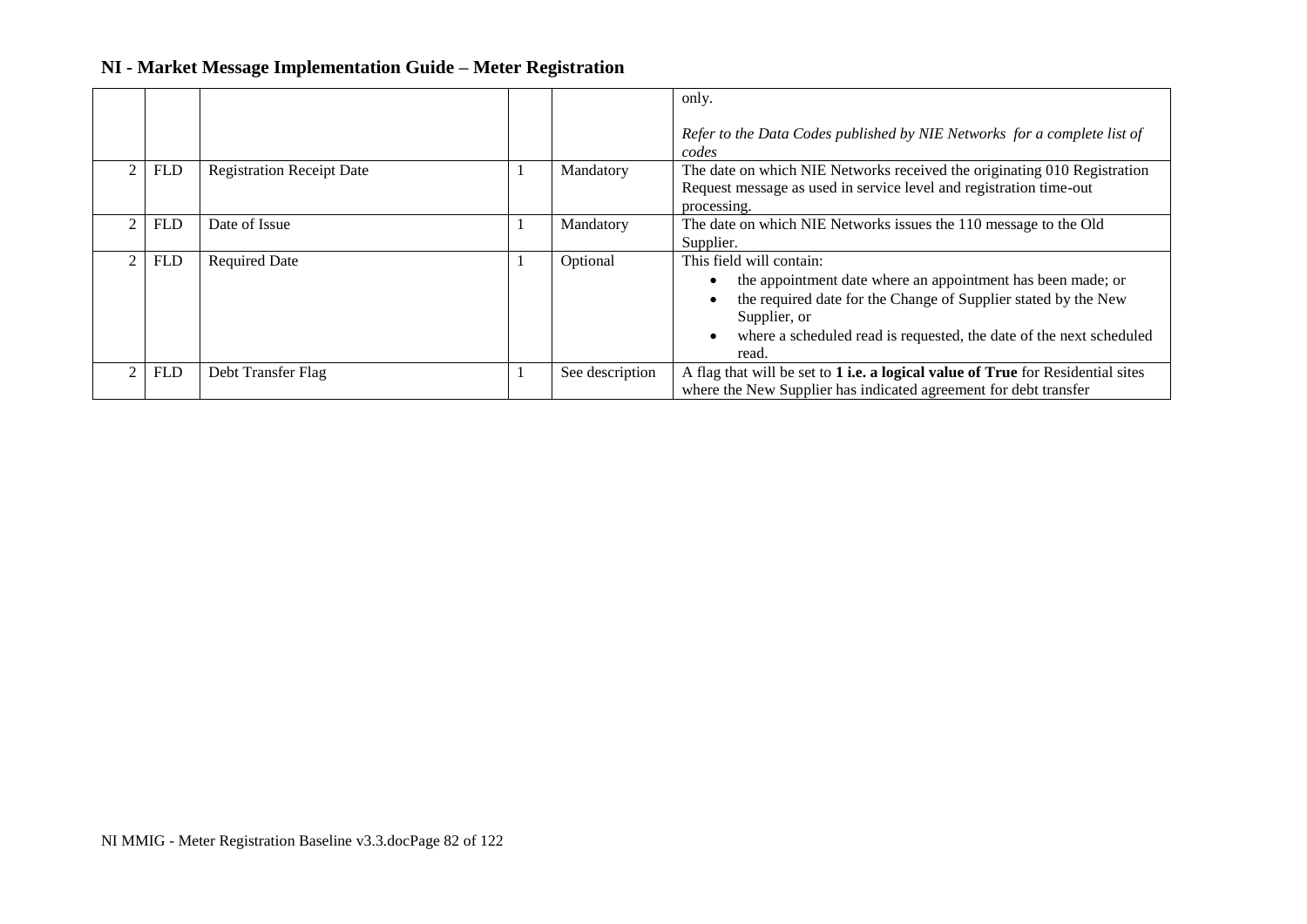### **2.5.10 Message 111: Registration Cancellation (New Supplier)**

## **Purpose and Description of Message**

Message 111 is sent by NIE Networks to the New Supplier to advise that either a completed registration or a registration request has been cancelled.

Message 111 is used in the following Market Processes:

| <b>Process Number and Title</b>      | <b>Use of Message</b>                                                                                              |
|--------------------------------------|--------------------------------------------------------------------------------------------------------------------|
| MP NI 3 Objections and Cancellations | To confirm cancellation of a registration                                                                          |
| MP NI 5 New Non-Interval Metered     | To confirm cancellation of a registration for a metered Non-Interval Meter Point as part of the new connection     |
| Connection                           | process                                                                                                            |
| MP NI 6 New Interval Metered         | To confirm cancellation of a registration for a metered Interval Meter Point as part of the new connection process |
| Connection                           |                                                                                                                    |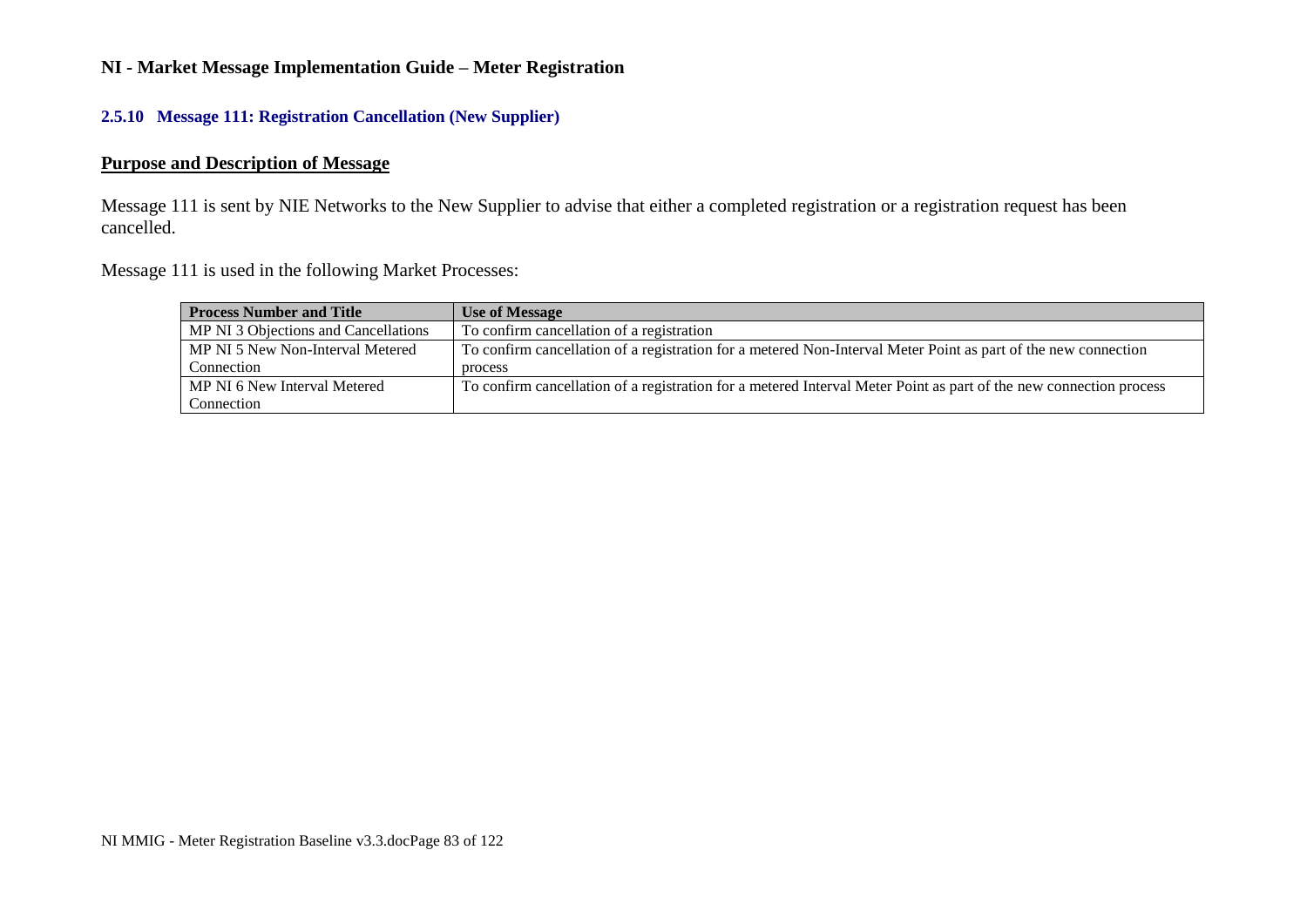## **Data Hierarchy Diagram**

111 Message



## **Message Structure and Interpretation**

|                |            | Segment and Field Level Identifier - 111 Message | <b>Rpt</b> | <b>Optionality</b> | <b>Description and Purpose</b>                                                |
|----------------|------------|--------------------------------------------------|------------|--------------------|-------------------------------------------------------------------------------|
| Message Header |            |                                                  |            | Mandatory          | See Common Data Segments for detailed notes on structure and population.      |
|                |            | <b>MPRN</b> Level Information                    |            | Mandatory          |                                                                               |
|                | <b>FLD</b> | <b>MPRN</b>                                      |            | Mandatory          | The unique identifying reference number for the Meter Point for which a       |
|                |            |                                                  |            |                    | registration or registration request has been cancelled.                      |
|                | <b>FLD</b> | Market Participant Business Reference            |            | See Description    | Where cancellation reason is 'TO' (see below) this will be a reference to the |
|                |            |                                                  |            |                    | Market Participant Business Reference provided in the Message Header of       |
|                |            |                                                  |            |                    | the 010 message sent by the registering Supplier to NIE Networks.             |
|                |            |                                                  |            |                    | Where cancellation reason is 'ME' (see below) this is not populated.          |
|                |            |                                                  |            |                    | Otherwise this will be a reference to the Market Participant Business         |
|                |            |                                                  |            |                    | Reference provided in the Message Header of the 011 message sent by the       |
|                |            |                                                  |            |                    | cancelling Supplier to NIE Networks.                                          |
|                |            |                                                  |            |                    | It enables the Supplier to uniquely identify the original message to which    |
|                |            |                                                  |            |                    | this is the response.                                                         |
|                | <b>FLD</b> | Supplier ID                                      |            | See Description    | This is the identity of either:                                               |
|                |            |                                                  |            |                    | The re-instated Old Supplier following the cancellation of a                  |
|                |            |                                                  |            |                    | completed Change of Supplier; or                                              |
|                |            |                                                  |            |                    | The currently registered Supplier following the cancellation of an            |
|                |            |                                                  |            |                    | incomplete Change of Supplier.                                                |

NI MMIG - Meter Registration Baseline v3.3.docPage 84 of 122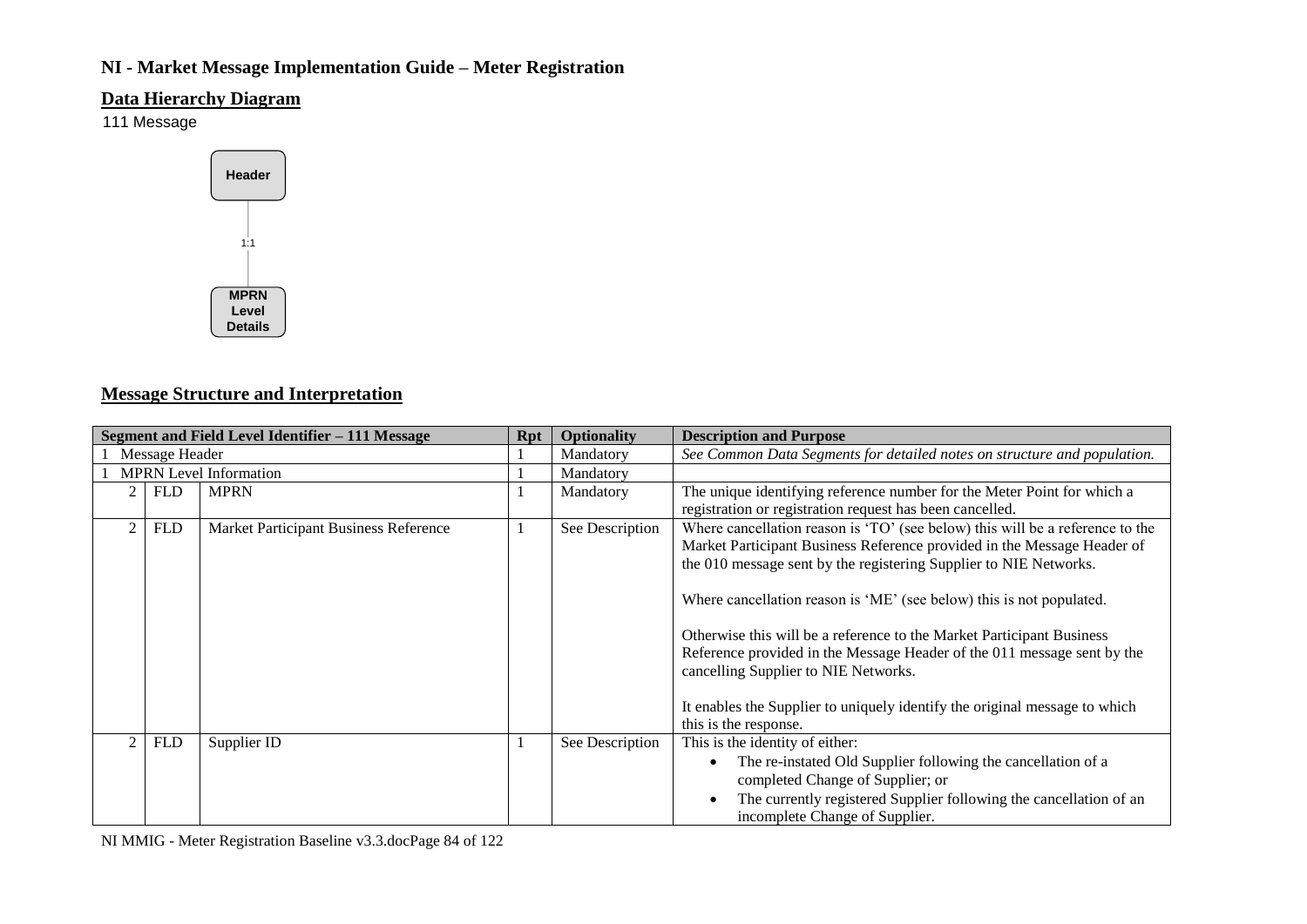| Segment and Field Level Identifier - 111 Message |            |                            | <b>Rpt</b> | <b>Optionality</b> | <b>Description and Purpose</b>                                                                                                                                                                                             |
|--------------------------------------------------|------------|----------------------------|------------|--------------------|----------------------------------------------------------------------------------------------------------------------------------------------------------------------------------------------------------------------------|
|                                                  |            |                            |            |                    | It is not provided for a cancelled new connections registration.                                                                                                                                                           |
| 2                                                | <b>FLD</b> | <b>Effective From Date</b> | 1          | See Description    | This is the date from which the re-instated Supplier is re-registered following                                                                                                                                            |
|                                                  |            |                            |            |                    | the cancellation of a completed Change of Supplier.                                                                                                                                                                        |
|                                                  |            |                            |            |                    | Where the Change of Supplier is not complete it is the date of receipt of the<br>message 011.                                                                                                                              |
| $\overline{c}$                                   | <b>FLD</b> | <b>Cancellation Reason</b> |            | Mandatory          | This is the reason for the registration cancellation:                                                                                                                                                                      |
|                                                  |            |                            |            |                    | CD denotes that NIE Networks cancelled in response to an<br>$\bullet$<br>objection from an Old Supplier for contract default<br>CR denotes that the New Supplier indicated that the customer                               |
|                                                  |            |                            |            |                    | requested not to proceed with the contract to supply                                                                                                                                                                       |
|                                                  |            |                            |            |                    | DE denotes that NIE Networks cancelled in response to an                                                                                                                                                                   |
|                                                  |            |                            |            |                    | objection from an Old Supplier for debt                                                                                                                                                                                    |
|                                                  |            |                            |            |                    | ME denotes that NIE Networks cancelled a registration that was<br>accepted or completed as a result of a processing error by<br><b>NIE Networks</b>                                                                        |
|                                                  |            |                            |            |                    | NR denotes that the registration request has been cancelled because<br>scheduled or supplier provided reads were expected and not<br>received and an estimate was either not acceptable or possible due<br>to read history |
|                                                  |            |                            |            |                    | OS denotes that the New Supplier cancelled in response to an<br>objection from an Old Supplier (e.g. for erroneous transfer)                                                                                               |
|                                                  |            |                            |            |                    | SE denotes that the New Supplier indicated that they registered the<br>Meter Point in error but cancellation is not as a result of an                                                                                      |
|                                                  |            |                            |            |                    | objection                                                                                                                                                                                                                  |
|                                                  |            |                            |            |                    | TO denotes that the registration request has been cancelled by<br>$\circ$                                                                                                                                                  |
|                                                  |            |                            |            |                    | NIE Networks because it was not or cannot be completed within                                                                                                                                                              |
|                                                  |            |                            |            |                    | the permitted timeframes                                                                                                                                                                                                   |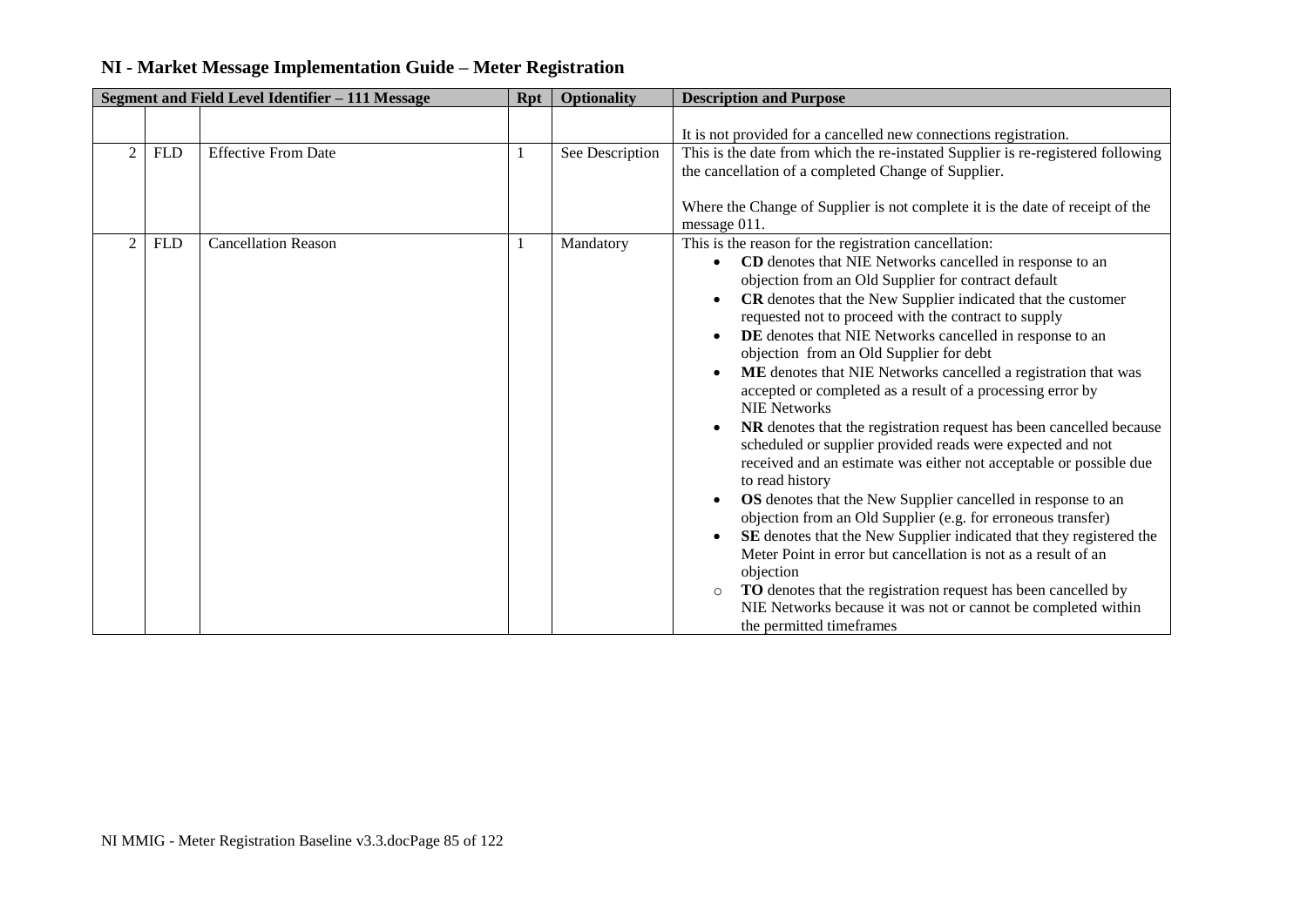# **2.5.11 Message 111L: Registration Cancellation – Cancellation of Customer Loss (Old Supplier)**

## **Purpose and Description of Message**

Message 111L is sent by NIE Networks to the Old Supplier to advise that either a completed registration or a registration request has been cancelled.

Message 111L is used in the following Market Processes:

| <b>Title</b><br>Process <sub>1</sub><br>and<br>Number | Jse of<br>Message<br>-vi                                                                                                   |  |  |  |  |
|-------------------------------------------------------|----------------------------------------------------------------------------------------------------------------------------|--|--|--|--|
| MP<br>Cancellations<br>ections:<br>and<br>N<br>Jbie⁄  | cancellation<br>Old<br>Supplier<br>an<br>New<br>-cont11<br>Supplier<br>the<br>rm to<br>registration.<br>` to a<br>$\Omega$ |  |  |  |  |

## **Data Hierarchy Diagram**

111L Message

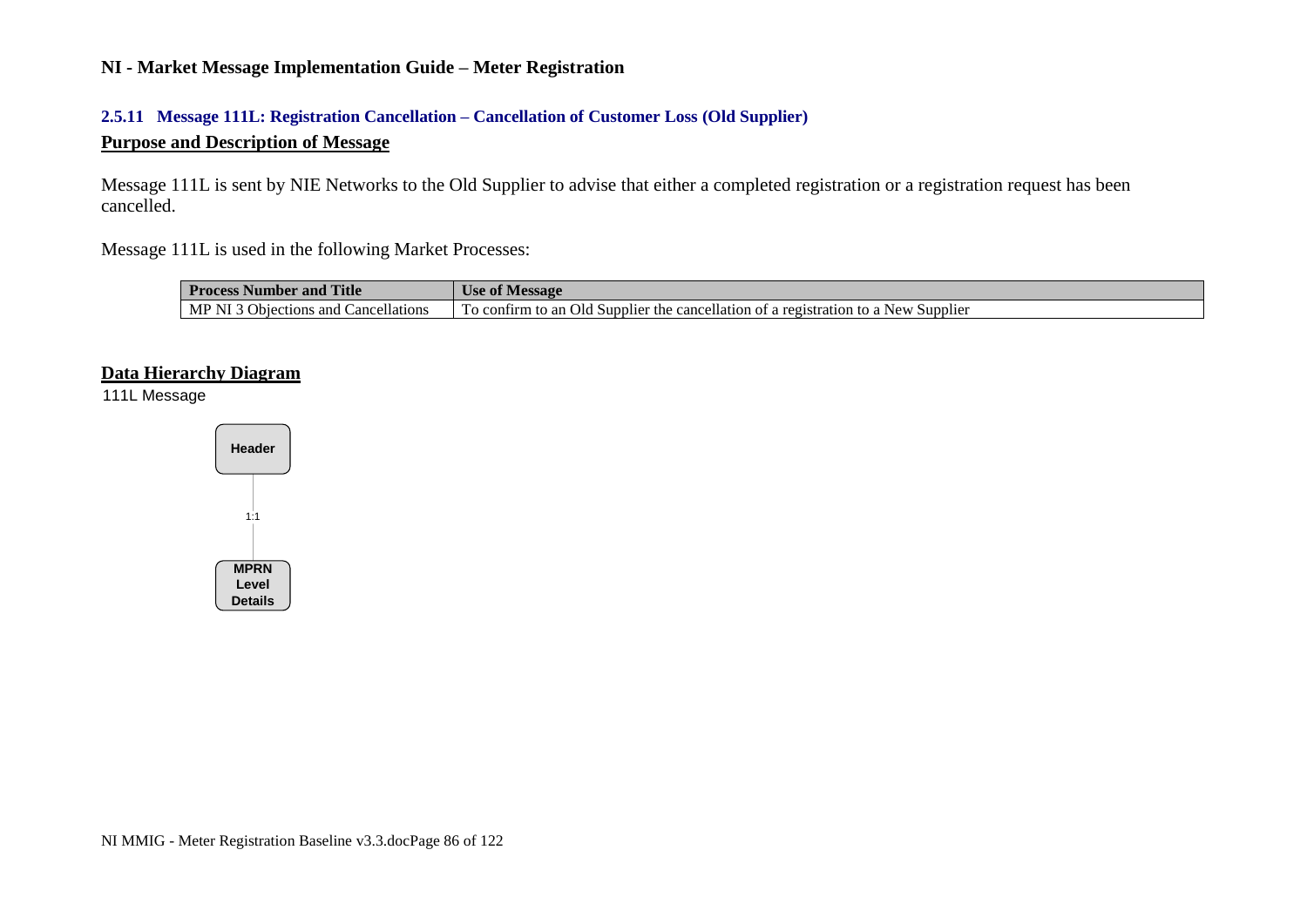## **Message Structure and Interpretation**

| Segment and Field Level Identifier - 111L Message |                    |                            | <b>Rpt</b> | <b>Optionality</b>           | <b>Description and Purpose</b>                                                                                                                                                                                                                                                                                                                                                                                                                                                                                                                                                                                                                                                                                                                                                                                                                                                                                                                                                                                                                                                                                                                                               |
|---------------------------------------------------|--------------------|----------------------------|------------|------------------------------|------------------------------------------------------------------------------------------------------------------------------------------------------------------------------------------------------------------------------------------------------------------------------------------------------------------------------------------------------------------------------------------------------------------------------------------------------------------------------------------------------------------------------------------------------------------------------------------------------------------------------------------------------------------------------------------------------------------------------------------------------------------------------------------------------------------------------------------------------------------------------------------------------------------------------------------------------------------------------------------------------------------------------------------------------------------------------------------------------------------------------------------------------------------------------|
|                                                   | Message Header     |                            |            | Mandatory                    | See Common Data Segments for detailed notes on structure and population.                                                                                                                                                                                                                                                                                                                                                                                                                                                                                                                                                                                                                                                                                                                                                                                                                                                                                                                                                                                                                                                                                                     |
| <b>MPRN</b> Level Information                     |                    |                            | Mandatory  |                              |                                                                                                                                                                                                                                                                                                                                                                                                                                                                                                                                                                                                                                                                                                                                                                                                                                                                                                                                                                                                                                                                                                                                                                              |
| $\overline{2}$                                    | <b>FLD</b>         | <b>MPRN</b>                | 1          | Mandatory                    | The unique identifying reference number for the Meter Point for which a<br>registration or registration request has been cancelled.                                                                                                                                                                                                                                                                                                                                                                                                                                                                                                                                                                                                                                                                                                                                                                                                                                                                                                                                                                                                                                          |
| $\overline{2}$                                    | ${\hbox{\rm FLD}}$ | Supplier ID                | 1          | Mandatory<br>See Description | This is the identity of either:<br>The re-instated Old Supplier following the cancellation of a<br>completed Change of Supplier; or<br>The currently registered Supplier following the cancellation of an<br>incomplete Change of Supplier.<br>It is not provided for a cancelled new connections registration.                                                                                                                                                                                                                                                                                                                                                                                                                                                                                                                                                                                                                                                                                                                                                                                                                                                              |
| $\overline{2}$                                    | <b>FLD</b>         | <b>Effective From Date</b> | 1          | Optional                     | This is the date from which the re-instated Supplier is re-registered following<br>the cancellation of a completed Change of Supplier. It is the same as the<br>effective from date communicated to the New Supplier on the message 105.<br>Where the Change of Supplier is not complete it is the date of receipt of the<br>message 011.                                                                                                                                                                                                                                                                                                                                                                                                                                                                                                                                                                                                                                                                                                                                                                                                                                    |
| $\overline{2}$                                    | <b>FLD</b>         | <b>Cancellation Reason</b> | 1          | Mandatory                    | This is the reason for the registration cancellation:<br>CD denotes that NIE Networks cancelled in response to an<br>$\bullet$<br>objection from an Old Supplier for contract default<br>CR denotes that the New Supplier indicated that the customer<br>requested not to proceed with the contract to supply<br>DE denotes that NIE Networks cancelled in response to an<br>objection from an Old Supplier for debt<br>ME denotes that NIE Networks cancelled a registration that was<br>accepted or completed as a result of a processing error by<br><b>NIE Networks</b><br>NR denotes that the registration request has been cancelled because<br>scheduled or supplier provided reads were expected and not<br>received and an estimate was either not acceptable or possible due<br>to read history<br>OS denotes that the New Supplier cancelled in response to an<br>objection from an Old Supplier (e.g. for erroneous transfer)<br>SE denotes that the New Supplier indicated that they registered the<br>Meter Point in error but cancellation is not as a result of an<br>objection<br>TO denotes that the registration request has been cancelled by<br>$\circ$ |

NI MMIG - Meter Registration Baseline v3.3.docPage 87 of 122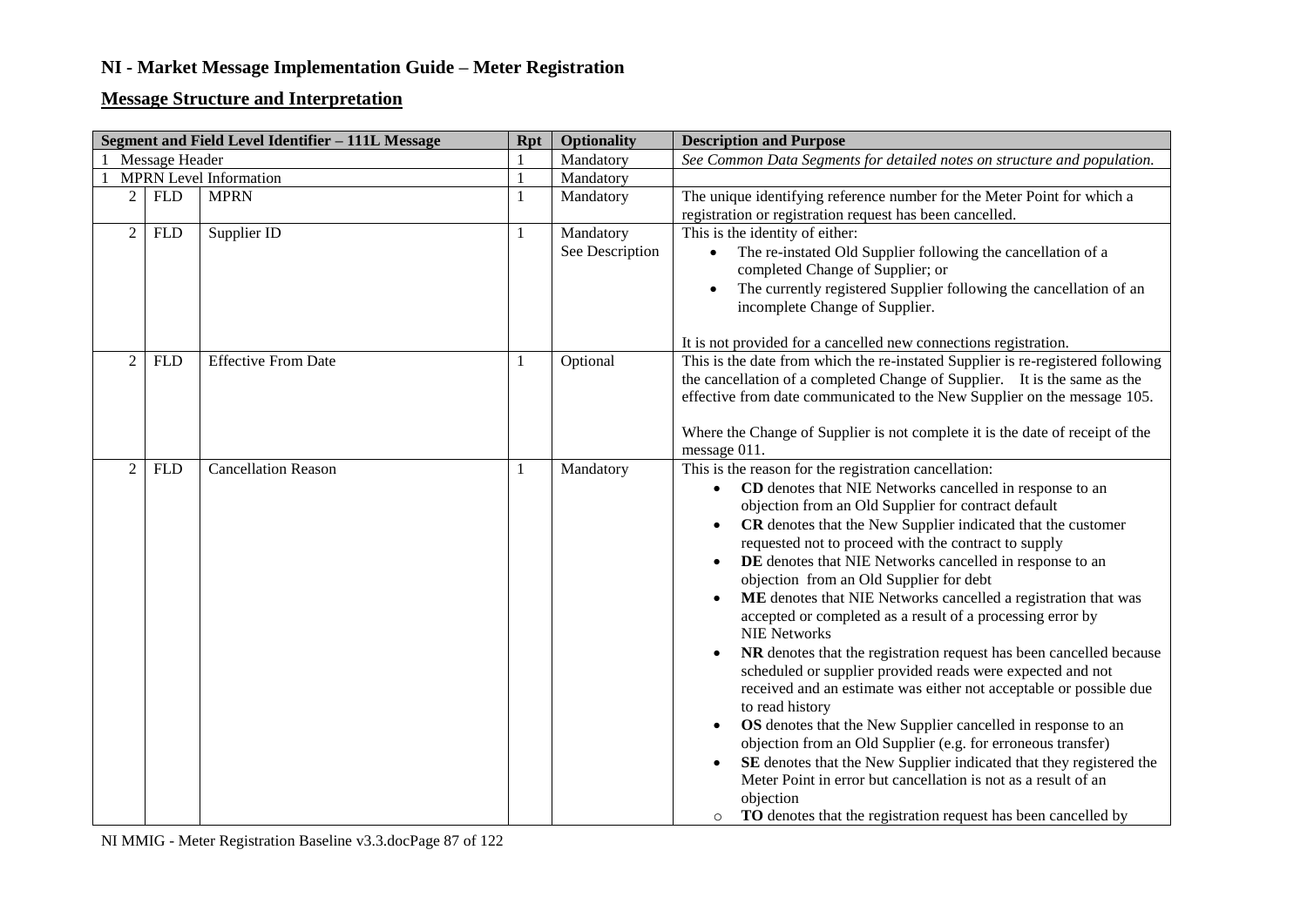| Segment and Field Level Identifier – 111L Message |  |  |  | Optionalitv | <b>Description and Purpose</b>                                |
|---------------------------------------------------|--|--|--|-------------|---------------------------------------------------------------|
|                                                   |  |  |  |             | NIE Networks because it was not or cannot be completed within |
|                                                   |  |  |  |             | the permitted timetrames                                      |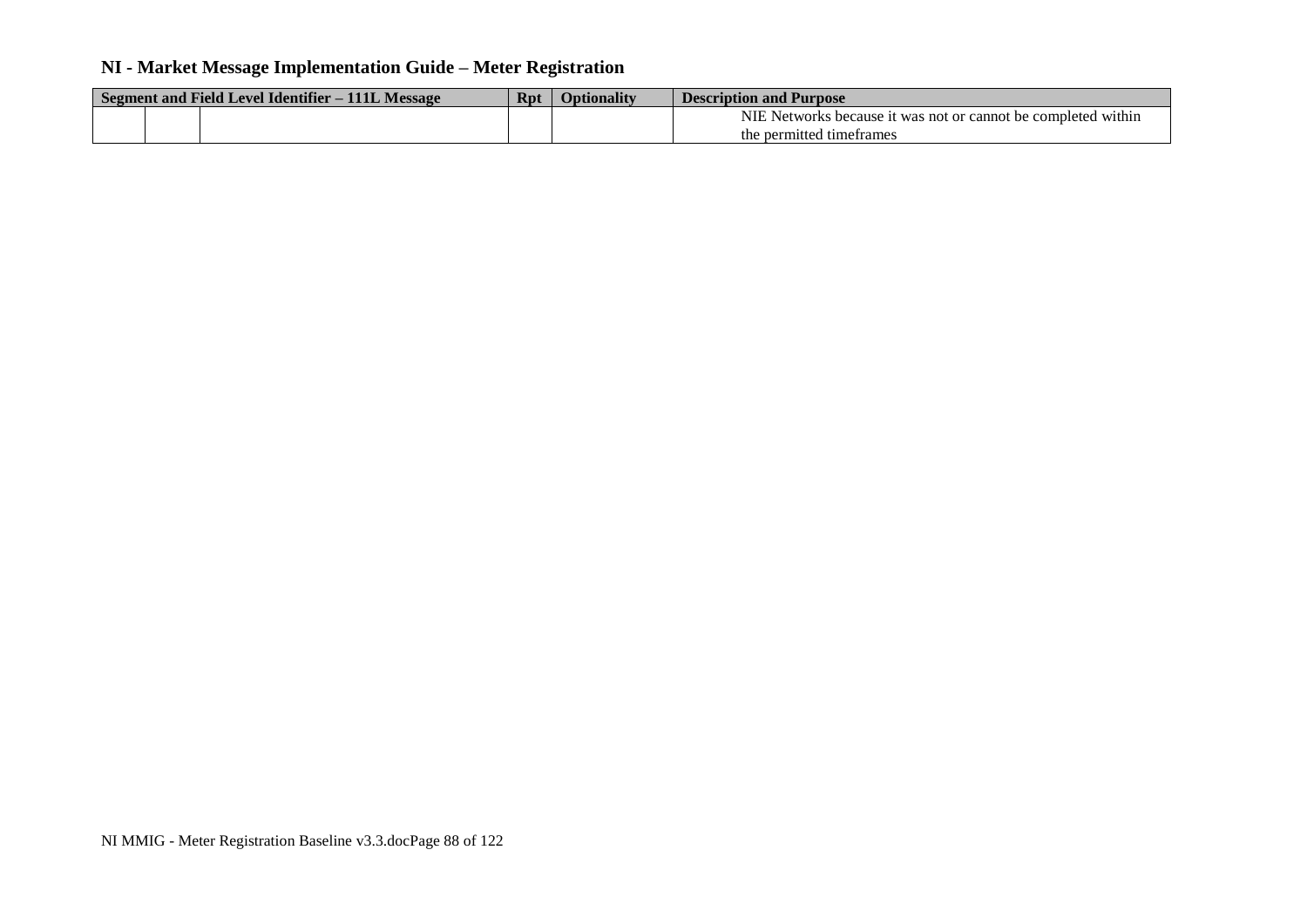#### **2.5.12 Message 111A: Registration Cancellation Notification**

#### **Purpose and Description of Message**

Message 111A is sent by NIE Networks to an Old Supplier to advise that a request has been made to cancel a completed Change of Supplier and seek a response.

Message 111A is used in the following Market Process:

| $T^*$                                                                       | $-$                                                                    |  |  |  |  |
|-----------------------------------------------------------------------------|------------------------------------------------------------------------|--|--|--|--|
| <b>Process</b>                                                              | <b>Se of</b>                                                           |  |  |  |  |
| rocess Number                                                               | vlessage                                                               |  |  |  |  |
| and                                                                         | wst                                                                    |  |  |  |  |
| <b>A</b> Itle                                                               | <b>IVIC.</b>                                                           |  |  |  |  |
| $-77$<br>MP<br>ancellations_<br>Objections<br>and<br>1 V 1<br>$\sim$ $\sim$ | request<br>registration<br>To seek a response to<br>concol<br>, cancel |  |  |  |  |

The Old Supplier should respond with their agreement or disagreement using message 011A as soon as possible.

## **Data Hierarchy Diagram**

111A Message

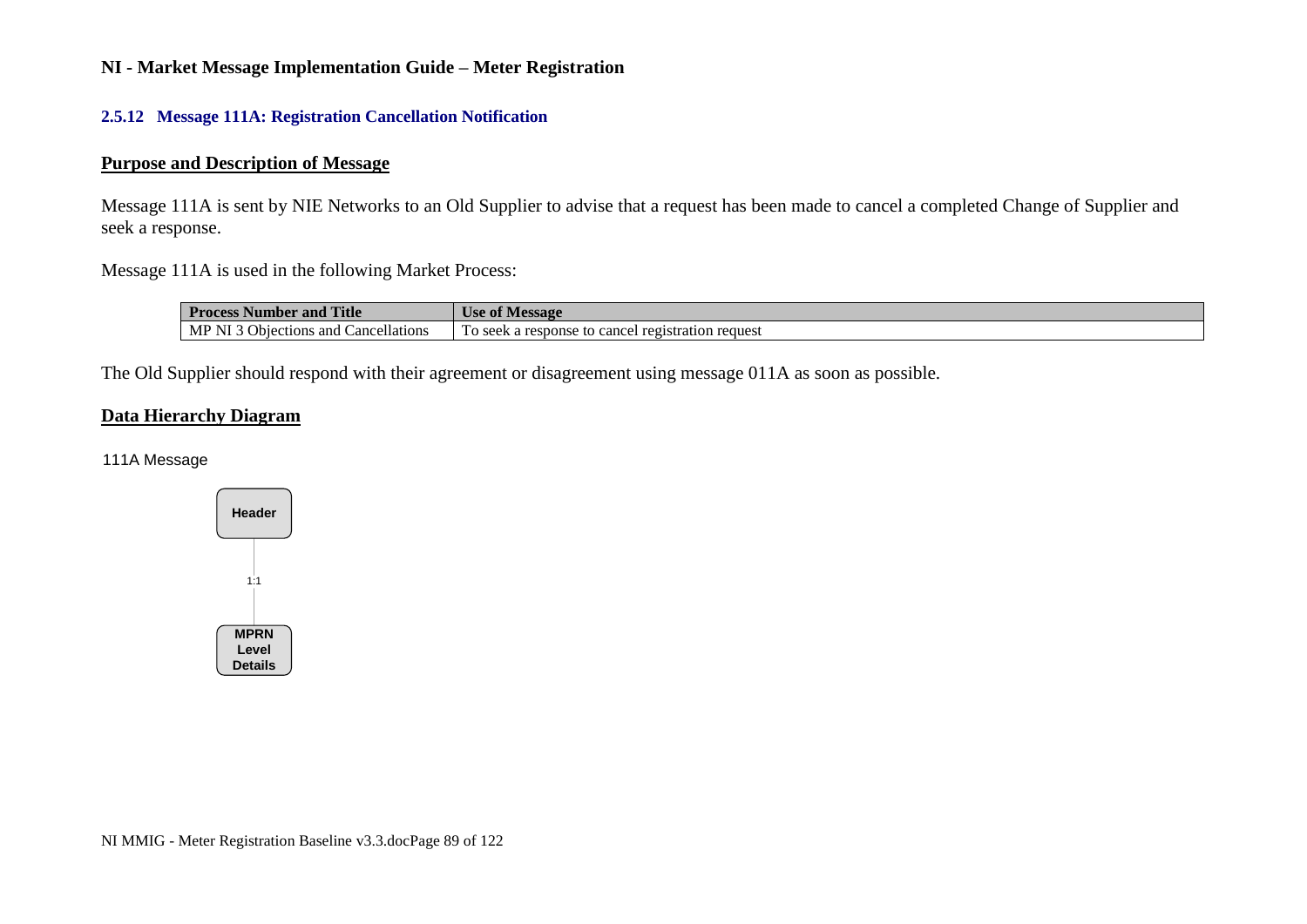## **Message Structure and Interpretation**

| Segment and Field Level Identifier - 111A Message |            |                               | <b>Rpt</b> | <b>Optionality</b> | <b>Description and Purpose</b>                                                |
|---------------------------------------------------|------------|-------------------------------|------------|--------------------|-------------------------------------------------------------------------------|
| Message Header                                    |            |                               |            | Mandatory          | See Common Data Segments for detailed notes on structure and population.      |
|                                                   |            | <b>MPRN</b> Level Information |            | Mandatory          |                                                                               |
|                                                   | <b>FLD</b> | <b>MPRN</b>                   |            | Mandatory          | The unique identifying reference number for the Meter Point where the         |
|                                                   |            |                               |            |                    | registration is requested to be cancelled.                                    |
|                                                   | <b>FLD</b> | <b>Cancellation Reason</b>    |            | Mandatory          | A code to indicate why cancellation is requested:                             |
|                                                   |            |                               |            |                    | <b>CR</b> denotes that the customer requests cancellation<br>$\circ$          |
|                                                   |            |                               |            |                    | ME denotes that NIE Networks requests cancellation<br>$\circ$                 |
|                                                   |            |                               |            |                    | SE denotes that the Supplier requests cancellation<br>$\circ$                 |
|                                                   | <b>FLD</b> | <b>Effective From Date</b>    |            | Mandatory          | This is the date from which the re-instated Supplier will be re-registered if |
|                                                   |            |                               |            |                    | the completed Change of Supplier is cancelled.                                |
|                                                   |            |                               |            |                    |                                                                               |
|                                                   |            |                               |            |                    | Where the Change of Supplier is not complete it is the date of receipt of the |
|                                                   |            |                               |            |                    | message 011.                                                                  |
|                                                   |            |                               |            |                    |                                                                               |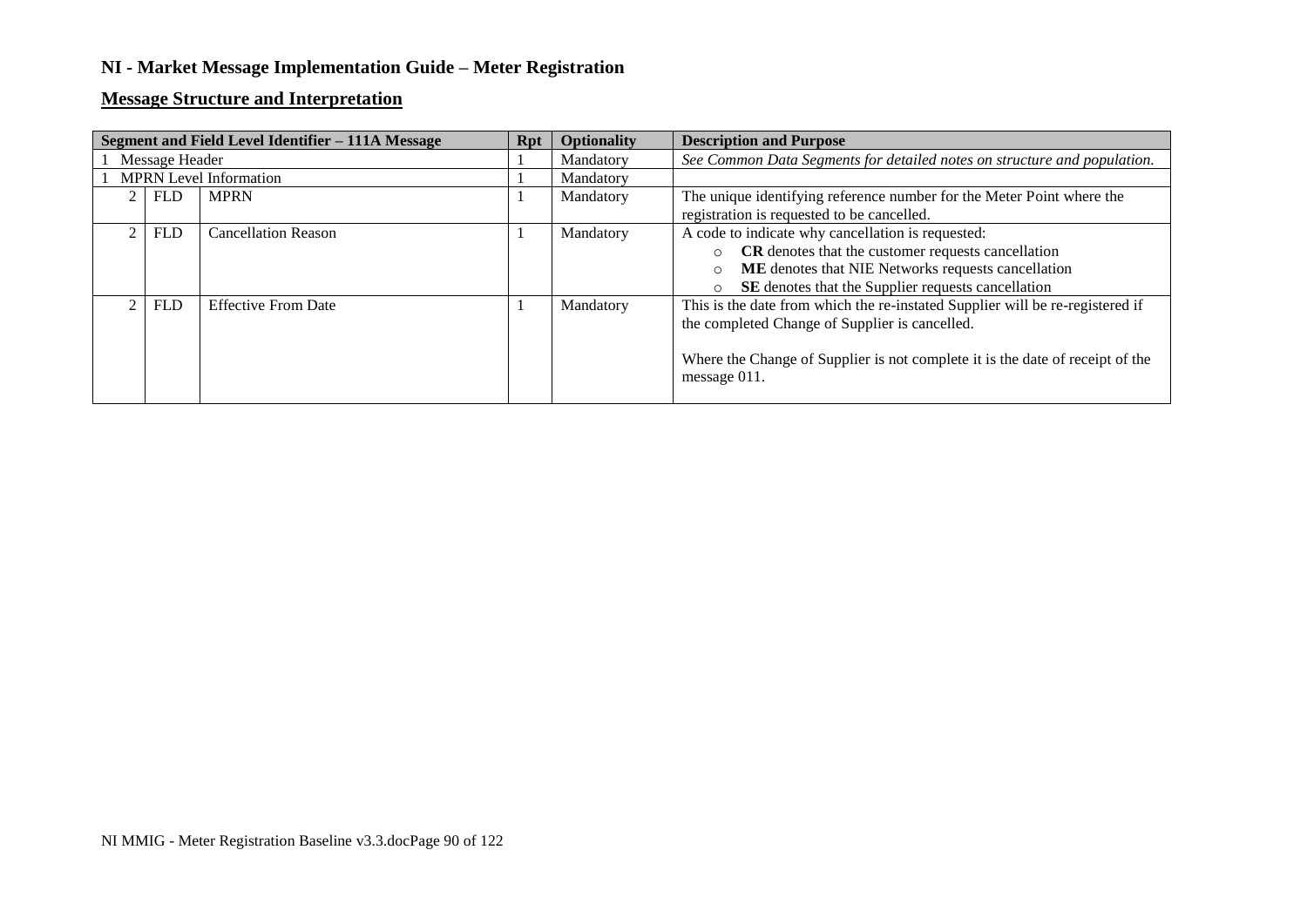## **2.5.13 Message 111R: Cancellation Request Rejection**

## **Purpose and Description of Message**

Message 111R is sent by NIE Networks to a New Supplier to advise that a request to cancel a Change of Supplier or New Connection has been rejected.

## Message 111R is used in the following Market Process:

| <b>Process Number</b> | 0ľ                     |  |  |  |  |
|-----------------------|------------------------|--|--|--|--|
| <b>Title</b>          | <b>Message</b>         |  |  |  |  |
| ' and                 | USC                    |  |  |  |  |
| 11                    | œ                      |  |  |  |  |
| MP NI                 | ' registration request |  |  |  |  |
| Obie                  | o reject               |  |  |  |  |
| Cancellations         | cancel                 |  |  |  |  |
| ctions and            | - 61                   |  |  |  |  |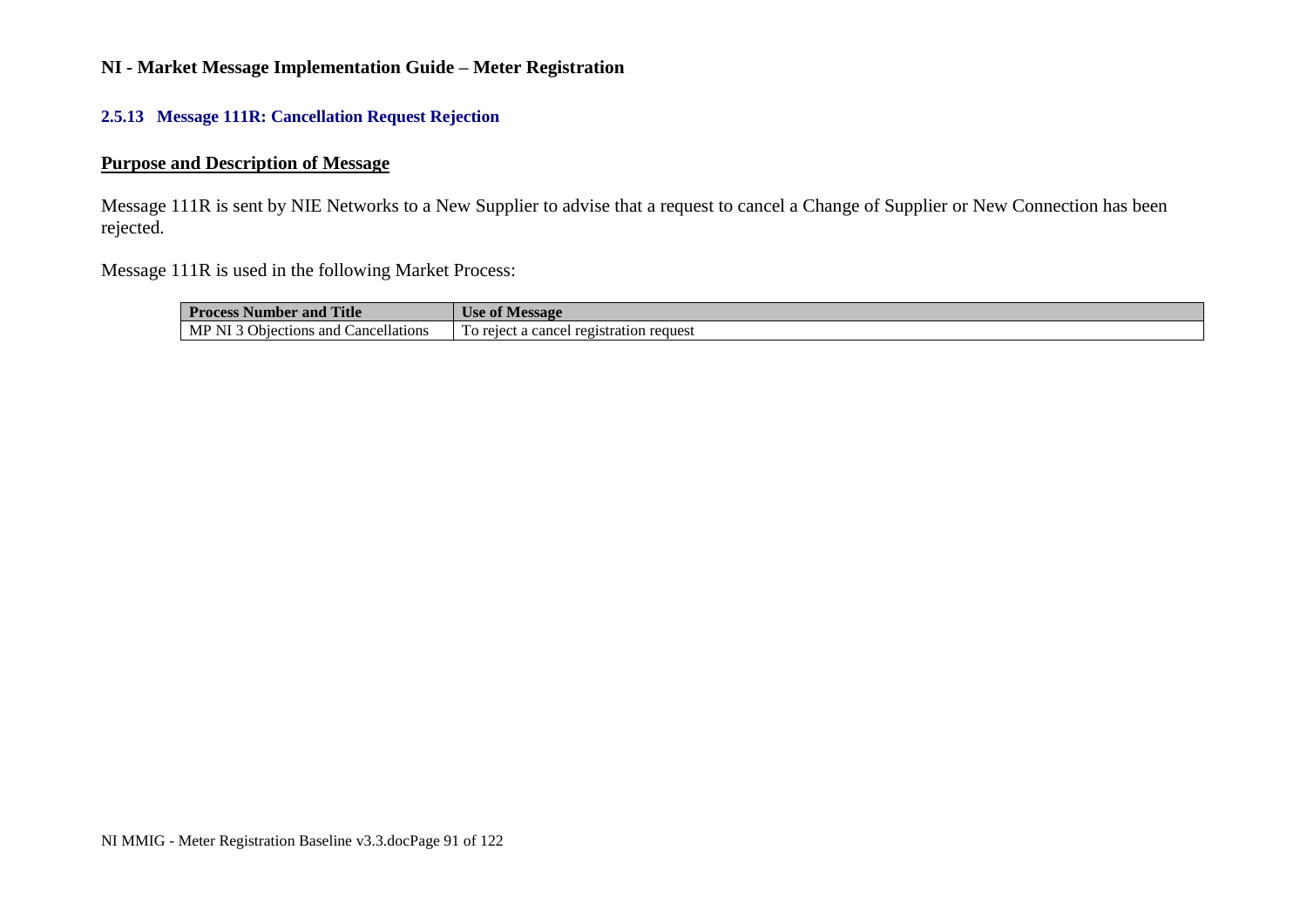## **Data Hierarchy Diagram**

111R Message



## **Message Structure and Interpretation**

| Segment and Field Level Identifier - 111R Message |            |                                       | <b>Rpt</b> | <b>Optionality</b> | <b>Description and Purpose</b>                                              |
|---------------------------------------------------|------------|---------------------------------------|------------|--------------------|-----------------------------------------------------------------------------|
| Message Header                                    |            |                                       |            | Mandatory          | See Common Data Segments for detailed notes on structure and population.    |
|                                                   |            | <b>MPRN</b> Level Information         |            | Mandatory          |                                                                             |
|                                                   | <b>FLD</b> | <b>MPRN</b>                           |            | Mandatory          | The unique identifying reference number for the Meter Point for which a     |
|                                                   |            |                                       |            |                    | Registration Cancellation Request is rejected                               |
|                                                   | <b>FLD</b> | Market Participant Business Reference |            | Mandatory          | A reference to the Market Participant Business Reference provided in the    |
|                                                   |            |                                       |            |                    | Message Header of the 011 message sent by the Supplier. It enables the      |
|                                                   |            |                                       |            |                    | Supplier to uniquely identify the original message to which this is the     |
|                                                   |            |                                       |            |                    | response.                                                                   |
|                                                   | <b>FLD</b> | Cancellation Reason                   |            | Mandatory          | The Cancellation Reason provided by the Supplier                            |
|                                                   | SEG        | <b>Rejection Details</b>              | $\ldots$ N | Mandatory          | An instance of this segment is provided for each rejection reason provided. |

NI MMIG - Meter Registration Baseline v3.3.docPage 92 of 122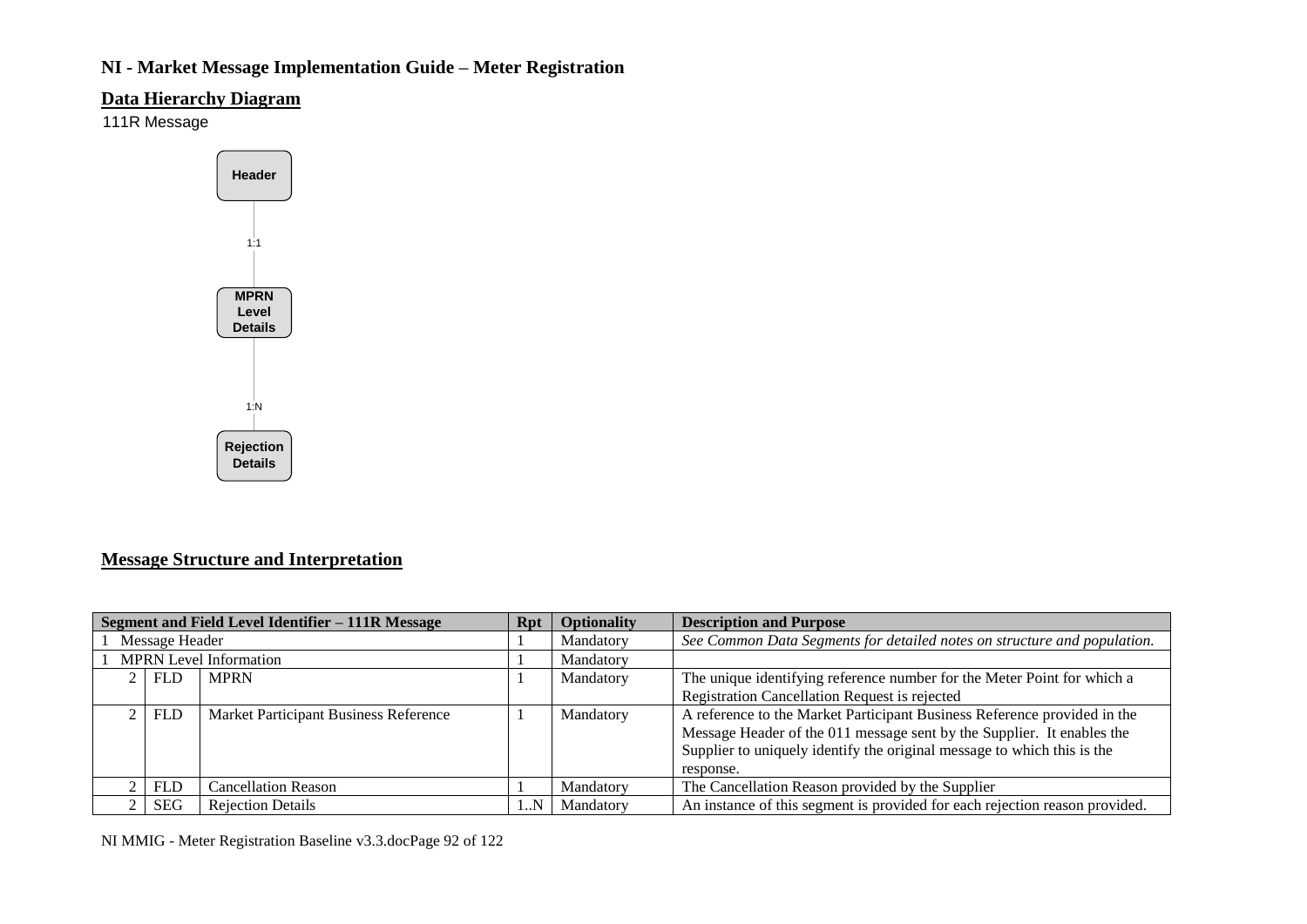|            | Segment and Field Level Identifier - 111R Message | Rpt | <b>Optionality</b> | <b>Description and Purpose</b>                                                        |
|------------|---------------------------------------------------|-----|--------------------|---------------------------------------------------------------------------------------|
| <b>FLD</b> | Reject Reason                                     |     | Mandatory          | A code to identify why data was rejected                                              |
|            |                                                   |     |                    | $CAN$ – The Old Supplier has not agreed to the cancellation request                   |
|            |                                                   |     |                    | CCC - Fieldwork completed, registration cannot be cancelled                           |
|            |                                                   |     |                    | $IMP$ – The MPRN does not exist                                                       |
|            |                                                   |     |                    | $\textbf{IMS} - \textbf{A}$ cancellation request is received for New Registration and |
|            |                                                   |     |                    | the MPRN status is Energised or is received for a Terminated Meter                    |
|            |                                                   |     |                    | Point                                                                                 |
|            |                                                   |     |                    | $\text{IRC}$ – The Cancellation Reason Code is invalid                                |
|            |                                                   |     |                    | $SNR$ – The Supplier submitting the cancellation request is not                       |
|            |                                                   |     |                    | registered to this MPRN or does not have a pending registration                       |
|            |                                                   |     |                    | $\text{TIM}$ – The cancellation request has been received more than 100               |
|            |                                                   |     |                    | days after effective date of Change of Supplier                                       |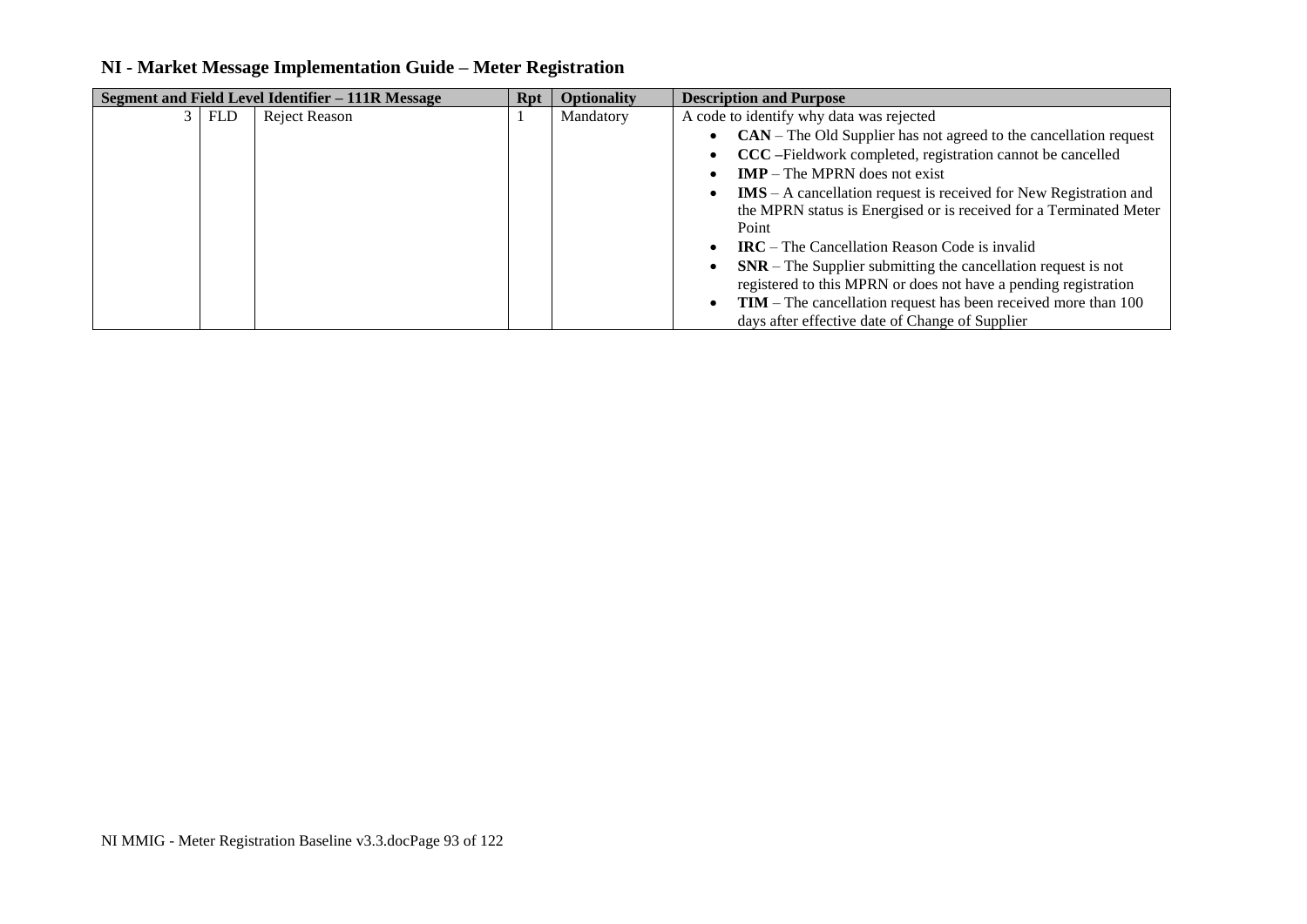## **2.5.14 Message 112: Notification of Objection**

## **Purpose and Description of Message**

Message 112 is sent by NIE Networks to a New Supplier to advise that an Old Supplier has objected to a Change of Supplier for reason of Erroneous Transfer or has issued a Debt Contact Notification.

Message 112 is used in the following Market Process:

| <b>Title</b>              | $-$             |  |  |  |  |  |
|---------------------------|-----------------|--|--|--|--|--|
| <b>Process Number and</b> | Use of Message  |  |  |  |  |  |
| $\sim$ 1                  | contact to      |  |  |  |  |  |
| $MP^*$                    | an              |  |  |  |  |  |
| Objections                | New.            |  |  |  |  |  |
| Cancellations             | notif           |  |  |  |  |  |
| and                       | ' Supplier      |  |  |  |  |  |
| <b>TATT</b>               | debt            |  |  |  |  |  |
| 11.J                      | an objection or |  |  |  |  |  |

The actions that the New Supplier should take will depend on the reason for the objection.

#### **Data Hierarchy Diagram**

112 Message



NI MMIG - Meter Registration Baseline v3.3.docPage 94 of 122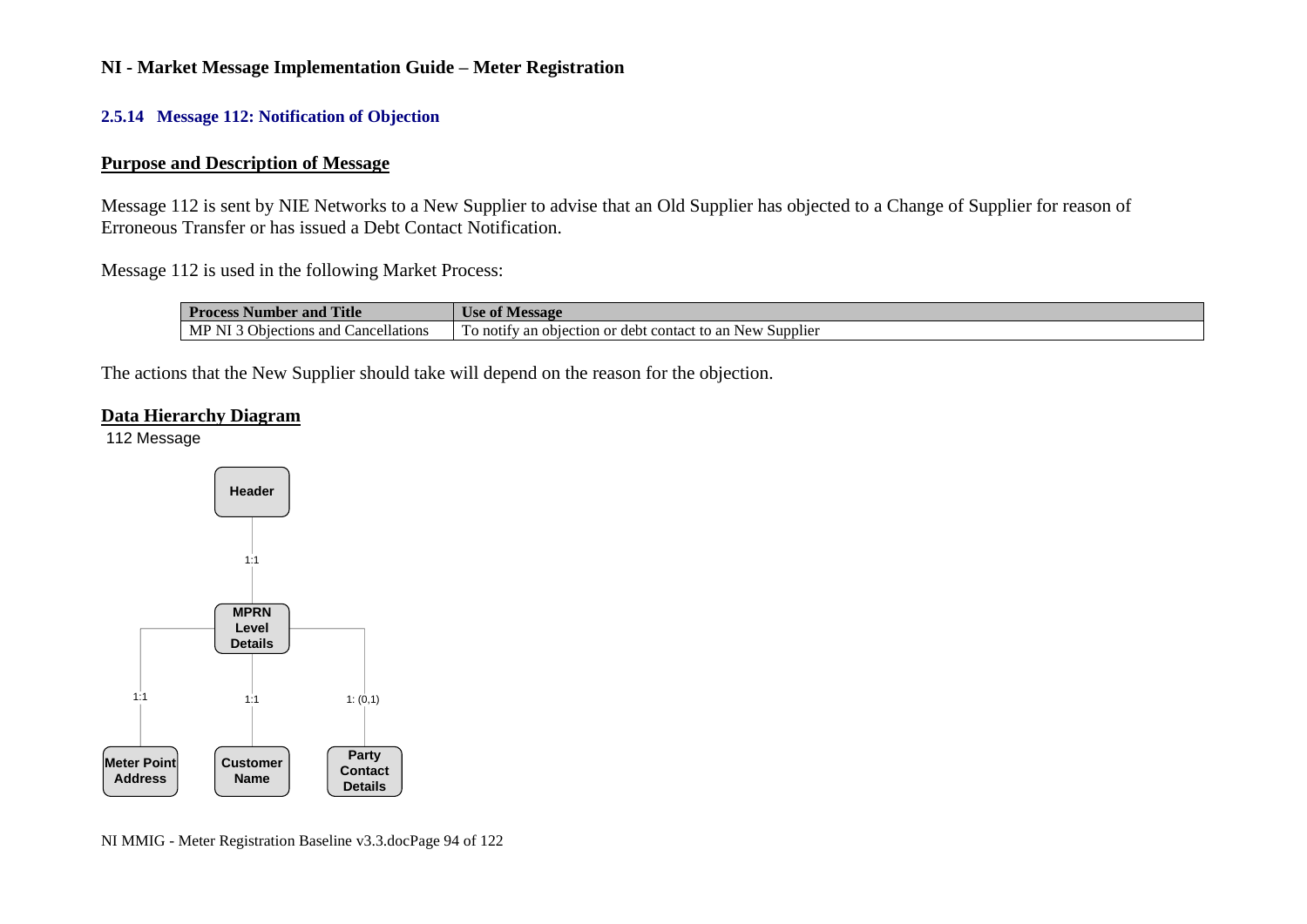## **Message Structure and Interpretation**

|                |            | Segment and Field Level Identifier - 112 Message | Rpt | <b>Optionality</b> | <b>Description and Purpose</b>                                                   |
|----------------|------------|--------------------------------------------------|-----|--------------------|----------------------------------------------------------------------------------|
| Message Header |            |                                                  |     | Mandatory          | See Common Data Segments for detailed notes on structure and population.         |
|                |            | <b>MPRN</b> Level Information                    |     | Mandatory          |                                                                                  |
|                | <b>FLD</b> | <b>MPRN</b>                                      |     | Mandatory          | The unique identifying reference number for the Meter Point for which an         |
|                |            |                                                  |     |                    | objection is being made.                                                         |
|                | <b>SEG</b> | Meter Point Address                              |     | Mandatory          | The address at which the Meter Point is connected. See Common Data               |
|                |            |                                                  |     |                    | Segments for a description of individual data fields.                            |
|                | <b>SEG</b> | <b>Customer Name</b>                             |     | Mandatory          | The customer with whom the objecting Supplier claims to have a continuing        |
|                |            |                                                  |     |                    | agreement to supply electricity at the Meter Point and Meter Point Address.      |
|                |            |                                                  |     |                    | See Common Data Segments for a description of individual data fields.            |
|                | <b>FLD</b> | <b>Request Status</b>                            |     | Mandatory          | A code that indicates that a request is being made or withdrawn. It should       |
|                |            |                                                  |     |                    | be set to:                                                                       |
|                |            |                                                  |     |                    | $I$ – denoting initiation of the objection.                                      |
|                | <b>FLD</b> | <b>Objection Reason</b>                          |     | Mandatory          | A code to indicate the old supplier's reason for the objection. This will be set |
|                |            |                                                  |     |                    | to ET – Erroneous Transfer or DCN – Debt Contact Notification                    |
|                | <b>FLD</b> | <b>Objection Date</b>                            |     | Mandatory          | The date an objection was registered with NIE Networks.                          |
|                | <b>FLD</b> | Supplier ID                                      |     | Mandatory          | The currently or previously registered Supplier hereby objecting to the          |
|                |            |                                                  |     |                    | Change of Supplier.                                                              |
|                | <b>SEG</b> | <b>Party Contact Details</b>                     |     | See Description    | Details enabling the Supplier to be contacted in the event of a query with the   |
|                |            |                                                  |     |                    | objection. See Common Data Segments for a description of individual data         |
|                |            |                                                  |     |                    | fields.                                                                          |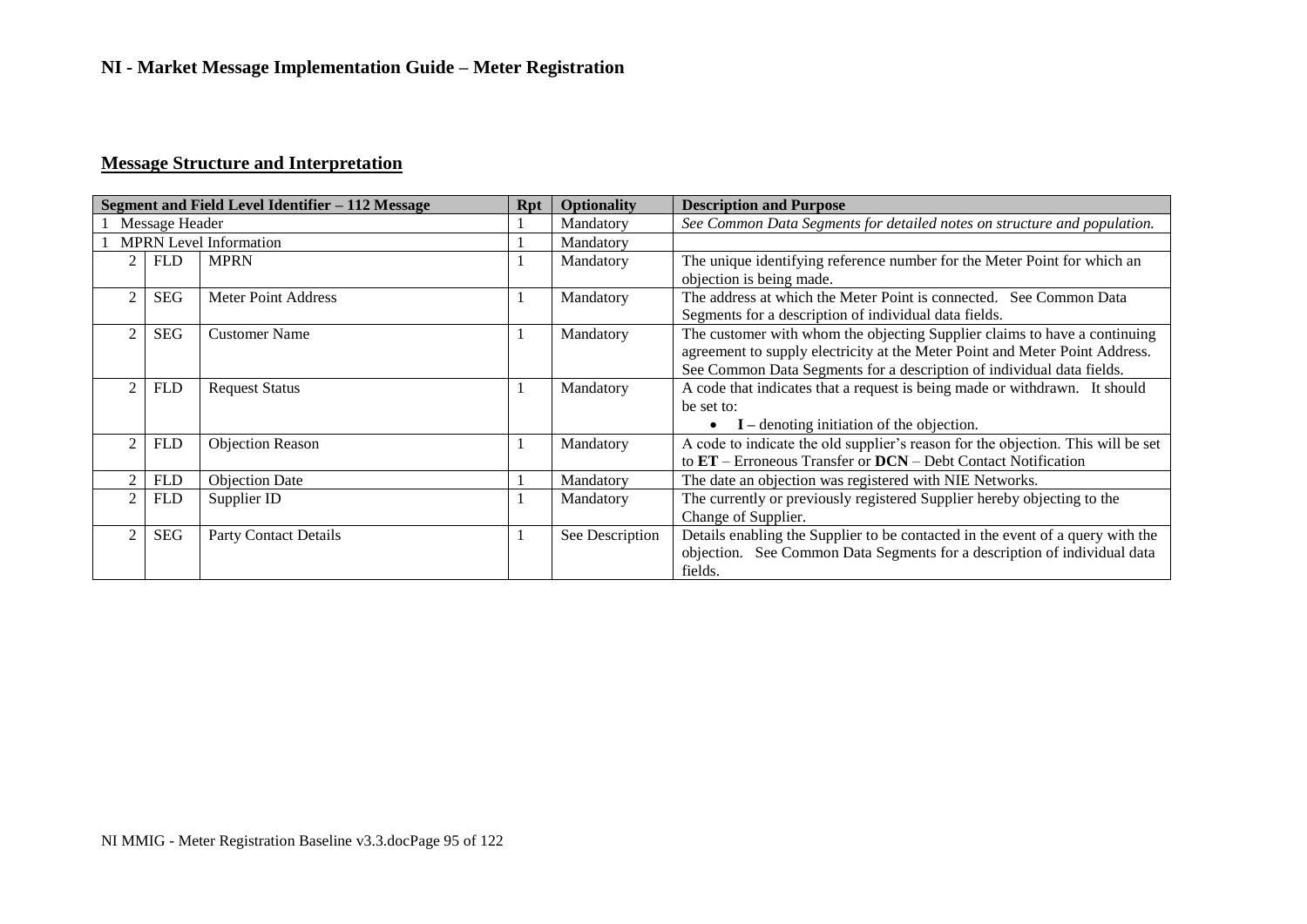### **2.5.15 Message 112R: Notification of Objection - Rejection**

## **Purpose and Description of Message**

Message 112R is sent by NIE Networks to an Old Supplier to advise that the notification of an objection has been rejected by NIE Networks and not forwarded to a New Supplier.

Message 112R is used in the following Market Process:

| Title                                                | $\mathbf{r}$                                                    |  |  |  |  |
|------------------------------------------------------|-----------------------------------------------------------------|--|--|--|--|
| <b>Process</b>                                       | ` 01                                                            |  |  |  |  |
| and                                                  | .Jse                                                            |  |  |  |  |
| rocess Number                                        | <b>Message</b>                                                  |  |  |  |  |
| MP<br>Cancellations<br>$O$ biections<br>and<br>' 1 L | -<br>contact notice<br>rejec<br>objection<br>an<br>debt<br>. or |  |  |  |  |

### **Data Hierarchy Diagram**

#### 112R Message

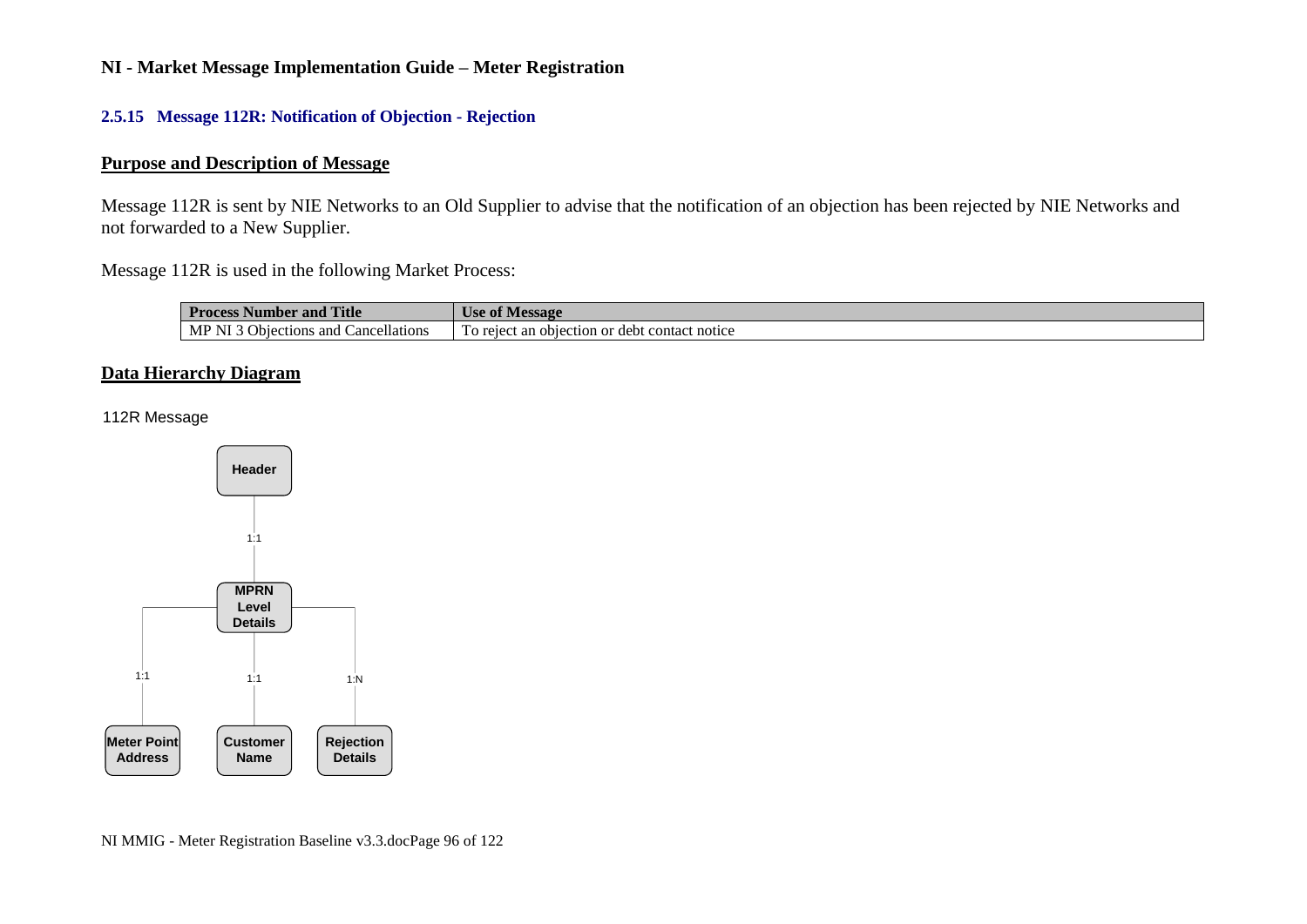## **Message Structure and Interpretation**

| Segment and Field Level Identifier - 112R Message |             |                             |                                       |           | <b>Optionality</b>                                                       | <b>Description and Purpose</b>                                              |
|---------------------------------------------------|-------------|-----------------------------|---------------------------------------|-----------|--------------------------------------------------------------------------|-----------------------------------------------------------------------------|
| Message Header                                    |             |                             |                                       | Mandatory | See Common Data Segments for detailed notes on structure and population. |                                                                             |
| <b>MPRN</b> Level Information                     |             |                             |                                       | Mandatory |                                                                          |                                                                             |
| $\overline{2}$                                    | ${\sf FLD}$ | <b>MPRN</b>                 |                                       |           | Mandatory                                                                | The unique identifying reference number for the Meter Point for which an    |
|                                                   |             |                             |                                       |           |                                                                          | Objection is rejected                                                       |
| $\overline{2}$                                    | <b>FLD</b>  |                             | Market Participant Business Reference |           | Mandatory                                                                | A reference to the Market Participant Business Reference provided in the    |
|                                                   |             |                             |                                       |           |                                                                          | Message Header of the 012 message sent by the Supplier. It enables the      |
|                                                   |             |                             |                                       |           |                                                                          | Supplier to uniquely identify the original message to which this is the     |
|                                                   |             |                             |                                       |           |                                                                          | response.                                                                   |
| $\overline{2}$                                    | <b>SEG</b>  |                             | <b>Meter Point Address</b>            |           | Mandatory                                                                | The Meter Point Address provided by the Supplier                            |
| $\overline{c}$                                    | <b>SEG</b>  |                             | <b>Customer Name</b>                  |           | Mandatory                                                                | The Customer Name provided by the Supplier.                                 |
|                                                   |             |                             |                                       |           |                                                                          | See Common Data Segments for a description of individual data fields.       |
| $\overline{c}$                                    | <b>FLD</b>  | <b>Request Status</b>       |                                       |           | Mandatory                                                                | The Request Status provided by the Supplier                                 |
| $\overline{2}$                                    | <b>FLD</b>  |                             | <b>Objection Reason</b>               |           | Mandatory                                                                | The Objection Reason provided by the Supplier.                              |
| $\overline{2}$                                    | <b>FLD</b>  | <b>Objection Date</b>       |                                       |           | Mandatory                                                                | The Objection Date provided by the Supplier                                 |
| $\overline{2}$                                    | <b>SEG</b>  | <b>Rejection Details</b>    |                                       | 1N        | Mandatory                                                                | An instance of this segment is provided for each rejection reason provided. |
|                                                   | 3           | <b>FLD</b><br>Reject Reason |                                       |           | Mandatory                                                                | A code to identify why data was rejected                                    |
|                                                   |             |                             |                                       |           |                                                                          | AMM - The Meter Point Address on the message does not match                 |
|                                                   |             |                             |                                       |           |                                                                          | that held by NIE Networks for the MPRN                                      |
|                                                   |             |                             |                                       |           |                                                                          | CNM - Change of Tenancy/Legal Entity on 010 (CoS)                           |
|                                                   |             |                             |                                       |           |                                                                          | $IMP$ – The MPRN does not exist                                             |
|                                                   |             |                             |                                       |           |                                                                          | <b>IMS</b> – The MPRN status is not Energised or De-energised.              |
|                                                   |             |                             |                                       |           |                                                                          | <b>IRC</b> – The Objection Reason Code is invalid                           |
|                                                   |             |                             |                                       |           |                                                                          | $SNR$ – The Supplier submitting the objection is not registered to          |
|                                                   |             |                             |                                       |           |                                                                          | this MPRN and is not the Old Supplier for this MPRN                         |
|                                                   |             |                             |                                       |           |                                                                          | $TIM - An$ objection has been received outside the agreed timescale         |
|                                                   |             |                             |                                       |           |                                                                          | for acceptance.                                                             |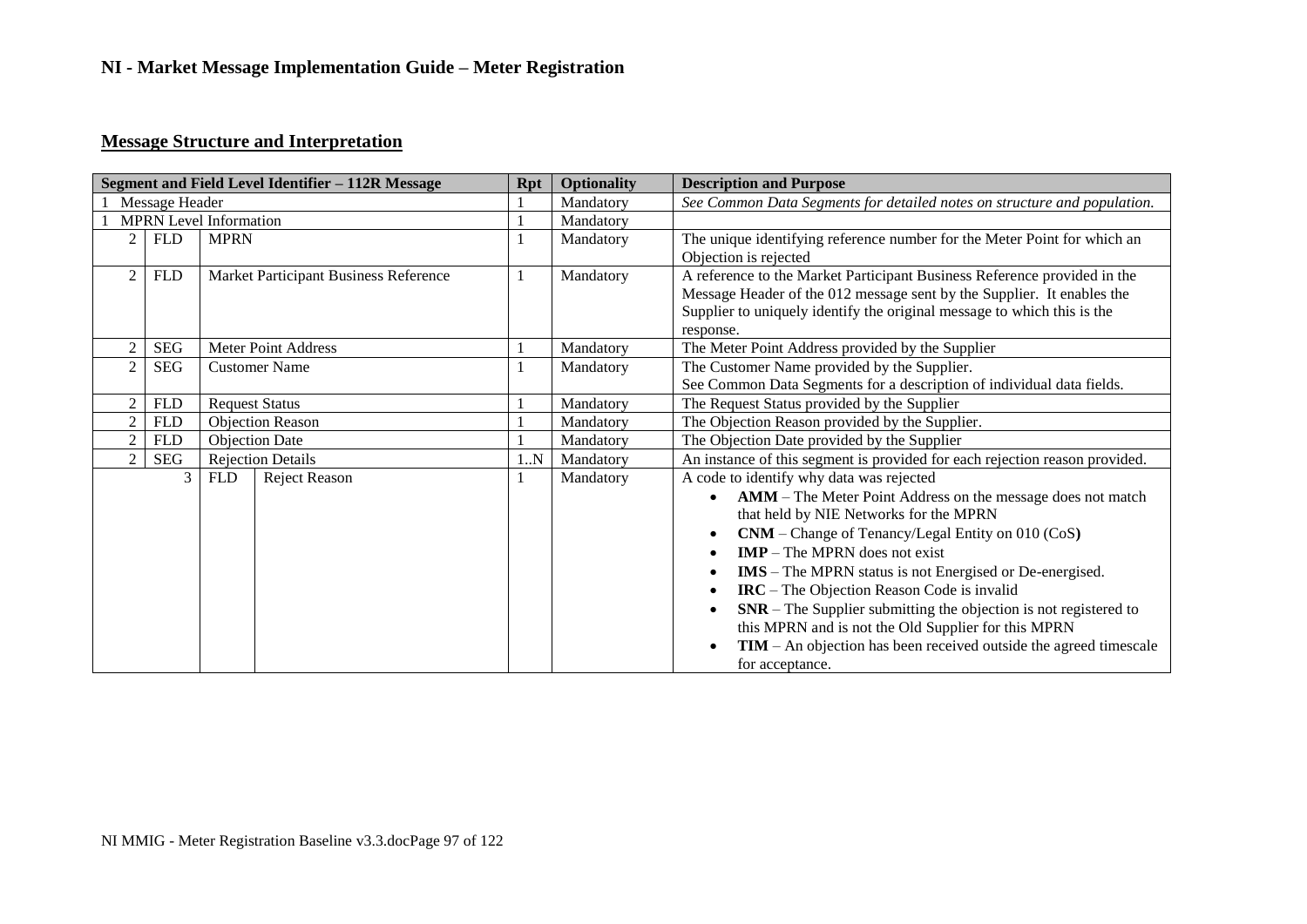#### **2.5.16 Message 112W: Withdrawal of Objection**

## **Purpose and Description of Message**

Message 112W is sent by NIE Networks to a New Supplier to advise that an objection has been withdrawn or has expired.

Message 112W is used in the following Market Process:

| 'Title<br>D.<br>and<br>.00000<br>Number<br><b>500</b> | essa 20                                                                                 |
|-------------------------------------------------------|-----------------------------------------------------------------------------------------|
| Objections.<br>N<br>MP<br>- -<br>Cancellations<br>and | Supplier<br>` withdrawa.<br>rv an<br>ct10n<br>obie<br>notii<br>$\sim$ to a<br>New.<br>. |

### **Data Hierarchy Diagram**

112W Message

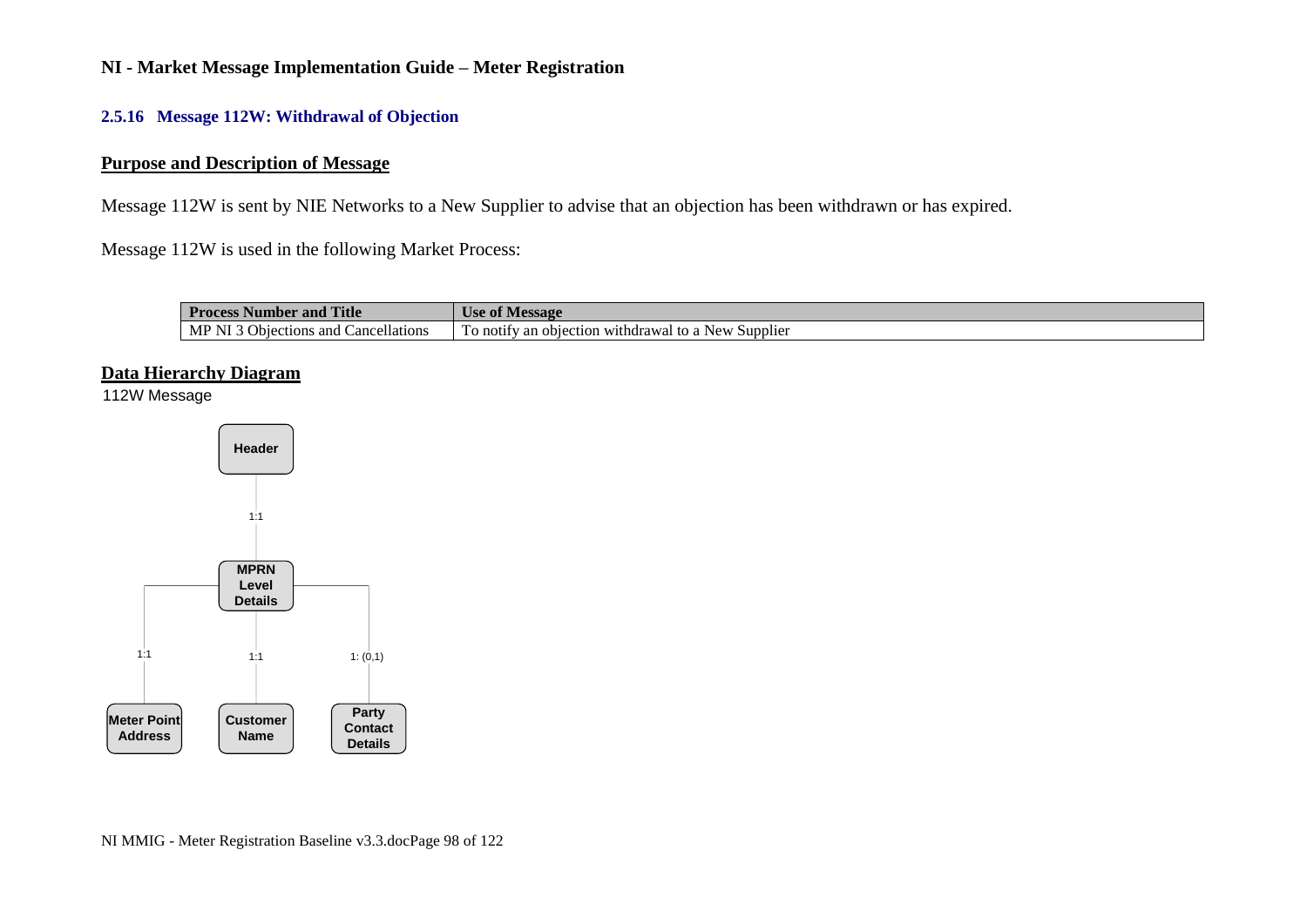## **Message Structure and Interpretation**

| Segment and Field Level Identifier - 112W Message |            |                               | <b>Rpt</b> | <b>Optionality</b> | <b>Description and Purpose</b>                                                                                                                                                       |
|---------------------------------------------------|------------|-------------------------------|------------|--------------------|--------------------------------------------------------------------------------------------------------------------------------------------------------------------------------------|
| Message Header                                    |            |                               |            | Mandatory          | See Common Data Segments for detailed notes on structure and population.                                                                                                             |
|                                                   |            | <b>MPRN</b> Level Information |            | Mandatory          |                                                                                                                                                                                      |
|                                                   | <b>FLD</b> | <b>MPRN</b>                   |            | Mandatory          | The unique identifying reference number for the Meter Point for which an<br>objection is being withdrawn.                                                                            |
|                                                   | SEG        | Meter Point Address           |            | Mandatory          | The address at which the Meter Point is connected. See Common Data<br>Segments for a description of individual data fields.                                                          |
|                                                   | <b>SEG</b> | <b>Customer Name</b>          |            | Mandatory          | The customer with whom the Old Supplier has or had a contract. See<br>Common Data Segments for a description of individual data fields.                                              |
|                                                   | <b>FLD</b> | <b>Request Status</b>         |            | Mandatory          | A code that indicates that a request is being made or withdrawn. It should<br>be set to:<br>$E$ – denoting expiry of the objection, or<br>$W$ – denoting withdrawal of the objection |
|                                                   | <b>FLD</b> | Objection Reason              |            | Mandatory          | A code to indicate the old Supplier's reason for the objection. This will be<br>set to $ET$ – Erroneous Transfer on this message.                                                    |
|                                                   | <b>FLD</b> | <b>Objection Date</b>         |            | Mandatory          | The date an objection was registered with NIE Networks.                                                                                                                              |
|                                                   | <b>FLD</b> | Supplier ID                   |            | Mandatory          | The Supplier that is withdrawing the objection.                                                                                                                                      |
|                                                   | SEG        | <b>Party Contact Details</b>  |            | See Description    | Details enabling the Supplier to be contacted in the event of a query with the<br>withdrawal. See Common Data Segments for a description of individual<br>data fields.               |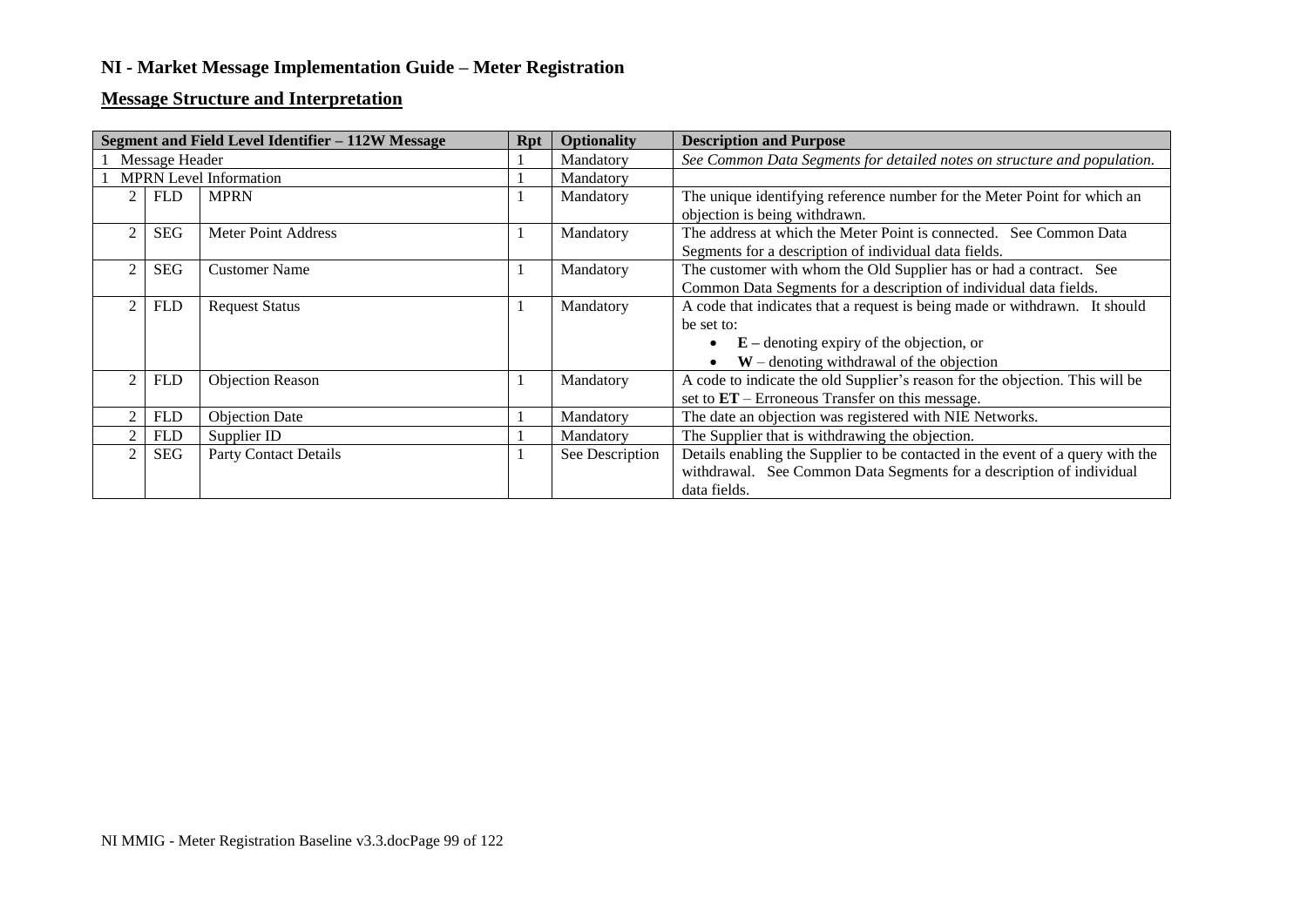## **2.5.17 Message 122: De-Registration Confirmation**

## **Purpose and Description of Message**

Message 122 is sent by NIE Networks to a Supplier to advise that a Meter Point has been de-registered as a result of a removal of supply.

Message 122 is used in the following Market Processes:

| <b>Process Number</b><br><b>Title</b><br>and | Use of Message                                                                  |  |  |  |  |
|----------------------------------------------|---------------------------------------------------------------------------------|--|--|--|--|
| i NI<br>MG<br>Connection<br>Terminate        | $\mathbf{r}$<br>etermination<br>Point<br>a connected Meter .<br>To advise<br>ОT |  |  |  |  |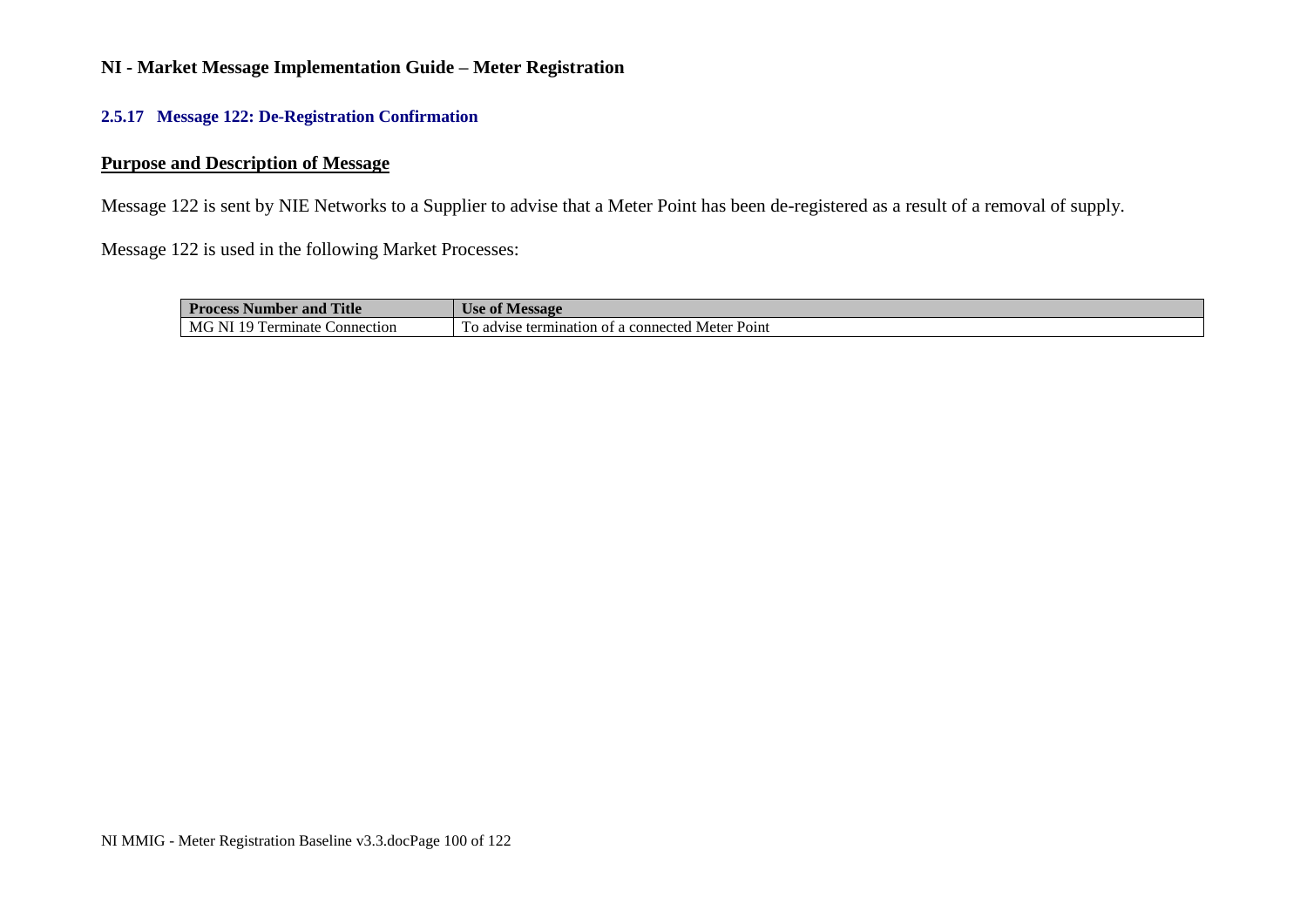## **Data Hierarchy Diagram**

#### 122 Message



## **Message Structure and Interpretation**

| Segment and Field Level Identifier - 122 Message |            |                                       | Rpt | <b>Optionality</b> | <b>Description and Purpose</b>                                            |
|--------------------------------------------------|------------|---------------------------------------|-----|--------------------|---------------------------------------------------------------------------|
| Message Header                                   |            |                                       |     | Mandatory          | See Common Data Segments for detailed notes on structure and population.  |
|                                                  |            | <b>MPRN</b> Level Information         |     | Mandatory          |                                                                           |
|                                                  | <b>FLD</b> | <b>MPRN</b>                           |     | Mandatory          | The unique identifying reference number for the Meter Point that has been |
|                                                  |            |                                       |     |                    | de-registered.                                                            |
|                                                  | <b>FLD</b> | Market Participant Business Reference |     | See Description    | Will be blank in NI as all 122 messages will be initiated by NIE Networks |
|                                                  |            |                                       |     | (Optional)         |                                                                           |
|                                                  | <b>FLD</b> | De-Registration Reason                |     | Mandatory          | A code to indicate the reason for the de-registration which will be:      |
|                                                  |            |                                       |     |                    | $REM$ – Removal of Supply                                                 |
|                                                  | <b>FLD</b> | <b>Effective From Date</b>            |     | Mandatory          | This is the date from which the Supplier is de-registered.                |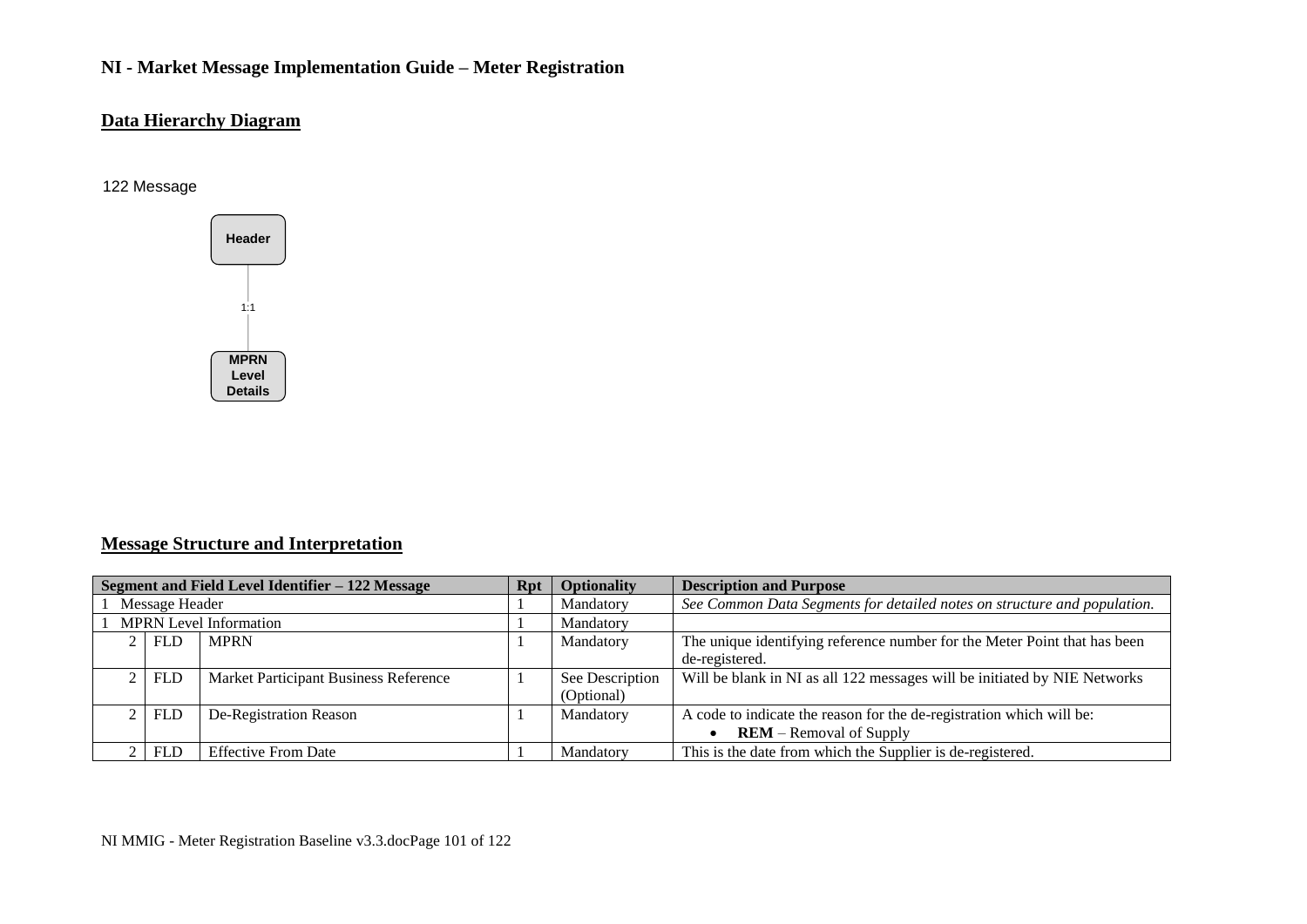## **2.5.18 Message 122R: De-registration Rejection**

Message 122R is not currently used by NIE Networks. It will be rejected if sent to NIE Networks by a Supplier.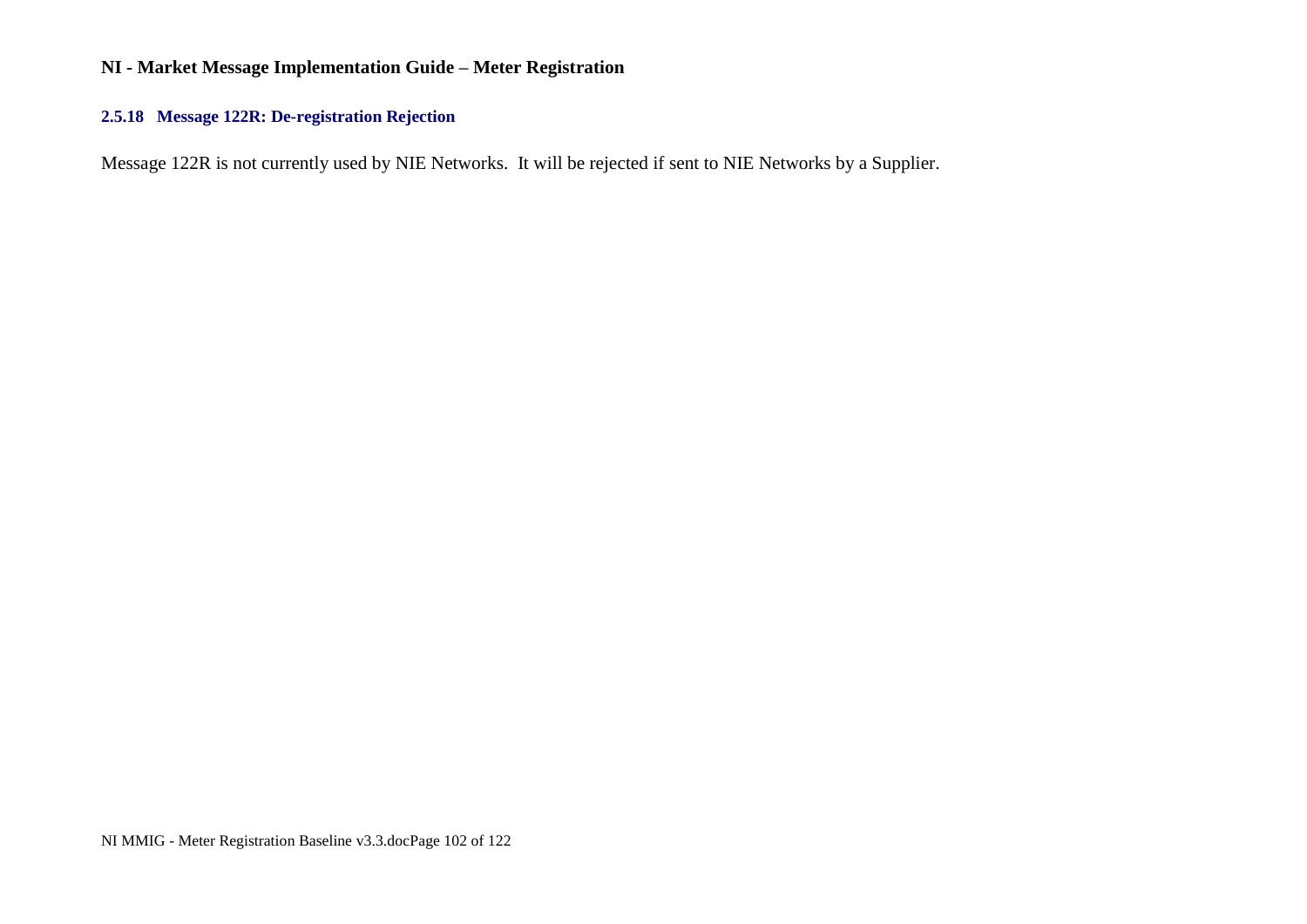### **2.5.19 Message 310: Validated Change of Supplier Reading**

#### **Purpose and Description of Message**

Message 310 is sent by NIE Networks to an Old Supplier when a Change of Supplier has been completed for a Non-Interval Metered Meter Point in order to advise the meter details and the opening readings.

Message 310 is used in the following Market Processes:

| <b>Process Number and Title</b>      | <b>Use of Message</b>                                                                             |
|--------------------------------------|---------------------------------------------------------------------------------------------------|
| MP NI 1 Change of Supplier $-$ Non-  | To advise closing readings when registration of a credit metered non-interval Meter Point is lost |
| Interval Metered                     |                                                                                                   |
| MP NI 3 Objections and Cancellations | To advise an old Supplier of closing readings when a registration cancellation has occurred       |
| MP NI 4 Supplier of Last Resort      | To advise closing readings when registration of a non-interval metered Meter Point is lost        |
| MP NI 37 Change of Supplier - Keypad | To advise closing readings when registration of a keypad metered Meter Point is lost              |

Message 310 may be re-sent, with revised meter readings, if the original readings are successfully disputed.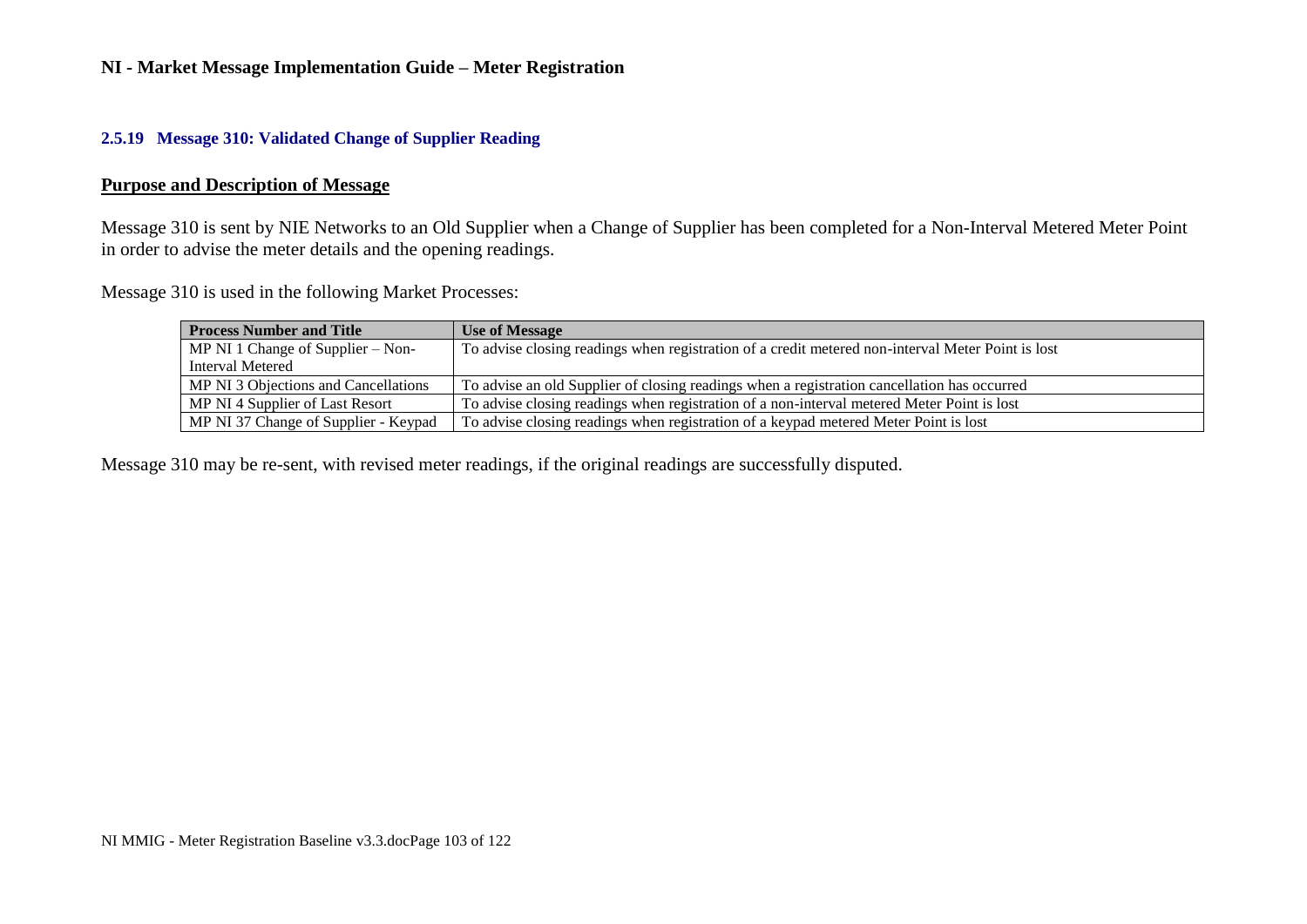## **Data Hierarchy Diagram**

310 Message

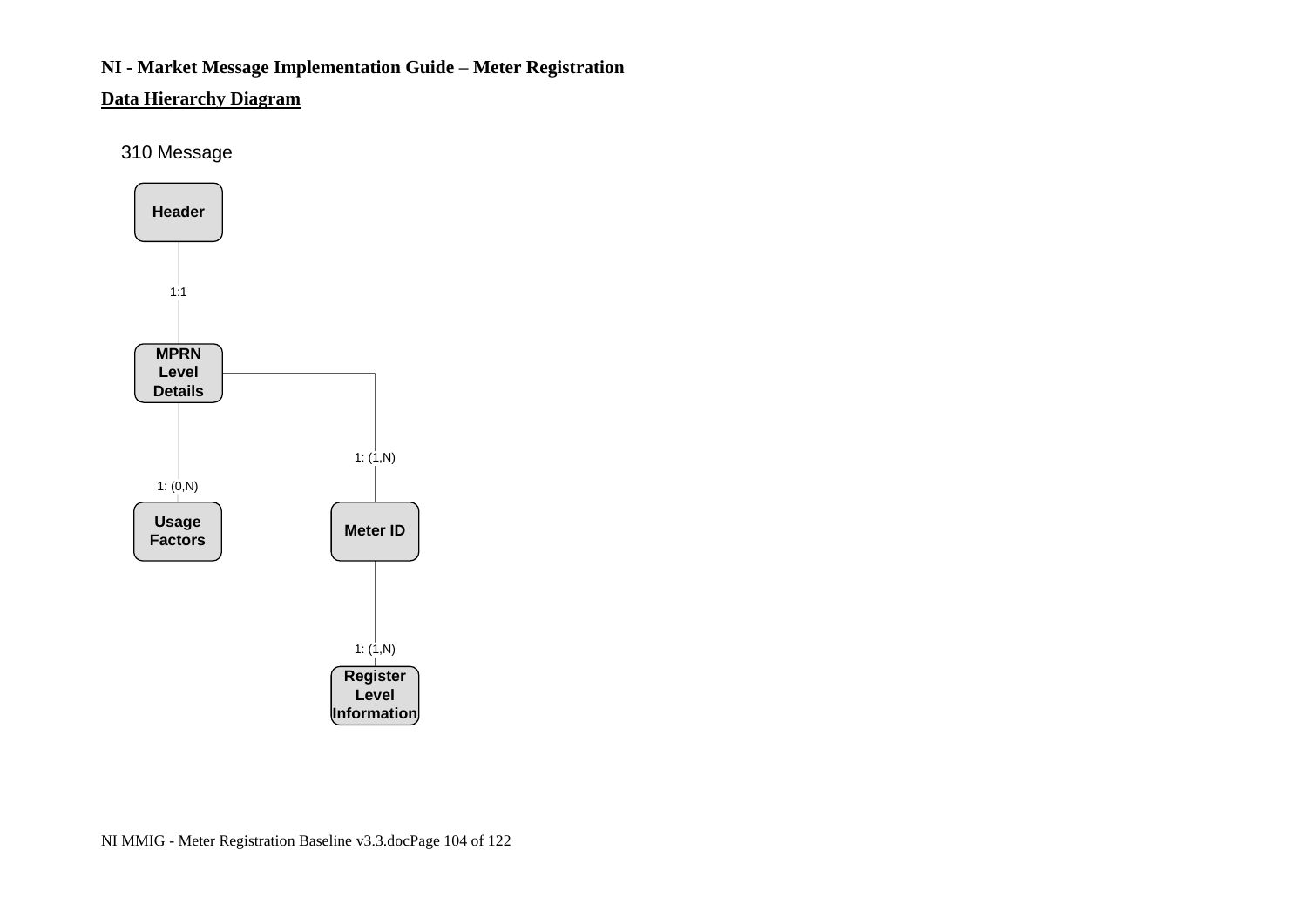## **Message Structure and Interpretation**

| Segment and Field Level Identifier - 310 Message |                 |                               |                            |              | <b>Optionality</b>                                                                 | <b>Description and Purpose</b>                                                                                                                                                 |
|--------------------------------------------------|-----------------|-------------------------------|----------------------------|--------------|------------------------------------------------------------------------------------|--------------------------------------------------------------------------------------------------------------------------------------------------------------------------------|
| Message Header                                   |                 |                               |                            |              | Mandatory                                                                          | See Common Data Segments for detailed notes on structure and population.                                                                                                       |
|                                                  |                 | <b>MPRN</b> Level Information |                            |              | Mandatory                                                                          |                                                                                                                                                                                |
| 2                                                | <b>FLD</b>      | <b>MPRN</b>                   |                            | -1           | Mandatory                                                                          | The unique identifying reference number for the Meter Point for which the                                                                                                      |
|                                                  |                 |                               |                            |              |                                                                                    | Change of Supplier readings are sent.                                                                                                                                          |
| $\overline{c}$                                   | <b>FLD</b>      |                               | Networks Reference Number  |              | Mandatory                                                                          | A reference allocated by NIE Networks to the readings                                                                                                                          |
| $\overline{2}$                                   | <b>FLD</b>      | Load Profile                  |                            |              | Mandatory                                                                          | A code denoting the standard load profile that determines, when coupled<br>with Timeslot, the derived profile that is applied to consumption usage for<br>settlement purposes. |
|                                                  |                 |                               |                            |              |                                                                                    | Refer to the Data Codes published by NIE Networks for a complete list of<br>codes.                                                                                             |
| $\overline{2}$                                   | <b>FLD</b>      | DUoS Group                    |                            | 1            | Mandatory                                                                          | This field will contain a code which denotes the DUoS Tariff applied by<br>NIE Networks to the Meter Point.                                                                    |
|                                                  |                 |                               |                            |              | Refer to the Data Codes published by NIE Networks for a complete list of<br>codes. |                                                                                                                                                                                |
| $\overline{2}$                                   | <b>FLD</b>      |                               | <b>Meter Point Status</b>  | 1            | Mandatory                                                                          | The connection status of the Meter Point. This will be:                                                                                                                        |
|                                                  |                 |                               |                            |              |                                                                                    | D - Meter Point was De-Energised                                                                                                                                               |
|                                                  |                 |                               |                            |              |                                                                                    | $\bullet$ <b>E</b> - Meter Point was Energised                                                                                                                                 |
| $\overline{2}$                                   | <b>FLD</b>      | <b>Read Date</b>              |                            | 1            | Mandatory                                                                          | The date of the closing readings provided in the message. The time of the<br>readings is assumed to be the end of the day.                                                     |
| $\overline{c}$                                   | <b>SEG</b>      | <b>Usage Factors</b>          |                            | 0.N          | Optional                                                                           | For each Timeslot, only the Actual Usage Factor is populated with the<br>appropriate Effective From Date.                                                                      |
|                                                  | 3               | <b>FLD</b>                    | Timeslot                   | 1            | Mandatory                                                                          | A code that indicates the period for which usage will be settled                                                                                                               |
|                                                  |                 |                               |                            |              |                                                                                    | Refer to the Data Codes published by NIE Networks for a complete list of<br>codes.                                                                                             |
|                                                  | 3               | <b>FLD</b>                    | <b>Effective From Date</b> |              | Mandatory                                                                          | The inclusive date from which the usage factor will be aggregated.                                                                                                             |
| 3                                                |                 | <b>FLD</b>                    | <b>Actual Usage Factor</b> | 1            | Mandatory                                                                          | This will contain the total AAC for consumption calculated for the period                                                                                                      |
|                                                  |                 |                               |                            |              |                                                                                    | between the previous read date and the read date for registers with the<br>indicated timeslot.                                                                                 |
| $\rm SEG$<br>$\overline{2}$                      |                 | Meter ID                      |                            | 1.N          | Mandatory                                                                          |                                                                                                                                                                                |
|                                                  | 3               | <b>FLD</b>                    | <b>Meter Category</b>      |              | Optional                                                                           | Not Used.                                                                                                                                                                      |
|                                                  | 3               | <b>FLD</b>                    | Serial Number              | $\mathbf{1}$ | Mandatory                                                                          | The physical or badge number found on the meter.                                                                                                                               |
|                                                  | 3<br><b>SEG</b> |                               | Register Level Information | 1N           | Mandatory                                                                          | This is the segment that stores information relating to the registers displayed<br>on a meter.                                                                                 |

NI MMIG - Meter Registration Baseline v3.3.docPage 105 of 122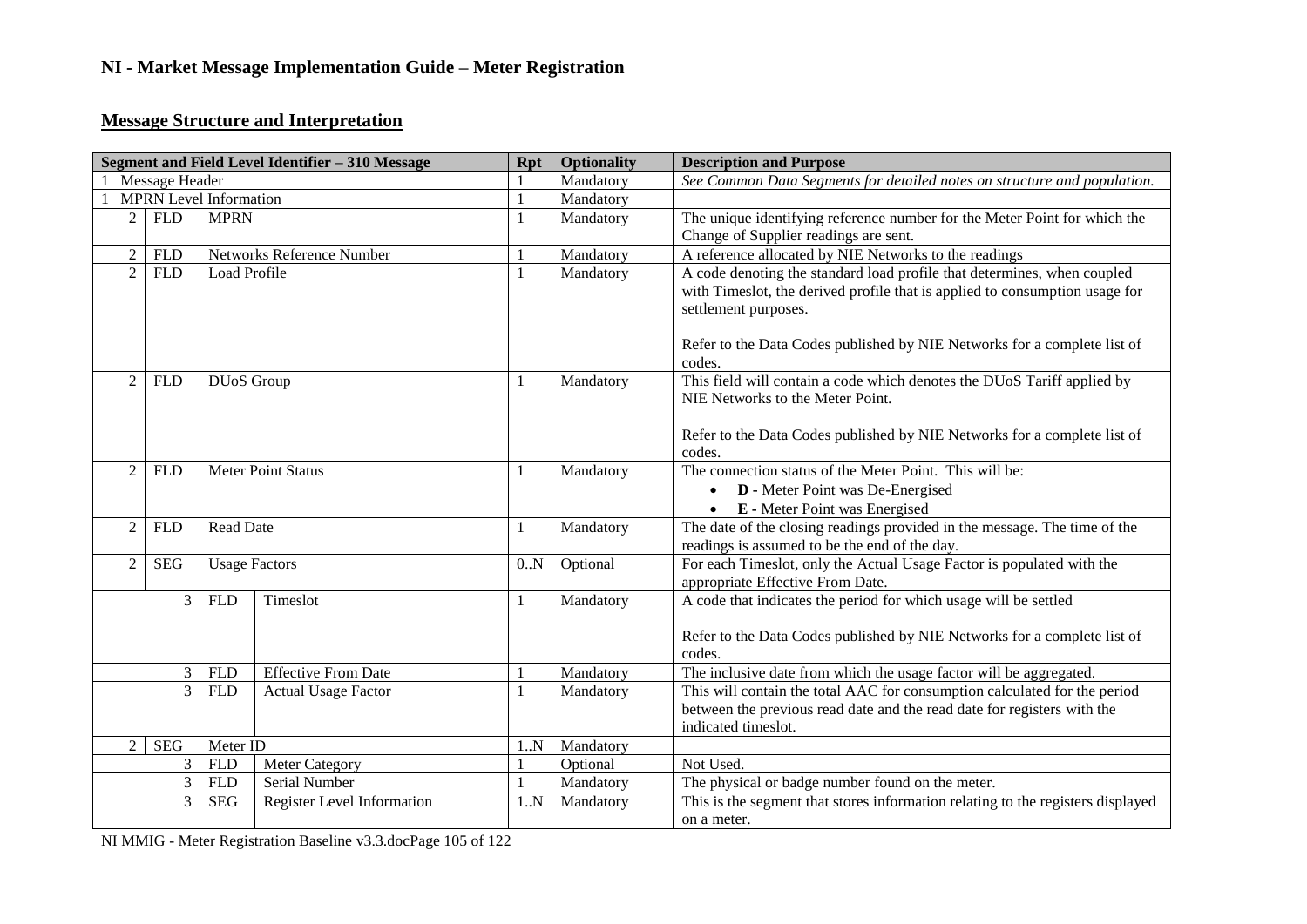| Segment and Field Level Identifier - 310 Message |            |                         |              | <b>Optionality</b><br><b>Rpt</b> | <b>Description and Purpose</b>                                                                                                                                                                                                                                    |
|--------------------------------------------------|------------|-------------------------|--------------|----------------------------------|-------------------------------------------------------------------------------------------------------------------------------------------------------------------------------------------------------------------------------------------------------------------|
|                                                  | <b>FLD</b> | Meter Register Sequence | 1            | Mandatory                        | Meter Register Sequence is an identifier to distinguish between different                                                                                                                                                                                         |
|                                                  |            |                         |              |                                  | meter registers on a physical meter or set of meters.                                                                                                                                                                                                             |
| $\overline{4}$                                   | <b>FLD</b> | Timeslot                | 1            | Mandatory                        | Timeslot is a code that indicates the period that a meter is recording (or an<br>un-metered installation is consuming electricity).                                                                                                                               |
|                                                  |            |                         |              |                                  | Refer to the Data Codes published by NIE Networks for a complete list of<br>codes.                                                                                                                                                                                |
| $\overline{4}$                                   | <b>FLD</b> | Unit of Measurement     | 1            | Mandatory                        | Unit of measurement is a code that indicates the value that is measured e.g.<br>KWh.                                                                                                                                                                              |
|                                                  |            |                         |              |                                  | Refer to the Data Codes published by NIE Networks for a complete list of<br>codes.                                                                                                                                                                                |
| $\overline{4}$                                   | <b>FLD</b> | Meter Multiplier        | 1            | Mandatory                        | Meter Multiplier is a factor to be applied to an advance or reading at a<br>register in order to derive a true value.                                                                                                                                             |
| $\overline{4}$                                   | <b>FLD</b> | Reading Value           | 1            | Mandatory                        | Reading Value is the value of a reading measured in the units identified by<br>the meter register prior to application of any multipliers.                                                                                                                        |
| 4                                                | <b>FLD</b> | Read Reason             |              | Mandatory                        | A code that indicates the reason that a reading was collected. This should be<br>set to:<br>26 - Change of Supplier                                                                                                                                               |
| $\overline{4}$                                   | <b>FLD</b> | Read Type               |              | Mandatory                        | A code that indicates whether the reading is:<br>A - Actual<br>$\bullet$<br>$E$ – Estimated – No Access<br>EF - Estimate - Implausible / No Read Available<br><b>CU</b> - Customer Reading<br>RC - Replacement Reading<br>SC - Supplier Provided Customer Reading |
| $\overline{4}$                                   | <b>FLD</b> | Previous Read Date      | $\mathbf{1}$ | Mandatory                        | The date from which consumption is calculated. This will be the previous<br>actual read date or, where there has been a subsequent billing estimate, the<br>date of the billing estimate. This is provided for kWh registers only.                                |
| $\overline{4}$                                   | <b>FLD</b> | Consumption             |              | Optional                         | This data item is only provided for on consumption meters. Consumption is<br>the metered or estimated consumption for the period from a previous read<br>date to this read date, measured in kWh.                                                                 |
| $\overline{4}$                                   | <b>FLD</b> | <b>Read Status</b>      | 1            | Mandatory                        | A code that indicates:<br><b>RV</b> - Reading Valid<br><b>RREL</b> - Reading - Manually released<br><b>REST</b> - Reading estimated                                                                                                                               |
| $\overline{4}$                                   | <b>FLD</b> | Register Type           | 1            | Mandatory                        | Register Type is a code to indicate the purpose of the register.<br>Refer to the Data Codes published by NIE Networks for a complete list of<br>codes.                                                                                                            |

NI MMIG - Meter Registration Baseline v3.3.docPage 106 of 122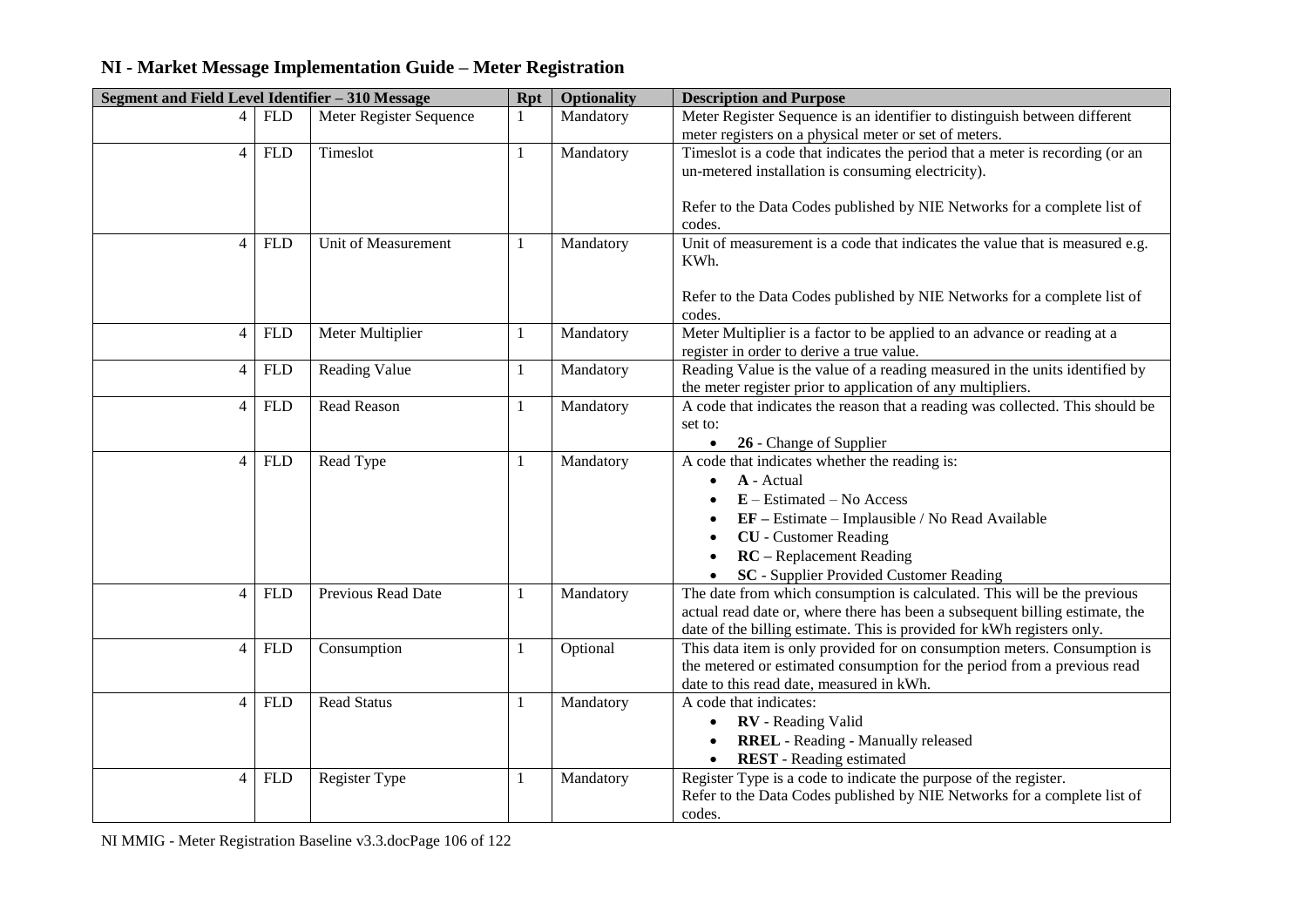#### **2.5.20 Message 310W: Withdrawn Change of Supplier Reading**

## **Purpose and Description of Message**

Message 310W is sent by NIE Networks to an Old Supplier when closing readings for a Change of Supplier are withdrawn.

Message 310W is used in the following Market Process:

| <b>Process Number and Title</b>    | <b>Use of Message</b>                                                                                             |
|------------------------------------|-------------------------------------------------------------------------------------------------------------------|
| MP NI 14 Readings Processing – Non | To advise the withdrawal of closing readings associated with loss of registration of a metered non-interval Meter |
| Interval                           | Point                                                                                                             |

A new version of message 310 may be sent, with revised meter readings, if the original readings are replaced.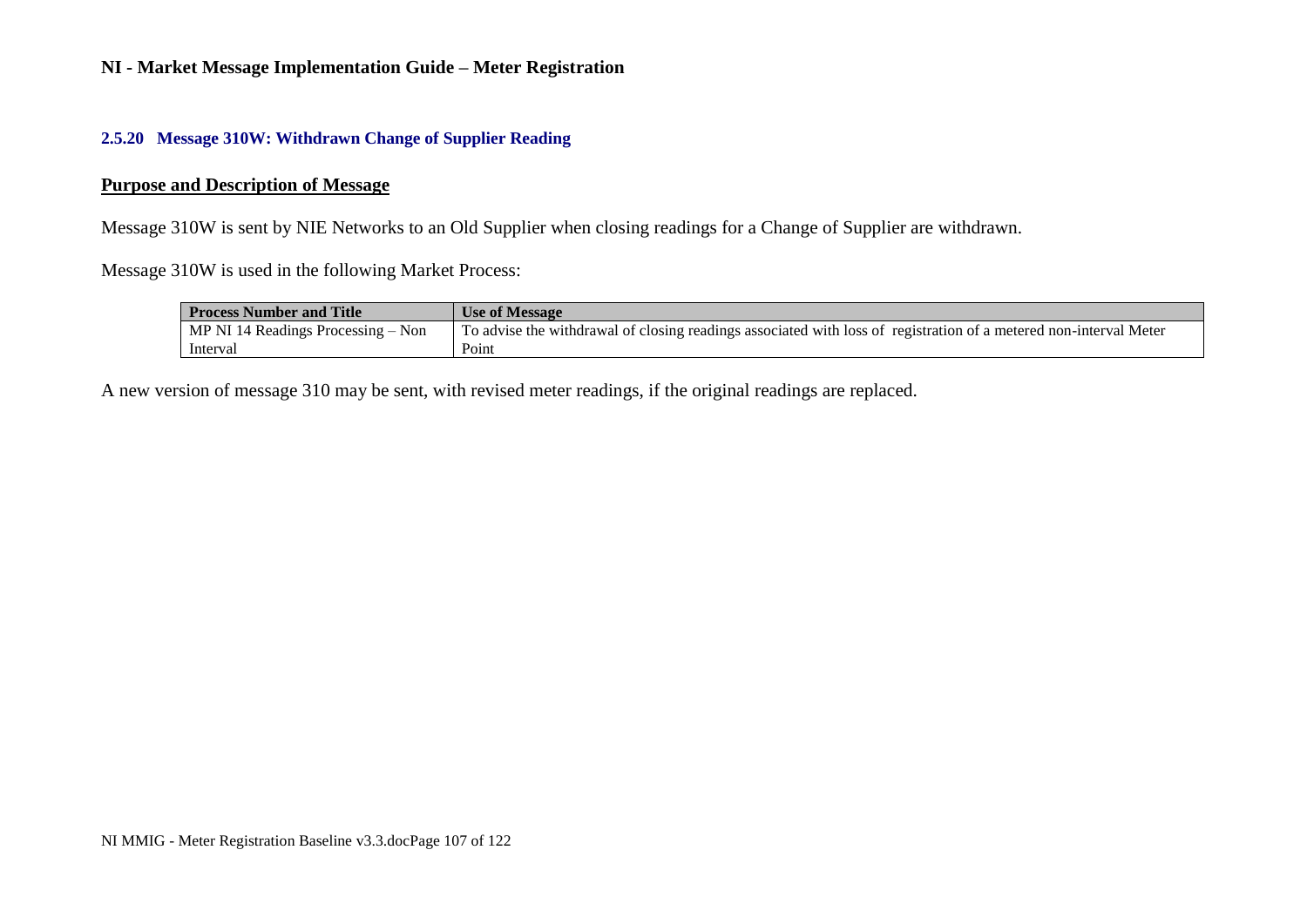## **Data Hierarchy Diagram**

310W Message

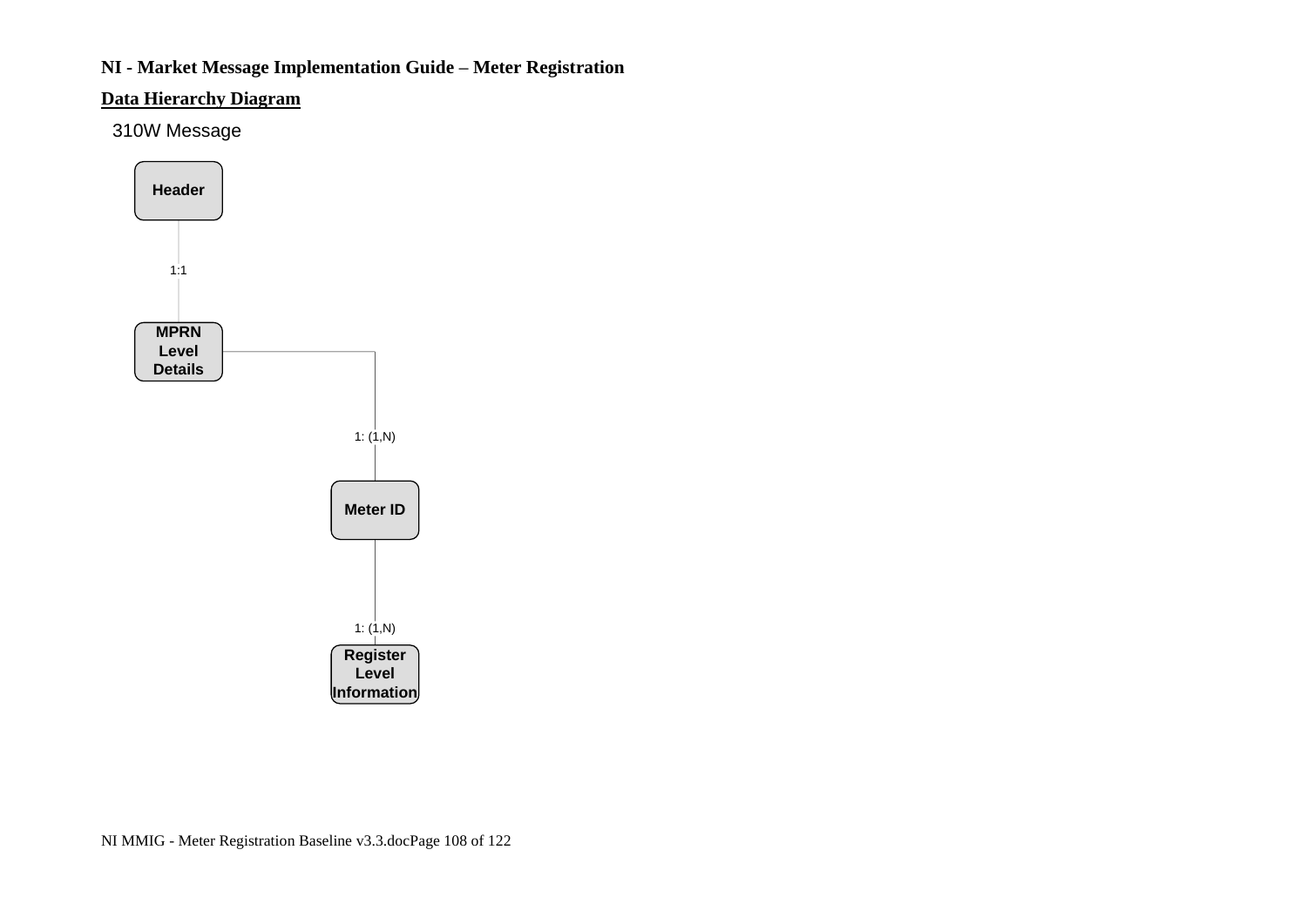## **Message Structure and Interpretation**

| Segment and Field Level Identifier - 310W Message |                |                               |   | <b>Optionality</b> | <b>Description and Purpose</b>                                              |
|---------------------------------------------------|----------------|-------------------------------|---|--------------------|-----------------------------------------------------------------------------|
|                                                   | Message Header |                               |   | Mandatory          | See Common Data Segments for detailed notes on structure and population.    |
|                                                   |                | <b>MPRN</b> Level Information |   | Mandatory          |                                                                             |
| 2                                                 | <b>FLD</b>     | <b>MPRN</b>                   |   | Mandatory          | The unique identifying reference number for the Meter Point for which the   |
|                                                   |                |                               |   |                    | Change of Supplier readings are sent.                                       |
| $\overline{2}$                                    | <b>FLD</b>     | Networks Reference Number     |   | Mandatory          | A reference allocated by NIE Networks to the readings                       |
| $\overline{2}$                                    | <b>FLD</b>     | Load Profile                  | 1 | Mandatory          | A code denoting the standard load profile that determines, when coupled     |
|                                                   |                |                               |   |                    | with Timeslot, the derived profile that is applied to consumption usage for |
|                                                   |                |                               |   |                    | settlement purposes.                                                        |
|                                                   |                |                               |   |                    |                                                                             |
|                                                   |                |                               |   |                    | Refer to the Data Codes published by NIE Networks for a complete list of    |
|                                                   |                |                               |   |                    | codes.                                                                      |
| $\overline{2}$                                    | <b>FLD</b>     | DUoS Group                    |   | Mandatory          | This field will contain a code which denotes the DUoS Tariff applied by     |
|                                                   |                |                               |   |                    | NIE Networks to the Meter Point.                                            |
|                                                   |                |                               |   |                    | Refer to the Data Codes published by NIE Networks for a complete list of    |
|                                                   |                |                               |   |                    | codes.                                                                      |
| $\overline{2}$                                    | <b>FLD</b>     | <b>Meter Point Status</b>     | 1 | Mandatory          | The connection status of the Meter Point. This will be:                     |
|                                                   |                |                               |   |                    | • <b>D</b> - Meter Point was De-Energised                                   |
|                                                   |                |                               |   |                    | $\bullet$ <b>E</b> - Meter Point was Energised                              |
| $\mathcal{D}$                                     | <b>FLD</b>     | Withdrawal Reason             | 1 | Mandatory          | A code to indicate the reason that the reading was withdrawn. This will be  |
|                                                   |                |                               |   |                    | set to one of the following values on a 310W:                               |
|                                                   |                |                               |   |                    | A1- Erroneous Change of Supplier                                            |
|                                                   |                |                               |   |                    | A2 - Disputed CoS Meter Reading - a Change of Supplier reading              |
|                                                   |                |                               |   |                    | or any other reading is disputed and is withdrawn as a result of the        |
|                                                   |                |                               |   |                    | dispute                                                                     |
|                                                   |                |                               |   |                    | A3 - Change of Supplier Cancellation - the reading was billed or            |
|                                                   |                |                               |   |                    | attributed to the wrong Supplier because of a Change of Supplier            |
|                                                   |                |                               |   |                    | cancellation                                                                |
|                                                   |                |                               |   |                    | A4 - Change of Supplier - the reading was billed or attributed to the       |
|                                                   |                |                               |   |                    | wrong Supplier other than as a result of a Change of Supplier               |
|                                                   |                |                               |   |                    | cancellation. These readings can be readings other than those used          |
|                                                   |                |                               |   |                    | for the Change of Supplier itself.                                          |
|                                                   |                |                               |   |                    | <b>B1</b> - Incorrect MPRN - the reading was applied to the wrong<br>٠      |
|                                                   |                |                               |   |                    | <b>MPRN</b>                                                                 |
|                                                   |                |                               |   |                    | C1 - Incorrect Estimation - an estimate is incorrect and is                 |
|                                                   |                |                               |   |                    | withdrawn as a result of a process other than a dispute from a              |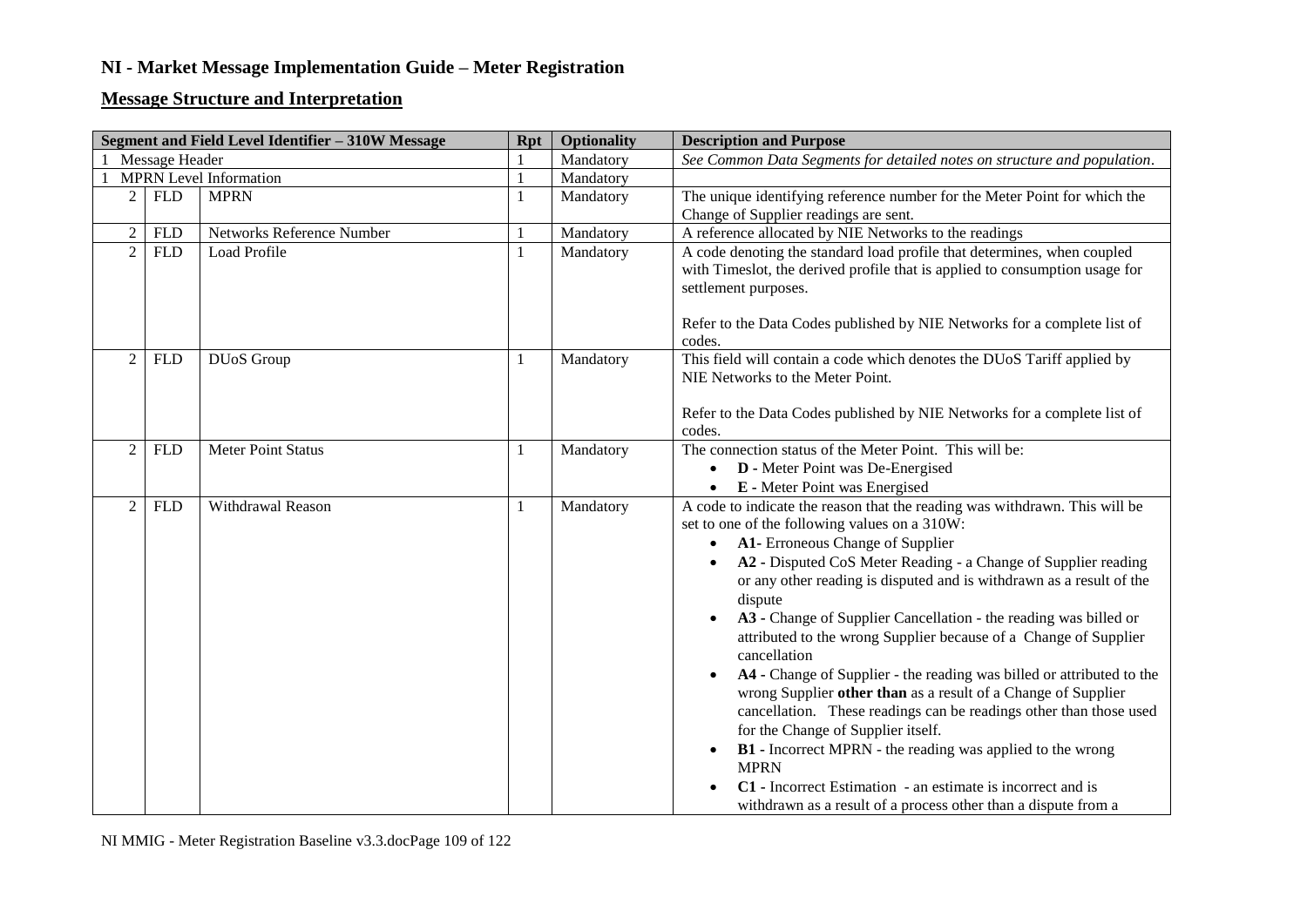| Segment and Field Level Identifier - 310W Message |                |                |            |                            | <b>Rpt</b>   | <b>Optionality</b> | <b>Description and Purpose</b>                                                                                                                                                                                                                                                                                                                                                                                                                 |
|---------------------------------------------------|----------------|----------------|------------|----------------------------|--------------|--------------------|------------------------------------------------------------------------------------------------------------------------------------------------------------------------------------------------------------------------------------------------------------------------------------------------------------------------------------------------------------------------------------------------------------------------------------------------|
|                                                   |                |                |            |                            |              |                    | Supplier<br>C <sub>2</sub> - Incorrect Meter Reading - a reading is incorrect and is<br>withdrawn as a result of a process other than a dispute from a<br>Supplier<br>D1 - Incorrect Rate - a reading has been billed using an incorrect<br><b>UoS</b> Tariff<br>D2 - Incorrect Billing Period - a reading has been billed to an<br>incorrect period<br>D3 - Incorrect Meter - the reading was applied to the wrong meter<br>or meter register |
| 2                                                 | <b>FLD</b>     | Read Date      |            |                            | 1            | Mandatory          | The date of the closing readings provided in the message. The time of the<br>readings is assumed to be the end of the day.                                                                                                                                                                                                                                                                                                                     |
| 2                                                 | <b>SEG</b>     | Meter ID       |            |                            | 1N           | Mandatory          |                                                                                                                                                                                                                                                                                                                                                                                                                                                |
|                                                   | $\mathfrak{Z}$ | <b>FLD</b>     |            | <b>Meter Category</b>      |              | Optional           | Not Used.                                                                                                                                                                                                                                                                                                                                                                                                                                      |
|                                                   | $\mathfrak{Z}$ | <b>FLD</b>     |            | Serial Number              |              | Mandatory          | The physical or badge number found on the meter.                                                                                                                                                                                                                                                                                                                                                                                               |
|                                                   | 3              | <b>SEG</b>     |            | Register Level Information | 1.N          | Mandatory          | This is the segment that stores information relating to the registers displayed<br>on a meter.                                                                                                                                                                                                                                                                                                                                                 |
|                                                   |                | $\overline{4}$ | <b>FLD</b> | Meter Register Sequence    | 1            | Mandatory          | Meter Register Sequence is an identifier to distinguish between different<br>meter registers on a physical meter or set of meters.                                                                                                                                                                                                                                                                                                             |
|                                                   |                | $\overline{4}$ | <b>FLD</b> | Timeslot                   | $\mathbf{1}$ | Mandatory          | Timeslot is a code that indicates the period that a meter is recording (or an<br>un-metered installation is consuming electricity).<br>Refer to the Data Codes published by NIE Networks for a complete list of<br>codes.                                                                                                                                                                                                                      |
|                                                   | $\overline{4}$ |                | <b>FLD</b> | Unit of Measurement        |              | Mandatory          | Unit of measurement is a code that indicates the value that is measured e.g.<br>KWh.<br>Refer to the Data Codes published by NIE Networks for a complete list of<br>codes.                                                                                                                                                                                                                                                                     |
|                                                   |                | $\overline{4}$ | <b>FLD</b> | Meter Multiplier           | 1            | Mandatory          | Meter Multiplier is a factor to be applied to an advance or reading at a<br>register in order to derive a true value.                                                                                                                                                                                                                                                                                                                          |
|                                                   |                | $\overline{4}$ | <b>FLD</b> | Reading Value              | 1            | Mandatory          | Reading Value is the value of a reading measured in the units identified by<br>the meter register prior to application of any multipliers.                                                                                                                                                                                                                                                                                                     |
|                                                   | $\overline{4}$ |                | <b>FLD</b> | Read Reason                | $\mathbf{1}$ | Mandatory          | A code that indicates the reason that a reading was collected. This should be<br>set to:<br>26 - Change of Supplier                                                                                                                                                                                                                                                                                                                            |
|                                                   |                | $\overline{4}$ | <b>FLD</b> | Read Type                  | 1            | Mandatory          | A code that indicates whether the reading is:<br>A - Actual<br>$E - Estimated - No Access$                                                                                                                                                                                                                                                                                                                                                     |

NI MMIG - Meter Registration Baseline v3.3.docPage 110 of 122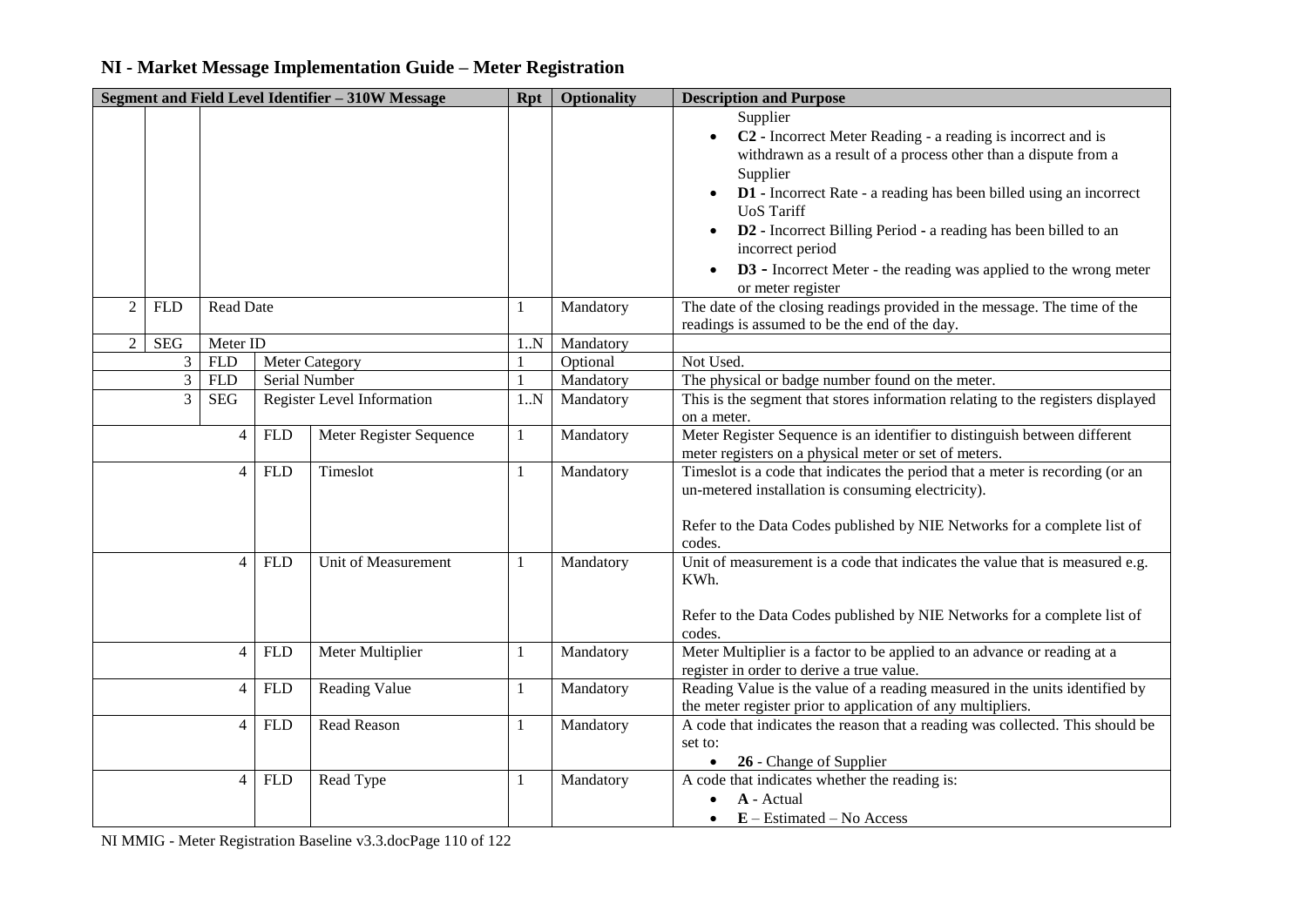|  | NI - Market Message Implementation Guide - Meter Registration |  |
|--|---------------------------------------------------------------|--|
|  |                                                               |  |

| Segment and Field Level Identifier - 310W Message |            |                    | <b>Rpt</b> | <b>Optionality</b> | <b>Description and Purpose</b>                                                                                                                           |
|---------------------------------------------------|------------|--------------------|------------|--------------------|----------------------------------------------------------------------------------------------------------------------------------------------------------|
|                                                   |            |                    |            |                    | EF - Estimate - Implausible / No Read Available                                                                                                          |
|                                                   |            |                    |            |                    | <b>EP</b> - Estimate (Block Planned)                                                                                                                     |
|                                                   |            |                    |            |                    | $EU$ – Estimate (Block Unplanned)                                                                                                                        |
|                                                   |            |                    |            |                    | <b>CU</b> - Customer Reading<br>$RC - Replacement Reading$                                                                                               |
|                                                   |            |                    |            |                    | <b>SC</b> - Supplier Provided Customer Reading                                                                                                           |
| 4                                                 | <b>FLD</b> | Previous Read Date |            | Mandatory          | The date from which consumption is calculated. This will be the previous<br>actual read date or, where there has been a subsequent billing estimate, the |
|                                                   |            |                    |            |                    | date of the billing estimate. This is provided for kWh registers only.                                                                                   |
| $\overline{4}$                                    | <b>FLD</b> | Consumption        |            | Optional           | This data item is only provided for on consumption meters. Consumption is                                                                                |
|                                                   |            |                    |            |                    | the metered or estimated consumption for the period from a previous read                                                                                 |
|                                                   |            |                    |            |                    | date to this read date, measured in kWh.                                                                                                                 |
| 4                                                 | <b>FLD</b> | <b>Read Status</b> |            | Mandatory          | A code that indicates:                                                                                                                                   |
|                                                   |            |                    |            |                    | RWI – Reading Withdrawn                                                                                                                                  |
| $\overline{4}$                                    | <b>FLD</b> | Register Type      |            | Mandatory          | Register Type is a code to indicate the purpose of the register.                                                                                         |
|                                                   |            |                    |            |                    | Refer to the Data Codes published by NIE Networks for a complete list of<br>codes.                                                                       |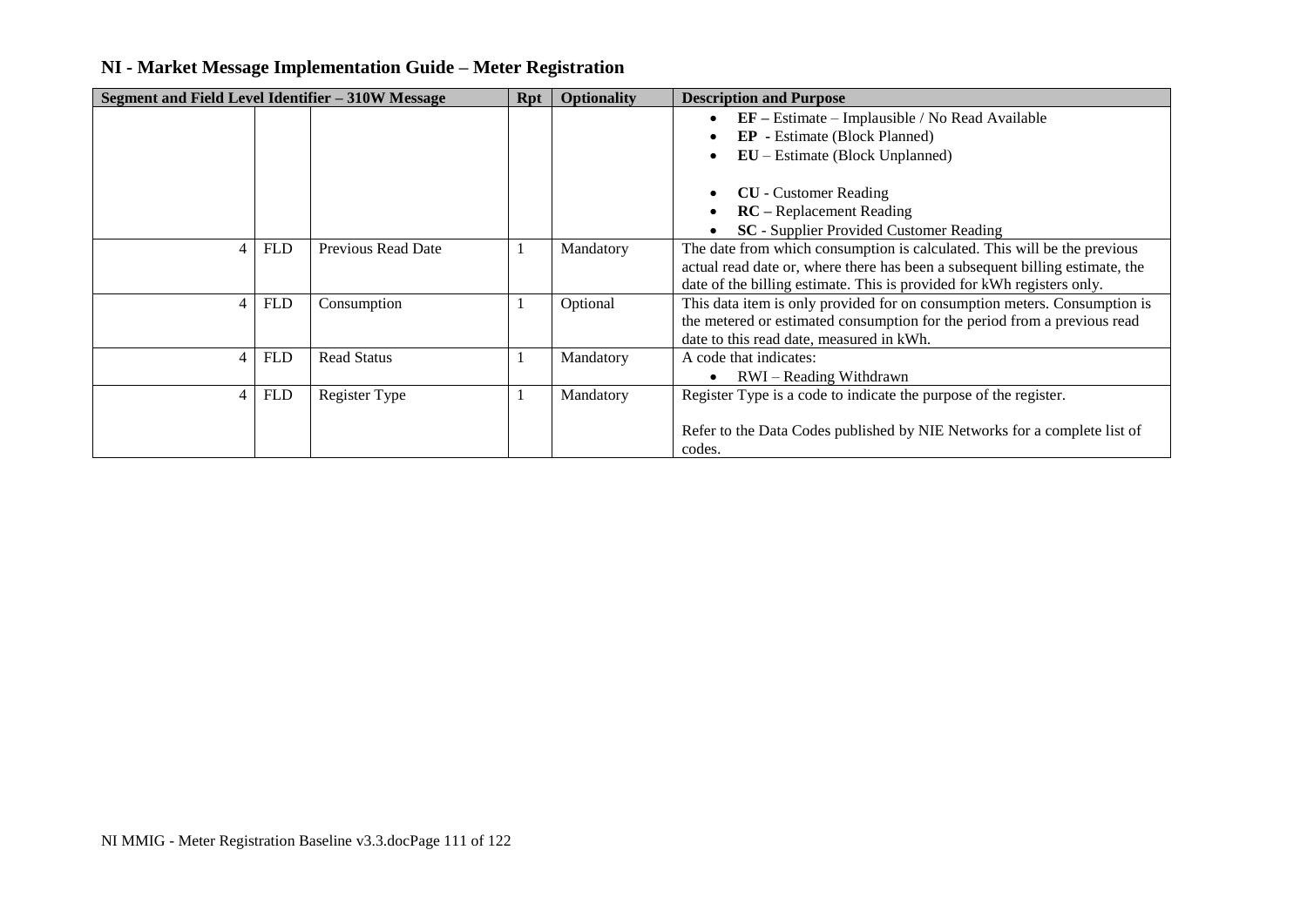#### **2.5.21 Message 320: Validated Change of Supplier Reading**

### **Purpose and Description of Message**

Message 320 is sent by NIE Networks to a New Supplier when a Change of Supplier has been completed for a Non-Interval Metered Meter Point in order to advise the meter details and the opening readings.

Message 320 is used in the following Market Processes:

| <b>Process Number and Title</b>      | <b>Use of Message</b>                                                                                  |
|--------------------------------------|--------------------------------------------------------------------------------------------------------|
| MP NI 1 Change of Supplier $-$ Non-  | To advise opening readings when registration of a credit metered non-interval Meter Point is confirmed |
| Interval Metered                     |                                                                                                        |
| MP NI 4 Supplier of Last Resort      | To advise opening readings when registration of a non-interval metered Meter Point is confirmed        |
| MP NI 37 Change of Supplier - Keypad | To advise opening readings when registration of a keypad metered Meter Point is confirmed              |

Message 320 may be re-sent, with revised meter readings, if the original readings are successfully disputed.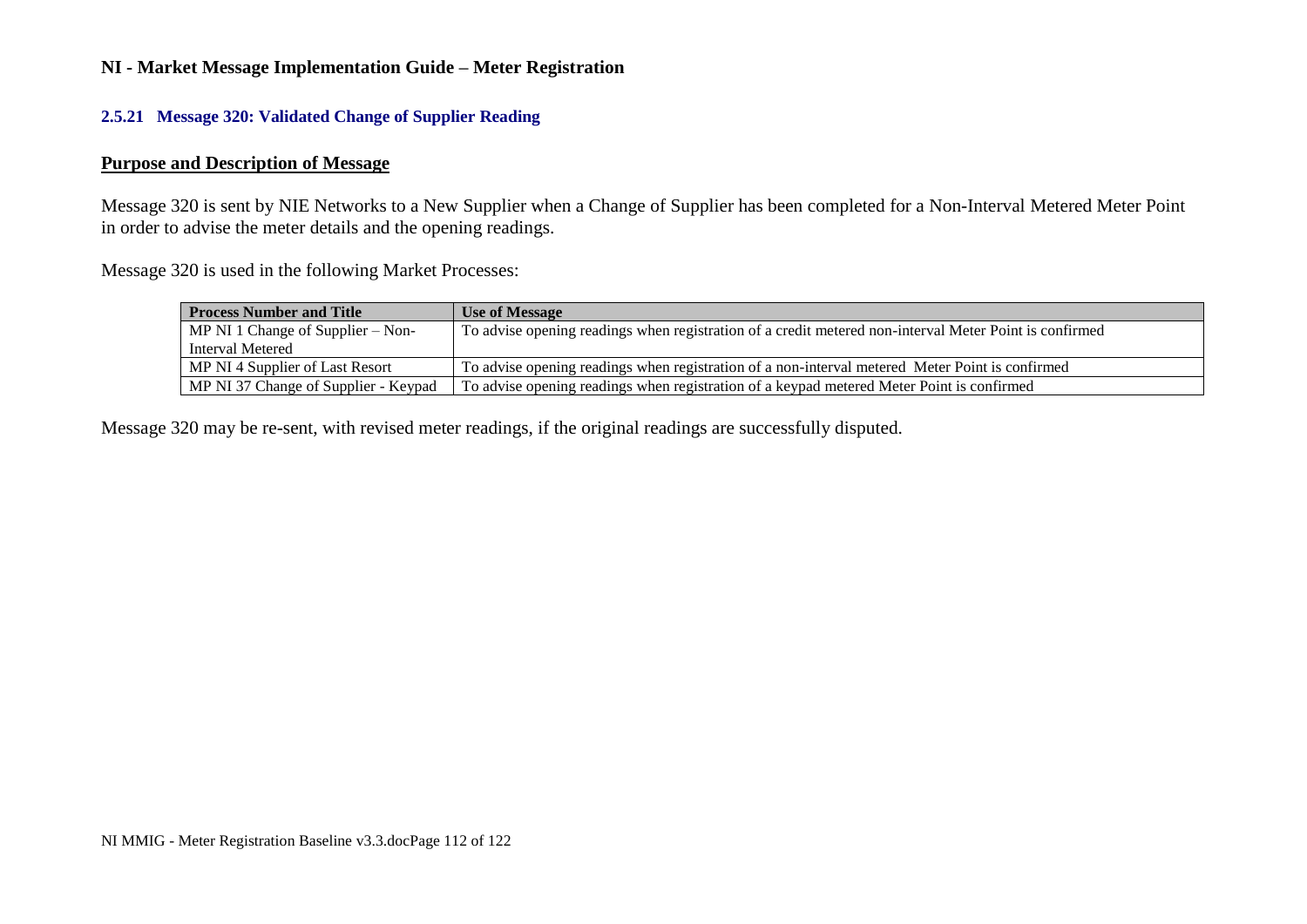### **Data Hierarchy Diagram**

320 Message

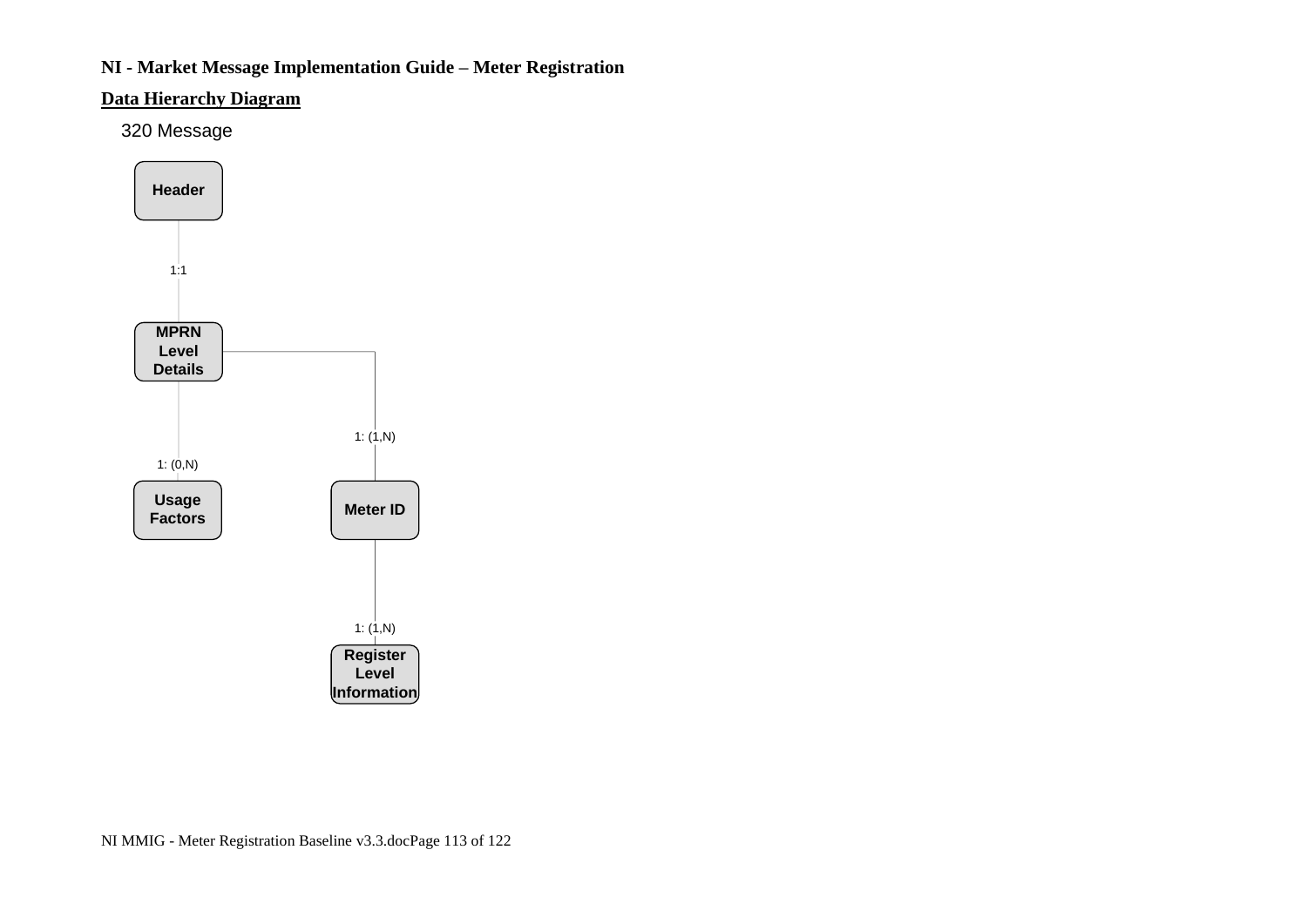## **Message Structure and Interpretation**

|                |                    | Segment and Field Level Identifier - 320 Message | <b>Rpt</b>   | <b>Optionality</b> | <b>Description and Purpose</b>                                                                                                                                                                                                                                                                |
|----------------|--------------------|--------------------------------------------------|--------------|--------------------|-----------------------------------------------------------------------------------------------------------------------------------------------------------------------------------------------------------------------------------------------------------------------------------------------|
|                | Message Header     |                                                  |              | Mandatory          | See Common Data Segments for detailed notes on structure and population.                                                                                                                                                                                                                      |
|                |                    | <b>MPRN</b> Level Information                    | $\mathbf{1}$ | Mandatory          |                                                                                                                                                                                                                                                                                               |
| $\overline{2}$ | <b>FLD</b>         | <b>MPRN</b>                                      | 1            | Mandatory          | The unique identifying reference number for the Meter Point for which the<br>Change of Supplier readings are sent.                                                                                                                                                                            |
| $\overline{c}$ | ${\hbox{\rm FLD}}$ | Market Participant Business Reference            | 1            | Optional           | A reference to the Market Participant Business Reference provided in the<br>Message Header sent by the Supplier to NIE Networks. It enables the<br>Supplier to uniquely identify the original message to which this is the<br>response.                                                       |
| $\overline{2}$ | <b>FLD</b>         | Networks Reference Number                        |              | Mandatory          | A unique reference allocated by NIE Networks to the readings                                                                                                                                                                                                                                  |
| $\overline{2}$ | <b>FLD</b>         | <b>Load Profile</b>                              | $\mathbf{1}$ | Mandatory          | A code denoting the standard load profile that determines, when coupled<br>with Timeslot, the derived profile that is applied to consumption usage for<br>settlement purposes.<br>Refer to the Data Codes published by NIE Networks for a complete list of<br>codes.                          |
| $\overline{2}$ | <b>FLD</b>         | DUoS Group                                       | 1            | Mandatory          | This field will contain a code which denotes the DUoS Tariff applied by<br>NIE Networks to the Meter Point.<br>Refer to the Data Codes published by NIE Networks for a complete list of<br>codes.                                                                                             |
| $\overline{2}$ | <b>FLD</b>         | <b>Meter Point Status</b>                        | 1            | Mandatory          | Meter Point Status is a code to identify the connection status of a meter<br>point. This will be set to<br>$\bullet$ <b>E</b> - Energised                                                                                                                                                     |
| $\overline{2}$ | <b>FLD</b>         | Read Date                                        | 1            | Mandatory          | The 'effective' date of the opening readings provided in the message. The<br>time of the readings is assumed to be the start of the day.<br>This is the same as the Effective From Date of the New Supplier registration<br>even if the physical read date was the day prior to registration. |
| $\mathfrak{2}$ | <b>FLD</b>         | Meter Configuration Code                         | 1            | Mandatory          | A code that indicates the functionality delivered by the combination of<br>registers that is installed at a Meter Point.                                                                                                                                                                      |
| $\overline{2}$ | <b>FLD</b>         | Keypad PremisesNumber                            | $\mathbf{1}$ | Optional           | The new keypad Premises Number provided for keypad metered Non-<br><b>Interval Meter Points.</b>                                                                                                                                                                                              |
| 2              | <b>SEG</b>         | <b>Usage Factors</b>                             | 1.N          | Mandatory          | For each Timeslot, only the Estimated Usage Factor is populated with the<br>appropriate Effective From Date.                                                                                                                                                                                  |
|                | $\mathfrak{Z}$     | <b>FLD</b><br>Timeslot                           |              | Mandatory          | Timeslot is a code that indicates the period for which usage will be settled.                                                                                                                                                                                                                 |

NI MMIG - Meter Registration Baseline v3.3.docPage 114 of 122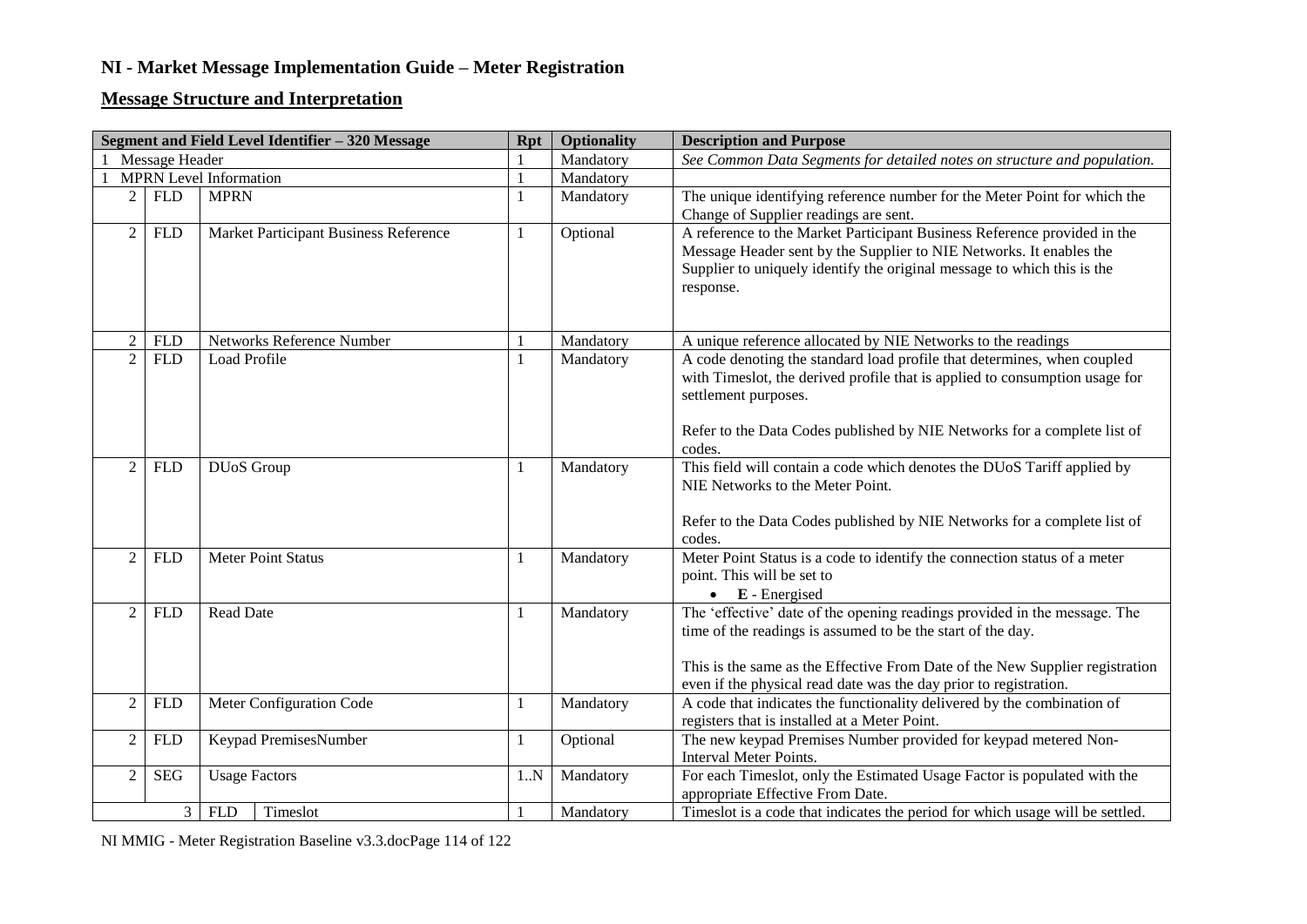| Segment and Field Level Identifier - 320 Message |                |            |                                   |              | <b>Optionality</b> | <b>Description and Purpose</b>                                                                                                                                                                                                                                                                                                                             |
|--------------------------------------------------|----------------|------------|-----------------------------------|--------------|--------------------|------------------------------------------------------------------------------------------------------------------------------------------------------------------------------------------------------------------------------------------------------------------------------------------------------------------------------------------------------------|
|                                                  |                |            |                                   |              |                    | Refer to the Data Codes published by NIE Networks for a complete list of<br>codes.                                                                                                                                                                                                                                                                         |
| 3                                                | <b>FLD</b>     |            | <b>Effective From Date</b>        | 1            | Mandatory          | The inclusive date from which the usage factor will be aggregated. This will<br>be the effective from date of the Supplier registration.                                                                                                                                                                                                                   |
| 3                                                | <b>FLD</b>     |            | <b>Estimated Usage Factor</b>     | 1            | Optional           | This will contain the EAC for consumption registers: A statement in kWh of<br>the estimated consumption for the Timeslot for the 365 days starting from<br>the Effective From Date.                                                                                                                                                                        |
| <b>SEG</b><br>2                                  | Meter ID       |            |                                   | 1N           | Mandatory          |                                                                                                                                                                                                                                                                                                                                                            |
| $\mathfrak{Z}$                                   | <b>FLD</b>     |            | <b>Meter Category</b>             |              | Optional           | Not Used.                                                                                                                                                                                                                                                                                                                                                  |
| $\overline{3}$                                   | <b>FLD</b>     |            | Serial Number                     |              | Mandatory          | The physical or badge number found on the removed meter.                                                                                                                                                                                                                                                                                                   |
| 3                                                | <b>FLD</b>     |            | Meter Location                    |              | Optional           | Not Used.                                                                                                                                                                                                                                                                                                                                                  |
| $\mathfrak{Z}$                                   | <b>SEG</b>     |            | <b>Register Level Information</b> | 1N           | Mandatory          |                                                                                                                                                                                                                                                                                                                                                            |
|                                                  | $\overline{4}$ | <b>FLD</b> | Meter Register Sequence           | 1            | Mandatory          | Meter Register Sequence is an identifier to distinguish between different<br>meter registers on a physical meter.                                                                                                                                                                                                                                          |
|                                                  | $\overline{4}$ | <b>FLD</b> | Timeslot                          | 1            | Mandatory          | A code that indicates the period that a meter is recording (or an un-metered<br>installation is consuming electricity).                                                                                                                                                                                                                                    |
|                                                  |                |            |                                   |              |                    | Refer to the Data Codes published by NIE Networks for a complete list of<br>codes.                                                                                                                                                                                                                                                                         |
|                                                  | $\overline{4}$ | <b>FLD</b> | Unit of Measurement               | 1            | Mandatory          | Unit of measurement is a code that indicates the value that is measured.                                                                                                                                                                                                                                                                                   |
|                                                  | $\overline{4}$ | <b>FLD</b> | Meter Multiplier                  | $\mathbf{1}$ | Mandatory          | Meter Multiplier is a factor to be applied to an advance or reading at a<br>register in order to derive a true value.                                                                                                                                                                                                                                      |
|                                                  | $\overline{4}$ | <b>FLD</b> | Reading Value                     | 1            | Mandatory          | Reading Value is the value of a reading in the form passed to NIE Networks<br>measured in the units identified by the meter register prior to application of<br>any multipliers. May contain an estimate if read type so indicates.                                                                                                                        |
|                                                  | $\overline{4}$ | <b>FLD</b> | Read Reason                       | 1            | Mandatory          | A code that indicates the reason that a reading was collected. This should be<br>set to:<br>26 - Change of Supplier<br>$\bullet$                                                                                                                                                                                                                           |
| $\overline{4}$                                   |                | <b>FLD</b> | Read Type                         | 1            | Mandatory          | A code that indicates whether the reading is:<br>A - Actual<br>$\bullet$<br>$E$ – Estimated – No Access<br>EF - Estimate - Implausible / No Read Available<br><b>EP</b> - Estimate (Block Planned)<br>EU - Estimate (Block Unplanned)<br><b>CU</b> - Customer Reading<br><b>RC</b> – Replacement Reading<br><b>SC</b> - Supplier Provided Customer Reading |

NI MMIG - Meter Registration Baseline v3.3.docPage 115 of 122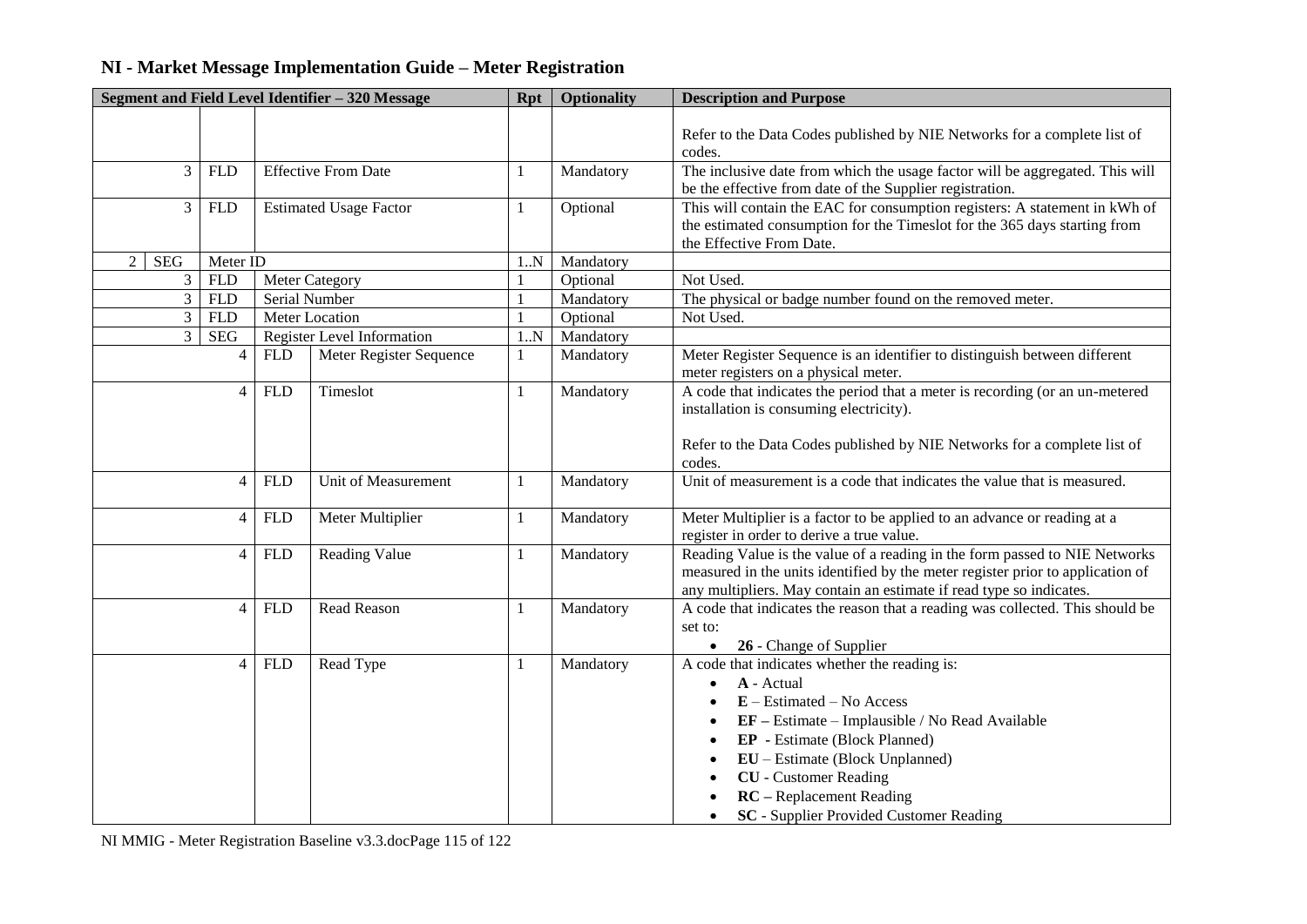| NI - Market Message Implementation Guide - Meter Registration |  |
|---------------------------------------------------------------|--|
|---------------------------------------------------------------|--|

| Segment and Field Level Identifier – 320 Message |            |                                |  | <b>Optionality</b> | <b>Description and Purpose</b>                                               |
|--------------------------------------------------|------------|--------------------------------|--|--------------------|------------------------------------------------------------------------------|
|                                                  | <b>FLD</b> | Register Type                  |  | Mandatory          | Register Type is a code to indicate the purpose of the register.             |
|                                                  |            |                                |  |                    |                                                                              |
|                                                  |            |                                |  |                    | Refer to the Data Codes published by NIE Networks for a complete list of     |
|                                                  |            |                                |  |                    | codes.                                                                       |
|                                                  | <b>FLD</b> | Pre-Decimal Digits             |  | Mandatory          | The number of digits before the decimal place on the meter register.         |
|                                                  | <b>FLD</b> | Post-Decimal Digits            |  | Mandatory          | The number of digits after the decimal place on the meter register.          |
|                                                  | FLD        | <b>Estimate of Consumption</b> |  | Optional           | A statement in kWh of the estimated consumption for the register for the 365 |
|                                                  |            |                                |  |                    | days starting from the Usage Factor Effective From Date. EAC is provided     |
|                                                  |            |                                |  |                    | for consumption registers only.                                              |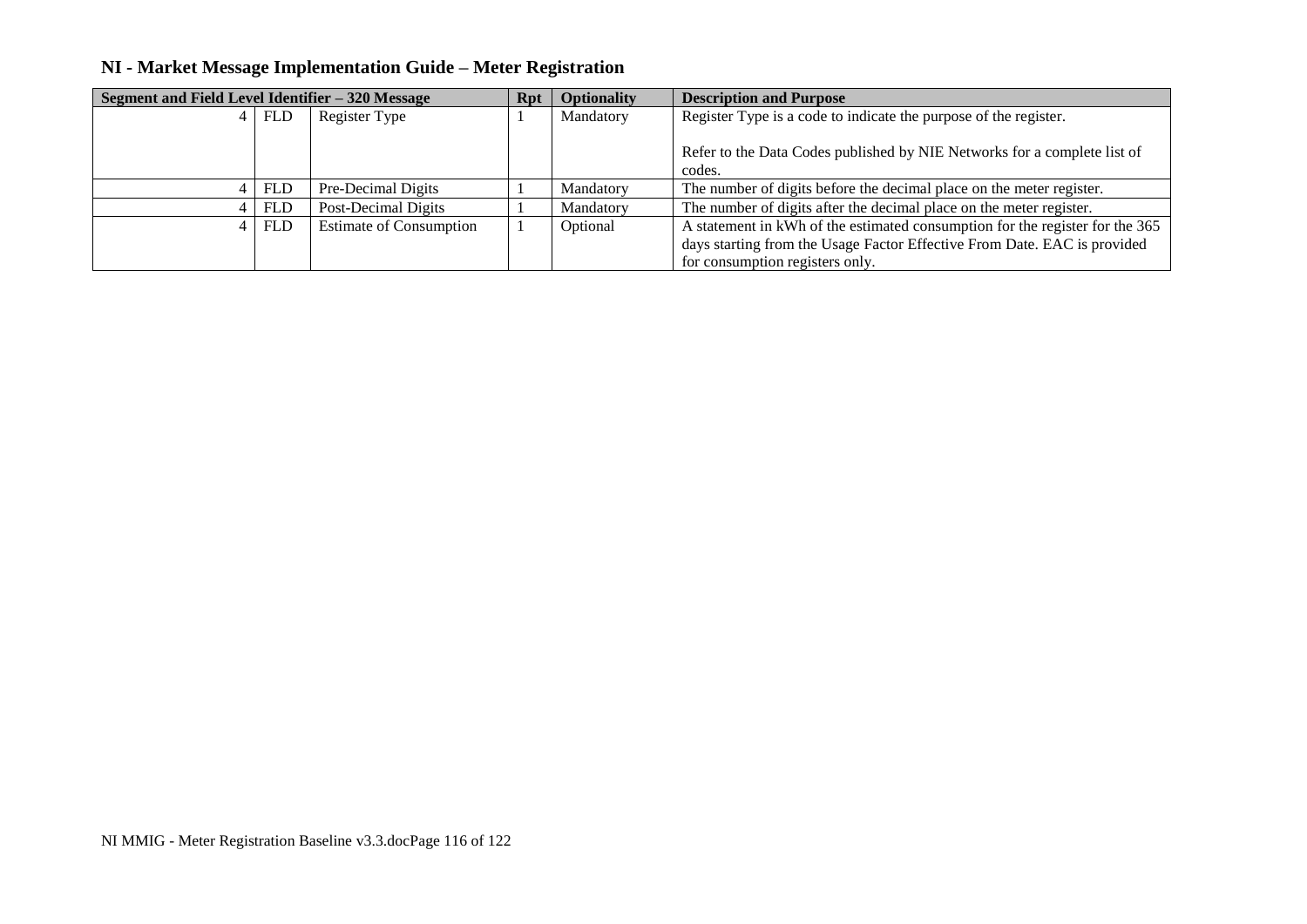### **2.5.22 Message 320W: Withdrawn Change of Supplier Reading**

### **Purpose and Description of Message**

Message 320W is sent by NIE Networks to a New Supplier when opening readings for a Change of Supplier are withdrawn.

Message 320W is used in the following Market Process:

| <b>Process Number and Title</b>      | <b>Use of Message</b>                                                                                           |
|--------------------------------------|-----------------------------------------------------------------------------------------------------------------|
| MP NI 14 Readings Processing $-$ Non | To advise the withdrawal of opening readings associated with registration of a metered non-interval Meter Point |
| Interval                             |                                                                                                                 |

A new version of message 320 may be sent, with revised meter readings, if the original readings are replaced.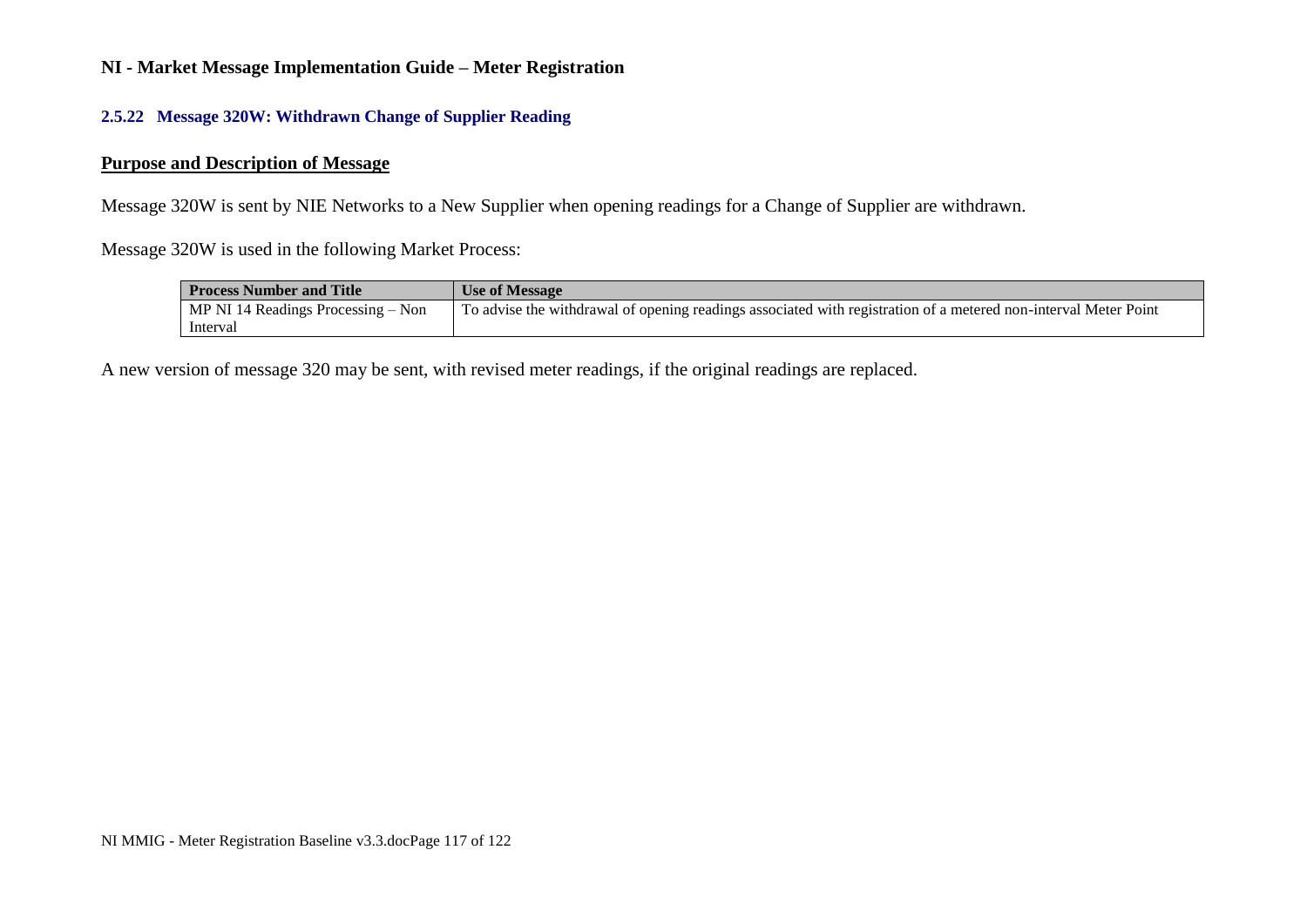### **Data Hierarchy Diagram**

320W Message

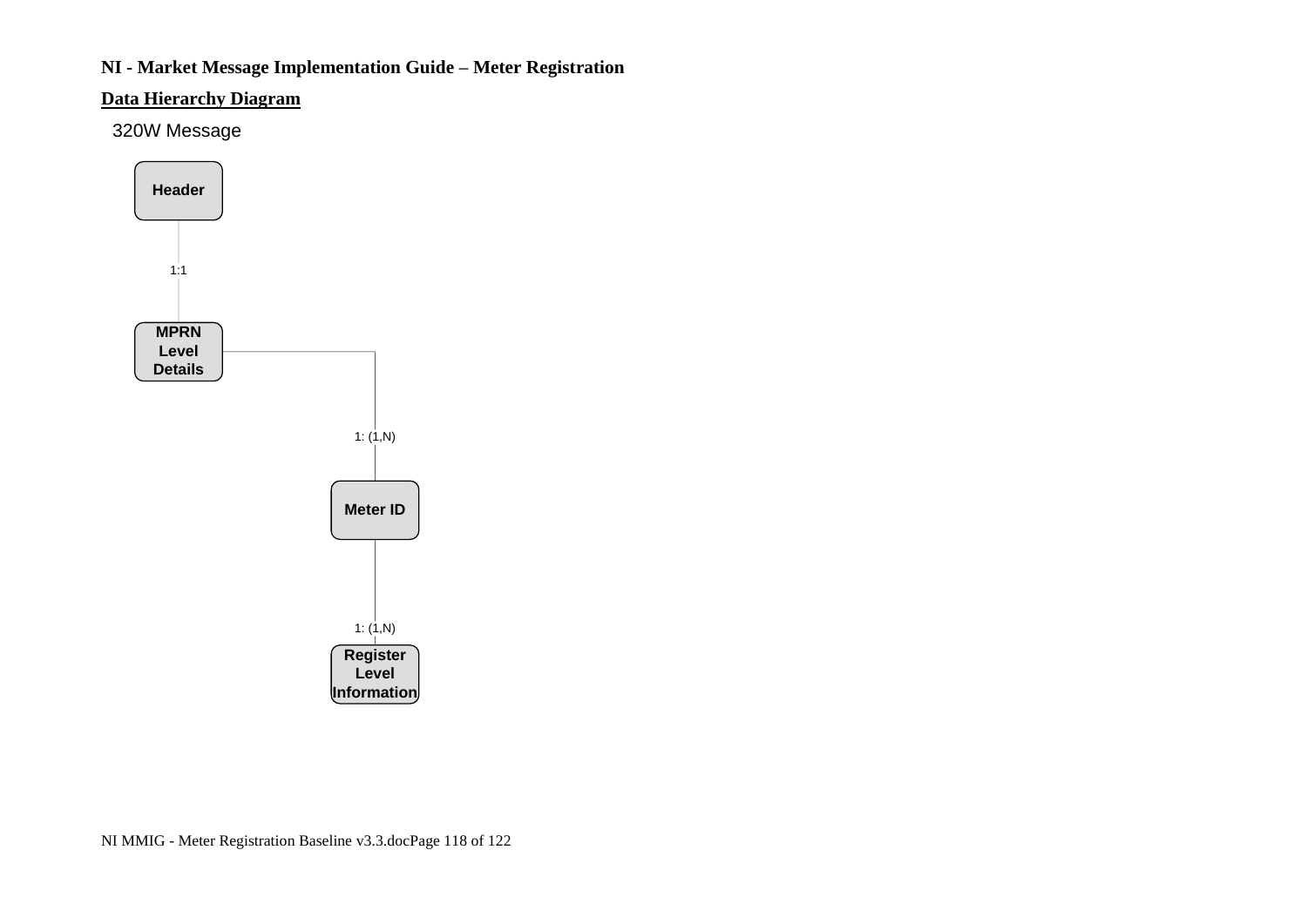## **Message Structure and Interpretation**

|                |                    | Segment and Field Level Identifier - 320W Message | <b>Rpt</b>   | <b>Optionality</b> | <b>Description and Purpose</b>                                                                                                                                                                                                                                                                                                                                                                                                                                                            |
|----------------|--------------------|---------------------------------------------------|--------------|--------------------|-------------------------------------------------------------------------------------------------------------------------------------------------------------------------------------------------------------------------------------------------------------------------------------------------------------------------------------------------------------------------------------------------------------------------------------------------------------------------------------------|
|                | Message Header     |                                                   |              | Mandatory          | See Common Data Segments for detailed notes on structure and population.                                                                                                                                                                                                                                                                                                                                                                                                                  |
|                |                    | <b>MPRN</b> Level Information                     | $\mathbf{1}$ | Mandatory          |                                                                                                                                                                                                                                                                                                                                                                                                                                                                                           |
| $\overline{2}$ | ${\hbox{\rm FLD}}$ | <b>MPRN</b>                                       | 1            | Mandatory          | The unique identifying reference number for the Meter Point for which the<br>Change of Supplier readings are sent.                                                                                                                                                                                                                                                                                                                                                                        |
| $\overline{2}$ | <b>FLD</b>         | Market Participant Business Reference             | 1            | Optional           | A reference to the Market Participant Business Reference provided in the<br>Message Header sent by the Supplier to NIE Networks. It enables the<br>Supplier to uniquely identify the original message to which this is the<br>response.                                                                                                                                                                                                                                                   |
| $\overline{2}$ | <b>FLD</b>         | Networks Reference Number                         |              | Mandatory          | A unique reference allocated by NIE Networks to the readings                                                                                                                                                                                                                                                                                                                                                                                                                              |
| $\overline{2}$ | <b>FLD</b>         | Load Profile                                      | $\mathbf{1}$ | Mandatory          | A code denoting the standard load profile that determines, when coupled<br>with Timeslot, the derived profile that is applied to consumption usage for<br>settlement purposes.<br>Refer to the Data Codes published by NIE Networks for a complete list of<br>codes.                                                                                                                                                                                                                      |
| 2              | <b>FLD</b>         | <b>DUoS</b> Group                                 | 1            | Mandatory          | This field will contain a code which denotes the DUoS Tariff applied by<br>NIE Networks to the Meter Point.<br>Refer to the Data Codes published by NIE Networks for a complete list of<br>codes.                                                                                                                                                                                                                                                                                         |
| 2              | <b>FLD</b>         | <b>Meter Point Status</b>                         | 1            | Mandatory          | Meter Point Status is a code to identify the connection status of a meter<br>point. This will be set to<br>$\bullet$ <b>E</b> - Energised                                                                                                                                                                                                                                                                                                                                                 |
| 2              | <b>FLD</b>         | <b>Read Date</b>                                  | 1            | Mandatory          | The 'effective' date of the opening readings provided in the message. The<br>time of the readings is assumed to be the start of the day.<br>This is the same as the Effective From Date of the New Supplier registration<br>even if the physical read date was the day prior to registration.                                                                                                                                                                                             |
| 2              | <b>FLD</b>         | Withdrawal Reason                                 | 1            | Mandatory          | A code to indicate the reason that the reading was withdrawn. This will be<br>set to one of the following values on a 320W:<br>A1- Erroneous Change of Supplier<br>$\bullet$<br>A2 - Disputed CoS Meter Reading - a Change of Supplier reading<br>or any other reading is disputed and is withdrawn as a result of the<br>dispute<br>A3 - Change of Supplier Cancellation - the reading was billed or<br>attributed to the wrong Supplier because of a Change of Supplier<br>cancellation |

NI MMIG - Meter Registration Baseline v3.3.docPage 119 of 122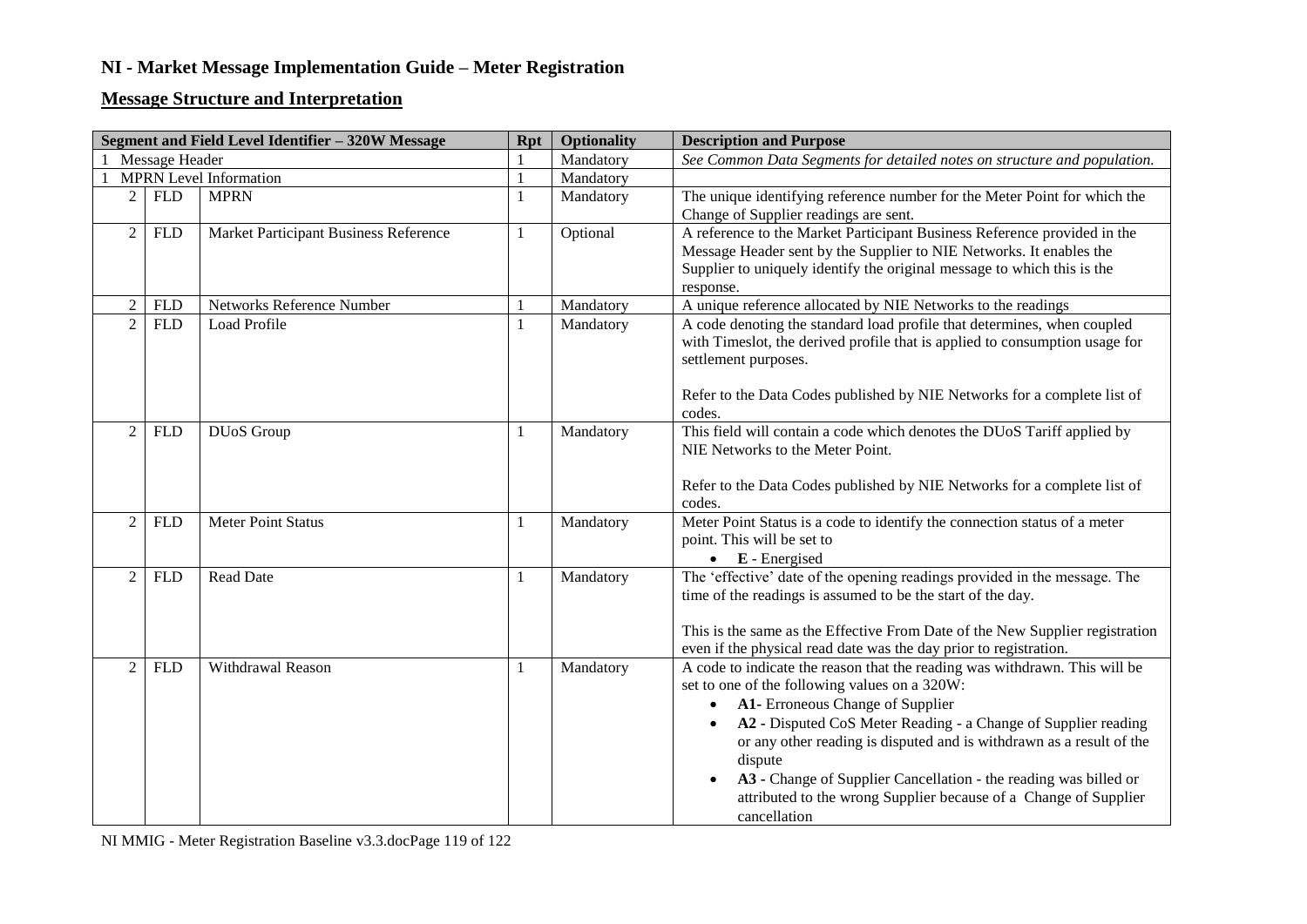| Segment and Field Level Identifier - 320W Message |                |                |               |                            | <b>Rpt</b> | <b>Optionality</b> | <b>Description and Purpose</b>                                                                                                                                                                                                                                                                                                                                                                                                                                                                                                                                                                                                                                                                                                                                                                                                                                                                                                   |
|---------------------------------------------------|----------------|----------------|---------------|----------------------------|------------|--------------------|----------------------------------------------------------------------------------------------------------------------------------------------------------------------------------------------------------------------------------------------------------------------------------------------------------------------------------------------------------------------------------------------------------------------------------------------------------------------------------------------------------------------------------------------------------------------------------------------------------------------------------------------------------------------------------------------------------------------------------------------------------------------------------------------------------------------------------------------------------------------------------------------------------------------------------|
|                                                   |                |                |               |                            |            |                    | A4 - Change of Supplier - the reading was billed or attributed to the<br>wrong Supplier other than as a result of a Change of Supplier<br>cancellation. These readings can be readings other than those used<br>for the Change of Supplier itself.<br><b>B1</b> - Incorrect MPRN - the reading was applied to the wrong<br><b>MPRN</b><br>C1 - Incorrect Estimation - an estimate is incorrect and is<br>withdrawn as a result of a process other than a dispute from a<br>Supplier<br>C <sub>2</sub> - Incorrect Meter Reading - a reading is incorrect and is<br>withdrawn as a result of a process other than a dispute from a<br>Supplier<br><b>D1</b> - Incorrect Rate - a reading has been billed using an incorrect<br><b>UoS</b> Tariff<br>D2 - Incorrect Billing Period - a reading has been billed to an<br>incorrect period<br>D3 - Incorrect Meter - the reading was applied to the wrong meter<br>or meter register |
| 2                                                 | <b>FLD</b>     |                |               | Meter Configuration Code   | 1          | Mandatory          | A code that indicates the functionality delivered by the combination of<br>registers that is installed at a Meter Point.                                                                                                                                                                                                                                                                                                                                                                                                                                                                                                                                                                                                                                                                                                                                                                                                         |
| $\overline{c}$                                    | <b>FLD</b>     |                |               | Keypad PremisesNumber      | 1          | Optional           | The new keypad Premises Number provided for keypad metered Non-<br><b>Interval Meter Points.</b>                                                                                                                                                                                                                                                                                                                                                                                                                                                                                                                                                                                                                                                                                                                                                                                                                                 |
| $\overline{2}$                                    | <b>SEG</b>     | Meter ID       |               |                            | 1.N        | Mandatory          |                                                                                                                                                                                                                                                                                                                                                                                                                                                                                                                                                                                                                                                                                                                                                                                                                                                                                                                                  |
|                                                   | 3              | <b>FLD</b>     |               | Meter Category             |            | Optional           | Not Used.                                                                                                                                                                                                                                                                                                                                                                                                                                                                                                                                                                                                                                                                                                                                                                                                                                                                                                                        |
|                                                   | $\mathfrak{Z}$ | <b>FLD</b>     | Serial Number |                            |            | Mandatory          | The physical or badge number found on the removed meter.                                                                                                                                                                                                                                                                                                                                                                                                                                                                                                                                                                                                                                                                                                                                                                                                                                                                         |
|                                                   | $\mathfrak{Z}$ | <b>FLD</b>     |               | Meter Location             |            | Optional           | Not Used.                                                                                                                                                                                                                                                                                                                                                                                                                                                                                                                                                                                                                                                                                                                                                                                                                                                                                                                        |
|                                                   | $\mathfrak{Z}$ | <b>SEG</b>     |               | Register Level Information | 1N         | Mandatory          |                                                                                                                                                                                                                                                                                                                                                                                                                                                                                                                                                                                                                                                                                                                                                                                                                                                                                                                                  |
|                                                   |                | 4              | <b>FLD</b>    | Meter Register Sequence    | 1          | Mandatory          | Meter Register Sequence is an identifier to distinguish between different<br>meter registers on a physical meter.                                                                                                                                                                                                                                                                                                                                                                                                                                                                                                                                                                                                                                                                                                                                                                                                                |
|                                                   |                | $\overline{4}$ | <b>FLD</b>    | Timeslot                   | 1          | Mandatory          | A code that indicates the period that a meter is recording (or an un-metered<br>installation is consuming electricity).<br>Refer to the Data Codes published by NIE Networks for a complete list of<br>codes.                                                                                                                                                                                                                                                                                                                                                                                                                                                                                                                                                                                                                                                                                                                    |
|                                                   |                | $\overline{4}$ | <b>FLD</b>    | Unit of Measurement        | 1          | Mandatory          | Unit of measurement is a code that indicates the value that is measured.                                                                                                                                                                                                                                                                                                                                                                                                                                                                                                                                                                                                                                                                                                                                                                                                                                                         |
|                                                   |                | $\overline{4}$ | <b>FLD</b>    | Meter Multiplier           | 1          | Mandatory          | Meter Multiplier is a factor to be applied to an advance or reading at a<br>register in order to derive a true value.                                                                                                                                                                                                                                                                                                                                                                                                                                                                                                                                                                                                                                                                                                                                                                                                            |

NI MMIG - Meter Registration Baseline v3.3.docPage 120 of 122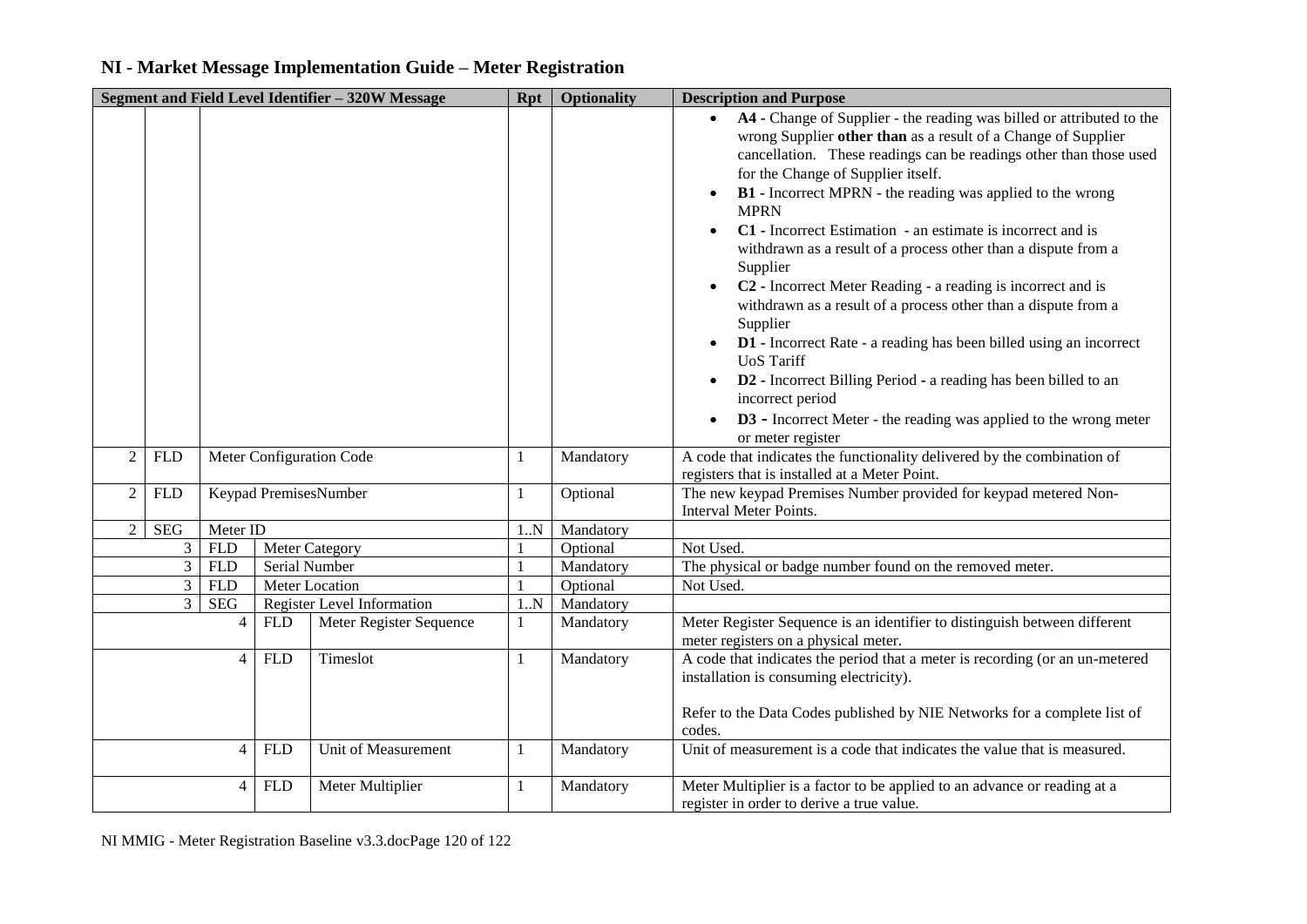| Segment and Field Level Identifier – 320W Message |            |                     | <b>Rpt</b> | <b>Optionality</b> | <b>Description and Purpose</b>                                                                                                                                                                                                                                                                                                                    |  |
|---------------------------------------------------|------------|---------------------|------------|--------------------|---------------------------------------------------------------------------------------------------------------------------------------------------------------------------------------------------------------------------------------------------------------------------------------------------------------------------------------------------|--|
| 4                                                 | <b>FLD</b> | Reading Value       |            | Mandatory          | Reading Value is the value of a reading in the form passed to NIE Networks<br>measured in the units identified by the meter register prior to application of<br>any multipliers. May contain an estimate if read type so indicates.                                                                                                               |  |
| $\overline{4}$                                    | <b>FLD</b> | <b>Read Reason</b>  |            | Mandatory          | A code that indicates the reason that a reading was collected. This should be<br>set to:<br>26 - Change of Supplier                                                                                                                                                                                                                               |  |
| $\overline{4}$                                    | <b>FLD</b> | Read Type           |            | Mandatory          | A code that indicates whether the reading is:<br>A - Actual<br>$E - Estimated - No Access$<br>$EF - Estimate - Implausible / No Read Available$<br><b>EP</b> - Estimate (Block Planned)<br><b>EU</b> – Estimate (Block Unplanned)<br><b>CU</b> - Customer Reading<br>$RC - Replacement Reading$<br><b>SC</b> - Supplier Provided Customer Reading |  |
| $\overline{4}$                                    | <b>FLD</b> | Register Type       |            | Mandatory          | Register Type is a code to indicate the purpose of the register.<br>Refer to the Data Codes published by NIE Networks for a complete list of<br>codes.                                                                                                                                                                                            |  |
| 4                                                 | <b>FLD</b> | Post-Decimal Digits |            | Mandatory          | The number of digits after the decimal place on the meter register.                                                                                                                                                                                                                                                                               |  |
| 4                                                 | <b>FLD</b> | Pre-Decimal Digits  |            | Mandatory          | The number of digits before the decimal place on the meter register.                                                                                                                                                                                                                                                                              |  |